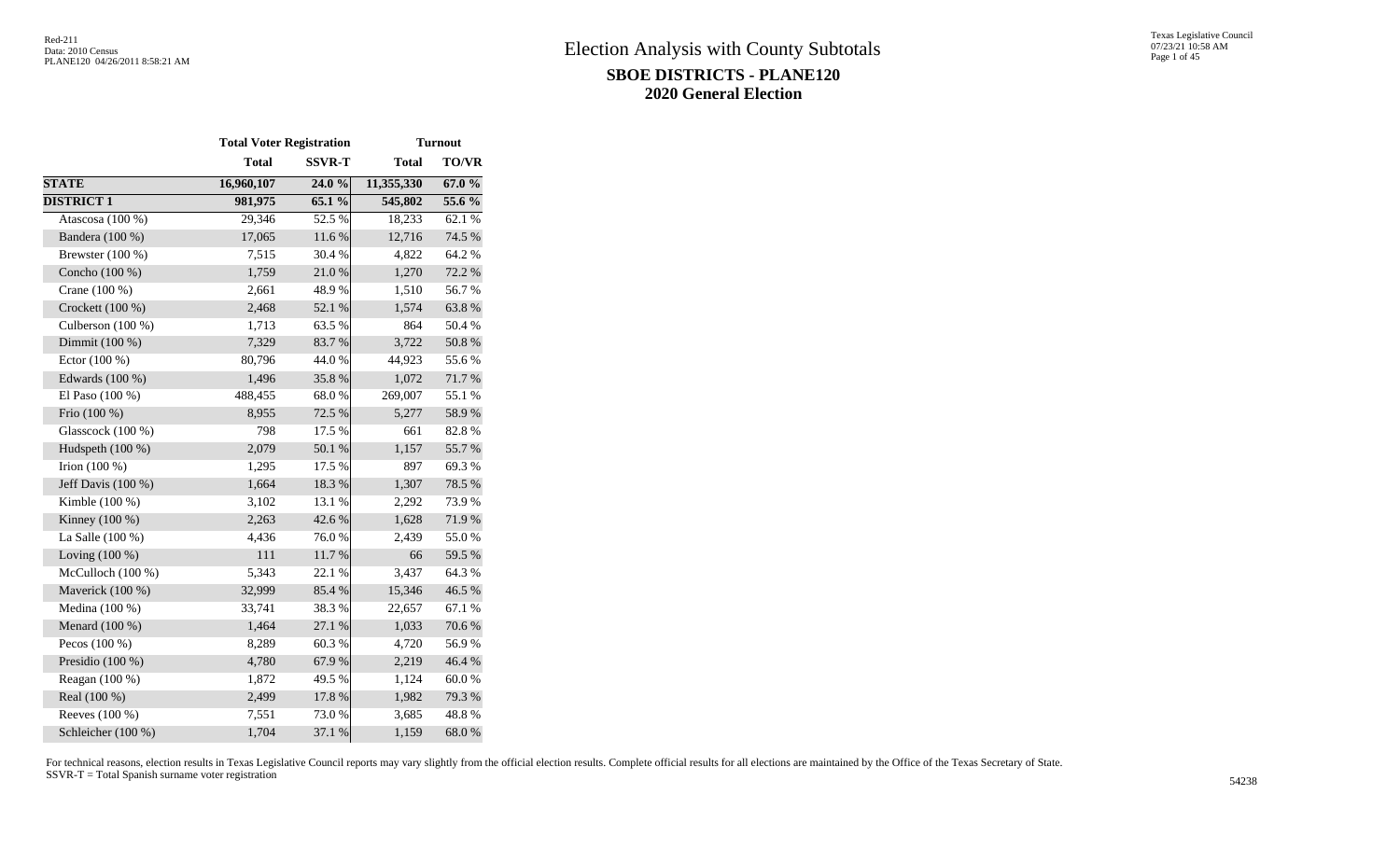|                      | <b>Total Voter Registration</b> |               |              | <b>Turnout</b> |
|----------------------|---------------------------------|---------------|--------------|----------------|
|                      | <b>Total</b>                    | <b>SSVR-T</b> | <b>Total</b> | <b>TO/VR</b>   |
| Sutton (100 %)       | 2,442                           | 47.4 %        | 1,569        | 64.3 %         |
| Terrell (100 %)      | 672                             | 39.1 %        | 460          | 68.5%          |
| Upton (100 %)        | 2,194                           | 40.4 %        | 1,362        | 62.1 %         |
| Uvalde (100 %)       | 17,340                          | 59.7%         | 10,344       | 59.7%          |
| Val Verde (100 %)    | 28,939                          | 65.1 %        | 15,271       | 52.8%          |
| Ward (100 %)         | 6,861                           | 41.8%         | 4,094        | 59.7%          |
| Webb (100 %)         | 137,672                         | 86.6%         | 69,436       | 50.4 %         |
| Winkler (100 %)      | 4,010                           | 41.7%         | 2,126        | 53.0%          |
| Zapata (100 %)       | 8,248                           | 86.8%         | 3,878        | 47.0%          |
| Zavala (100 %)       | 8,049                           | 88.4%         | 4,463        | 55.4 %         |
| <b>DISTRICT 2</b>    | 950,801                         | 61.5 %        | 550,917      | $57.9\%$       |
| Aransas $(100\%)$    | 18,259                          | 15.6%         | 12,290       | 67.3 %         |
| Calhoun (100 %)      | 13,039                          | 35.3%         | 7,901        | 60.6%          |
| Cameron (100 %)      | 218,663                         | 78.0%         | 115,639      | 52.9%          |
| Colorado (100 %)     | 14,311                          | 15.2 %        | 10,013       | 70.0%          |
| De Witt (100 %)      | 12,058                          | 22.6 %        | 8.118        | 67.3%          |
| Goliad (100 %)       | 5,744                           | 27.0%         | 4,014        | 69.9%          |
| Hidalgo (67 %)       | 263,932                         | 81.8%         | 147,295      | 55.8%          |
| Jackson (100 %)      | 9,456                           | 21.5 %        | 6,367        | 67.3%          |
| Kenedy (100 %)       | 292                             | 70.5 %        | 211          | 72.3 %         |
| Kleberg $(100\%)$    | 18,692                          | 62.5 %        | 11,186       | 59.8%          |
| Matagorda (100 %)    | 21,950                          | 25.6%         | 13,801       | 62.9%          |
| Nueces (100 %)       | 211,384                         | 50.0%         | 128,098      | 60.6%          |
| Refugio (100 %)      | 5,000                           | 40.4 %        | 3,405        | 68.1 %         |
| San Patricio (100 %) | 43,156                          | 46.2%         | 25,892       | $60.0\ \%$     |
| Victoria (100 %)     | 56,459                          | 34.9%         | 34,229       | 60.6%          |
| Wharton $(100\%)$    | 25,616                          | 26.4 %        | 16,843       | 65.8%          |
| Willacy (100 %)      | 12,790                          | 83.9%         | 5,615        | 43.9%          |
| <b>DISTRICT 3</b>    | 1,027,394                       | 59.0 %        | 613,498      | $59.7\%$       |
| Bee $(100\%)$        | 15,977                          | 56.4 %        | 9,419        | 59.0%          |
| Bexar (68 %)         | 728,207                         | 55.9%         | 433,454      | 59.5 %         |
| Brooks (100 %)       | 5,505                           | 88.8%         | 2,484        | 45.1 %         |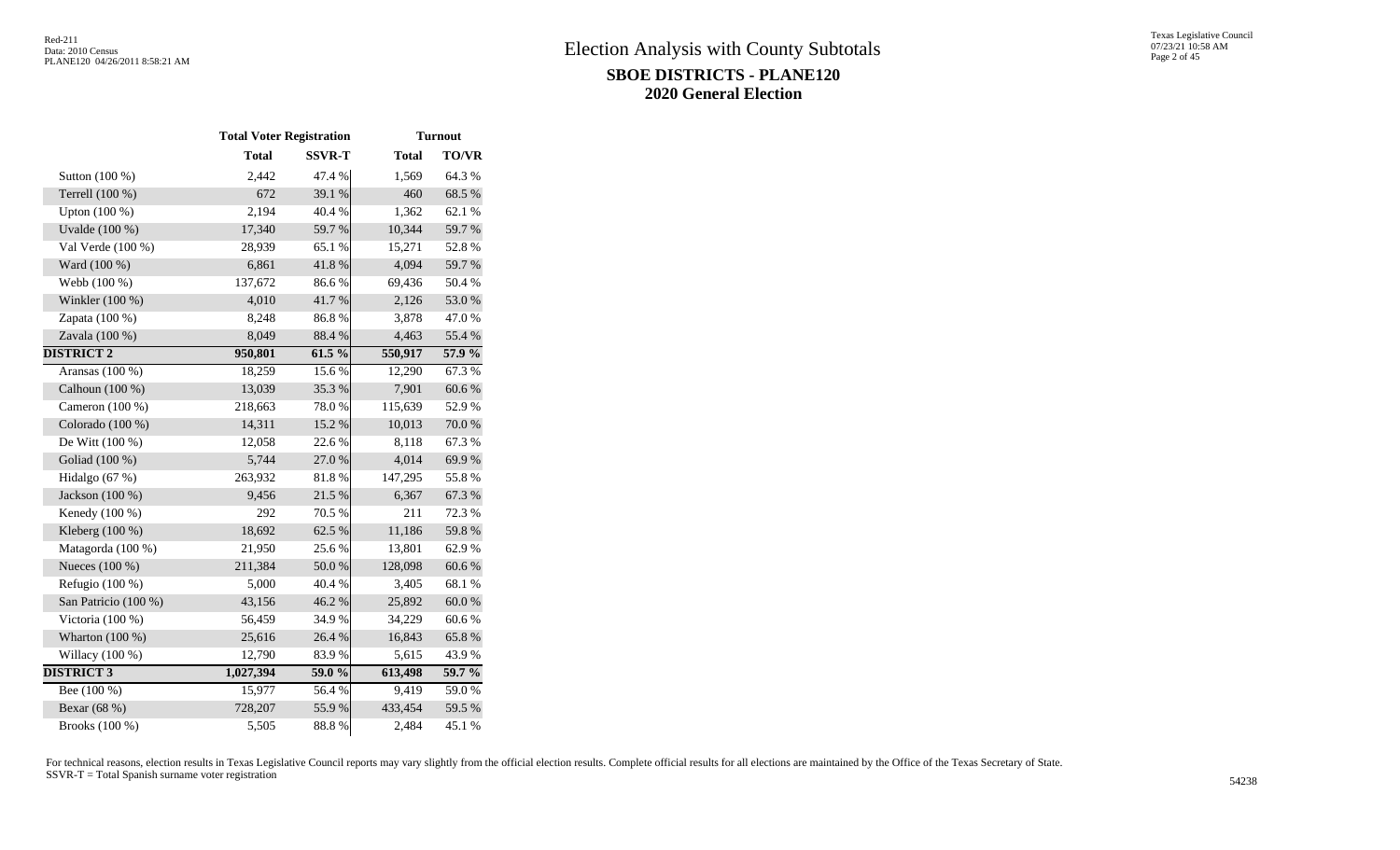|                    | <b>Total Voter Registration</b> |               |              | <b>Turnout</b> |
|--------------------|---------------------------------|---------------|--------------|----------------|
|                    | <b>Total</b>                    | <b>SSVR-T</b> | <b>Total</b> | <b>TO/VR</b>   |
| Duval (100 %)      | 8,329                           | 85.2%         | 5,205        | 62.5 %         |
| Gonzales (100 %)   | 12,583                          | 32.1 %        | 7,697        | 61.2%          |
| Hidalgo (33 %)     | 127,197                         | 80.4 %        | 75,298       | 59.2 %         |
| Jim Hogg (100 %)   | 3,795                           | 89.2%         | 2,093        | 55.2 %         |
| Jim Wells (100 %)  | 26,581                          | 73.2 %        | 13,865       | 52.2 %         |
| Karnes (100 %)     | 8,325                           | 45.7%         | 5,254        | 63.1 %         |
| Lavaca (100 %)     | 13,622                          | 9.9%          | 10,242       | 75.2 %         |
| Live Oak (100 %)   | 7,572                           | 29.5 %        | 5,068        | 66.9%          |
| McMullen (100 %)   | 705                             | 27.2 %        | 521          | 73.9%          |
| Starr (100 %)      | 34,006                          | 93.0%         | 17,866       | 52.5 %         |
| Wilson (100 %)     | 34,990                          | 29.3%         | 25,032       | 71.5 %         |
| <b>DISTRICT 4</b>  | 872,999                         | 32.7 %        | 511,875      | 58.6 %         |
| Fort Bend $(16\%)$ | 67,967                          | 16.8%         | 46,074       | 67.8%          |
| Harris (39 %)      | 805,032                         | 34.0 %        | 465,801      | 57.9%          |
| <b>DISTRICT 5</b>  | 1,455,835                       | 21.3%         | 1,053,279    | $72.3\%$       |
| Bexar (32 %)       | 459,735                         | 25.9%         | 340,346      | 74.0%          |
| Blanco (100 %)     | 9,329                           | 8.9%          | 7,477        | 80.1 %         |
| Caldwell (100 %)   | 25,826                          | 34.3 %        | 14,980       | 58.0%          |
| Comal (100 %)      | 115,585                         | 16.1%         | 89,216       | 77.2 %         |
| Gillespie (100 %)  | 20,340                          | 10.0%         | 15,852       | 77.9%          |
| Guadalupe (100 %)  | 111,002                         | 24.3 %        | 78,016       | 70.3 %         |
| Hays (100 %)       | 153,258                         | 23.7%         | 109,963      | 71.8%          |
| Kendall (100 %)    | 33,731                          | 11.8%         | 26,576       | 78.8%          |
| Kerr (100 %)       | 37,649                          | 13.9%         | 27,889       | 74.1 %         |
| Llano (100 %)      | 16,656                          | 4.6%          | 12,740       | 76.5 %         |
| Mason (100 %)      | 3,158                           | 13.7%         | 2,474        | 78.3%          |
| San Saba (100 %)   | 3,769                           | 16.3%         | 2,602        | 69.0%          |
| Travis (54 %)      | 465,797                         | 18.6%         | 325,148      | 69.8%          |
| <b>DISTRICT 6</b>  | 1,088,199                       | $16.5\%$      | 774,203      | $71.1\%$       |
| Harris $(41\%)$    | 1,088,199                       | 16.5%         | 774,203      | 71.1 %         |
| <b>DISTRICT 7</b>  | 1,251,028                       | 13.0 %        | 875,782      | $70.0\%$       |
| Brazoria (100 %)   | 223,674                         | 18.9%         | 154,984      | 69.3%          |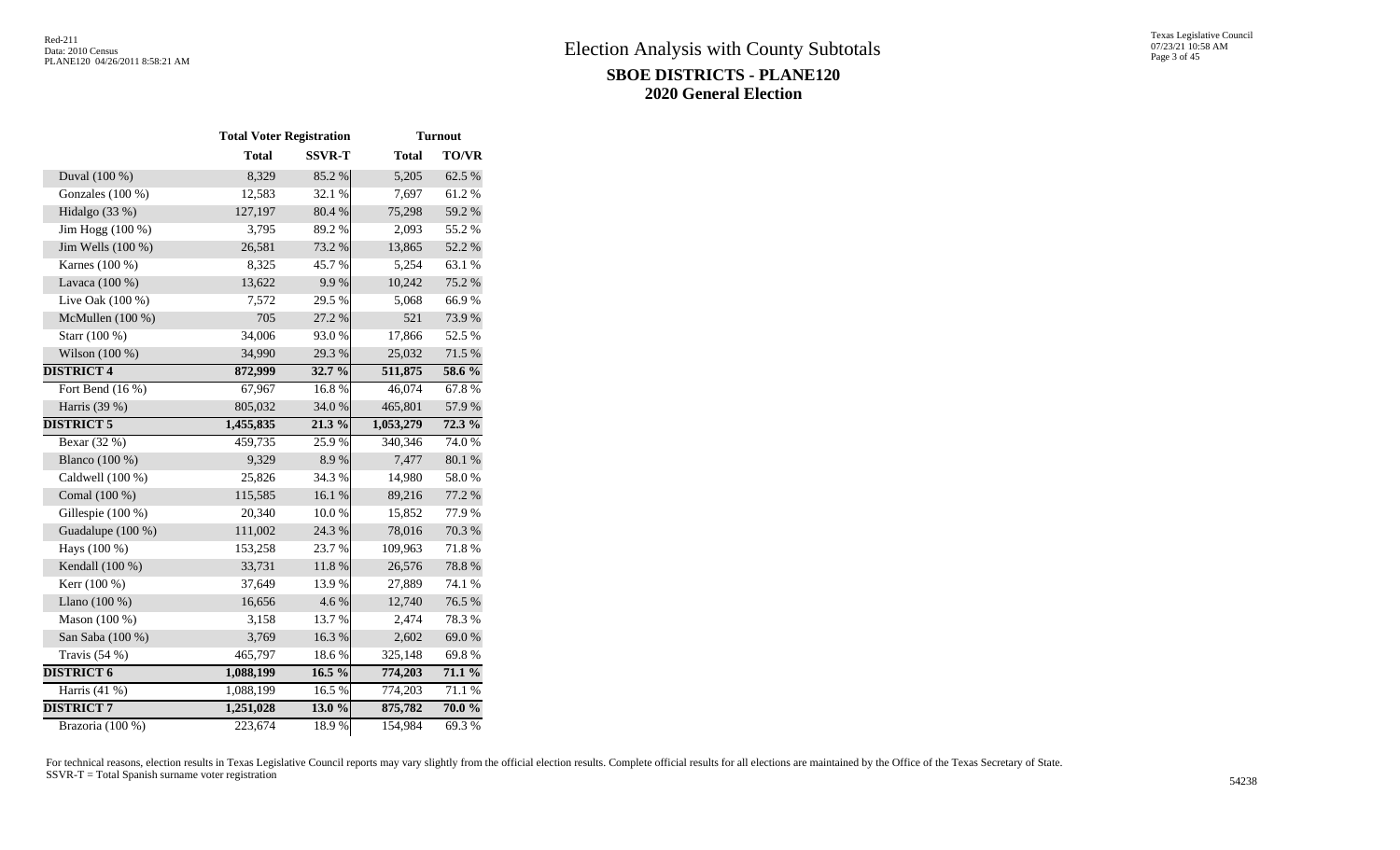|                       | <b>Total Voter Registration</b> |               |              | <b>Turnout</b> |  |
|-----------------------|---------------------------------|---------------|--------------|----------------|--|
|                       | <b>Total</b>                    | <b>SSVR-T</b> | <b>Total</b> | <b>TO/VR</b>   |  |
| Chambers (100 %)      | 30,630                          | 11.6 %        | 21,643       | 70.7%          |  |
| Fort Bend (84 %)      | 417,077                         | 14.4 %        | 313,807      | 75.2 %         |  |
| Galveston (100 %)     | 228,382                         | 14.3 %        | 155,752      | 68.2%          |  |
| Hardin (100 %)        | 39,860                          | 3.2%          | 27,635       | 69.3%          |  |
| Jasper (100 %)        | 23,353                          | 3.1 %         | 15,732       | 67.4 %         |  |
| Jefferson (100 %)     | 149,094                         | 8.9%          | 95,469       | 64.0%          |  |
| Liberty (100 %)       | 46,542                          | 11.6%         | 29,335       | 63.0%          |  |
| Newton (100 %)        | 9,382                           | 2.3 %         | 6,129        | 65.3%          |  |
| Orange (100 %)        | 54,375                          | 4.1 %         | 36,079       | 66.4 %         |  |
| Sabine (100 %)        | 8,032                           | 2.0%          | 5,508        | 68.6%          |  |
| San Augustine (100 %) | 6,098                           | 2.4 %         | 4,002        | 65.6%          |  |
| Tyler (100 %)         | 14,529                          | 2.2 %         | 9,707        | 66.8%          |  |
| <b>DISTRICT 8</b>     | 1,213,488                       | 16.2%         | 846,961      | 69.8%          |  |
| Brazos $(100\%)$      | 121,439                         | 14.6 %        | 85,067       | 70.0%          |  |
| Grimes (100 %)        | 17,840                          | $11.0\ \%$    | 12,415       | 69.6%          |  |
| Harris (20 %)         | 582,227                         | 22.1 %        | 401,058      | 68.9%          |  |
| Houston (100 %)       | 13,421                          | 3.9%          | 9,450        | 70.4 %         |  |
| Montgomery (100 %)    | 372,877                         | 10.9%         | 271,548      | 72.8%          |  |
| Polk (100 %)          | 40,423                          | 5.4 %         | 24,186       | 59.8%          |  |
| San Jacinto (100 %)   | 18,913                          | 6.3%          | 12,640       | 66.8%          |  |
| Trinity (100 %)       | 11,504                          | 4.4 %         | 6,939        | 60.3%          |  |
| Walker (100 %)        | 34,844                          | 9.7%          | 23,658       | 67.9%          |  |
| <b>DISTRICT 9</b>     | 1,162,512                       | $6.7\%$       | 786,243      | 67.6%          |  |
| Anderson (100 %)      | 29,224                          | 7.0%          | 19,229       | 65.8%          |  |
| Angelina (100 %)      | 53,099                          | 11.3%         | 34,773       | 65.5 %         |  |
| Bowie (100 %)         | 61,313                          | 2.4 %         | 38,309       | 62.5 %         |  |
| Camp (100 %)          | 7,887                           | 9.2%          | 5,058        | 64.1 %         |  |
| Cass $(100\%)$        | 20,868                          | 1.8%          | 14,002       | 67.1 %         |  |
| Cherokee (100 %)      | 29,080                          | 8.3%          | 19,510       | 67.1 %         |  |
| Delta (100 %)         | 3,938                           | 4.6%          | 2,600        | 66.0%          |  |
| Fannin (100 %)        | 22,152                          | 4.0%          | 15,117       | 68.2%          |  |
| Franklin (100 %)      | 7,024                           | 5.3 %         | 5,030        | 71.6%          |  |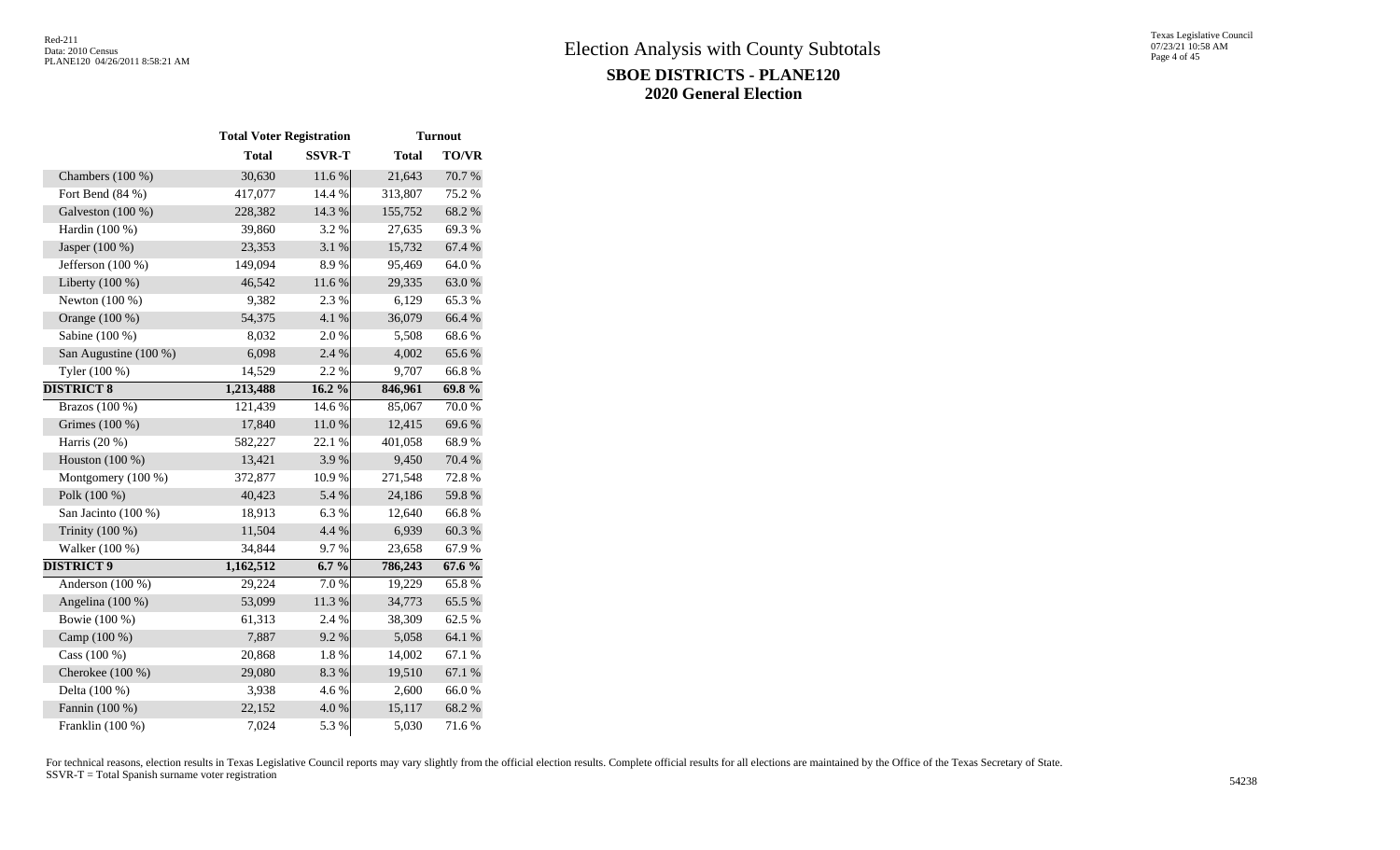|                     | <b>Total Voter Registration</b> |               |              | <b>Turnout</b>   |  |
|---------------------|---------------------------------|---------------|--------------|------------------|--|
|                     | <b>Total</b>                    | <b>SSVR-T</b> | <b>Total</b> | TO/VR            |  |
| Grayson (100 %)     | 86,784                          | 5.3 %         | 59,699       | 68.8%            |  |
| Gregg (100 %)       | 72,632                          | 6.6%          | 47,982       | 66.1%            |  |
| Harrison (100 %)    | 45,776                          | 4.4 %         | 29,850       | 65.2%            |  |
| Henderson (100 %)   | 54,589                          | 5.5 %         | 36,492       | 66.8%            |  |
| Hopkins (100 %)     | 23,896                          | 6.7%          | 15,999       | 67.0%            |  |
| Hunt (100 %)        | 59,301                          | 7.7%          | 38,797       | 65.4%            |  |
| Kaufman (100 %)     | 81,757                          | 11.2 %        | 56,957       | 69.7%            |  |
| Lamar $(100\%)$     | 32,351                          | 2.7 %         | 21,410       | 66.2%            |  |
| Marion (100 %)      | 7,573                           | 1.9%          | 4,902        | 64.7%            |  |
| Morris (100 %)      | 8,574                           | 3.7%          | 5,592        | 65.2 %           |  |
| Nacogdoches (100 %) | 38,890                          | 8.9%          | 26,792       | 68.9%            |  |
| Panola (100 %)      | 16,797                          | 3.5 %         | 11,490       | 68.4%            |  |
| Rains (100 %)       | 8,295                           | 3.8%          | 6,053        | 73.0%            |  |
| Red River $(100\%)$ | 8,470                           | 2.9%          | 5,813        | 68.6%            |  |
| Rockwall (100 %)    | 71,073                          | 9.2 %         | 54,222       | 76.3%            |  |
| Rusk (100 %)        | 32,308                          | 6.2%          | 21,447       | 66.4%            |  |
| Shelby (100 %)      | 15,525                          | 5.7%          | 10,128       | 65.2%            |  |
| Smith (100 %)       | 145,773                         | 7.9%          | 100,697      | 69.1 %           |  |
| Titus (100 %)       | 17,595                          | 18.4 %        | 10,541       | 59.9%            |  |
| Upshur (100 %)      | 28,541                          | 3.3 %         | 18,978       | 66.5%            |  |
| Van Zandt (100 %)   | 39,122                          | 4.7%          | 25,994       | 66.4%            |  |
| Wood (100 %)        | 32,305                          | 4.0%          | 22,780       | 70.5 %           |  |
| <b>DISTRICT 10</b>  | 1,284,068                       | 13.1 %        | 906,289      | $70.6\%$         |  |
| Austin (100 %)      | 20,243                          | 13.4 %        | 14,560       | 71.9%            |  |
| Bastrop (100 %)     | 51,948                          | 18.3%         | 36,947       | $71.1\text{ }\%$ |  |
| Bell (100 %)        | 215,966                         | 13.3 %        | 128,035      | 59.3%            |  |
| Burleson (100 %)    | 12,403                          | 10.4 %        | 8,664        | 69.9%            |  |
| Burnet (100 %)      | 33,629                          | 9.6%          | 24,925       | 74.1 %           |  |
| Falls (100 %)       | 10,338                          | 10.7 %        | 6,135        | 59.3%            |  |
| Fayette (100 %)     | 17,352                          | 9.7%          | 12,962       | 74.7%            |  |
| Freestone (100 %)   | 12,462                          | 5.0%          | 8,756        | $70.3~\%$        |  |
| Lee $(100\%)$       | 11,121                          | 10.6%         | 8,122        | 73.0%            |  |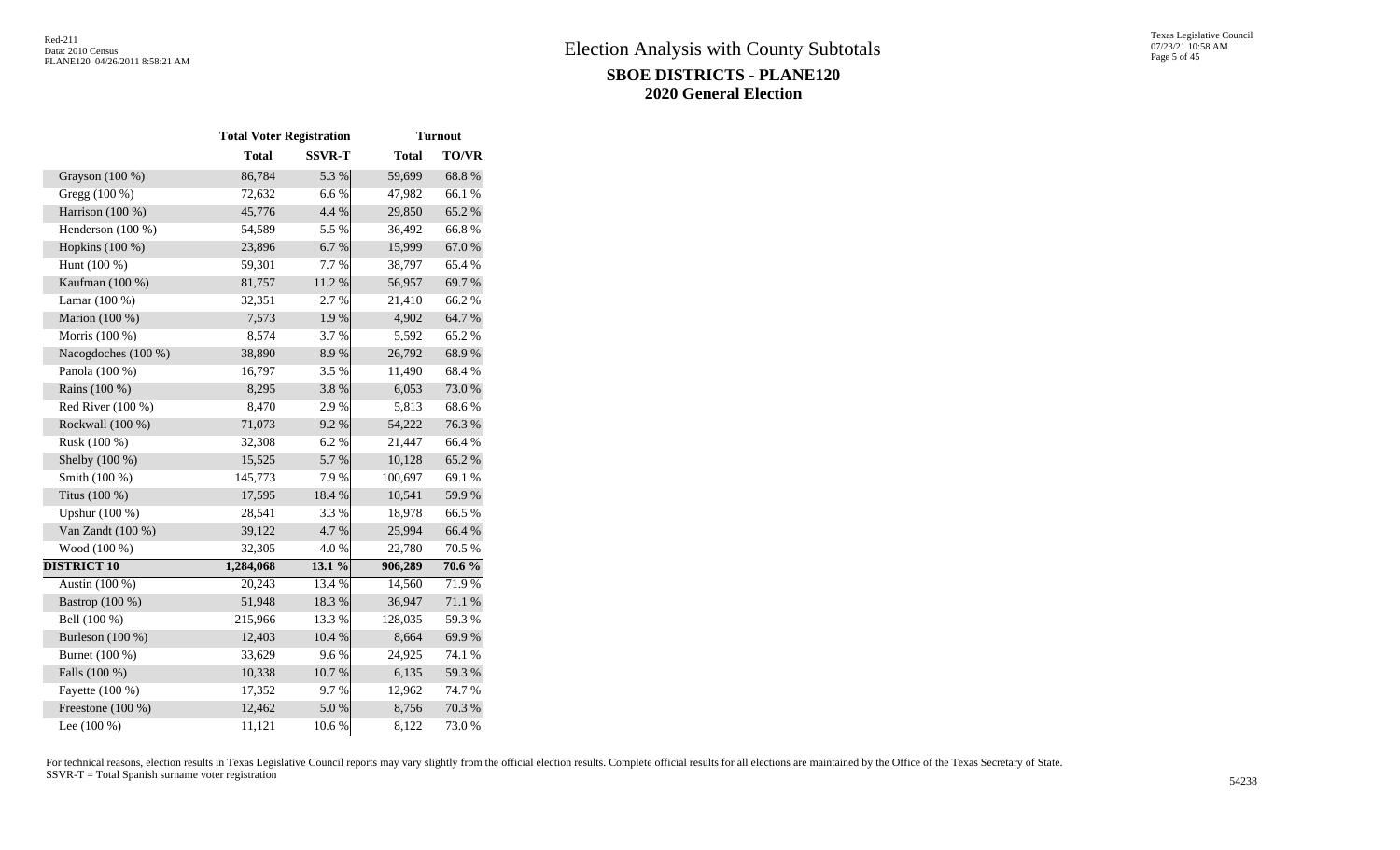|                     | <b>Total Voter Registration</b> |               |              | <b>Turnout</b> |  |  |
|---------------------|---------------------------------|---------------|--------------|----------------|--|--|
|                     | <b>Total</b>                    | <b>SSVR-T</b> | <b>Total</b> | <b>TO/VR</b>   |  |  |
| Leon $(100\%)$      | 11,684                          | 6.1 %         | 8,722        | 74.6 %         |  |  |
| Limestone $(100\%)$ | 13,965                          | 8.4%          | 9,097        | 65.1 %         |  |  |
| Madison $(100\%)$   | 7,806                           | 8.8%          | 5,298        | 67.9%          |  |  |
| Milam (100 %)       | 15,786                          | 13.9%         | 10,638       | 67.4 %         |  |  |
| Robertson (100 %)   | 11,821                          | 11.8 %        | 8,153        | 69.0%          |  |  |
| Travis $(46\%)$     | 393,951                         | 13.4 %        | 287,548      | 73.0%          |  |  |
| Waller (100 %)      | 34,986                          | 14.1 %        | 22,680       | 64.8%          |  |  |
| Washington (100 %)  | 23,884                          | 6.4%          | 17,541       | 73.4 %         |  |  |
| Williamson (100 %)  | 384,723                         | 13.6 %        | 287,506      | 74.7 %         |  |  |
| <b>DISTRICT 11</b>  | 1,220,262                       | 12.2 %        | 871,298      | 71.4 %         |  |  |
| Dallas $(14%)$      | 194,435                         | 15.0%         | 138,126      | 71.0%          |  |  |
| Parker (100 %)      | 103,852                         | 6.2%          | 76,422       | 73.6%          |  |  |
| Tarrant $(69%)$     | 921,975                         | 12.2 %        | 656,750      | 71.2%          |  |  |
| <b>DISTRICT 12</b>  | 1,252,602                       | 10.3%         | 920,702      | $73.5\%$       |  |  |
| Collin $(100\%)$    | 649,456                         | 7.8%          | 494,259      | 76.1 %         |  |  |
| Dallas (39 %)       | 603,146                         | 13.1 %        | 426,443      | 70.7%          |  |  |
| <b>DISTRICT 13</b>  | 894,672                         | 25.4 %        | 540,028      | 60.4 %         |  |  |
| Dallas (47 %)       | 600,311                         | 26.6%         | 361,949      | 60.3%          |  |  |
| Tarrant (31 %)      | 294,361                         | 23.0%         | 178,079      | 60.5 %         |  |  |
| <b>DISTRICT 14</b>  | 1,267,593                       | 10.7%         | 897,158      | 70.8 %         |  |  |
| Bosque (100 %)      | 12,722                          | 8.3%          | 9,188        | 72.2 %         |  |  |
| Brown (100 %)       | 23,808                          | 12.5 %        | 16,060       | 67.5 %         |  |  |
| Comanche (100 %)    | 9,533                           | 13.9%         | 6,086        | 63.8%          |  |  |
| Coryell (100 %)     | 41,373                          | 10.3 %        | 23,430       | 56.6%          |  |  |
| Denton (100 %)      | 563,885                         | 9.6%          | 417,965      | 74.1 %         |  |  |
| Eastland (100 %)    | 12,196                          | 8.7 %         | 8,293        | 68.0%          |  |  |
| Ellis (100 %)       | 120,084                         | 14.5 %        | 85,932       | 71.6%          |  |  |
| Erath (100 %)       | 23,853                          | 10.2 %        | 16,930       | 71.0%          |  |  |
| Hamilton (100 %)    | 5,822                           | 4.7%          | 4,400        | 75.6%          |  |  |
| Hill (100 %)        | 23,549                          | 9.9%          | 14,933       | 63.4 %         |  |  |
| Hood (100 %)        | 44,739                          | 5.9%          | 32,920       | 73.6 %         |  |  |
| Jack (100 %)        | 5,251                           | 5.4 %         | 3,792        | 72.2 %         |  |  |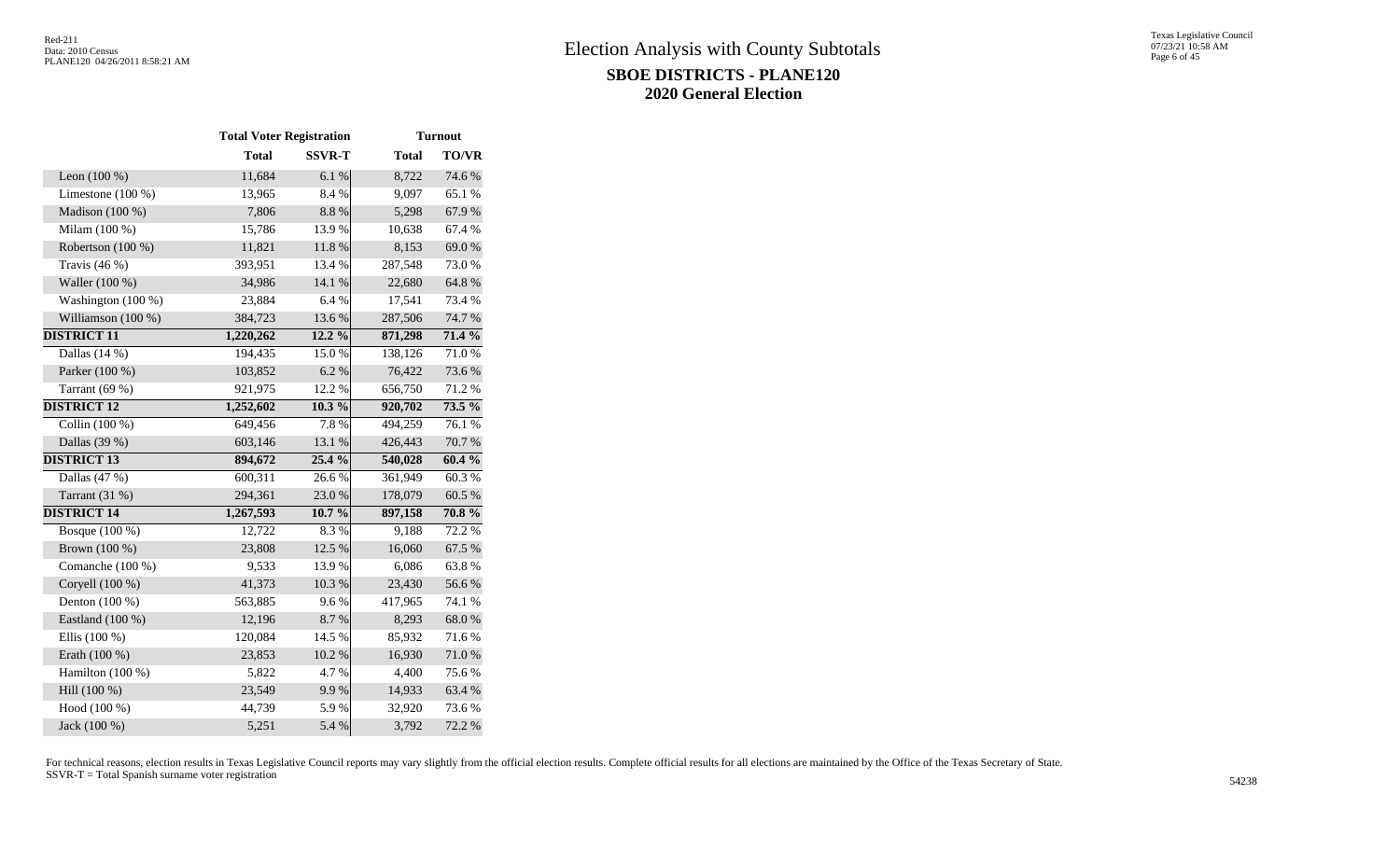|                       | <b>Total Voter Registration</b> |               |              | <b>Turnout</b> |
|-----------------------|---------------------------------|---------------|--------------|----------------|
|                       | <b>Total</b>                    | <b>SSVR-T</b> | <b>Total</b> | <b>TO/VR</b>   |
| Johnson $(100\%)$     | 106,212                         | 11.2%         | 72,440       | 68.2%          |
| Lampasas $(100\%)$    | 15,396                          | 10.2 %        | 10,431       | 67.8%          |
| McLennan $(100\%)$    | 149,123                         | 14.0 %        | 98,898       | 66.3%          |
| Mills (100 %)         | 3,413                           | 9.2%          | 2,506        | 73.4 %         |
| Navarro (100 %)       | 29,835                          | 12.3 %        | 19,196       | 64.3%          |
| Palo Pinto (100 %)    | 18,875                          | 9.9%          | 12,495       | 66.2%          |
| Somervell (100 %)     | 6,704                           | 8.8%          | 4,967        | 74.1 %         |
| Stephens $(100\%)$    | 5,655                           | 12.3 %        | 3,819        | 67.5 %         |
| Wise (100 %)          | 45,565                          | 8.8 %         | 32,477       | 71.3%          |
| <b>DISTRICT 15</b>    | 1,036,679                       | 21.9%         | 661,295      | 63.8%          |
| Andrews (100 %)       | 10,252                          | 39.5 %        | 5,867        | 57.2 %         |
| Archer (100 %)        | 6,502                           | 3.8%          | 4,820        | 74.1 %         |
| Armstrong (100 %)     | 1,491                           | 3.9%          | 1,123        | 75.3 %         |
| Bailey (100 %)        | 3,533                           | 44.7 %        | 1,860        | 52.6%          |
| Baylor (100 %)        | 2,404                           | 7.7 %         | 1,703        | 70.8 %         |
| Borden (100 %)        | 499                             | 6.4 %         | 417          | 83.6%          |
| Briscoe $(100\%)$     | 1,025                           | 16.2%         | 729          | 71.1 %         |
| Callahan (100 %)      | 9,738                           | 5.5 %         | 6,833        | 70.2%          |
| Carson (100 %)        | 4,332                           | 5.9%          | 3,137        | 72.4 %         |
| Castro (100 %)        | 3,848                           | 46.9%         | 2,097        | 54.5 %         |
| Childress (100 %)     | 3,648                           | 15.7%         | 2,290        | 62.8%          |
| Clay (100 %)          | 7,931                           | 2.9%          | 5,770        | 72.8%          |
| Cochran (100 %)       | 1,768                           | 44.3 %        | 1,000        | 56.6%          |
| Coke (100 %)          | 2,409                           | 12.2 %        | 1,779        | 73.8%          |
| Coleman (100 %)       | 5,949                           | 10.3%         | 4,156        | 69.9%          |
| Collingsworth (100 %) | 1,940                           | 18.6%         | 1,218        | 62.8%          |
| Cooke (100 %)         | 27,175                          | 6.8%          | 19,119       | 70.4 %         |
| Cottle (100 %)        | 1,038                           | 16.5 %        | 665          | 64.1 %         |
| Crosby $(100\%)$      | 3,628                           | 44.7%         | 1,966        | 54.2 %         |
| Dallam (100 %)        | 3,040                           | 26.9%         | 1,610        | 53.0%          |
| Dawson (100 %)        | 7,089                           | 49.6 %        | 3,785        | 53.4 %         |
| Deaf Smith (100 %)    | 8,891                           | 56.4 %        | 4,608        | 51.8%          |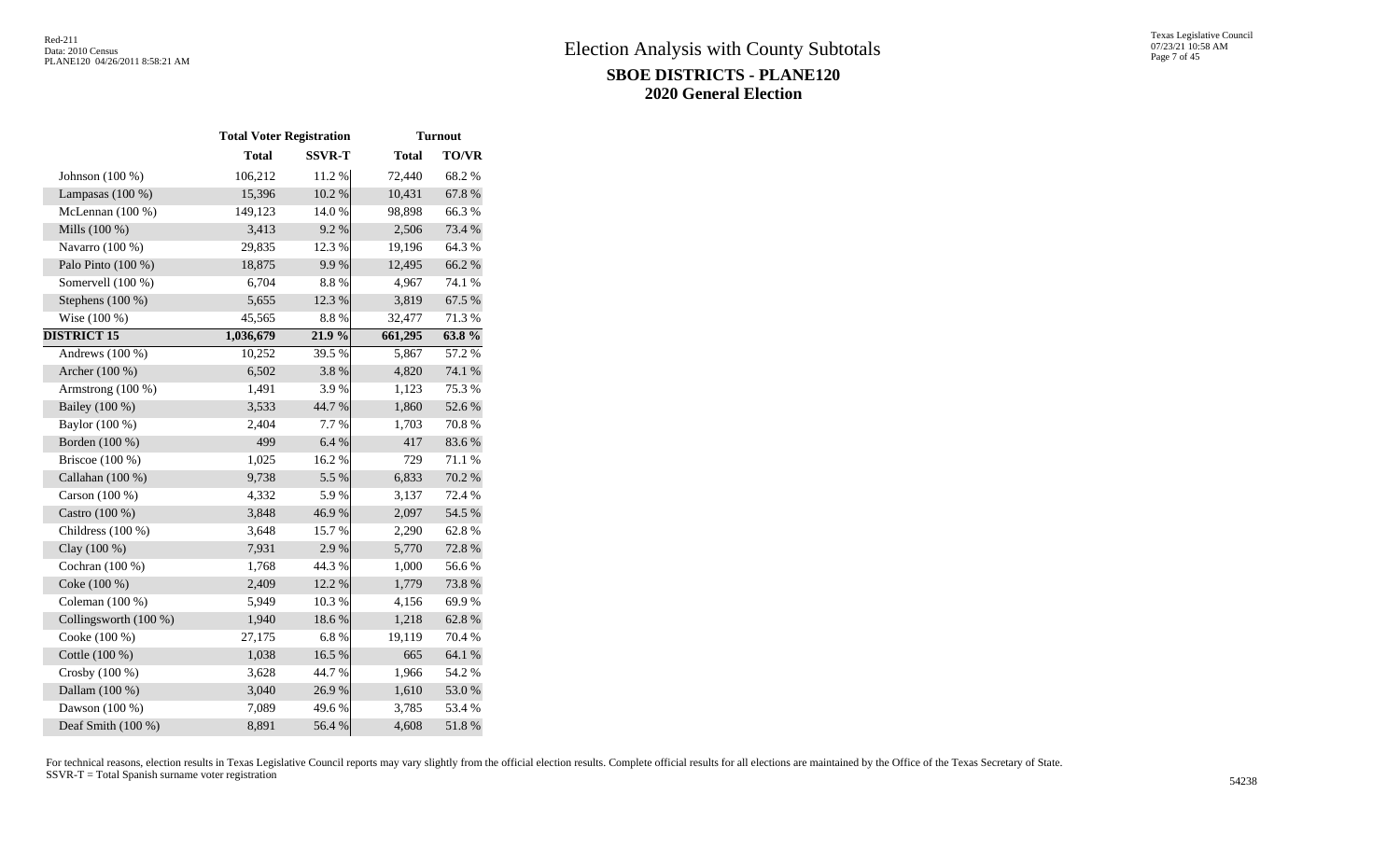|                    | <b>Total Voter Registration</b> |               |              | <b>Turnout</b> |
|--------------------|---------------------------------|---------------|--------------|----------------|
|                    | <b>Total</b>                    | <b>SSVR-T</b> | <b>Total</b> | <b>TO/VR</b>   |
| Dickens $(100\%)$  | 1,327                           | 16.9%         | 1,001        | 75.4 %         |
| Donley (100 %)     | 2,312                           | 4.6 %         | 1,648        | 71.3%          |
| Fisher (100 %)     | 2,645                           | 19.6%         | 1,826        | 69.0%          |
| Floyd (100 %)      | 3,844                           | 45.0%         | 2,040        | 53.1 %         |
| Foard (100 %)      | 883                             | 11.0%         | 558          | 63.2%          |
| Gaines (100 %)     | 9,672                           | 31.9%         | 5,996        | 62.0%          |
| Garza (100 %)      | 2,678                           | 28.5 %        | 1,653        | 61.7%          |
| Gray (100 %)       | 12,377                          | 13.2 %        | 7,782        | 62.9%          |
| Hale (100 %)       | 18,973                          | 47.0%         | 9,651        | 50.9%          |
| Hall (100 %)       | 1,928                           | 20.9%         | 1,170        | 60.7%          |
| Hansford (100 %)   | 3,006                           | 24.4 %        | 2,047        | 68.1%          |
| Hardeman (100 %)   | 2,482                           | 12.7 %        | 1,580        | 63.7 %         |
| Hartley (100 %)    | 2,891                           | $11.1\ \%$    | 2,091        | 72.3 %         |
| Haskell (100 %)    | 3,370                           | 18.0%         | 2,253        | 66.9%          |
| Hemphill $(100\%)$ | 2,350                           | 14.8%         | 1,729        | 73.6 %         |
| Hockley (100 %)    | 13,760                          | 36.1 %        | 8,102        | 58.9%          |
| Howard (100 %)     | 17,471                          | 28.9%         | 10,240       | 58.6%          |
| Hutchinson (100 %) | 13,504                          | 13.8 %        | 8,815        | 65.3%          |
| Jones (100 %)      | 9,623                           | 16.2%         | 6,747        | 70.1 %         |
| Kent (100 %)       | 595                             | 11.1 %        | 481          | 80.8%          |
| King (100 %)       | 182                             | 6.6%          | 159          | 87.4 %         |
| Knox (100 %)       | 2,382                           | 23.6 %        | 1,456        | 61.1%          |
| Lamb $(100\%)$     | 8,067                           | 40.7%         | 4,445        | 55.1 %         |
| Lipscomb $(100\%)$ | 1,972                           | 14.1 %        | 1,358        | 68.9%          |
| Lubbock $(100\%)$  | 183,220                         | 24.9%         | 120,831      | 65.9%          |
| Lynn $(100\%)$     | 4,016                           | 37.5 %        | 2,312        | 57.6 %         |
| Martin (100 %)     | 3,464                           | 35.7%         | 2,162        | 62.4 %         |
| Midland (100 %)    | 90,087                          | 27.3 %        | 59,137       | 65.6%          |
| Mitchell (100 %)   | 4,511                           | 28.4 %        | 2,591        | 57.4 %         |
| Montague (100 %)   | 13,952                          | 4.6 %         | 9,863        | 70.7%          |
| Moore (100 %)      | 9,985                           | 40.0%         | 5,532        | 55.4 %         |
| Motley (100 %)     | 853                             | 6.4 %         | 652          | 76.4 %         |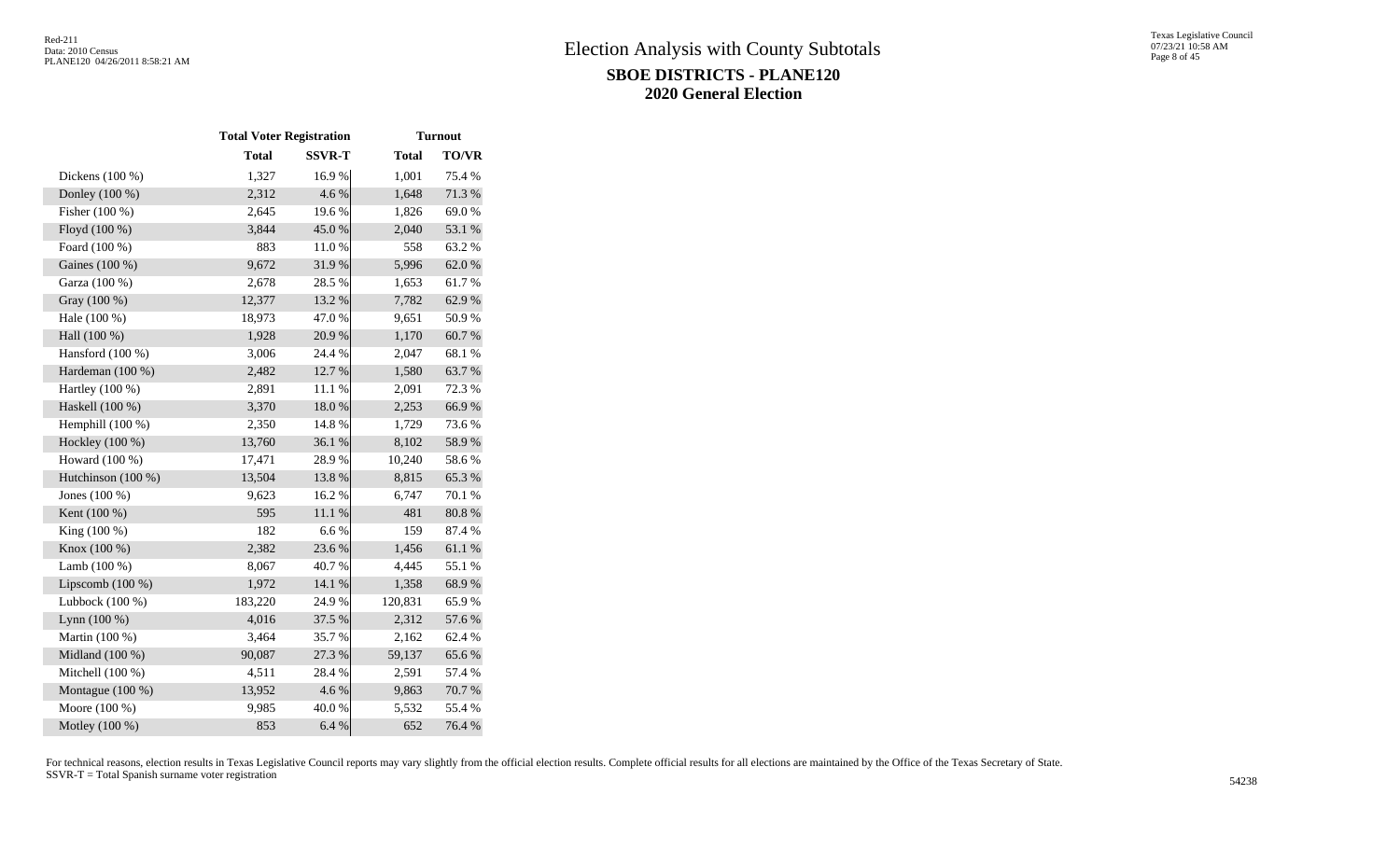|                      | <b>Total Voter Registration</b> |               |              | <b>Turnout</b> |  |  |
|----------------------|---------------------------------|---------------|--------------|----------------|--|--|
|                      | <b>Total</b>                    | <b>SSVR-T</b> | <b>Total</b> | <b>TO/VR</b>   |  |  |
| Nolan (100 %)        | 8,835                           | 24.8%         | 5,395        | 61.1%          |  |  |
| Ochiltree (100 %)    | 5,175                           | 28.3%         | 3,164        | 61.1%          |  |  |
| Oldham (100 %)       | 1,417                           | 9.6%          | 1,013        | 71.5 %         |  |  |
| Parmer (100 %)       | 4,531                           | 43.0 %        | 2,669        | 58.9%          |  |  |
| Potter (100 %)       | 57,702                          | 23.4 %        | 33,495       | 58.0%          |  |  |
| Randall (100 %)      | 92,930                          | 13.2 %        | 64,686       | 69.6%          |  |  |
| Roberts (100 %)      | 678                             | 2.4 %         | 550          | 81.1 %         |  |  |
| Runnels $(100\%)$    | 7,014                           | 23.0%         | 4,409        | 62.9%          |  |  |
| Scurry (100 %)       | 9,444                           | 28.5%         | 5,897        | 62.4 %         |  |  |
| Shackelford (100 %)  | 2,317                           | 6.5 %         | 1,635        | 70.6%          |  |  |
| Sherman (100 %)      | 1,518                           | 23.7 %        | 1,000        | 65.9%          |  |  |
| Sterling $(100\%)$   | 933                             | 23.6 %        | 639          | 68.5 %         |  |  |
| Stonewall $(100\%)$  | 951                             | 10.5 %        | 741          | 77.9 %         |  |  |
| Swisher $(100\%)$    | 3,933                           | 31.4 %        | 2,365        | 60.1 %         |  |  |
| Taylor (100 %)       | 83,532                          | 15.0%         | 55,397       | 66.3%          |  |  |
| Terry (100 %)        | 6,570                           | 45.3%         | 3,612        | 55.0%          |  |  |
| Throckmorton (100 %) | 1,206                           | 6.1%          | 894          | 74.1 %         |  |  |
| Tom Green (100 %)    | 69,919                          | 26.3%         | 45,096       | 64.5 %         |  |  |
| Wheeler $(100\%)$    | 3,510                           | 9.3%          | 2,337        | 66.6%          |  |  |
| Wichita $(100\%)$    | 83,780                          | 10.5 %        | 46,378       | 55.4 %         |  |  |
| Wilbarger (100 %)    | 8,171                           | 19.0%         | 4,524        | 55.4 %         |  |  |
| Yoakum (100 %)       | 4,391                           | 47.4 %        | 2,642        | 60.2 %         |  |  |
| Young (100 %)        | 11,710                          | 8.6%          | 8,297        | 70.9%          |  |  |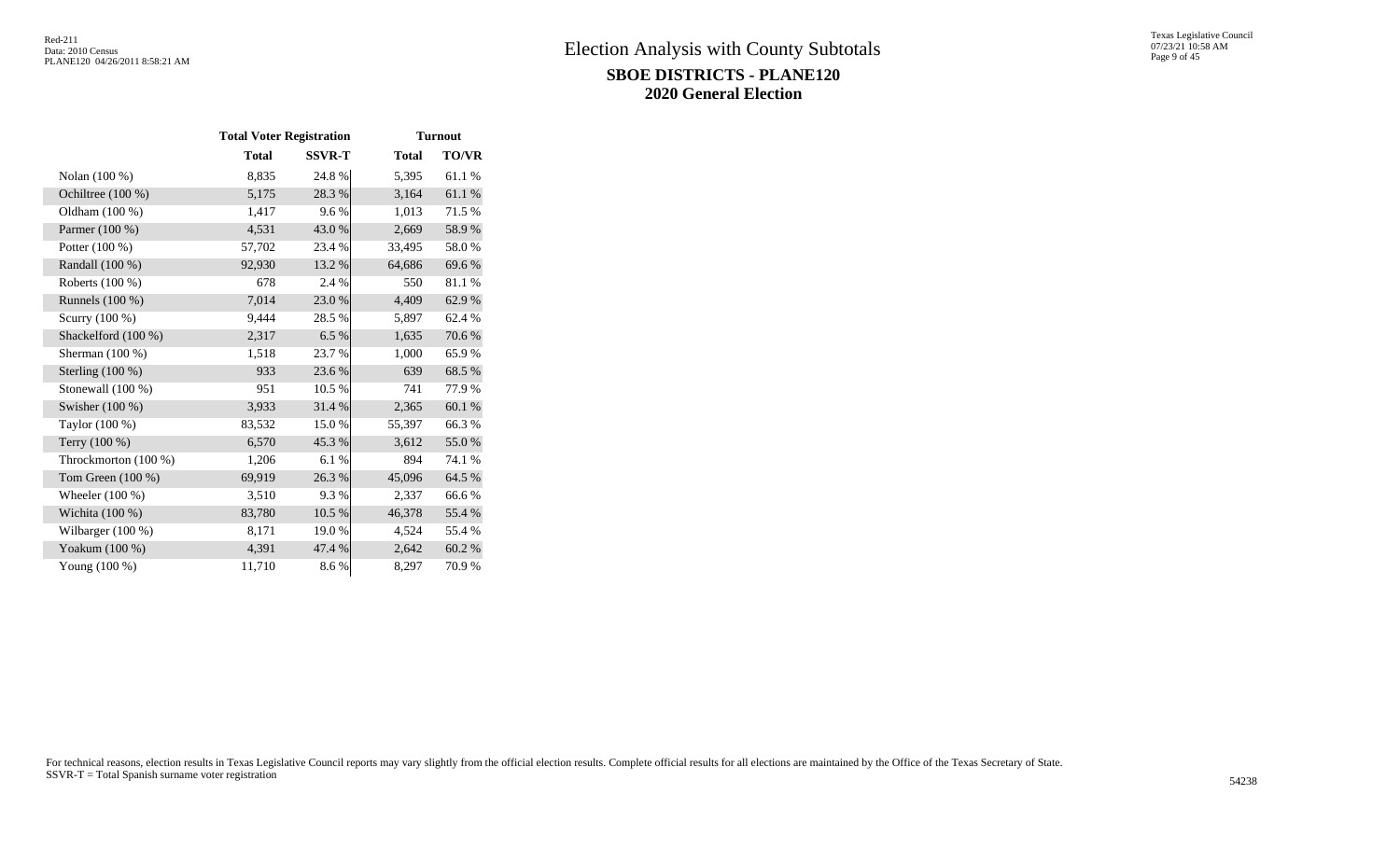|                   |                     |                |        |           |        | <b>PRESIDENT</b> |           |                 |           |                          |           |           | <b>U.S. SEN</b> |                |        |            |         |
|-------------------|---------------------|----------------|--------|-----------|--------|------------------|-----------|-----------------|-----------|--------------------------|-----------|-----------|-----------------|----------------|--------|------------|---------|
|                   |                     | <b>Biden-D</b> |        | Trump-R   |        | Jorgensen-L      |           | Hawkins-G       |           | Write-In-W               |           | Cornyn-R  |                 | <b>Hegar-D</b> |        | McKennon-L |         |
|                   | <b>STATE</b>        | 5,257,519      | 46.5 % | 5,889,022 | 52.0 % | 126,212          | $1.1\%$   | 33,378          | $0.3\%$   | 10,908                   | $0.1 \%$  | 5,961,643 | 53.5 %          | 4,887,315      | 43.9%  | 209,623    | 1.9%    |
| <b>DISTRICT 1</b> |                     | 288,864        | 53.3 % | 245,645   | 45.3 % | 4,883            | $0.9\%$   | 2,195           | $0.4\%$   | 183                      | $0.0 \%$  | 232,900   | 44.3 %          | 270,713        | 51.5 % | 12,930     | $2.5\%$ |
|                   | Atascosa $(100\%)$  | 5,876          | 32.4 % | 12,039    | 66.4%  | 143              | 0.8 %     | 58              | 0.3%      | 16                       | 0.1 %     | 11,906    | 66.5%           | 5,588          | 31.2%  | 258        | 1.4 %   |
|                   | Bandera (100 %)     | 2,505          | 19.7%  | 10,057    | 79.1 % | 120              | 0.9%      | 30              | 0.2 %     | $\mathfrak{Z}$           | 0.0 %     | 9,957     | 79.4 %          | 2,291          | 18.3%  | 234        | 1.9%    |
|                   | Brewster $(100\%)$  | 2,258          | 46.8%  | 2,461     | 51.0%  | 89               | 1.8%      | 14              | 0.3%      | $\overline{0}$           | 0.0 %     | 2,453     | 51.4%           | 2,167          | 45.4 % | 113        | 2.4 %   |
|                   | Concho (100 %)      | 197            | 15.5 % | 1,058     | 83.4%  | 10               | $0.8\ \%$ | 3               | 0.2 %     | $\overline{0}$           | 0.0 %     | 1,029     | 82.5 %          | 193            | 15.5 % | 20         | 1.6%    |
|                   | Crane (100 %)       | 241            | 16.0%  | 1,247     | 82.9%  | 10               | 0.7%      | $\overline{4}$  | 0.3%      | 2                        | 0.1%      | 1,213     | 82.0%           | 229            | 15.5 % | 24         | 1.6%    |
|                   | Crockett (100 %)    | 344            | 21.9%  | 1,220     | 77.5 % | 9                | 0.6 %     |                 | 0.1 %     | $\overline{0}$           | 0.0 %     | 1,146     | 76.8%           | 314            | 21.0%  | 21         | 1.4 %   |
|                   | Culberson $(100\%)$ | 438            | 50.7%  | 415       | 48.0%  | -9               | 1.0%      | 2               | 0.2%      | $\overline{0}$           | $0.0\%$   | 367       | 47.2%           | 385            | 49.5%  | 19         | 2.4 %   |
|                   | Dimmit (100 %)      | 2,264          | 61.8%  | 1,384     | 37.8%  | 10               | $0.3\ \%$ | 8               | 0.2 %     | $\overline{0}$           | 0.0 %     | 1,274     | 36.8%           | 2,122          | 61.2%  | 39         | 1.1 %   |
|                   | Ector $(100\%)$     | 11,367         | 25.5 % | 32,697    | 73.3 % | 428              | 1.0%      | 89              | 0.2 %     | 10                       | $0.0\,\%$ | 31,711    | 72.8%           | 10,682         | 24.5 % | 902        | 2.1 %   |
|                   | Edwards (100 %)     | 168            | 15.8%  | 893       | 83.8%  | 5                | $0.5\ \%$ | $\overline{0}$  | $0.0\,\%$ | $\overline{0}$           | 0.0 %     | 824       | 83.7%           | 144            | 14.6 % | 14         | 1.4 %   |
|                   | El Paso (100 %)     | 178,126        | 66.8%  | 84,331    | 31.6%  | 2,746            | $1.0\,\%$ | 1,445           | 0.5%      | $\overline{0}$           | $0.0\,\%$ | 80,021    | 30.9%           | 164,931        | 63.6%  | 8,248      | 3.2%    |
|                   | Frio (100 %)        | 2,422          | 45.9%  | 2,823     | 53.5 % | 23               | 0.4%      | 9               | 0.2 %     | $\overline{0}$           | $0.0\%$   | 2,489     | 50.6 %          | 2,283          | 46.4 % | 71         | 1.4%    |
|                   | Glasscock (100 %)   | 39             | 6.0%   | 611       | 93.6%  | 3                | $0.5\%$   | $\overline{0}$  | $0.0\%$   | $\overline{0}$           | 0.0 %     | 603       | 93.3%           | 35             | 5.4 %  | 5          | 0.8 %   |
|                   | Hudspeth (100 %)    | 371            | 32.1 % | 771       | 66.6%  | 10               | 0.9%      | 5               | 0.4%      | $\overline{0}$           | $0.0\%$   | 673       | 62.2%           | 373            | 34.5 % | 21         | 1.9%    |
|                   | Irion $(100\%)$     | 120            | 13.4 % | 763       | 85.4%  | -8               | 0.9%      | 2               | 0.2%      | $\overline{0}$           | $0.0\,\%$ | 763       | 86.3%           | 111            | 12.6 % | 10         | 1.1%    |
|                   | Jeff Davis (100 %)  | 501            | 38.4%  | 784       | 60.1%  | 17               | 1.3%      | 3               | 0.2 %     | $\overline{0}$           | $0.0\%$   | 767       | 59.6%           | 483            | 37.6 % | 30         | 2.3 %   |
|                   | Kimble (100 %)      | 284            | 12.4 % | 1,987     | 86.7%  | 17               | 0.7 %     | $\overline{4}$  | 0.2 %     | $\overline{0}$           | $0.0\%$   | 1,962     | 87.1 %          | 254            | 11.3 % | 28         | 1.2%    |
|                   | Kinney (100 %)      | 446            | 27.8%  | 1,144     | 71.3 % | 11               | 0.7 %     | 2               | 0.1 %     | $\mathbf{1}$             | 0.1%      | 1,070     | 71.2%           | 395            | 26.3%  | 25         | 1.7%    |
|                   | La Salle (100 %)    | 1,052          | 43.7%  | 1,335     | 55.5 % | 12               | 0.5%      | $7\phantom{.0}$ | 0.3%      | $\overline{0}$           | 0.0 %     | 1,082     | 50.4 %          | 1,005          | 46.8%  | 30         | 1.4 %   |
|                   | Loving $(100\%)$    | $\overline{4}$ | 6.1%   | 60        | 90.9%  | 2                | 3.0%      | $\overline{0}$  | 0.0 %     | $\overline{0}$           | 0.0 %     | 58        | 89.2%           | 5              | 7.7%   | 2          | 3.1%    |
|                   | McCulloch $(100\%)$ | 490            | 14.3 % | 2,904     | 84.5 % | 36               | 1.0%      | 6               | 0.2 %     | $\overline{0}$           | 0.0 %     | 2,843     | 84.0 %          | 460            | 13.6 % | 63         | 1.9%    |
|                   | Maverick (100 %)    | 8,332          | 54.3%  | 6,881     | 44.8%  | 73               | $0.5\%$   | 60              | 0.4 %     | $\overline{0}$           | $0.0\%$   | 5,708     | $40.0~\%$       | 7,956          | 55.7%  | 269        | 1.9%    |
|                   | Medina (100 %)      | 6,773          | 29.9%  | 15,642    | 69.0%  | 184              | $0.8\%$   | 45              | 0.2 %     | 13                       | 0.1%      | 15,594    | 70.2%           | 6,207          | 27.9%  | 313        | 1.4 %   |
|                   | Menard (100 %)      | 197            | 19.2%  | 823       | 80.1%  | 6                | $0.6\,\%$ | 2               | 0.2 %     | $\overline{0}$           | 0.0 %     | 797       | 79.7%           | 189            | 18.9%  | 10         | 1.0 %   |
|                   | Pecos (100 %)       | 1,382          | 29.6%  | 3,215     | 68.8%  | 50               | 1.1 %     | 21              | 0.4%      | $\overline{7}$           | 0.1%      | 3,081     | 67.4%           | 1,376          | 30.1 % | 79         | 1.7%    |
|                   | Presidio (100 %)    | 1,463          | 65.9%  | 721       | 32.5 % | 21               | 0.9%      | 12              | 0.5 %     | $\overline{2}$           | 0.1%      | 651       | 31.1 %          | 1,374          | 65.7%  | 29         | 1.4 %   |
|                   | Reagan (100 %)      | 172            | 15.3 % | 942       | 83.8%  |                  | $0.6\%$   | 3               | 0.3%      | $\overline{0}$           | $0.0\%$   | 893       | 83.5%           | 154            | 14.4 % | 13         | 1.2%    |
|                   | Real (100 %)        | 320            | 16.1%  | 1,643     | 82.9%  | 14               | 0.7%      | 5               | 0.3%      | $\overline{0}$           | $0.0\%$   | 1,626     | 83.9%           | 286            | 14.7 % | 19         | 1.0 %   |
|                   | Reeves (100 %)      | 1,394          | 37.8%  | 2,249     | 61.0%  | 30               | $0.8\ \%$ | 8               | 0.2%      | $\overline{\mathcal{A}}$ | 0.1%      | 1,978     | 57.7%           | 1,337          | 39.0%  | 72         | 2.1 %   |
|                   | Schleicher (100 %)  | 211            | 18.2%  | 940       | 81.1%  | 6                | $0.5\%$   | 2               | 0.2 %     | $\Omega$                 | $0.0\,\%$ | 927       | 81.9%           | 191            | 16.9%  | 10         | 0.9%    |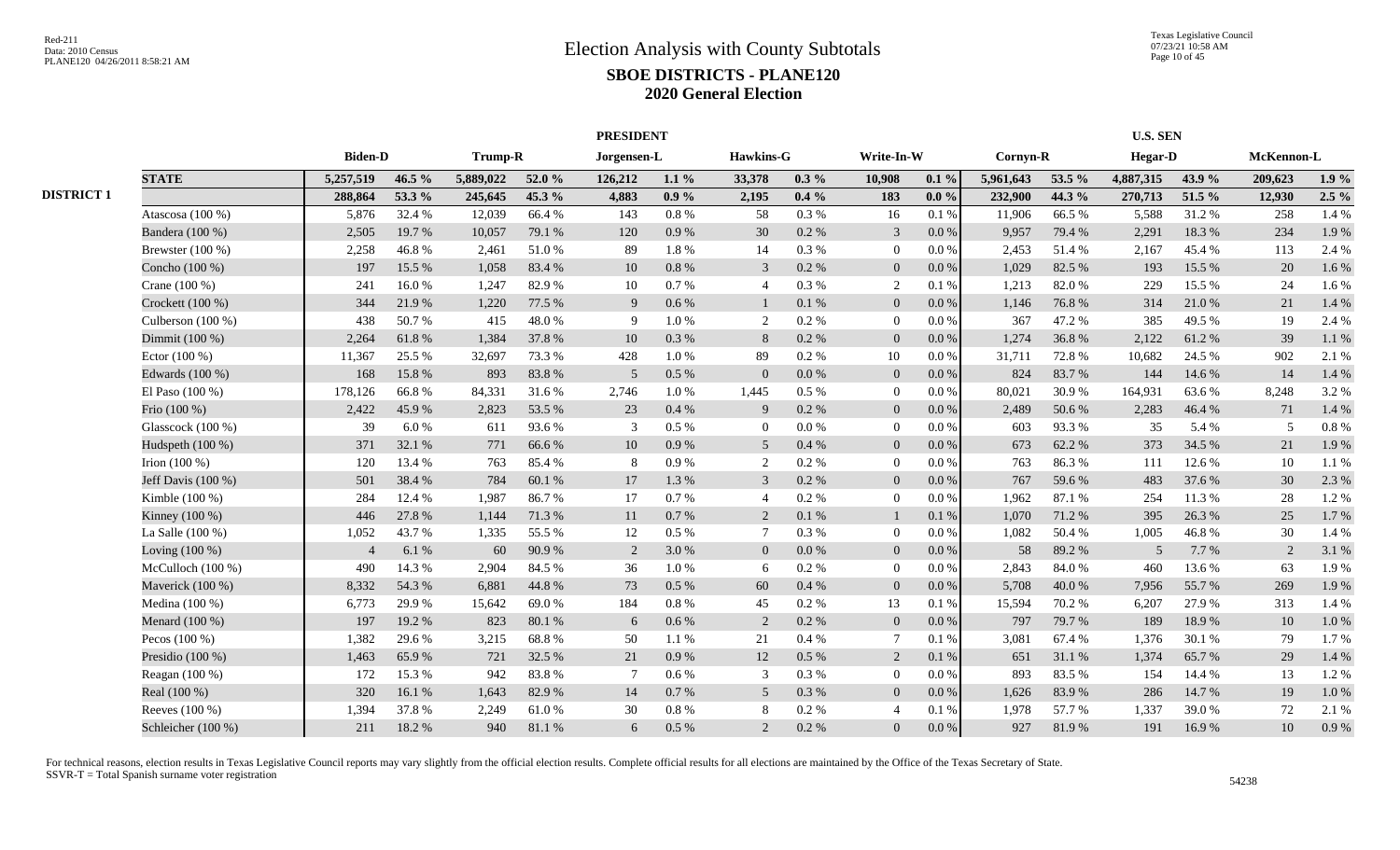|                   |                    | <b>U.S. SEN</b>  |          |             |        | <b>RR COMM1</b> |        |                  |         |                 |           |           |        | <b>SUP CT CHIEF</b> |        |         |         |  |  |
|-------------------|--------------------|------------------|----------|-------------|--------|-----------------|--------|------------------|---------|-----------------|-----------|-----------|--------|---------------------|--------|---------|---------|--|--|
|                   |                    | <b>Collins-G</b> |          | Castaneda-D |        | Wright-R        |        | <b>Sterett-L</b> |         | Gruene-G        |           | Hecht-R   |        | Meachum-D           |        | $Ash-L$ |         |  |  |
|                   | <b>STATE</b>       | 81,753           | $0.7\%$  | 4,791,173   | 43.6 % | 5,830,003       | 53.0 % | 247,568          | $2.3\%$ | 129,588         | $1.2\%$   | 5,825,873 | 53.0 % | 4,892,137           | 44.5 % | 277,404 | $2.5\%$ |  |  |
| <b>DISTRICT 1</b> |                    | 8,899            | $1.7 \%$ | 269,125     | 51.9 % | 228,586         | 44.1 % | 12,417           | 2.4%    | 8,557           | $1.6\%$   | 224,053   | 43.2 % | 275,940             | 53.3 % | 18,200  | $3.5\%$ |  |  |
|                   | Atascosa (100 %)   | 142              | $0.8~\%$ | 6,005       | 33.7 % | 11,368          | 63.8%  | 279              | 1.6%    | 158             | 0.9%      | 11,275    | 63.5 % | 6,076               | 34.2 % | 402     | 2.3%    |  |  |
|                   | Bandera (100 %)    | 55               | $0.4\%$  | 2,231       | 18.0%  | 9,814           | 79.1 % | 263              | 2.1 %   | 106             | 0.9%      | 9,809     | 79.0 % | 2,303               | 18.6%  | 299     | 2.4 %   |  |  |
|                   | Brewster $(100\%)$ | 35               | 0.7 %    | 2,093       | 44.6 % | 2,377           | 50.6%  | 145              | 3.1 %   | 79              | 1.7%      | 2,341     | 50.0%  | 2,176               | 46.4%  | 168     | 3.6 %   |  |  |
|                   | Concho (100 %)     | $\overline{5}$   | 0.4%     | 181         | 14.7%  | 1,021           | 83.1%  | 19               | 1.5 %   | 8               | 0.7%      | 1,006     | 82.0%  | 193                 | 15.7%  | 28      | 2.3 %   |  |  |
|                   | Crane (100 %)      | 13               | 0.9%     | 235         | 16.0%  | 1,193           | 81.3%  | 34               | 2.3 %   | 6               | 0.4%      | 1,181     | 80.0%  | 261                 | 17.7 % | 35      | 2.4 %   |  |  |
|                   | Crockett (100 %)   | 12               | $0.8~\%$ | 342         | 23.3 % | 1,092           | 74.4 % | 23               | 1.6%    | 10              | 0.7 %     | 1,090     | 75.3 % | 331                 | 22.9 % | 27      | 1.9%    |  |  |
|                   | Culberson (100 %)  | 6                | 0.8%     | 381         | 51.0%  | 340             | 45.5 % | 15               | 2.0%    | 11              | 1.5 %     | 337       | 45.4 % | 377                 | 50.7%  | 29      | 3.9%    |  |  |
|                   | Dimmit (100 %)     | 30               | 0.9%     | 2,142       | 63.3%  | 1,164           | 34.4 % | 48               | 1.4 %   | 30              | 0.9%      | 1,107     | 33.6%  | 2,117               | 64.3 % | 66      | 2.0 %   |  |  |
|                   | Ector $(100\%)$    | 277              | $0.6\%$  | 10.694      | 24.6 % | 31,451          | 72.5 % | 896              | 2.1 %   | 347             | $0.8 \%$  | 31,061    | 71.6 % | 11,177              | 25.8%  | 1,127   | 2.6 %   |  |  |
|                   | Edwards (100 %)    | 3                | 0.3%     | 151         | 15.6%  | 792             | 82.1 % | 20               | 2.1 %   | 2               | 0.2 %     | 794       | 83.0%  | 150                 | 15.7%  | 13      | 1.4 %   |  |  |
|                   | El Paso $(100\%)$  | 6,036            | 2.3 %    | 160,729     | 62.9%  | 81,614          | 31.9%  | 7,552            | 3.0 %   | 5,627           | 2.2 %     | 79,262    | 30.8%  | 166,445             | 64.8%  | 11,277  | 4.4 %   |  |  |
|                   | Frio (100 %)       | 78               | 1.6 %    | 2,335       | 48.4 % | 2,373           | 49.2%  | 66               | 1.4 %   | 46              | 1.0%      | 2,249     | 47.7 % | 2,340               | 49.7 % | 122     | 2.6 %   |  |  |
|                   | Glasscock (100 %)  | 3                | 0.5%     | 41          | 6.4 %  | 588             | 92.5 % | $\overline{7}$   | 1.1 %   | $\overline{0}$  | 0.0 %     | 583       | 92.5 % | 38                  | 6.0%   | 9       | 1.4 %   |  |  |
|                   | Hudspeth (100 %)   | 15               | 1.4 %    | 357         | 33.6%  | 651             | 61.4%  | 38               | 3.6%    | 15              | 1.4 %     | 640       | 61.1%  | 364                 | 34.8%  | 43      | 4.1 %   |  |  |
|                   | Irion $(100\%)$    | $\overline{0}$   | $0.0\%$  | 104         | 11.9 % | 747             | 85.4%  | 16               | 1.8%    | 8               | 0.9%      | 741       | 85.0%  | 114                 | 13.1 % | 17      | 1.9%    |  |  |
|                   | Jeff Davis (100 %) | 6                | 0.5%     | 446         | 35.8%  | 748             | 60.1%  | 31               | 2.5 %   | 20              | 1.6%      | 748       | 60.1%  | 458                 | 36.8%  | 38      | 3.1 %   |  |  |
|                   | Kimble (100 %)     | 9                | 0.4%     | 239         | 10.8%  | 1,920           | 86.9%  | 38               | 1.7%    | 13              | 0.6%      | 1,901     | 86.3%  | 254                 | 11.5 % | 48      | 2.2 %   |  |  |
|                   | Kinney (100 %)     | 13               | 0.9%     | 399         | 27.2 % | 1,023           | 69.7%  | 31               | 2.1%    | 14              | $1.0\ \%$ | 1,008     | 69.6%  | 396                 | 27.3 % | 45      | 3.1 %   |  |  |
|                   | La Salle $(100\%)$ | 29               | 1.4 %    | 984         | 47.9%  | 1,003           | 48.9%  | 42               | 2.0%    | 24              | 1.2%      | 964       | 48.1%  | 986                 | 49.2%  | 55      | 2.7 %   |  |  |
|                   | Loving (100 %)     | $\mathbf{0}$     | 0.0 %    | 5           | 7.8 %  | 57              | 89.1 % | 2                | 3.1 %   | $\overline{0}$  | $0.0\%$   | 56        | 88.9%  | 5                   | 7.9%   | 2       | 3.2%    |  |  |
|                   | McCulloch (100 %)  | 19               | 0.6 %    | 451         | 13.5 % | 2,824           | 84.3%  | 57               | 1.7%    | 16              | 0.5 %     | 2,806     | 83.9%  | 471                 | 14.1 % | 67      | 2.0%    |  |  |
|                   | Maverick (100 %)   | 349              | 2.4 %    | 8,256       | 58.6%  | 5,375           | 38.2%  | 250              | 1.8%    | 204             | 1.4 %     | 5,126     | 36.9%  | 8.329               | 59.9%  | 443     | 3.2 %   |  |  |
|                   | Medina (100 %)     | 96               | 0.4%     | 6,288       | 28.6%  | 15,096          | 68.7%  | 388              | 1.8%    | 204             | 0.9%      | 15,179    | 69.0%  | 6.388               | 29.0%  | 437     | 2.0%    |  |  |
|                   | Menard (100 %)     | $\overline{4}$   | 0.4%     | 169         | 17.0 % | 805             | 81.0%  | 13               | 1.3%    | $7\phantom{.0}$ | 0.7%      | 782       | 79.6%  | 185                 | 18.8%  | 16      | 1.6 %   |  |  |
|                   | Pecos $(100\%)$    | 32               | $0.7\%$  | 1,449       | 31.9%  | 2,968           | 65.4 % | 83               | 1.8%    | 38              | 0.8 %     | 2,910     | 64.2 % | 1,497               | 33.0%  | 129     | 2.8%    |  |  |
|                   | Presidio (100 %)   | 37               | $1.8~\%$ | 1,391       | 67.7%  | 592             | 28.8%  | 42               | 2.0%    | 30              | 1.5 %     | 587       | 28.9%  | 1,388               | 68.4%  | 54      | 2.7 %   |  |  |
|                   | Reagan $(100\%)$   | 9                | 0.8%     | 161         | 15.2 % | 870             | 82.3%  | 22               | 2.1 %   | $\overline{4}$  | 0.4%      | 864       | 81.4%  | 164                 | 15.5 % | 33      | 3.1 %   |  |  |
|                   | Real (100 %)       | $\,8\,$          | 0.4%     | 299         | 15.6%  | 1,581           | 82.3%  | 30               | 1.6 %   | 10              | $0.5\%$   | 1,583     | 83.2%  | 297                 | 15.6%  | 23      | 1.2%    |  |  |
|                   | Reeves (100 %)     | 43               | 1.3 %    | 1,400       | 41.7%  | 1,848           | 55.0%  | 82               | 2.4 %   | 28              | $0.8~\%$  | 1,808     | 54.8%  | 1,399               | 42.4 % | 94      | 2.8%    |  |  |
|                   | Schleicher (100 %) | $\overline{A}$   | 0.4 %    | 199         | 17.7 % | 912             | 80.9%  | 9                | 0.8%    | $\overline{7}$  | 0.6 %     | 901       | 80.4%  | 202                 | 18.0%  | 17      | 1.5 %   |  |  |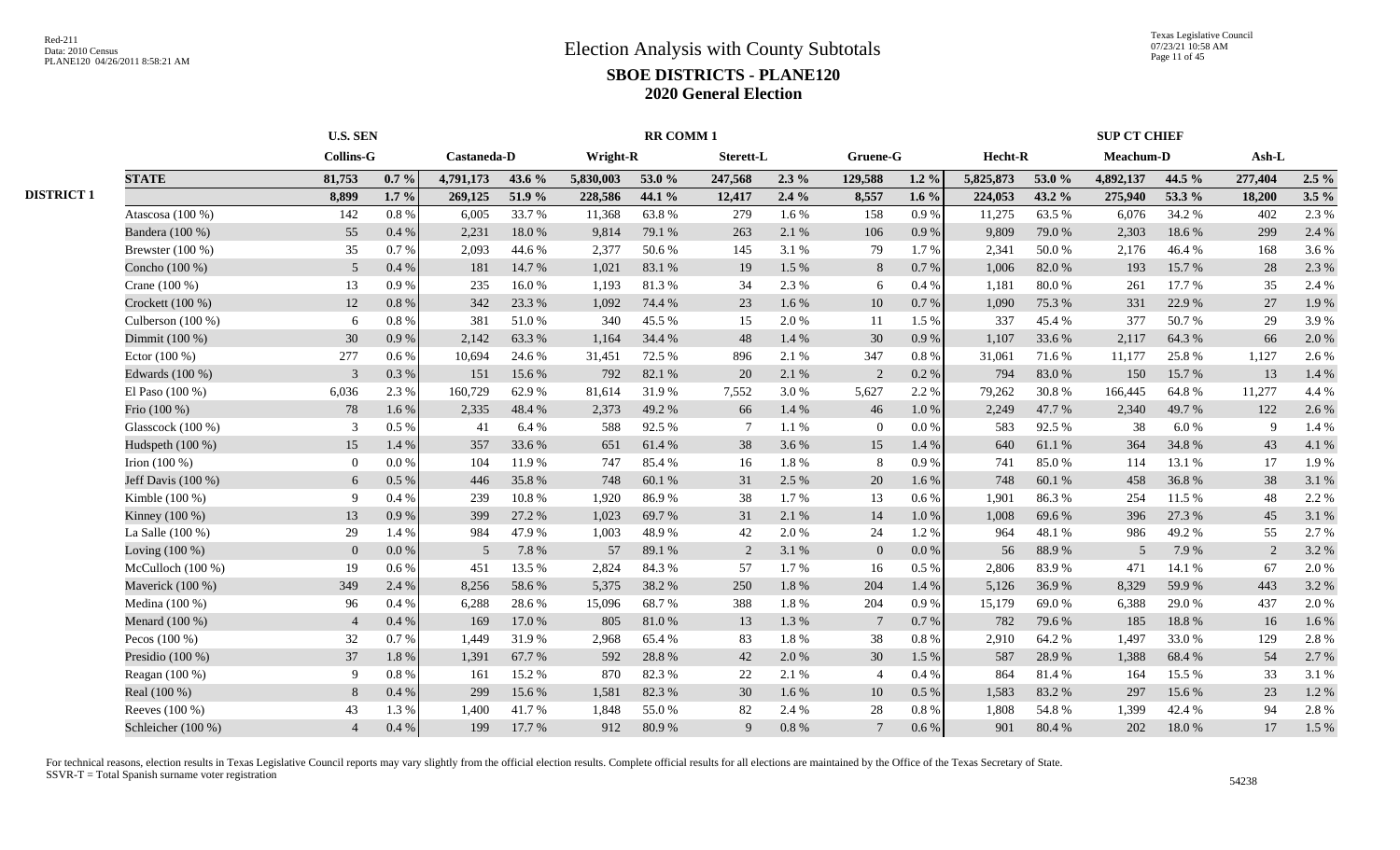|                   |                     | SUP CT 6       |        |                |        |               |        | SUP CT 7         |           |            | <b>SUP CT 8</b> |                |        |                 |        |          |         |
|-------------------|---------------------|----------------|--------|----------------|--------|---------------|--------|------------------|-----------|------------|-----------------|----------------|--------|-----------------|--------|----------|---------|
|                   |                     | <b>Bland-R</b> |        | <b>Cheng-D</b> |        | <b>Boyd-R</b> |        | <b>Strange-L</b> |           | Williams-D |                 | <b>Busby-R</b> |        | <b>Triana-D</b> |        | Oxford-L |         |
|                   | <b>STATE</b>        | 6,049,262      | 55.2 % | 4,902,224      | 44.8 % | 5,842,276     | 53.3 % | 256,665          | $2.3\%$   | 4,860,394  | 44.3 %          | 5,845,851      | 53.4 % | 4,825,345       | 44.1 % | 274,875  | $2.5\%$ |
| <b>DISTRICT 1</b> |                     | 237,637        | 46.0%  | 278,720        | 54.0 % | 227,314       | 43.9 % | 15,960           | $3.1\%$   | 273,950    | 53.0%           | 222,123        | 43.0 % | 278,197         | 53.9%  | 16,058   | $3.1\%$ |
|                   | Atascosa (100 %)    | 11,788         | 66.5%  | 5,929          | 33.5 % | 11,443        | 64.5 % | 358              | 2.0 %     | 5,944      | 33.5 %          | 11,321         | 63.9%  | 6,026           | 34.0%  | 365      | 2.1%    |
|                   | Bandera (100 %)     | 10,121         | 81.7%  | 2,266          | 18.3 % | 9,863         | 79.6%  | 277              | 2.2 %     | 2,246      | 18.1 %          | 9,851          | 79.7%  | 2,211           | 17.9%  | 296      | 2.4 %   |
|                   | Brewster (100 %)    | 2,485          | 53.3 % | 2,178          | 46.7%  | 2,400         | 51.3%  | 147              | 3.1 %     | 2,134      | 45.6%           | 2,377          | 50.6%  | 2,154           | 45.9%  | 165      | 3.5 %   |
|                   | Concho (100 %)      | 1,047          | 84.9%  | 186            | 15.1 % | 1,017         | 83.0%  | 22               | $1.8\ \%$ | 186        | 15.2 %          | 1,018          | 83.4 % | 181             | 14.8 % | 21       | 1.7%    |
|                   | Crane $(100\%)$     | 1,231          | 83.9%  | 236            | 16.1 % | 1,210         | 81.8%  | 27               | 1.8%      | 243        | 16.4 %          | 1,195          | 81.1%  | 248             | 16.8%  | 31       | 2.1 %   |
|                   | Crockett $(100\%)$  | 1,105          | 78.1 % | 309            | 21.9%  | 1.082         | 75.7%  | 20               | 1.4 %     | 327        | 22.9 %          | 1,097          | 76.2%  | 316             | 21.9 % | 27       | 1.9%    |
|                   | Culberson (100 %)   | 355            | 48.8%  | 373            | 51.2%  | 345           | 47.4 % | 23               | 3.2 %     | 360        | 49.5 %          | 335            | 46.3%  | 369             | 51.0%  | 20       | 2.8%    |
|                   | Dimmit (100 %)      | 1,156          | 35.3%  | 2,123          | 64.7%  | 1,143         | 34.6 % | 55               | 1.7%      | 2,110      | 63.8%           | 1,094          | 33.0%  | 2,142           | 64.6%  | 82       | 2.5 %   |
|                   | Ector $(100\%)$     | 32,239         | 74.5 % | 11,030         | 25.5 % | 31,386        | 72.6 % | 976              | 2.3 %     | 10,891     | 25.2 %          | 31,148         | 72.1 % | 10,995          | 25.5 % | 1,057    | 2.4 %   |
|                   | Edwards (100 %)     | 801            | 85.7%  | 134            | 14.3 % | 792           | 83.9%  | 12               | 1.3 %     | 140        | 14.8%           | 787            | 83.5 % | 144             | 15.3 % | 12       | 1.3 %   |
|                   | El Paso $(100\%)$   | 85,473         | 33.4 % | 170,337        | 66.6%  | 80,309        | 31.4 % | 10,008           | 3.9%      | 165,614    | 64.7%           | 78,073         | 30.6%  | 167,550         | 65.6%  | 9,688    | 3.8%    |
|                   | Frio (100 %)        | 2,398          | 50.9%  | 2,312          | 49.1 % | 2,310         | 49.0%  | 71               | 1.5 %     | 2,331      | 49.5 %          | 2,278          | 48.2%  | 2,363           | 49.9%  | 90       | 1.9%    |
|                   | Glasscock (100 %)   | 593            | 94.9%  | 32             | 5.1 %  | 580           | 92.5 % | 9                | 1.4 %     | 38         | 6.1 %           | 586            | 92.4%  | 35              | 5.5 %  | 13       | 2.1 %   |
|                   | Hudspeth (100 %)    | 683            | 65.7%  | 356            | 34.3 % | 642           | 61.0%  | 42               | 4.0%      | 368        | 35.0%           | 630            | 59.8%  | 378             | 35.9%  | 46       | 4.4 %   |
|                   | Irion $(100\%)$     | 763            | 87.5 % | 109            | 12.5 % | 749           | 86.1%  | 13               | 1.5 %     | 108        | 12.4 %          | 747            | 86.1%  | 106             | 12.2 % | 15       | 1.7%    |
|                   | Jeff Davis (100 %)  | 778            | 62.7%  | 463            | 37.3 % | 752           | 60.2%  | 34               | 2.7%      | 463        | 37.1 %          | 749            | 60.1%  | 460             | 36.9%  | 38       | 3.0%    |
|                   | Kimble (100 %)      | 1,956          | 89.4%  | 231            | 10.6%  | 1,911         | 87.1 % | 52               | 2.4 %     | 232        | 10.6%           | 1,915          | 87.3%  | 229             | 10.4 % | 50       | 2.3 %   |
|                   | Kinney (100 %)      | 1,049          | 72.4 % | 399            | 27.6%  | 1,013         | 70.3 % | 27               | 1.9%      | 401        | 27.8%           | 1,009          | 69.3%  | 414             | 28.4 % | 33       | 2.3 %   |
|                   | La Salle $(100\%)$  | 1,017          | 51.1%  | 974            | 48.9%  | 993           | 49.6%  | 46               | 2.3 %     | 963        | 48.1%           | 964            | 48.1 % | 995             | 49.6%  | 47       | 2.3 %   |
|                   | Loving $(100\%)$    | 56             | 91.8%  | 5              | 8.2 %  | 54            | 87.1 % | $\overline{3}$   | 4.8%      | 5          | 8.1 %           | 54             | 88.5 % | .5              | 8.2%   | 2        | 3.3 %   |
|                   | McCulloch $(100\%)$ | 2,871          | 86.1%  | 462            | 13.9%  | 2,816         | 84.6 % | 51               | 1.5 %     | 463        | 13.9%           | 2,807          | 84.3%  | 455             | 13.7 % | 66       | 2.0%    |
|                   | Maverick (100 %)    | 5,535          | 40.6%  | 8,093          | 59.4%  | 5,239         | 38.0%  | 358              | 2.6 %     | 8,208      | 59.5 %          | 4,982          | 35.9%  | 8,536           | 61.5%  | 370      | 2.7%    |
|                   | Medina $(100\%)$    | 15,616         | 71.4 % | 6,253          | 28.6%  | 15,185        | 69.3%  | 437              | 2.0 %     | 6,275      | 28.7%           | 15,158         | 69.5%  | 6,203           | 28.4 % | 457      | 2.1 %   |
|                   | Menard (100 %)      | 792            | 81.2%  | 183            | 18.8%  | 784           | 80.3%  | 13               | 1.3 %     | 179        | 18.3%           | 779            | 80.1%  | 170             | 17.5 % | 24       | 2.5 %   |
|                   | Pecos $(100\%)$     | 3,057          | 67.4 % | 1,476          | 32.6 % | 2,976         | 65.7%  | 96               | 2.1 %     | 1,457      | 32.2 %          | 2,913          | 64.6%  | 1,497           | 33.2 % | 101      | 2.2 %   |
|                   | Presidio $(100\%)$  | 643            | 31.8%  | 1,378          | 68.2%  | 599           | 29.6%  | 51               | 2.5 %     | 1,374      | 67.9%           | 576            | 28.3 % | 1,416           | 69.5 % | 46       | 2.3 %   |
|                   | Reagan $(100\%)$    | 883            | 83.9%  | 169            | 16.1 % | 878           | 83.0%  | 16               | 1.5 %     | 164        | 15.5 %          | 871            | 82.8%  | 162             | 15.4 % | 19       | 1.8 %   |
|                   | Real (100 %)        | 1,623          | 85.0%  | 287            | 15.0%  | 1,593         | 83.2%  | 28               | 1.5 %     | 294        | 15.4 %          | 1,595          | 83.8%  | 278             | 14.6 % | 30       | 1.6 %   |
|                   | Reeves (100 %)      | 1,919          | 58.7%  | 1,351          | 41.3%  | 1,855         | 56.5%  | 80               | 2.4 %     | 1,349      | 41.1%           | 1,789          | 55.0%  | 1,375           | 42.3 % | 86       | 2.6%    |
|                   | Schleicher (100 %)  | 922            | 82.8%  | 192            | 17.2 % | 911           | 81.4%  | 11               | 1.0%      | 197        | 17.6 %          | 917            | 81.7%  | 197             | 17.5 % | 9        | 0.8 %   |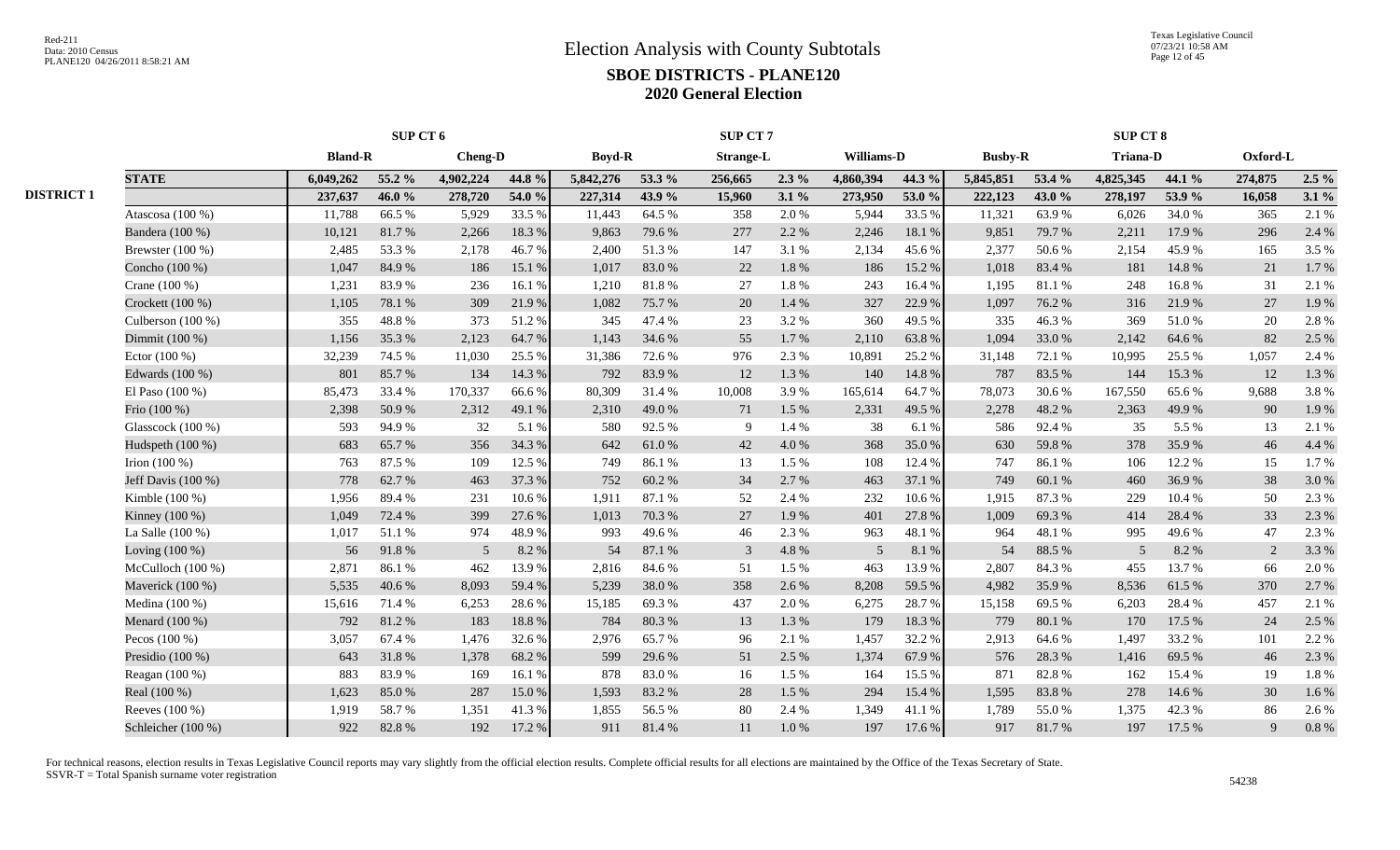|                    |                     | CCA <sub>3</sub> |                 |        |           | CCA <sub>4</sub> |                  |        |           | CCA <sub>9</sub> |                     |                  |
|--------------------|---------------------|------------------|-----------------|--------|-----------|------------------|------------------|--------|-----------|------------------|---------------------|------------------|
|                    | <b>Richardson-R</b> |                  | Davis Frizell-D |        | Yeary-R   |                  | <b>Clinton-D</b> |        | Newell-R  |                  | <b>Birmingham-D</b> |                  |
| <b>STATE</b>       | 5,952,614           | 54.5 %           | 4,962,787       | 45.5 % | 5,972,977 | 54.8 %           | 4,922,833        | 45.2 % | 6,014,555 | 55.3 %           | 4,861,788           | 44.7 %           |
|                    | 232,365             | 45.2 %           | 281,615         | 54.8 % | 234,143   | 45.7 %           | 278,021          | 54.3 % | 237,222   | 46.4 %           | 274,549             | 53.6 %           |
| Atascosa $(100\%)$ | 11,654              | 65.7%            | 6,093           | 34.3 % | 11,709    | 66.2%            | 5,988            | 33.8%  | 11,776    | 66.7%            | 5,880               | 33.3%            |
| Bandera (100 %)    | 10,048              | 81.3%            | 2,306           | 18.7%  | 10,055    | 81.6%            | 2,260            | 18.4 % | 10,035    | 81.8%            | 2,229               | 18.2 %           |
| Brewster $(100\%)$ | 2,477               | 53.0%            | 2,200           | 47.0%  | 2,448     | 52.8%            | 2,187            | 47.2%  | 2,479     | 53.6%            | 2,145               | 46.4%            |
| Concho (100 %)     | 1,021               | 84.0%            | 194             | 16.0%  | 1,028     | 84.6 %           | 187              | 15.4 % | 1,025     | 84.7%            | 185                 | 15.3 %           |
| Crane (100 %)      | 1,210               | 82.3%            | 260             | 17.7 % | 1,212     | 82.6%            | 255              | 17.4 % | 1,232     | 84.0 %           | 235                 | 16.0%            |
| Crockett (100 %)   | 1,113               | 77.3 %           | 327             | 22.7 % | 1,106     | 77.7 %           | 317              | 22.3 % | 1,103     | 78.1%            | 309                 | 21.9%            |
| Culberson (100 %)  | 351                 | 48.1 %           | 378             | 51.9%  | 351       | 47.8 %           | 383              | 52.2%  | 356       | 49.4%            | 364                 | 50.6%            |
| Dimmit (100 %)     | 1,135               | 34.7%            | 2,132           | 65.3%  | 1,138     | 35.2%            | 2,094            | 64.8%  | 1,149     | 35.6%            | 2,079               | 64.4 %           |
| Ector $(100\%)$    | 31,776              | 73.7%            | 11,365          | 26.3%  | 32,007    | 74.2 %           | 11,145           | 25.8%  | 32,129    | 74.6%            | 10,956              | 25.4 %           |
| Edwards (100 %)    | 794                 | 84.2 %           | 149             | 15.8%  | 790       | 84.2 %           | 148              | 15.8%  | 792       | 85.2%            | 138                 | 14.8 %           |
| El Paso $(100\%)$  | 83,469              | 32.7 %           | 171,573         | 67.3%  | 84,435    | 33.2 %           | 169,782          | 66.8%  | 85,558    | 33.8%            | 167,746             | 66.2%            |
| Frio (100 %)       | 2,350               | 50.2%            | 2,335           | 49.8%  | 2,302     | 49.7%            | 2,327            | 50.3%  | 2,353     | 51.0%            | 2,258               | 49.0%            |
| Glasscock (100 %)  | 593                 | 94.6%            | 34              | 5.4 %  | 584       | 94.2%            | 36               | 5.8%   | 586       | 94.7%            | 33                  | 5.3 %            |
| Hudspeth (100 %)   | 682                 | 65.0%            | 368             | 35.0%  | 661       | 63.9%            | 373              | 36.1%  | 676       | 64.9%            | 366                 | 35.1 %           |
| Irion $(100\%)$    | 751                 | 86.3%            | 119             | 13.7 % | 757       | 87.2%            | 111              | 12.8%  | 760       | 87.6%            | 108                 | 12.4 %           |
| Jeff Davis (100 %) | 761                 | 61.5%            | 476             | 38.5 % | 770       | 62.3%            | 466              | 37.7 % | 766       | 62.1 %           | 467                 | 37.9%            |
| Kimble (100 %)     | 1,954               | 89.1 %           | 238             | 10.9%  | 1,952     | 89.5%            | 229              | 10.5 % | 1,955     | 89.5%            | 230                 | 10.5 %           |
| Kinney (100 %)     | 1,027               | 71.4 %           | 412             | 28.6%  | 1,003     | 71.1 %           | 408              | 28.9%  | 1,031     | 72.9%            | 383                 | $27.1\text{ }\%$ |
| La Salle (100 %)   | 992                 | 49.3%            | 1,021           | 50.7%  | 999       | 50.1 %           | 997              | 49.9%  | 1,004     | 50.6%            | 980                 | 49.4%            |
| Loving $(100\%)$   | 57                  | 91.9%            | $\mathfrak{S}$  | 8.1 %  | 57        | 91.9%            | $\sqrt{5}$       | 8.1 %  | 57        | 91.9%            | 5                   | $8.1\ \%$        |
| McCulloch (100 %)  | 2,857               | 85.6%            | 479             | 14.4 % | 2,868     | 86.2%            | 461              | 13.8%  | 2,856     | 85.9%            | 467                 | 14.1 %           |
| Maverick (100 %)   | 5,384               | 38.6%            | 8,573           | 61.4%  | 5,359     | 38.5%            | 8,543            | 61.5%  | 5,629     | 41.3%            | 8,015               | 58.7%            |
| Medina (100 %)     | 15,400              | 70.7%            | 6,396           | 29.3 % | 15,480    | 71.1 %           | 6,279            | 28.9%  | 15,528    | 71.5 %           | 6,189               | 28.5 %           |
| Menard (100 %)     | 778                 | 80.5 %           | 189             | 19.5 % | 777       | 80.4%            | 189              | 19.6%  | 782       | 81.3%            | 180                 | 18.7%            |
| Pecos $(100\%)$    | 3,017               | 66.6%            | 1,510           | 33.4 % | 3,028     | 67.4 %           | 1,464            | 32.6 % | 3,029     | 67.4 %           | 1,464               | 32.6%            |
| Presidio (100 %)   | 609                 | 30.4 %           | 1,393           | 69.6%  | 609       | 30.6%            | 1,384            | 69.4%  | 632       | 31.8 %           | 1,357               | 68.2 %           |
| Reagan (100 %)     | 873                 | 83.5%            | 172             | 16.5 % | 872       | 83.4%            | 173              | 16.6%  | 891       | 85.1%            | 156                 | 14.9%            |
| Real (100 %)       | 1,587               | 84.8 %           | 284             | 15.2%  | 1,592     | 84.7%            | 287              | 15.3 % | 1,617     | 84.7%            | 292                 | 15.3 %           |
| Reeves (100 %)     | 1,873               | 57.0 %           | 1,415           | 43.0%  | 1,885     | 57.6 %           | 1,390            | 42.4 % | 1,916     | 59.0%            | 1,334               | 41.0%            |
| Schleicher (100 %) | 923                 | 82.9%            | 191             | 17.1 % | 915       | 82.5 %           | 194              | 17.5 % | 916       | 82.5 %           | 194                 | 17.5 %           |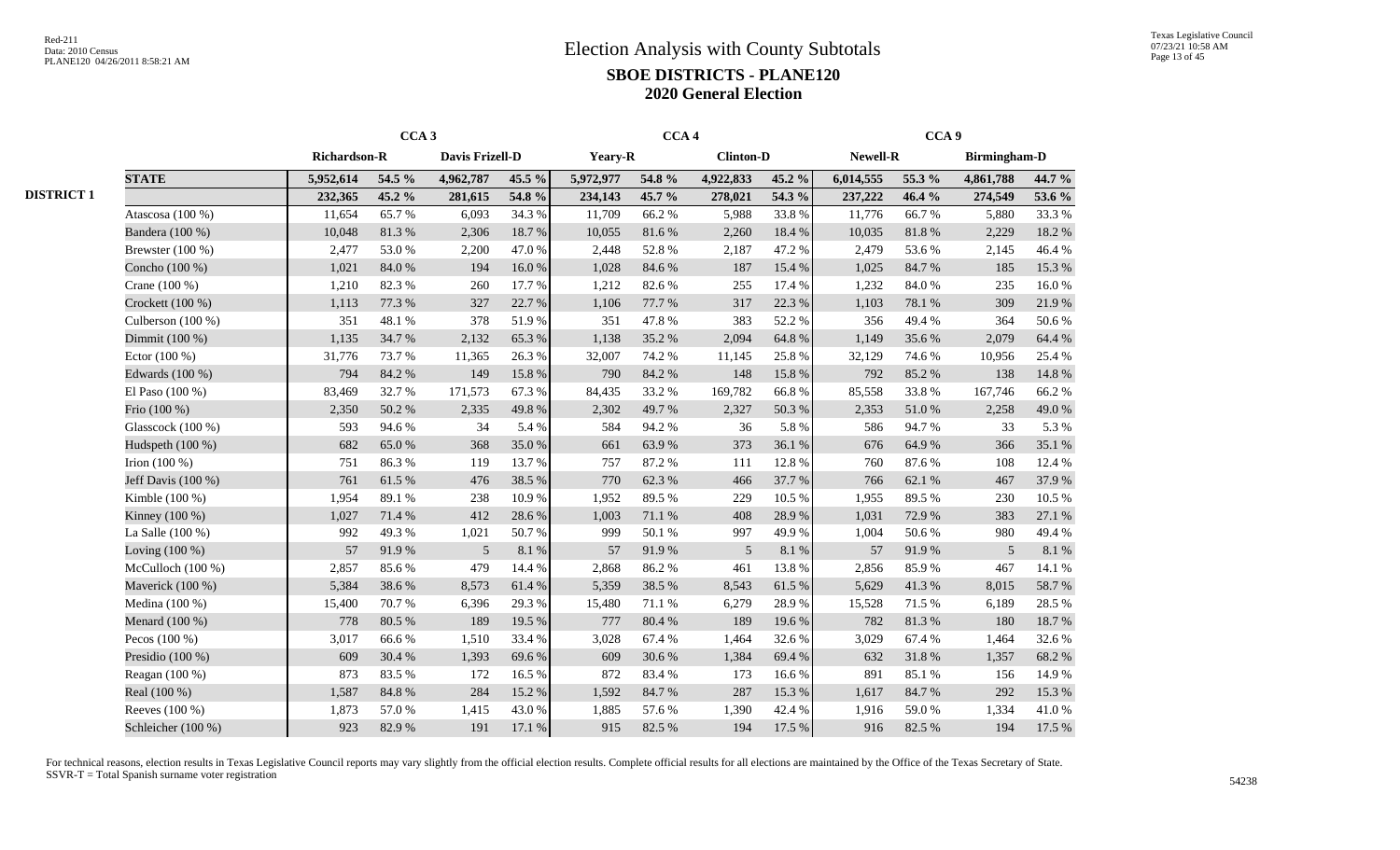|                   |                      |                |        |         |        | <b>PRESIDENT</b> |           |                |         |                |           |          |        | U.S. SEN       |        |                |         |
|-------------------|----------------------|----------------|--------|---------|--------|------------------|-----------|----------------|---------|----------------|-----------|----------|--------|----------------|--------|----------------|---------|
|                   |                      | <b>Biden-D</b> |        | Trump-R |        | Jorgensen-L      |           | Hawkins-G      |         | Write-In-W     |           | Cornyn-R |        | <b>Hegar-D</b> |        | McKennon-L     |         |
| <b>DISTRICT 1</b> | Sutton (100 %)       | 322            | 20.7 % | 1,222   | 78.4%  | 9                | $0.6\%$   | $\overline{4}$ | 0.3%    | 2              | $0.1 \%$  | 1,204    | 78.7%  | 305            | 19.9%  | 10             | 0.7 %   |
|                   | Terrell (100 %)      | 119            | 26.0%  | 334     | 72.9%  | 3                | 0.7 %     | 2              | 0.4%    | $\overline{0}$ | $0.0\,\%$ | 324      | 72.3 % | 116            | 25.9%  | 5              | 1.1 %   |
|                   | Upton (100 %)        | 169            | 12.4 % | 1,170   | 86.1%  | 13               | 1.0%      | $\overline{7}$ | 0.5 %   | $\overline{0}$ | 0.0 %     | 1,139    | 85.8%  | 159            | 12.0%  | 18             | 1.4 %   |
|                   | Uvalde (100 %)       | 4,073          | 39.4 % | 6,174   | 59.7%  | 66               | $0.6\%$   | 29             | 0.3%    | 2              | 0.0 %     | 5,968    | 59.2 % | 3,821          | 37.9%  | 192            | 1.9%    |
|                   | Val Verde (100 %)    | 6,770          | 44.3 % | 8,284   | 54.2 % | 170              | 1.1%      | 47             | 0.3%    | $\overline{0}$ | 0.0 %     | 8,102    | 54.2 % | 6,430          | 43.0%  | 252            | 1.7%    |
|                   | Ward (100 %)         | 764            | 18.9%  | 3,241   | 80.1%  | 29               | 0.7 %     | 6              | 0.1 %   | 5              | 0.1%      | 3,138    | 79.6%  | 725            | 18.4 % | 61             | 1.5 %   |
|                   | Webb (100 %)         | 41,842         | 61.1%  | 25,904  | 37.8%  | 446              | 0.7 %     | 233            | 0.3%    | 109            | 0.2 %     | 23,159   | 34.9%  | 40,845         | 61.6%  | 1,247          | 1.9%    |
|                   | Winkler (100 %)      | 358            | 16.8%  | 1,753   | 82.5 % | 14               | 0.7 %     | $\mathbf{1}$   | 0.0 %   | $\overline{0}$ | 0.0 %     | 1,714    | 81.9%  | 338            | 16.1%  | 30             | 1.4 %   |
|                   | Zapata (100 %)       | 1,826          | 47.1 % | 2,033   | 52.4 % | 11               | 0.3 %     | $\overline{4}$ | 0.1%    | $\overline{4}$ | 0.1%      | 1,454    | 43.1 % | 1,821          | 53.9%  | 52             | 1.5 %   |
|                   | Zavala (100 %)       | 2,864          | 65.4 % | 1,490   | 34.0%  | 13               | 0.3%      | 12             | 0.3%    | 3              | 0.1%      | 1,232    | 30.8%  | 2,633          | 65.9%  | 72             | 1.8 %   |
| <b>DISTRICT 2</b> |                      | 259,587        | 47.4 % | 281,363 | 51.4 % | 4.283            | $0.8 \%$  | 1,775          | $0.3\%$ | 551            | $0.1\%$   | 273,084  | 51.3%  | 243,224        | 45.7 % | 10,107         | 1.9%    |
|                   | Aransas $(100\%)$    | 2,916          | 23.7 % | 9,239   | 75.2 % | 103              | $0.8\%$   | 31             | 0.3%    |                | 0.0 %     | 9,189    | 75.5 % | 2,729          | 22.4 % | 178            | 1.5 %   |
|                   | Calhoun (100 %)      | 2,148          | 27.3 % | 5,641   | 71.7%  | 61               | $0.8\ \%$ | 6              | 0.1 %   | 12             | 0.2 %     | 5,531    | 71.4 % | 2,092          | 27.0%  | 100            | 1.3%    |
|                   | Cameron (100 %)      | 64,063         | 56.0%  | 49,032  | 42.9%  | 728              | $0.6\%$   | 336            | 0.3%    | 167            | 0.1%      | 46,482   | 41.8%  | 61,508         | 55.3%  | 1,797          | 1.6%    |
|                   | Colorado (100 %)     | 2,420          | 24.3 % | 7,472   | 74.9 % | 50               | $0.5\%$   | 19             | 0.2 %   | 14             | 0.1%      | 7,367    | 74.5 % | 2,362          | 23.9%  | 116            | 1.2%    |
|                   | De Witt (100 %)      | 1,494          | 18.4 % | 6,567   | 80.9%  | 46               | $0.6\%$   | 11             | 0.1%    | $\overline{0}$ | 0.0 %     | 6,399    | 81.1%  | 1,384          | 17.5 % | 84             | 1.1 %   |
|                   | Goliad (100 %)       | 877            | 22.0 % | 3,085   | 77.2 % | 24               | 0.6%      | 2              | 0.1%    | 6              | 0.2%      | 3,000    | 77.0%  | 840            | 21.6 % | 43             | 1.1%    |
|                   | Hidalgo (67 %)       | 86,254         | 59.0%  | 58,481  | 40.0%  | 815              | $0.6\%$   | 649            | 0.4%    | 22             | $0.0\%$   | 54,793   | 39.5 % | 78,539         | 56.5%  | 3,377          | 2.4 %   |
|                   | Jackson (100 %)      | 1,033          | 16.3%  | 5,231   | 82.4 % | 53               | 0.8%      | 23             | 0.4%    | 11             | 0.2%      | 5,167    | 82.1 % | 1,021          | 16.2%  | 81             | 1.3 %   |
|                   | Kenedy (100 %)       | 65             | 33.5 % | 127     | 65.5 % |                  | $0.5\%$   | $\overline{1}$ | 0.5 %   | $\theta$       | $0.0\%$   | 107      | 63.3 % | 57             | 33.7%  | $\overline{4}$ | 2.4 %   |
|                   | Kleberg (100 %)      | 5,381          | 48.5 % | 5,575   | 50.2%  | 97               | 0.9%      | 29             | 0.3%    | 15             | 0.1%      | 5,438    | 50.2%  | 5,129          | 47.3 % | 187            | 1.7%    |
|                   | Matagorda (100 %)    | 3,733          | 27.2 % | 9,845   | 71.7%  | 115              | $0.8\%$   | 33             | 0.2%    |                | $0.0\%$   | 9.647    | 71.6 % | 3,551          | 26.3%  | 222            | 1.6%    |
|                   | Nueces (100 %)       | 60,925         | 47.8%  | 64,617  | 50.7%  | 1,404            | 1.1%      | 368            | 0.3%    | 237            | 0.2%      | 64,558   | 51.5 % | 57,180         | 45.6%  | 2,564          | 2.0%    |
|                   | Refugio $(100\%)$    | 1,108          | 32.9%  | 2,210   | 65.7%  | 26               | 0.8%      | 21             | 0.6%    |                | 0.0 %     | 2,073    | 65.4 % | 1,023          | 32.3 % | 52             | 1.6%    |
|                   | San Patricio (100 %) | 8,988          | 34.7 % | 16,516  | 63.8%  | 291              | 1.1%      | 93             | 0.4%    | 3              | $0.0\,\%$ | 16,174   | 63.9%  | 8,494          | 33.6%  | 487            | 1.9%    |
|                   | Victoria (100 %)     | 10,380         | 30.3%  | 23,358  | 68.2%  | 339              | 1.0%      | 103            | 0.3%    | 46             | 0.1%      | 23,144   | 68.7%  | 9,834          | 29.2 % | 524            | 1.6%    |
|                   | Wharton (100 %)      | 4,694          | 28.0%  | 11,926  | 71.1 % | 105              | $0.6\%$   | 36             | 0.2 %   | 15             | 0.1%      | 11,832   | 71.2%  | 4,513          | 27.2 % | 204            | 1.2%    |
|                   | Willacy $(100\%)$    | 3,108          | 55.6%  | 2,441   | 43.7%  | 25               | $0.4\%$   | 14             | 0.3%    | $\Omega$       | 0.0 %     | 2,183    | 41.3%  | 2,968          | 56.1%  | 87             | 1.6%    |
| <b>DISTRICT 3</b> |                      | 361,827        | 59.4 % | 238,999 | 39.2 % | 5,754            | $0.9\%$   | 2,372          | $0.4\%$ | 391            | $0.1\%$   | 235,090  | 39.9 % | 334,845        | 56.9%  | 12,401         | $2.1\%$ |
|                   | Bee (100 %)          | 3,287          | 34.9%  | 6,006   | 63.8%  | 93               | 1.0%      | 27             | 0.3%    | -6             | 0.1%      | 5,713    | 63.2%  | 3,102          | 34.3 % | 171            | 1.9%    |
|                   | Bexar (68 %)         | 284,397        | 66.0%  | 139,473 | 32.4 % | 4,703            | 1.1%      | 1,931          | 0.4 %   | 293            | 0.1%      | 142,851  | 34.1 % | 263,096        | 62.7%  | 9,221          | 2.2 %   |
|                   | Brooks (100 %)       | 1,470          | 59.2%  | 998     | 40.2%  | 10               | 0.4%      | 6              | 0.2%    | $\overline{0}$ | $0.0\,\%$ | 859      | 36.5%  | 1,425          | 60.5%  | 39             | 1.7%    |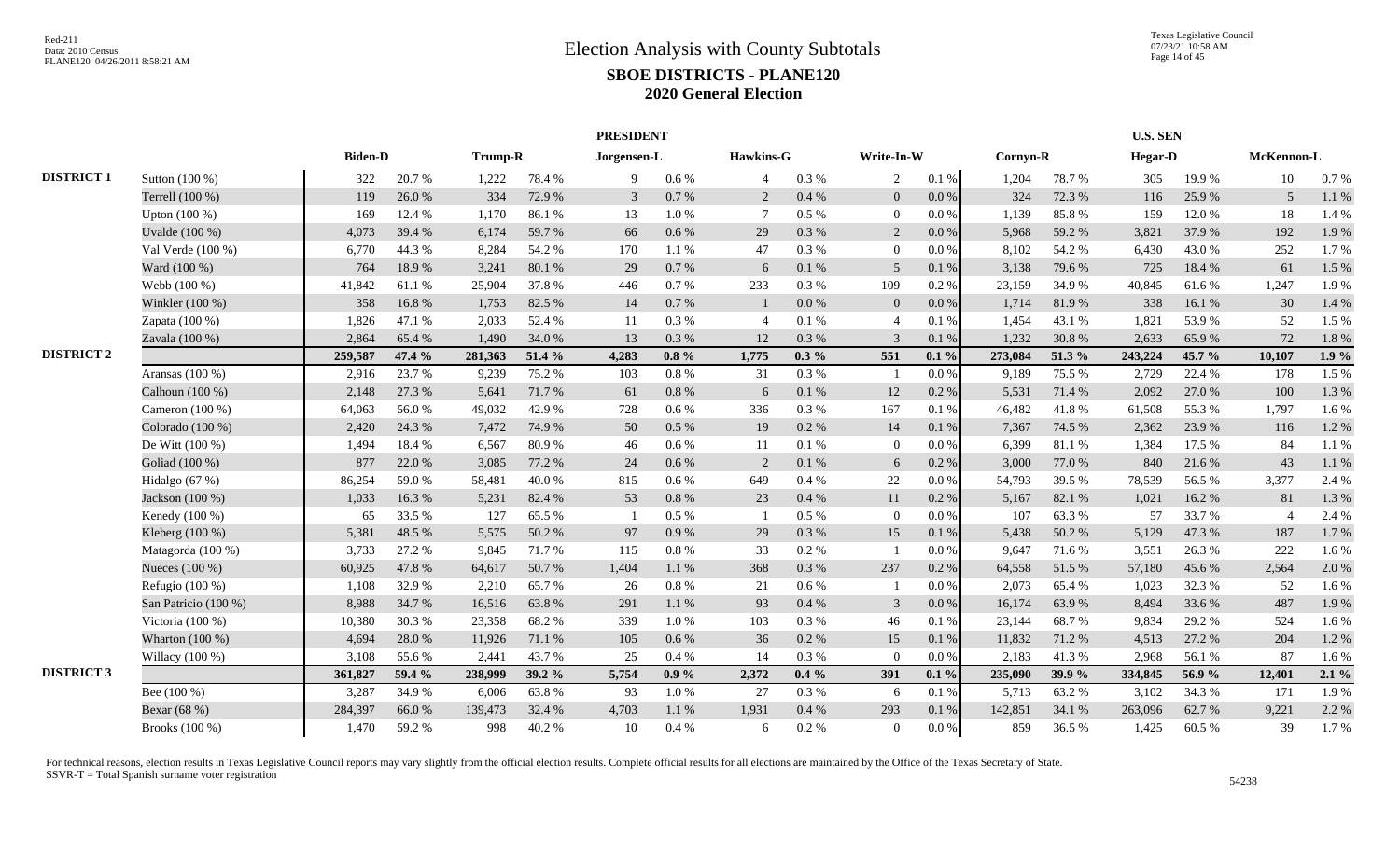|                   |                      |                  | <b>U.S. SEN</b> |             |        |          | <b>RR COMM1</b> |                 |           |          |           |         |          | <b>SUP CT CHIEF</b> |        |                 |           |
|-------------------|----------------------|------------------|-----------------|-------------|--------|----------|-----------------|-----------------|-----------|----------|-----------|---------|----------|---------------------|--------|-----------------|-----------|
|                   |                      | <b>Collins-G</b> |                 | Castaneda-D |        | Wright-R |                 | Sterett-L       |           | Gruene-G |           | Hecht-R |          | Meachum-D           |        | $Ash-L$         |           |
| <b>DISTRICT 1</b> | Sutton (100 %)       | 10               | 0.7 %           | 323         | 21.2%  | 1,182    | 77.5 %          | 13              | $0.9\ \%$ | 8        | $0.5~\%$  | 1,188   | 77.9%    | 319                 | 20.9%  | 19              | 1.2%      |
|                   | Terrell (100 %)      | $\mathfrak{Z}$   | 0.7%            | 119         | 27.3 % | 308      | 70.6%           | $7\phantom{.0}$ | $1.6\,\%$ | 2        | $0.5\ \%$ | 310     | 71.3 %   | 118                 | 27.1 % | $7\phantom{.0}$ | 1.6%      |
|                   | Upton (100 %)        | 11               | 0.8%            | 164         | 12.5 % | 1,118    | 85.1%           | 24              | 1.8 %     | 8        | 0.6 %     | 1,109   | 84.9%    | 174                 | 13.3 % | 24              | 1.8%      |
|                   | Uvalde (100 %)       | 99               | 1.0%            | 3,948       | 39.8%  | 5,687    | 57.3 %          | 177             | 1.8%      | 109      | 1.1%      | 5,641   | 56.9%    | 4,051               | 40.8%  | 225             | 2.3 %     |
|                   | Val Verde $(100\%)$  | 170              | 1.1%            | 6,646       | 45.3 % | 7,549    | 51.4 %          | 300             | 2.0%      | 180      | 1.2%      | 7,495   | 51.0%    | 6,741               | 45.9%  | 448             | 3.1 %     |
|                   | Ward (100 %)         | 16               | 0.4%            | 740         | 19.0%  | 3,080    | 78.9%           | 62              | 1.6 %     | 21       | $0.5\ \%$ | 3,034   | 77.8%    | 781                 | 20.0%  | 84              | 2.2 %     |
|                   | Webb (100 %)         | 1,103            | 1.7%            | 42,123      | 64.2%  | 21,288   | 32.4 %          | 1,162           | 1.8%      | 1,074    | 1.6 %     | 20,499  | 31.8%    | 42,010              | 65.1 % | 2,017           | 3.1 %     |
|                   | Winkler (100 %)      | 12               | 0.6 %           | 355         | 17.0 % | 1.707    | 81.8%           | 21              | 1.0%      | 5        | 0.2 %     | 1,685   | 81.0%    | 359                 | 17.3 % | 35              | 1.7%      |
|                   | Zapata (100 %)       | 50               | 1.5 %           | 1,877       | 56.7%  | 1.341    | 40.5 %          | 58              | 1.8%      | 37       | 1.1%      | 1,343   | 40.9%    | 1,859               | 56.6%  | 84              | 2.6%      |
|                   | Zavala (100 %)       | 57               | 1.4 %           | 2,673       | 68.8%  | 1,119    | 28.8%           | 52              | 1.3%      | 41       | 1.1%      | 1,050   | 27.7 %   | 2,647               | 69.8%  | 94              | 2.5 %     |
| <b>DISTRICT 2</b> |                      | 5,428            | $1.0 \%$        | 248,994     | 47.6 % | 258,029  | 49.3 %          | 10,050          | 1.9%      | 6,536    | $1.2 \%$  | 255,918 | 49.3 %   | 250,510             | 48.2 % | 13,194          | $2.5\%$   |
|                   | Aransas $(100\%)$    | 68               | $0.6\%$         | 2,625       | 21.8%  | 9,073    | 75.4 %          | 218             | 1.8 %     | 112      | 0.9%      | 9,053   | 75.2 %   | 2,757               | 22.9%  | 230             | 1.9%      |
|                   | Calhoun (100 %)      | 22               | 0.3%            | 2,078       | 27.2 % | 5,394    | 70.6%           | 118             | 1.5 %     | 49       | 0.6 %     | 5,351   | 70.6%    | 2,090               | 27.6 % | 139             | $1.8\ \%$ |
|                   | Cameron (100 %)      | 1,433            | 1.3%            | 63,810      | 58.3%  | 42,235   | 38.6%           | 1,968           | 1.8 %     | 1,453    | 1.3 %     | 40,661  | 38.4%    | 62,265              | 58.8%  | 3,040           | 2.9%      |
|                   | Colorado (100 %)     | 43               | 0.4%            | 2,312       | 23.6 % | 7,305    | 74.5 %          | 125             | 1.3%      | 60       | 0.6 %     | 7,334   | 75.0%    | 2,299               | 23.5 % | 141             | 1.4 %     |
|                   | De Witt (100 %)      | 20               | 0.3%            | 1,401       | 17.9 % | 6,291    | 80.5%           | 100             | 1.3 %     | 27       | $0.3\%$   | 6,279   | 80.6%    | 1,407               | 18.1 % | 103             | 1.3 %     |
|                   | Goliad (100 %)       | 14               | 0.4%            | 862         | 22.4 % | 2,918    | 75.8%           | 46              | 1.2%      | 23       | 0.6 %     | 2,904   | 76.5 %   | 839                 | 22.1 % | 51              | 1.3%      |
|                   | Hidalgo (67 %)       | 2,183            | 1.6%            | 82,417      | 60.5%  | 48,935   | 35.9%           | 2,724           | 2.0%      | 2,087    | 1.5 %     | 49,316  | 36.3%    | 82,885              | 61.0%  | 3,711           | 2.7%      |
|                   | Jackson (100 %)      | 26               | 0.4%            | 1,000       | 16.0%  | 5,152    | 82.2 %          | 90              | 1.4 %     | 27       | 0.4%      | 5,144   | 82.3 %   | 1,019               | 16.3 % | 85              | 1.4 %     |
|                   | Kenedy (100 %)       |                  | 0.6 %           | 60          | 39.0%  | 90       | 58.4%           | 3               | 1.9%      |          | 0.6 %     | 87      | 57.2 %   | 61                  | 40.1 % | $\overline{4}$  | 2.6 %     |
|                   | Kleberg (100 %)      | 84               | 0.8%            | 5,287       | 49.4%  | 5,131    | 47.9%           | 166             | 1.6 %     | 123      | 1.1 %     | 5,075   | 47.8%    | 5,284               | 49.7%  | 269             | 2.5 %     |
|                   | Matagorda (100 %)    | 62               | 0.5%            | 3,595       | 27.0%  | 9,345    | 70.2%           | 273             | 2.1 %     | 98       | 0.7 %     | 9,486   | 71.3%    | 3,580               | 26.9%  | 243             | 1.8%      |
|                   | Nueces (100 %)       | 997              | 0.8 %           | 56,755      | 46.1%  | 61,841   | 50.2%           | 2,777           | 2.3 %     | 1,780    | 1.4 %     | 61,570  | 49.9%    | 58,367              | 47.3 % | 3,376           | 2.7%      |
|                   | Refugio (100 %)      | 24               | 0.8%            | 1,003       | 32.0%  | 2,050    | 65.3%           | 51              | 1.6 %     | 34       | 1.1 %     | 1,987   | 63.4%    | 1,093               | 34.9%  | 52              | 1.7%      |
|                   | San Patricio (100 %) | 161              | 0.6 %           | 8,549       | 34.1 % | 15,779   | 62.9%           | 512             | 2.0 %     | 238      | 0.9%      | 15,597  | 62.2%    | 8,845               | 35.3%  | 619             | 2.5 %     |
|                   | Victoria (100 %)     | 172              | 0.5%            | 9,660       | 28.9%  | 22,894   | 68.6%           | 585             | 1.8 %     | 252      | $0.8 \%$  | 22,525  | 67.5 %   | 10,163              | 30.5 % | 688             | 2.1 %     |
|                   | Wharton (100 %)      | 70               | 0.4%            | 4,549       | 27.5 % | 11,672   | 70.6%           | 217             | 1.3 %     | 86       | $0.5\%$   | 11,698  | 70.8%    | 4,557               | 27.6 % | 256             | 1.6 %     |
|                   | Willacy (100 %)      | 48               | 0.9%            | 3,031       | 59.2%  | 1,924    | 37.6 %          | 77              | 1.5 %     | 86       | 1.7%      | 1,851   | 36.7%    | 2,999               | 59.5 % | 187             | 3.7%      |
| <b>DISTRICT 3</b> |                      | 6,179            | $1.0 \%$        | 341,580     | 58.6 % | 219,970  | $37.7\%$        | 12,494          | $2.1\%$   | 8,822    | $1.5\%$   | 218,909 | $37.7\%$ | 344,707             | 59.4 % | 16,805          | 2.9%      |
|                   | Bee (100 %)          | 58               | 0.6%            | 3,219       | 36.1 % | 5,463    | 61.2%           | 159             | 1.8%      | 85       | 1.0%      | 5,410   | 61.0%    | 3.260               | 36.7%  | 204             | 2.3 %     |
|                   | Bexar (68 %)         | 4,338            | $1.0\ \%$       | 267,155     | 64.1 % | 133,274  | 32.0%           | 9,594           | 2.3 %     | 6,987    | 1.7 %     | 132,912 | 32.0%    | 269,552             | 64.9%  | 13,044          | 3.1 %     |
|                   | Brooks (100 %)       | 33               | 1.4 %           | 1,458       | 63.4 % | 781      | 33.9%           | 31              | 1.3 %     | 31       | 1.3 %     | 758     | 33.2 %   | 1,474               | 64.6%  | 51              | 2.2 %     |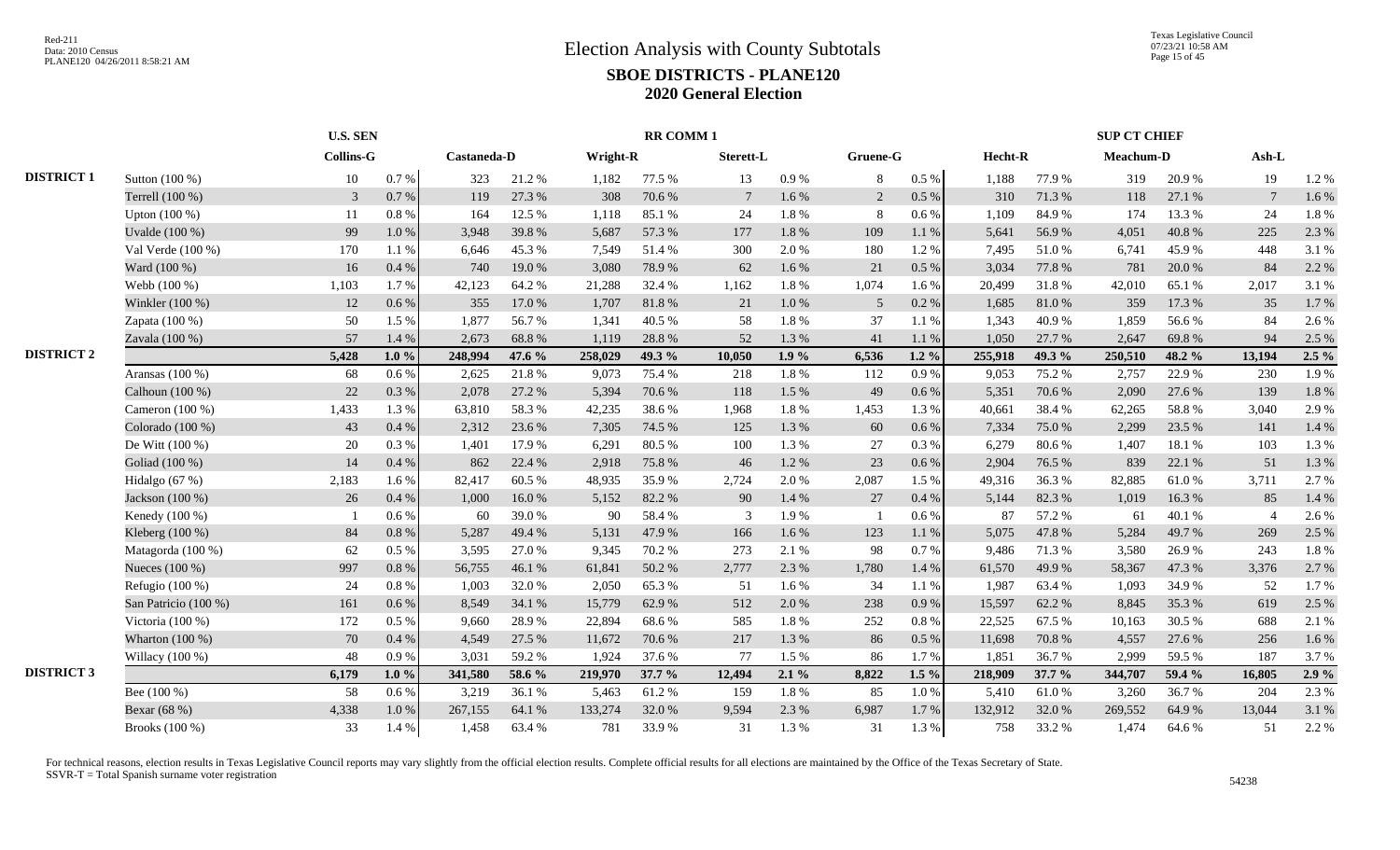|                   |                      |                | SUP CT 6 |                |        |               |        | SUP CT 7         |         |            |        |                |        | <b>SUP CT 8</b> |        |          |         |
|-------------------|----------------------|----------------|----------|----------------|--------|---------------|--------|------------------|---------|------------|--------|----------------|--------|-----------------|--------|----------|---------|
|                   |                      | <b>Bland-R</b> |          | <b>Cheng-D</b> |        | <b>Boyd-R</b> |        | <b>Strange-L</b> |         | Williams-D |        | <b>Busby-R</b> |        | <b>Triana-D</b> |        | Oxford-L |         |
| <b>DISTRICT 1</b> | Sutton (100 %)       | 1,207          | 79.4%    | 314            | 20.6 % | 1.188         | 77.8%  | 18               | 1.2%    | 321        | 21.0%  | 1,181          | 77.6 % | 323             | 21.2%  | 18       | 1.2 %   |
|                   | Terrell (100 %)      | 323            | 75.5 %   | 105            | 24.5 % | 310           | 71.3%  | 6                | 1.4 %   | 119        | 27.4 % | 302            | 70.9%  | 119             | 27.9%  | .5       | 1.2%    |
|                   | Upton $(100\%)$      | 1,149          | 87.8%    | 159            | 12.2 % | 1,131         | 86.0%  | 22               | 1.7%    | 162        | 12.3 % | 1,114          | 84.8%  | 177             | 13.5 % | 23       | 1.8%    |
|                   | Uvalde (100 %)       | 5,867          | 59.4%    | 4,007          | 40.6%  | 5,709         | 57.8%  | 203              | 2.1 %   | 3,963      | 40.1%  | 5,581          | 56.6%  | 4,054           | 41.1%  | 230      | 2.3 %   |
|                   | Val Verde $(100\%)$  | 7,834          | 54.5 %   | 6,547          | 45.5 % | 7.509         | 52.2 % | 398              | 2.8%    | 6,474      | 45.0%  | 7,333          | 50.6%  | 6.729           | 46.4 % | 430      | 3.0%    |
|                   | Ward (100 %)         | 3,118          | 80.2%    | 770            | 19.8%  | 3,065         | 78.7%  | 60               | 1.5 %   | 769        | 19.7%  | 3,039          | 78.3%  | 765             | 19.7%  | 79       | 2.0%    |
|                   | Webb (100 %)         | 22,883         | 35.1 %   | 42,230         | 64.9%  | 21,402        | 32.7%  | 1,718            | 2.6 %   | 42,303     | 64.7%  | 19,948         | 30.6%  | 43,459          | 66.7%  | 1,781    | 2.7%    |
|                   | Winkler (100 %)      | 1,674          | 82.8%    | 347            | 17.2 % | 1,666         | 81.5 % | 24               | 1.2%    | 355        | 17.4 % | 1,655          | 80.7%  | 366             | 17.8 % | 30       | 1.5 %   |
|                   | Zapata $(100\%)$     | 1,464          | 45.0%    | 1,787          | 55.0%  | 1.380         | 42.5 % | 66               | 2.0%    | 1,804      | 55.5 % | 1,321          | 40.6%  | 1,875           | 57.6 % | 60       | 1.8%    |
|                   | Zavala (100 %)       | 1,163          | 30.7%    | 2,628          | 69.3%  | 1,124         | 29.4 % | 82               | 2.1 %   | 2,616      | 68.4 % | 1,034          | 26.9%  | 2,720           | 70.6%  | 96       | 2.5 %   |
| <b>DISTRICT 2</b> |                      | 271,029        | 52.1 %   | 248,975        | 47.9 % | 259,571       | 50.2 % | 12,608           | $2.4\%$ | 245,187    | 47.4 % | 256,060        | 49.3 % | 250,859         | 48.3%  | 12,311   | $2.4\%$ |
|                   | Aransas $(100\%)$    | 9,342          | 77.8%    | 2,662          | 22.2 % | 9,131         | 76.0%  | 198              | 1.6 %   | 2,679      | 22.3 % | 9,145          | 76.4 % | 2,597           | 21.7%  | 229      | 1.9%    |
|                   | Calhoun (100 %)      | 5,514          | 72.7 %   | 2,067          | 27.3 % | 5,382         | 71.0%  | 126              | 1.7%    | 2,072      | 27.3 % | 5,403          | 71.2%  | 2.064           | 27.2 % | 126      | 1.7%    |
|                   | Cameron $(100\%)$    | 45,140         | 41.8%    | 62,862         | 58.2%  | 41,891        | 39.7%  | 2,557            | 2.4 %   | 61,064     | 57.9%  | 41,076         | 37.9%  | 64,557          | 59.6%  | 2,692    | 2.5 %   |
|                   | Colorado (100 %)     | 7,437          | 76.5 %   | 2,290          | 23.5 % | 7,356         | 75.2 % | 129              | 1.3%    | 2,301      | 23.5 % | 7,402          | 75.7%  | 2,245           | 23.0%  | 129      | 1.3%    |
|                   | De Witt $(100\%)$    | 6,383          | 82.5 %   | 1,351          | 17.5 % | 6.280         | 81.2%  | 84               | 1.1%    | 1,374      | 17.8%  | 6,282          | 81.6%  | 1.322           | 17.2 % | 98       | 1.3%    |
|                   | Goliad (100 %)       | 2,976          | 78.7%    | 807            | 21.3%  | 2,941         | 77.4 % | 53               | 1.4 %   | 808        | 21.3%  | 2,940          | 77.3 % | 803             | 21.1 % | 62       | 1.6 %   |
|                   | Hidalgo (67 %)       | 53,525         | 39.5 %   | 82,121         | 60.5%  | 50,220        | 37.1 % | 4,143            | 3.1 %   | 80,939     | 59.8%  | 48,044         | 35.6%  | 83,331          | 61.8%  | 3,557    | 2.6 %   |
|                   | Jackson (100 %)      | 5,254          | 84.2%    | 984            | 15.8%  | 5,168         | 82.9%  | 80               | 1.3%    | 987        | 15.8%  | 5,184          | 83.1 % | 982             | 15.7 % | 75       | 1.2%    |
|                   | Kenedy (100 %)       | 94             | 63.1 %   | 55             | 36.9%  | 94            | 62.7%  | $\overline{4}$   | 2.7 %   | 52         | 34.7%  | 90             | 60.4 % | 54              | 36.2%  | 5        | 3.4 %   |
|                   | Kleberg (100 %)      | 5,341          | 50.6%    | 5,206          | 49.4%  | 5,148         | 48.6%  | 232              | 2.2 %   | 5,221      | 49.3%  | 5,058          | 48.0%  | 5,247           | 49.8%  | 238      | 2.3 %   |
|                   | Matagorda (100 %)    | 9,720          | 73.1 %   | 3,571          | 26.9%  | 9,503         | 71.6%  | 262              | 2.0%    | 3,516      | 26.5 % | 9,545          | 71.8%  | 3,483           | 26.2%  | 274      | 2.1 %   |
|                   | Nueces (100 %)       | 64,502         | 52.6%    | 58,082         | 47.4 % | 62,180        | 50.7%  | 3,146            | 2.6 %   | 57,220     | 46.7%  | 61,659         | 50.5 % | 57,393          | 47.0%  | 3,139    | 2.6 %   |
|                   | Refugio $(100\%)$    | 2,067          | 66.7%    | 1,034          | 33.3%  | 2,007         | 64.5 % | 58               | 1.9%    | 1,049      | 33.7%  | 1,995          | 64.9%  | 1,020           | 33.2 % | 61       | 2.0 %   |
|                   | San Patricio (100 %) | 16,228         | 65.0%    | 8,728          | 35.0%  | 15,778        | 63.2%  | 558              | 2.2 %   | 8,614      | 34.5 % | 15,718         | 63.2%  | 8,536           | 34.3 % | 608      | 2.4 %   |
|                   | Victoria $(100\%)$   | 23,445         | 70.6%    | 9,748          | 29.4 % | 22,823        | 68.6%  | 641              | 1.9%    | 9,794      | 29.4 % | 22,877         | 68.8%  | 9,739           | 29.3%  | 643      | 1.9%    |
|                   | Wharton $(100\%)$    | 11,962         | 72.5 %   | 4,532          | 27.5 % | 11.760        | 71.2%  | 222              | 1.3%    | 4,532      | 27.4 % | 11,788         | 71.5 % | 4.487           | 27.2 % | 220      | 1.3 %   |
|                   | Willacy (100 %)      | 2,099          | 42.2 %   | 2,875          | 57.8%  | 1,909         | 38.3%  | 115              | 2.3 %   | 2,965      | 59.4%  | 1,854          | 37.0%  | 2,999           | 59.9%  | 155      | 3.1 %   |
| <b>DISTRICT 3</b> |                      | 230,319        | 39.9%    | 346,244        | 60.1%  | 222,649       | 38.5 % | 15,461           | $2.7\%$ | 340,732    | 58.9%  | 217,883        | 37.7 % | 344,380         | 59.5 % | 16,266   | $2.8\%$ |
|                   | Bee (100 %)          | 5,640          | 64.1 %   | 3,154          | 35.9%  | 5,462         | 62.1 % | 208              | 2.4 %   | 3,130      | 35.6%  | 5,406          | 61.7 % | 3,131           | 35.7%  | 225      | 2.6 %   |
|                   | Bexar (68 %)         | 139,709        | 33.9%    | 272,582        | 66.1 % | 135,456       | 32.7%  | 11,678           | 2.8%    | 267,458    | 64.5 % | 132,438        | 32.0%  | 269,441         | 65.0%  | 12,393   | 3.0%    |
|                   | Brooks (100 %)       | 812            | 36.0%    | 1,445          | 64.0%  | 787           | 34.6%  | 42               | 1.8%    | 1,447      | 63.6%  | 763            | 33.4 % | 1,478           | 64.7%  | 44       | 1.9%    |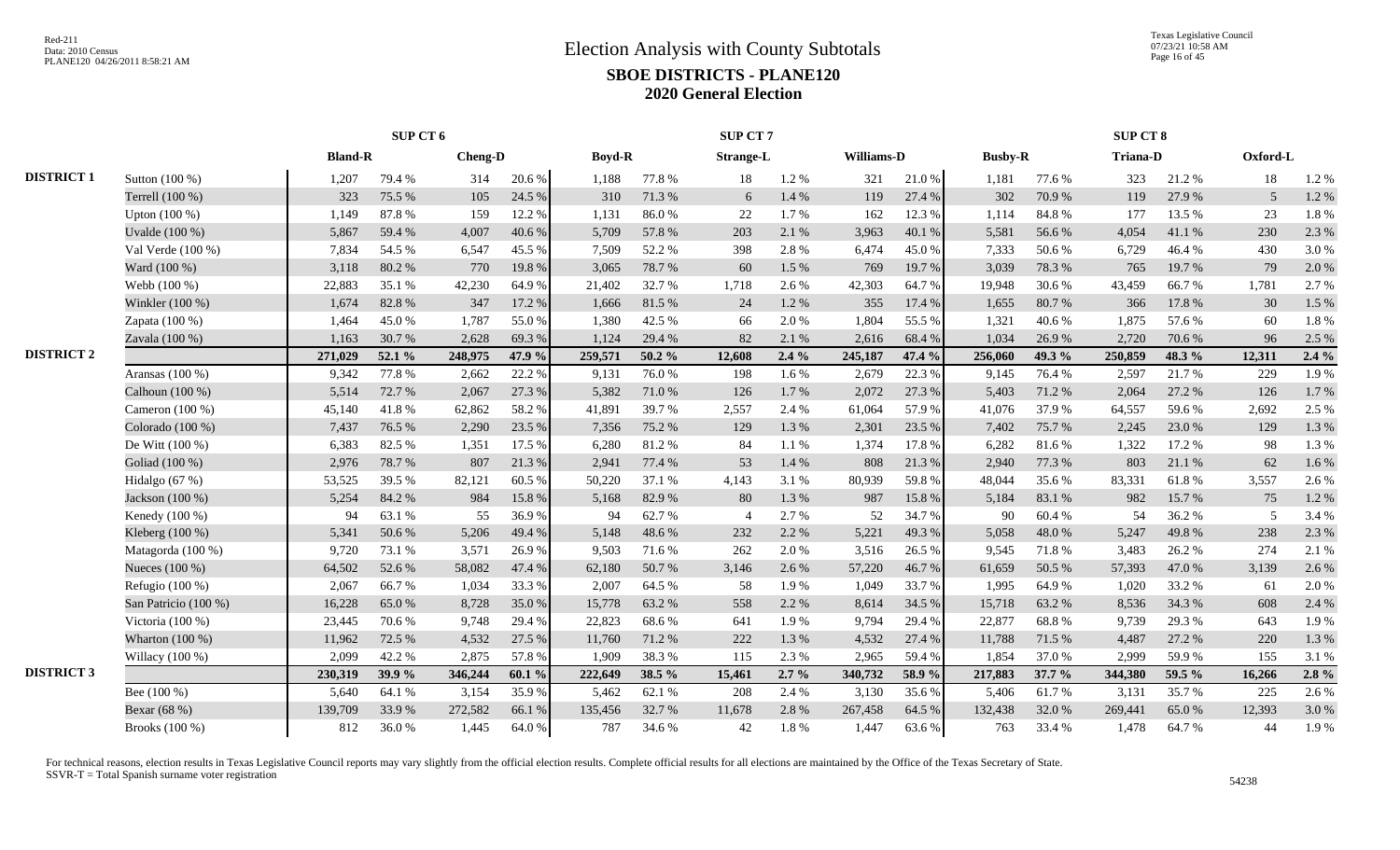|                   |                      |              | CCA <sub>3</sub> |                 |           |         | CCA <sub>4</sub> |                  |            |          | CCA <sub>9</sub> |                     |        |
|-------------------|----------------------|--------------|------------------|-----------------|-----------|---------|------------------|------------------|------------|----------|------------------|---------------------|--------|
|                   |                      | Richardson-R |                  | Davis Frizell-D |           | Yeary-R |                  | <b>Clinton-D</b> |            | Newell-R |                  | <b>Birmingham-D</b> |        |
| <b>DISTRICT 1</b> | Sutton (100 %)       | 1,211        | 79.0%            | 321             | 21.0%     | 1,196   | 78.8%            | 322              | 21.2%      | 1,201    | 79.1 %           | 317                 | 20.9%  |
|                   | Terrell (100 %)      | 313          | 73.1 %           | 115             | 26.9%     | 313     | 73.8%            | 111              | 26.2%      | 313      | 73.5 %           | 113                 | 26.5 % |
|                   | Upton $(100\%)$      | 1,139        | 86.9%            | 172             | 13.1 %    | 1,141   | 86.9%            | 172              | 13.1 %     | 1,136    | 87.1 %           | 168                 | 12.9%  |
|                   | Uvalde (100 %)       | 5,766        | 58.7%            | 4,065           | 41.3%     | 5,816   | 59.2%            | 4,004            | 40.8%      | 5,814    | 59.3%            | 3,996               | 40.7%  |
|                   | Val Verde (100 %)    | 7,706        | 53.6%            | 6,667           | 46.4%     | 7,716   | 53.6%            | 6,675            | 46.4%      | 7,882    | 55.3%            | 6,375               | 44.7%  |
|                   | Ward (100 %)         | 3,096        | $80.0\ \%$       | 775             | 20.0%     | 3,105   | 80.4%            | 759              | 19.6 %     | 3,122    | 80.6%            | 752                 | 19.4 % |
|                   | Webb (100 %)         | 21,475       | 33.8%            | 42,016          | 66.2%     | 21,979  | 34.9%            | 41,060           | 65.1 %     | 22,923   | 35.6%            | 41,380              | 64.4 % |
|                   | Winkler (100 %)      | 1,681        | 82.0%            | 368             | 18.0%     | 1,688   | 82.6%            | 355              | 17.4 %     | 1,681    | 83.3%            | 336                 | 16.7%  |
|                   | Zapata (100 %)       | 1,385        | 43.3 %           | 1,811           | 56.7%     | 1,350   | 42.5 %           | 1,824            | 57.5 %     | 1,384    | 43.9%            | 1,770               | 56.1%  |
|                   | Zavala (100 %)       | 1,077        | 28.4 %           | 2,718           | 71.6%     | 1,090   | 28.9%            | 2,677            | 71.1 %     | 1,148    | 30.6%            | 2,598               | 69.4%  |
| <b>DISTRICT 2</b> |                      | 264,414      | 50.9%            | 255,048         | 49.1 %    | 266,519 | 51.6 %           | 250,056          | 48.4 %     | 269,415  | 52.3 %           | 245,927             | 47.7 % |
|                   | Aransas (100 %)      | 9,181        | 76.9%            | 2,758           | 23.1 %    | 9,243   | 77.5 %           | 2,685            | 22.5 %     | 9,292    | 78.1 %           | 2,612               | 21.9%  |
|                   | Calhoun $(100\%)$    | 5,443        | 71.9%            | 2,128           | 28.1 %    | 5,448   | 72.3 %           | 2,084            | 27.7 %     | 5,485    | 73.0%            | 2,032               | 27.0 % |
|                   | Cameron $(100\%)$    | 43,959       | 40.4 %           | 64,791          | 59.6%     | 43,317  | 40.6%            | 63,405           | 59.4%      | 45,084   | 42.1 %           | 62,100              | 57.9 % |
|                   | Colorado (100 %)     | 7,364        | 76.0%            | 2,329           | 24.0%     | 7,421   | 76.2%            | 2,320            | 23.8%      | 7,411    | 76.4 %           | 2,292               | 23.6%  |
|                   | De Witt $(100\%)$    | 6,329        | 82.0%            | 1,387           | 18.0%     | 6,345   | 82.4%            | 1,357            | 17.6 %     | 6,345    | 82.4 %           | 1,354               | 17.6 % |
|                   | Goliad (100 %)       | 2,955        | 78.1 %           | 830             | 21.9%     | 2,974   | 78.6%            | 811              | 21.4 %     | 2,946    | 78.2 %           | 823                 | 21.8%  |
|                   | Hidalgo (67 %)       | 50,918       | 37.6%            | 84,364          | 62.4%     | 52,264  | 38.7%            | 82,632           | 61.3%      | 53,137   | 39.6%            | 80,909              | 60.4 % |
|                   | Jackson (100 %)      | 5,212        | 83.6%            | 1,021           | 16.4 %    | 5,228   | 84.0%            | 999              | 16.0%      | 5,215    | 84.0%            | 996                 | 16.0%  |
|                   | Kenedy (100 %)       | 94           | 62.7%            | 56              | 37.3 %    | 95      | 65.1%            | 51               | 34.9%      | 93       | 63.7%            | 53                  | 36.3%  |
|                   | Kleberg (100 %)      | 5,263        | 49.9%            | 5,277           | 50.1 %    | 5,399   | 51.0%            | 5,180            | 49.0%      | 5,284    | 50.3%            | 5,227               | 49.7%  |
|                   | Matagorda (100 %)    | 9,585        | 72.5 %           | 3,637           | 27.5 %    | 9,570   | 72.6%            | 3,616            | 27.4 %     | 9,636    | 73.0%            | 3,556               | 27.0%  |
|                   | Nueces (100 %)       | 63,153       | 51.8%            | 58,855          | 48.2 %    | 63,947  | 52.5 %           | 57,778           | 47.5 %     | 64,199   | 53.0%            | 57,020              | 47.0%  |
|                   | Refugio (100 %)      | 2,049        | 65.9%            | 1,060           | 34.1 %    | 2,052   | 66.3%            | 1,043            | 33.7%      | 2,026    | 66.0%            | 1,042               | 34.0 % |
|                   | San Patricio (100 %) | 16,007       | 64.4 %           | 8,853           | 35.6%     | 16,152  | 65.1%            | 8,667            | 34.9%      | 16,165   | 65.3%            | 8,579               | 34.7%  |
|                   | Victoria (100 %)     | 23,138       | 69.8%            | 10,034          | 30.2 %    | 23,294  | 70.3%            | 9,837            | 29.7%      | 23,225   | 70.2%            | 9,842               | 29.8%  |
|                   | Wharton (100 %)      | 11,824       | 71.8 %           | 4,642           | 28.2%     | 11,847  | 72.1 %           | 4,579            | 27.9%      | 11,897   | 72.4 %           | 4,538               | 27.6 % |
|                   | Willacy (100 %)      | 1,940        | 39.1 %           | 3,026           | 60.9%     | 1,923   | 39.0%            | 3,012            | $61.0\ \%$ | 1,975    | 40.1 %           | 2,952               | 59.9%  |
| <b>DISTRICT 3</b> |                      | 227,751      | 39.5 %           | 348,332         | $60.5 \%$ | 229,443 | 39.8%            | 346,795          | 60.2%      | 232,821  | 40.6 %           | 341,308             | 59.4 % |
|                   | Bee (100 %)          | 5,510        | 62.9%            | 3,244           | 37.1 %    | 5,548   | 63.5%            | 3,188            | 36.5%      | 5,589    | 64.3%            | 3,107               | 35.7%  |
|                   | Bexar (68 %)         | 139,546      | 33.8%            | 272,720         | 66.2%     | 140,676 | 34.1 %           | 272,260          | 65.9%      | 143,038  | 34.8 %           | 268,493             | 65.2%  |
|                   | Brooks (100 %)       | 784          | 35.5 %           | 1,425           | 64.5 %    | 763     | 34.7 %           | 1,437            | 65.3%      | 795      | 36.6%            | 1,378               | 63.4%  |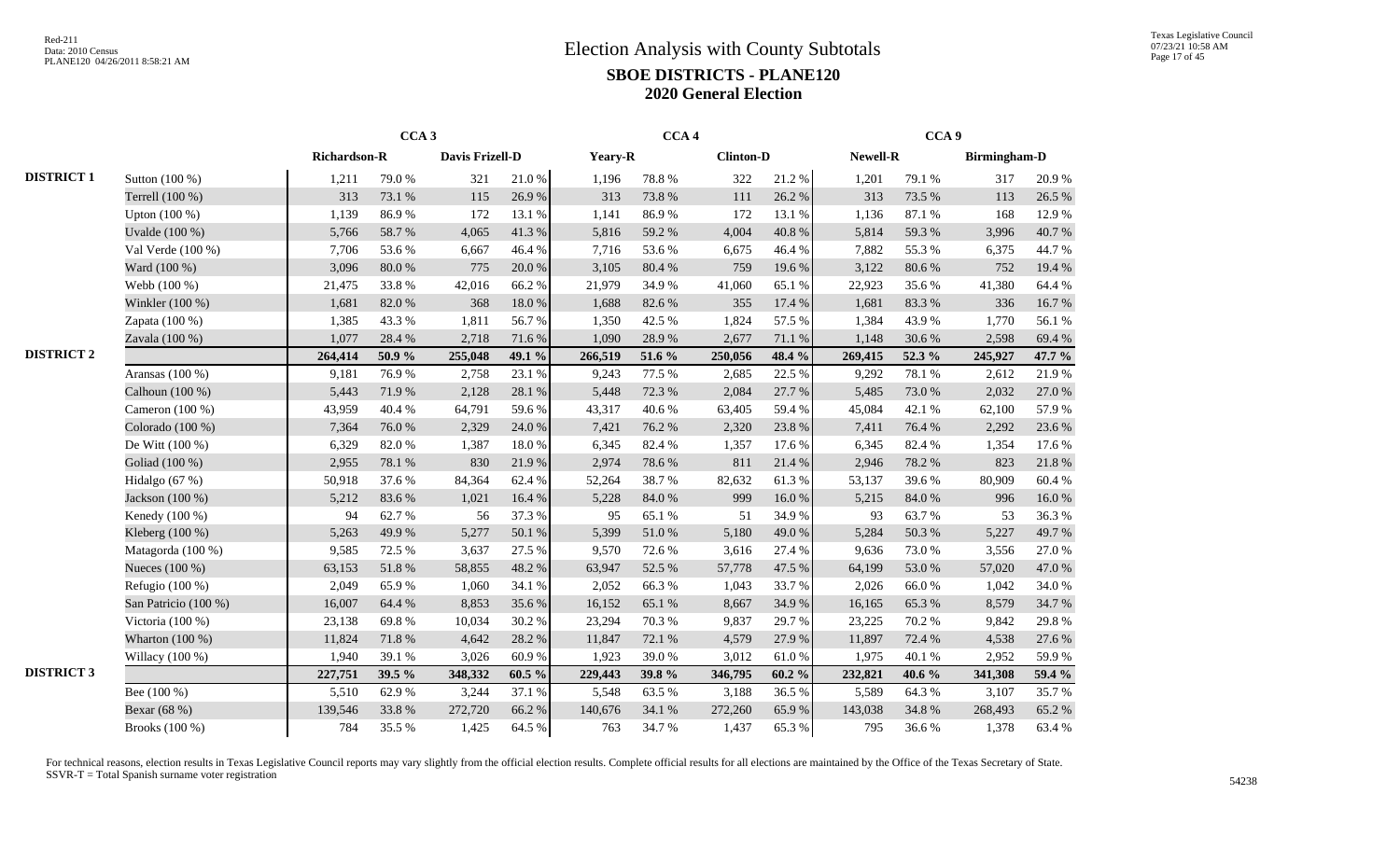|                   |                    |                |        |         |        | <b>PRESIDENT</b> |           |                |           |                |           |          |        | <b>U.S. SEN</b> |        |            |         |
|-------------------|--------------------|----------------|--------|---------|--------|------------------|-----------|----------------|-----------|----------------|-----------|----------|--------|-----------------|--------|------------|---------|
|                   |                    | <b>Biden-D</b> |        | Trump-R |        | Jorgensen-L      |           | Hawkins-G      |           | Write-In-W     |           | Cornyn-R |        | <b>Hegar-D</b>  |        | McKennon-L |         |
| <b>DISTRICT 3</b> | Duval (100 %)      | 2,575          | 51.0%  | 2,443   | 48.3%  | 22               | 0.4%      | 13             | 0.3%      | $\overline{0}$ | $0.0\,\%$ | 1,787    | 40.4 % | 2,458           | 55.6%  | 97         | 2.2 %   |
|                   | Gonzales (100 %)   | 1,948          | 25.5 % | 5,627   | 73.6%  | 57               | 0.7 %     | 15             | $0.2~\%$  | $\overline{0}$ | $0.0\,\%$ | 5,617    | 74.6 % | 1,782           | 23.7%  | 89         | 1.2%    |
|                   | Hidalgo (33 %)     | 41,945         | 56.2%  | 32,046  | 42.9%  | 446              | 0.6 %     | 216            | 0.3 %     | 10             | $0.0\,\%$ | 29,491   | 41.8 % | 38,423          | 54.5 % | 1,695      | 2.4 %   |
|                   | Jim Hogg (100 %)   | 1,197          | 58.8%  | 833     | 40.9%  | $\Delta$         | 0.2 %     | 2              | 0.1%      | $\theta$       | $0.0\,\%$ | 652      | 35.4 % | 1,136           | 61.6%  | 30         | 1.6 %   |
|                   | Jim Wells (100 %)  | 6,119          | 44.7%  | 7,453   | 54.5 % | 69               | $0.5\ \%$ | 28             | 0.2 %     | 13             | 0.1%      | 6,957    | 52.5 % | 6,025           | 45.4%  | 170        | 1.3 %   |
|                   | Karnes (100 %)     | 1,234          | 23.5 % | 3,968   | 75.5 % | 30               | 0.6 %     | 17             | 0.3%      | $\overline{4}$ | 0.1%      | 3,833    | 75.3 % | 1,178           | 23.1 % | 58         | 1.1%    |
|                   | Lavaca (100 %)     | 1,333          | 13.1 % | 8,804   | 86.3%  | 46               | 0.5 %     | 8              | 0.1 %     | 14             | 0.1%      | 8,599    | 85.7%  | 1,305           | 13.0%  | 109        | 1.1 %   |
|                   | Live Oak (100 %)   | 820            | 16.2%  | 4,201   | 83.1 % | 30               | 0.6 %     | 6              | 0.1 %     |                | $0.0\,\%$ | 4,125    | 82.8%  | 790             | 15.9%  | 55         | 1.1%    |
|                   | McMullen (100 %)   | 53             | 10.3%  | 460     | 89.1 % | 2                | 0.4%      |                | 0.2 %     | $\Omega$       | $0.0\%$   | 454      | 90.8%  | 43              | 8.6%   | 2          | 0.4%    |
|                   | Starr (100 %)      | 9,099          | 52.0%  | 8,224   | 47.0%  | 91               | $0.5\%$   | 63             | 0.4%      | 21             | 0.1%      | 5,825    | 39.6 % | 8,139           | 55.3%  | 356        | 2.4 %   |
|                   | Wilson (100 %)     | 6,350          | 25.4 % | 18,463  | 73.8%  | 151              | 0.6%      | 39             | 0.2 %     | 29             | 0.1%      | 18,327   | 74.2 % | 5,943           | 24.1 % | 309        | 1.3 %   |
| <b>DISTRICT 4</b> |                    | 388,518        | 75.9%  | 117,290 | 22.9 % | 3,777            | $0.7\%$   | 1.980          | $0.4\%$   | 103            | $0.0 \%$  | 117,125  | 23.5 % | 366,628         | 73.5 % | 9,199      | $1.8\%$ |
|                   | Fort Bend $(16\%)$ | 38,260         | 83.4%  | 7,098   | 15.5 % | 247              | $0.5\%$   | 193            | 0.4%      | 91             | 0.2 %     | 7,123    | 16.0%  | 36,208          | 81.4%  | 720        | 1.6 %   |
|                   | Harris (39 %)      | 350,258        | 75.2 % | 110,192 | 23.7 % | 3,530            | 0.8 %     | 1,787          | 0.4%      | 12             | 0.0 %     | 110,002  | 24.2 % | 330,420         | 72.8%  | 8,479      | 1.9%    |
| <b>DISTRICT 5</b> |                    | 554,766        | 52.9 % | 475,249 | 45.3 % | 13,787           | $1.3\%$   | 3,059          | $0.3\%$   | 1,718          | $0.2 \%$  | 495,871  | 47.9 % | 513,501         | 49.6 % | 19,856     | 1.9%    |
|                   | Bexar (32 %)       | 164,055        | 48.5 % | 169,145 | 50.0%  | 4,134            | 1.2%      | 867            | 0.3%      | 144            | 0.0 %     | 177,244  | 53.2 % | 148,232         | 44.5 % | 5,984      | 1.8%    |
|                   | Blanco (100 %)     | 1,911          | 25.6 % | 5,443   | 73.0%  | 72               | 1.0%      | 15             | 0.2 %     | 18             | 0.2 %     | 5,457    | 73.7 % | 1,816           | 24.5 % | 105        | 1.4 %   |
|                   | Caldwell (100 %)   | 6,672          | 44.6%  | 8,031   | 53.6%  | 190              | 1.3%      | 47             | 0.3%      | 33             | 0.2 %     | 8.044    | 54.1 % | 6,449           | 43.4 % | 272        | 1.8%    |
|                   | Comal (100 %)      | 24,826         | 27.9%  | 62,740  | 70.6%  | 1,106            | 1.2%      | 191            | 0.2 %     | 29             | $0.0\,\%$ | 63,545   | 72.0 % | 22,552          | 25.5 % | 1,753      | 2.0 %   |
|                   | Gillespie (100 %)  | 3,177          | 20.0%  | 12,514  | 78.9%  | 140              | 0.9%      | 16             | 0.1%      |                | $0.0\%$   | 12,544   | 79.5 % | 2.996           | 19.0%  | 200        | 1.3 %   |
|                   | Guadalupe (100 %)  | 28,805         | 37.0 % | 47,553  | 61.2%  | 1.023            | 1.3%      | 211            | 0.3%      | 166            | 0.2 %     | 48,308   | 62.8%  | 26,697          | 34.7 % | 1,545      | 2.0 %   |
|                   | Hays (100 %)       | 59,524         | 54.4 % | 47,680  | 43.6%  | 1,735            | 1.6%      | 418            | 0.4%      | 38             | 0.0 %     | 49,539   | 45.6%  | 55,597          | 51.2%  | 2,595      | 2.4 %   |
|                   | Kendall (100 %)    | 6,020          | 22.7 % | 20,083  | 75.7%  | 289              | 1.1%      | 46             | 0.2 %     | 78             | 0.3%      | 20,584   | 78.0%  | 5,335           | 20.2 % | 374        | 1.4 %   |
|                   | Kerr (100 %)       | 6,524          | 23.5 % | 20,879  | 75.3 % | 283              | 1.0%      | 51             | 0.2 %     | -8             | $0.0\,\%$ | 21,022   | 76.3 % | 5,946           | 21.6%  | 446        | 1.6 %   |
|                   | Llano (100 %)      | 2,465          | 19.5 % | 10,079  | 79.6%  | 99               | $0.8\ \%$ | 16             | $0.1\ \%$ |                | $0.0\,\%$ | 10,047   | 79.8%  | 2,331           | 18.5%  | 171        | 1.4 %   |
|                   | Mason (100 %)      | 457            | 18.5 % | 1,991   | 80.5%  | 19               | 0.8%      | 2              | 0.1%      | $\overline{5}$ | 0.2 %     | 1,980    | 80.7%  | 443             | 18.0%  | 25         | 1.0%    |
|                   | San Saba (100 %)   | 287            | 11.0%  | 2,308   | 88.7%  | $\overline{7}$   | 0.3 %     | $\overline{0}$ | $0.0\ \%$ | $\overline{0}$ | $0.0\,\%$ | 2,218    | 88.7%  | 270             | 10.8%  | 9          | 0.4%    |
|                   | Travis $(54%)$     | 250,043        | 77.2 % | 66,803  | 20.6%  | 4,690            | 1.4%      | 1,179          | 0.4%      | 1,194          | 0.4%      | 75,339   | 23.6 % | 234,837         | 73.6%  | 6,377      | 2.0%    |
| <b>DISTRICT 6</b> |                    | 391,913        | 50.6 % | 371,101 | 47.9 % | 8,796            | $1.1\%$   | 2,157          | $0.3\%$   | 23             | $0.0 \%$  | 387,726  | 50.7%  | 359,198         | 47.0 % | 13,130     | $1.7\%$ |
|                   | Harris $(41\%)$    | 391,913        | 50.6%  | 371,101 | 47.9%  | 8,796            | 1.1%      | 2,157          | 0.3%      | 23             | 0.0 %     | 387,726  | 50.7%  | 359,198         | 47.0%  | 13,130     | 1.7%    |
| <b>DISTRICT 7</b> |                    | 351,218        | 40.2 % | 509,642 | 58.4 % | 8,802            | $1.0\%$   | 2,096          | $0.2 \%$  | 1,249          | $0.1\%$   | 510,408  | 59.6 % | 326,849         | 38.2 % | 14,406     | $1.7\%$ |
|                   | Brazoria (100 %)   | 62,228         | 40.2%  | 90,433  | 58.3%  | 1,860            | 1.2%      | 417            | 0.3%      | 46             | $0.0\,\%$ | 90,705   | 59.1 % | 58,759          | 38.3%  | 3,019      | 2.0 %   |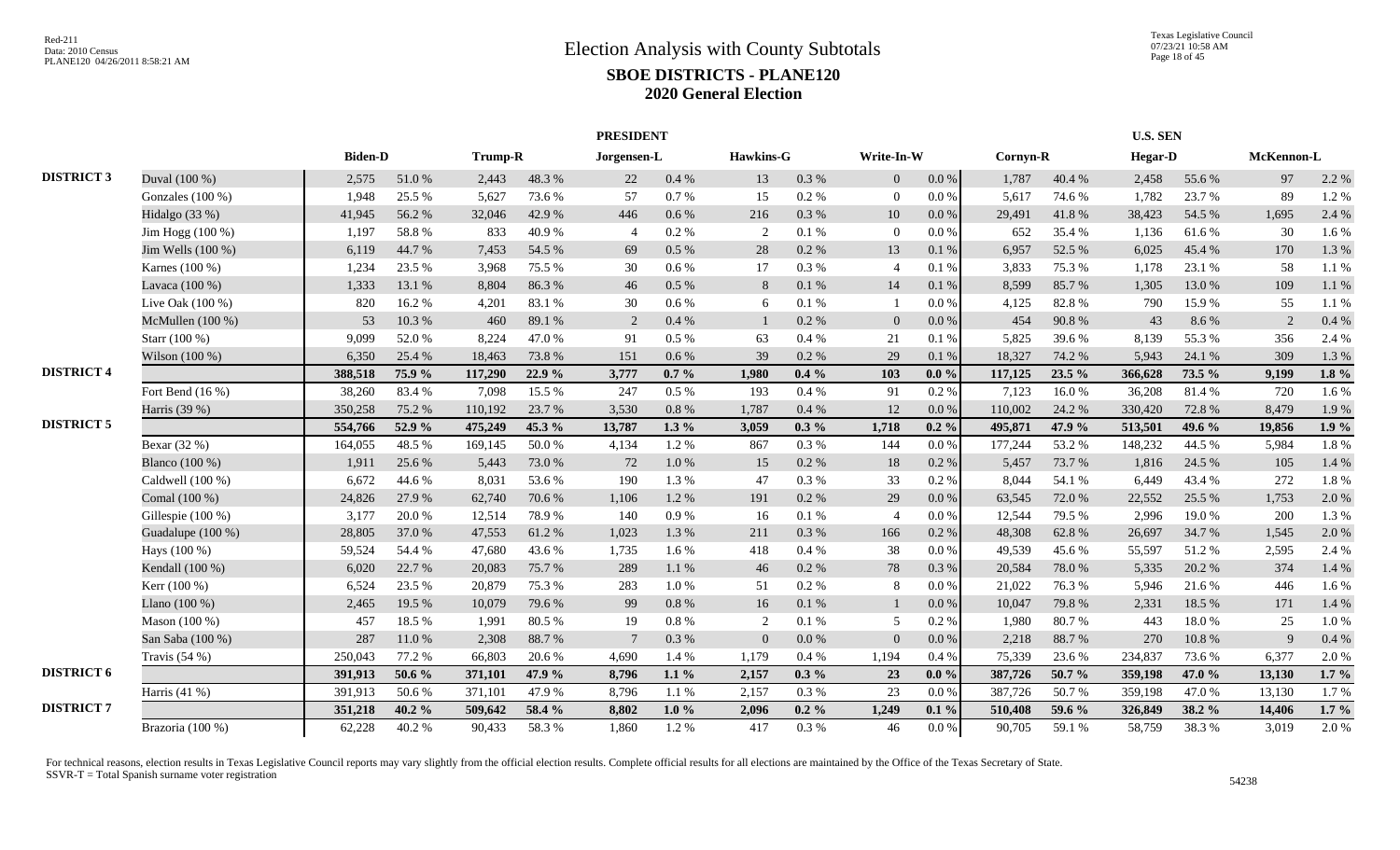|                   |                    | <b>U.S. SEN</b>  |           |             |        |          | <b>RR COMM1</b> |           |           |          |          |         |        | <b>SUP CT CHIEF</b> |        |        |         |
|-------------------|--------------------|------------------|-----------|-------------|--------|----------|-----------------|-----------|-----------|----------|----------|---------|--------|---------------------|--------|--------|---------|
|                   |                    | <b>Collins-G</b> |           | Castaneda-D |        | Wright-R |                 | Sterett-L |           | Gruene-G |          | Hecht-R |        | Meachum-D           |        | Ash-L  |         |
| <b>DISTRICT 3</b> | Duval (100 %)      | 77               | $1.7\ \%$ | 2,494       | 58.5 % | 1,609    | 37.7 %          | 92        | 2.2 %     | 70       | 1.6 %    | 1,552   | 37.0%  | 2,518               | 60.1%  | 120    | 2.9%    |
|                   | Gonzales (100 %)   | 42               | $0.6\,\%$ | 1,845       | 24.6 % | 5,499    | 73.4 %          | 95        | 1.3 %     | 50       | 0.7%     | 5,482   | 73.5 % | 1,847               | 24.8%  | 128    | 1.7%    |
|                   | Hidalgo $(33%)$    | 936              | 1.3%      | 40,076      | 58.0%  | 26,654   | 38.6%           | 1,383     | 2.0%      | 954      | 1.4 %    | 26,624  | 38.6%  | 40,558              | 58.8%  | 1,781  | 2.6 %   |
|                   | Jim Hogg (100 %)   | 26               | 1.4 %     | 1,211       | 68.0%  | 535      | 30.1 %          | 17        | 1.0%      | 17       | 1.0%     | 540     | 30.6%  | 1,195               | 67.8%  | 27     | 1.5 %   |
|                   | Jim Wells (100 %)  | 108              | 0.8%      | 6,108       | 46.6%  | 6,721    | 51.3%           | 177       | 1.3 %     | 108      | 0.8%     | 6,513   | 50.0%  | 6,225               | 47.8%  | 282    | 2.2 %   |
|                   | Karnes (100 %)     | 20               | 0.4%      | 1,231       | 24.7%  | 3.656    | 73.4 %          | 64        | 1.3 %     | 31       | 0.6 %    | 3.641   | 73.5 % | 1,240               | 25.0%  | 75     | 1.5 %   |
|                   | Lavaca (100 %)     | 23               | 0.2 %     | 1,284       | 12.9 % | 8,505    | 85.7%           | 105       | $1.1~\%$  | 28       | 0.3 %    | 8,426   | 85.5%  | 1,321               | 13.4 % | 103    | 1.0%    |
|                   | Live Oak (100 %)   | 14               | $0.3~\%$  | 810         | 16.4%  | 4,064    | 82.1 %          | 54        | 1.1%      | 20       | 0.4%     | 4,005   | 81.4%  | 847                 | 17.2 % | 67     | 1.4 %   |
|                   | McMullen (100 %)   |                  | 0.2 %     | 41          | 8.5 %  | 438      | 90.7%           | 3         | $0.6\,\%$ |          | 0.2 %    | 435     | 90.8%  | 42                  | 8.8%   | 2      | 0.4%    |
|                   | Starr (100 %)      | 385              | 2.6%      | 8,606       | 60.7%  | 5,025    | 35.4 %          | 322       | 2.3 %     | 228      | 1.6%     | 4,851   | 35.2%  | 8,497               | 61.6%  | 444    | 3.2%    |
|                   | Wilson $(100\%)$   | 118              | 0.5%      | 6,042       | 24.8%  | 17,746   | 72.7 %          | 398       | 1.6%      | 212      | 0.9%     | 17,760  | 72.9%  | 6,131               | 25.2 % | 477    | 2.0%    |
| <b>DISTRICT 4</b> |                    | 5,583            | $1.1\%$   | 368,850     | 74.6 % | 109,249  | 22.1%           | 8,843     | $1.8 \%$  | 7,637    | $1.5\%$  | 111,365 | 22.5 % | 371,396             | 75.1 % | 11,502 | $2.3\%$ |
|                   | Fort Bend $(16\%)$ | 428              | $1.0\ \%$ | 36.526      | 82.4%  | 6.728    | 15.2 %          | 596       | 1.3 %     | 477      | 1.1 %    | 6,690   | 15.1 % | 36,796              | 83.2%  | 757    | 1.7%    |
|                   | Harris (39 %)      | 5,155            | 1.1 %     | 332,324     | 73.8%  | 102,521  | 22.8%           | 8,247     | $1.8~\%$  | 7,160    | 1.6%     | 104,675 | 23.3 % | 334,600             | 74.4 % | 10,745 | 2.4 %   |
| <b>DISTRICT 5</b> |                    | 6,468            | $0.6\%$   | 499,707     | 49.0 % | 478,421  | 46.9%           | 25,680    | $2.5\%$   | 15,511   | $1.5\%$  | 482,285 | 47.3 % | 508,893             | 49.9%  | 29,067 | $2.8\%$ |
|                   | Bexar (32 %)       | 1,969            | 0.6 %     | 148,116     | 45.0%  | 169,387  | 51.5 %          | 7,600     | 2.3 %     | 4,118    | 1.3 %    | 172,411 | 52.4 % | 148,165             | 45.0%  | 8,587  | 2.6%    |
|                   | Blanco (100 %)     | 30               | 0.4%      | 1,785       | 24.3 % | 5,351    | 72.8 %          | 159       | 2.2 %     | 55       | 0.7%     | 5,402   | 73.4 % | 1,806               | 24.5 % | 155    | 2.1 %   |
|                   | Caldwell (100 %)   | 103              | 0.7%      | 6,346       | 43.1 % | 7,877    | 53.4 %          | 347       | 2.4 %     | 168      | 1.1 %    | 7,733   | 52.5 % | 6,550               | 44.5 % | 451    | 3.1 %   |
|                   | Comal (100 %)      | 418              | $0.5\ \%$ | 22,172      | 25.4 % | 62,150   | 71.2 %          | 2,106     | 2.4 %     | 880      | 1.0%     | 62,550  | 71.6%  | 22,550              | 25.8%  | 2,289  | 2.6 %   |
|                   | Gillespie (100 %)  | 39               | 0.2 %     | 2,924       | 18.8%  | 12,231   | 78.6%           | 291       | 1.9%      | 109      | 0.7 %    | 12,409  | 80.1%  | 2,826               | 18.2 % | 260    | 1.7%    |
|                   | Guadalupe (100 %)  | 428              | 0.6 %     | 26,283      | 34.6 % | 46,871   | 61.7%           | 1,933     | 2.5 %     | 936      | 1.2%     | 46,940  | 61.6%  | 27,059              | 35.5 % | 2,220  | 2.9%    |
|                   | Hays (100 %)       | 814              | 0.7%      | 53,158      | 49.8%  | 48,374   | 45.3%           | 3,115     | 2.9%      | 2,040    | 1.9%     | 48,135  | 45.0%  | 55,065              | 51.5%  | 3,682  | 3.4 %   |
|                   | Kendall (100 %)    | 99               | 0.4 %     | 5,287       | 20.2 % | 20,207   | 77.1 %          | 513       | 2.0%      | 206      | 0.8 %    | 20,287  | 77.4 % | 5,400               | 20.6 % | 535    | 2.0%    |
|                   | Kerr (100 %)       | 128              | 0.5%      | 5,847       | 21.5 % | 20,497   | 75.4 %          | 566       | 2.1 %     | 279      | 1.0%     | 20,622  | 75.9%  | 5,975               | 22.0%  | 589    | 2.2 %   |
|                   | Llano $(100\%)$    | 47               | 0.4%      | 2,206       | 17.9%  | 9,830    | 79.6%           | 216       | $1.8\ \%$ | 90       | 0.7%     | 9,766   | 79.1 % | 2,352               | 19.1 % | 222    | 1.8%    |
|                   | Mason (100 %)      | $\overline{7}$   | 0.3%      | 423         | 17.5 % | 1,951    | 80.8%           | 27        | 1.1%      | 15       | 0.6%     | 1,937   | 80.4%  | 430                 | 17.8%  | 42     | 1.7%    |
|                   | San Saba (100 %)   | 3                | 0.1%      | 255         | 10.1 % | 2,243    | 88.6%           | 26        | 1.0 %     | -9       | 0.4%     | 2,233   | 88.6%  | 263                 | 10.4 % | 24     | 1.0%    |
|                   | Travis $(54%)$     | 2,383            | 0.7%      | 224,905     | 72.1 % | 71,452   | 22.9%           | 8,781     | 2.8%      | 6,606    | 2.1 %    | 71,860  | 23.0%  | 230,452             | 73.8%  | 10,011 | 3.2%    |
| <b>DISTRICT 6</b> |                    | 4,964            | $0.6\%$   | 347,940     | 46.2 % | 379,555  | 50.4 %          | 16,311    | $2.2\%$   | 9,217    | $1.2 \%$ | 387,841 | 51.4 % | 349,778             | 46.3 % | 17,294 | $2.3\%$ |
|                   | Harris (41 %)      | 4,964            | 0.6 %     | 347,940     | 46.2%  | 379,555  | 50.4 %          | 16,311    | 2.2 %     | 9,217    | 1.2%     | 387,841 | 51.4%  | 349,778             | 46.3%  | 17,294 | 2.3 %   |
| <b>DISTRICT 7</b> |                    | 4,613            | $0.5\%$   | 318,123     | 37.6 % | 503,301  | 59.5 %          | 16,422    | $1.9\%$   | 7,374    | $0.9\%$  | 501,224 | 59.2 % | 327,032             | 38.7 % | 17,860 | $2.1\%$ |
|                   | Brazoria (100 %)   | 879              | $0.6\%$   | 57,354      | 37.9%  | 88,997   | 58.8%           | 3,600     | 2.4 %     | 1,497    | 1.0%     | 89,431  | 58.9%  | 58,592              | 38.6%  | 3,760  | 2.5 %   |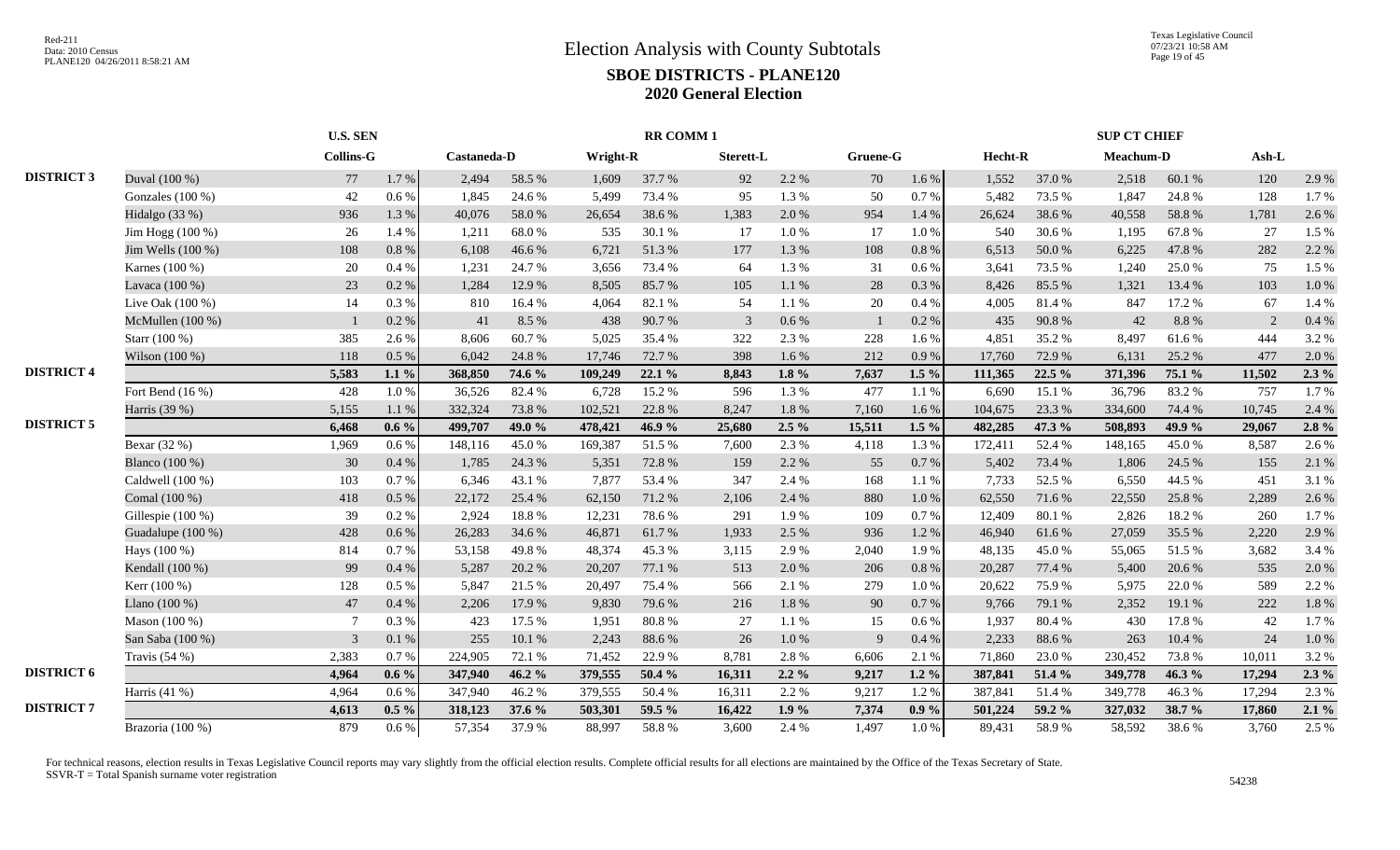|                   |                    |                |        |                | SUP CT 7 |               |        |                  |         |            | <b>SUP CT 8</b> |                |        |                 |        |          |         |
|-------------------|--------------------|----------------|--------|----------------|----------|---------------|--------|------------------|---------|------------|-----------------|----------------|--------|-----------------|--------|----------|---------|
|                   |                    | <b>Bland-R</b> |        | <b>Cheng-D</b> |          | <b>Boyd-R</b> |        | <b>Strange-L</b> |         | Williams-D |                 | <b>Busby-R</b> |        | <b>Triana-D</b> |        | Oxford-L |         |
| <b>DISTRICT 3</b> | Duval (100 %)      | 1,699          | 40.8%  | 2,469          | 59.2%    | 1,603         | 38.5 % | 96               | 2.3 %   | 2,470      | 59.2 %          | 1,569          | 37.6 % | 2,492           | 59.8%  | 107      | 2.6 %   |
|                   | Gonzales (100 %)   | 5,676          | 76.3%  | 1,764          | 23.7 %   | 5,548         | 74.4 % | 124              | 1.7%    | 1,782      | 23.9%           | 5,521          | 74.4 % | 1,786           | 24.1 % | 112      | 1.5 %   |
|                   | Hidalgo (33 %)     | 28,738         | 41.8%  | 40,078         | 58.2%    | 27,090        | 39.5 % | 2,010            | 2.9%    | 39,558     | 57.6 %          | 25,887         | 37.8%  | 40,707          | 59.4%  | 1,893    | 2.8%    |
|                   | Jim Hogg (100 %)   | 569            | 32.6 % | 1,179          | 67.4 %   | 555           | 31.7 % | 30               | 1.7%    | 1,167      | 66.6%           | 517            | 29.7 % | 1,196           | 68.6%  | 30       | 1.7%    |
|                   | Jim Wells (100 %)  | 6,841          | 52.8%  | 6,109          | 47.2 %   | 6,676         | 51.6%  | 208              | 1.6%    | 6,060      | 46.8%           | 6,518          | 50.3%  | 6,202           | 47.9%  | 228      | 1.8%    |
|                   | Karnes (100 %)     | 3,739          | 75.8%  | 1,192          | 24.2 %   | 3,656         | 74.1 % | 68               | 1.4 %   | 1,212      | 24.6 %          | 3,656          | 74.1 % | 1,213           | 24.6 % | 64       | 1.3 %   |
|                   | Lavaca (100 %)     | 8,590          | 87.7%  | 1,206          | 12.3 %   | 8.460         | 86.2%  | 92               | 0.9%    | 1,268      | 12.9%           | 8,488          | 86.5%  | 1.209           | 12.3 % | 117      | 1.2%    |
|                   | Live Oak $(100\%)$ | 4,126          | 83.9%  | 792            | 16.1%    | 4,033         | 82.2%  | 64               | 1.3%    | 809        | 16.5%           | 4,073          | 82.6 % | 794             | 16.1%  | 63       | 1.3%    |
|                   | McMullen $(100\%)$ | 430            | 90.9%  | 43             | 9.1%     | 434           | 91.4%  | 2                | 0.4%    | 39         | 8.2%            | 436            | 91.8%  | 36              | 7.6 %  | 3        | $0.6\%$ |
|                   | Starr (100 %)      | 5,467          | 39.9%  | 8,231          | 60.1 %   | 5.077         | 36.7%  | 436              | 3.2 %   | 8,319      | 60.1%           | 4,772          | 34.0 % | 8.750           | 62.4 % | 499      | 3.6%    |
|                   | Wilson (100 %)     | 18,283         | 75.3 % | 6,000          | 24.7 %   | 17,812        | 73.5 % | 403              | 1.7%    | 6,013      | 24.8%           | 17,839         | 73.5 % | 5,945           | 24.5 % | 488      | 2.0 %   |
| <b>DISTRICT 4</b> |                    | 119,503        | 24.2 % | 373,525        | 75.8 %   | 111,014       | 22.5 % | 9,452            | 1.9%    | 373,053    | 75.6 %          | 110,713        | 22.5 % | 372,259         | 75.5 % | 9,847    | 2.0%    |
|                   | Fort Bend (16 %)   | 7,038          | 16.0%  | 36,905         | 84.0%    | 6,617         | 15.0%  | 620              | 1.4 %   | 36,951     | 83.6%           | 6.642          | 15.1 % | 36,672          | 83.2%  | 773      | 1.8%    |
|                   | Harris (39 %)      | 112,465        | 25.0%  | 336,620        | 75.0%    | 104,397       | 23.2 % | 8,832            | 2.0%    | 336,102    | 74.8%           | 104,071        | 23.2 % | 335,587         | 74.8%  | 9,074    | 2.0 %   |
| <b>DISTRICT 5</b> |                    | 502,723        | 49.6 % | 511,167        | 50.4 %   | 484,135       | 47.7 % | 26,997           | $2.7\%$ | 503,924    | 49.6 %          | 482,352        | 47.6 % | 502,228         | 49.5 % | 29,125   | $2.9\%$ |
|                   | Bexar (32 %)       | 178,095        | 54.5 % | 148,476        | 45.5 %   | 173,082       | 52.8%  | 8,186            | 2.5 %   | 146,643    | 44.7%           | 172,686        | 52.7%  | 146,208         | 44.6%  | 8,869    | 2.7%    |
|                   | Blanco (100 %)     | 5,567          | 75.7%  | 1,784          | 24.3 %   | 5,426         | 73.8%  | 162              | 2.2 %   | 1,766      | 24.0 %          | 5,433          | 73.9%  | 1,745           | 23.7 % | 174      | 2.4 %   |
|                   | Caldwell (100 %)   | 8,225          | 55.9%  | 6,482          | 44.1%    | 7,914         | 53.8%  | 397              | 2.7%    | 6,411      | 43.5 %          | 7,859          | 53.4 % | 6,464           | 43.9%  | 391      | 2.7 %   |
|                   | Comal (100 %)      | 64,522         | 74.1 % | 22,582         | 25.9%    | 62,758        | 72.0%  | 2,213            | 2.5 %   | 22,222     | 25.5 %          | 62,570         | 71.9%  | 22,051          | 25.4 % | 2,353    | 2.7 %   |
|                   | Gillespie (100 %)  | 12,648         | 82.1 % | 2,755          | 17.9%    | 12,394        | 79.9%  | 233              | 1.5 %   | 2,887      | 18.6%           | 12,377         | 80.2%  | 2,782           | 18.0%  | 283      | 1.8%    |
|                   | Guadalupe (100 %)  | 48,846         | 64.3%  | 27,171         | 35.7%    | 47,349        | 62.3%  | 2,002            | 2.6 %   | 26,673     | 35.1 %          | 47,336         | 62.4 % | 26,411          | 34.8%  | 2,109    | 2.8%    |
|                   | Hays (100 %)       | 50,890         | 47.8%  | 55,489         | 52.2 %   | 48.569        | 45.6%  | 3,427            | 3.2 %   | 54,445     | 51.2%           | 48,402         | 45.6%  | 54,096          | 50.9%  | 3,693    | 3.5 %   |
|                   | Kendall (100 %)    | 20,845         | 79.8%  | 5,272          | 20.2 %   | 20,347        | 77.7 % | 559              | 2.1 %   | 5,281      | 20.2 %          | 20,432         | 78.1 % | 5,173           | 19.8%  | 545      | 2.1 %   |
|                   | Kerr (100 %)       | 21,139         | 78.3%  | 5,872          | 21.7%    | 20,678        | 76.3%  | 543              | 2.0%    | 5,872      | 21.7%           | 20,696         | 76.5 % | 5,753           | 21.3%  | 612      | 2.3 %   |
|                   | Llano $(100\%)$    | 10,046         | 82.0%  | 2,198          | 18.0%    | 9.804         | 79.9%  | 208              | 1.7%    | 2,263      | 18.4%           | 9,801          | 80.1%  | 2,150           | 17.6 % | 280      | 2.3 %   |
|                   | Mason (100 %)      | 1,959          | 82.8%  | 408            | 17.2 %   | 1,942         | 81.2%  | 27               | 1.1 %   | 422        | 17.6 %          | 1,941          | 80.9%  | 425             | 17.7 % | 34       | 1.4 %   |
|                   | San Saba (100 %)   | 2,245          | 89.7%  | 258            | 10.3%    | 2,240         | 88.7%  | 29               | 1.1%    | 256        | 10.1%           | 2,235          | 88.4%  | 263             | 10.4%  | 30       | 1.2%    |
|                   | Travis $(54\%)$    | 77,696         | 25.1 % | 232,420        | 74.9%    | 71.632        | 23.1 % | 9,011            | 2.9%    | 228,783    | 73.9%           | 70,584         | 22.8%  | 228,707         | 74.0%  | 9,752    | 3.2%    |
| <b>DISTRICT 6</b> |                    | 401,946        | 53.4 % | 350,156        | 46.6 %   | 380,861       | 50.7 % | 15,618           | $2.1\%$ | 354,808    | 47.2 %          | 389,317        | 51.9%  | 343,675         | 45.8 % | 17,392   | $2.3\%$ |
|                   | Harris $(41 \%)$   | 401,946        | 53.4 % | 350,156        | 46.6%    | 380,861       | 50.7%  | 15,618           | 2.1 %   | 354,808    | 47.2 %          | 389,317        | 51.9%  | 343,675         | 45.8%  | 17,392   | 2.3 %   |
| <b>DISTRICT 7</b> |                    | 515,631        | 61.2%  | 326,610        | 38.8%    | 501.684       | 59.5 % | 16,853           | 2.0%    | 324,653    | 38.5 %          | 503,911        | 59.8%  | 319,731         | 38.0%  | 18,781   | $2.2\%$ |
|                   | Brazoria (100 %)   | 92,446         | 61.1%  | 58,877         | 38.9%    | 89,363        | 59.1 % | 3,698            | 2.4 %   | 58,243     | 38.5%           | 89,705         | 59.4%  | 57,418          | 38.0%  | 3,823    | 2.5 %   |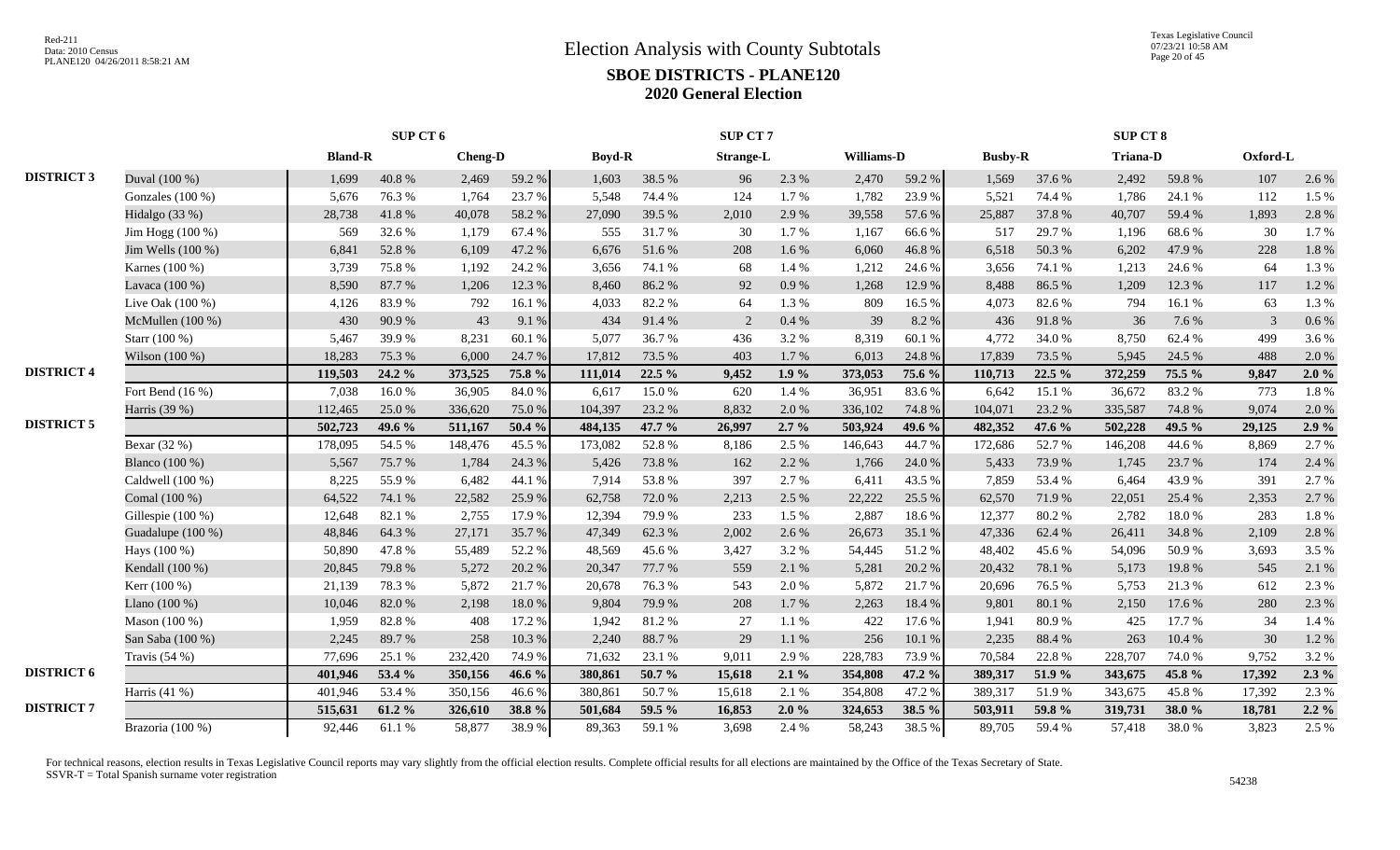|                   |                    |              | CCA <sub>3</sub> |                        |            |         | CCA <sub>4</sub> |                  |        |          | CCA <sub>9</sub> |                     |          |
|-------------------|--------------------|--------------|------------------|------------------------|------------|---------|------------------|------------------|--------|----------|------------------|---------------------|----------|
|                   |                    | Richardson-R |                  | <b>Davis Frizell-D</b> |            | Yeary-R |                  | <b>Clinton-D</b> |        | Newell-R |                  | <b>Birmingham-D</b> |          |
| <b>DISTRICT 3</b> | Duval (100 %)      | 1,619        | 39.0%            | 2,529                  | 61.0%      | 1,627   | 39.3%            | 2,510            | 60.7%  | 1,667    | 40.4 %           | 2,455               | 59.6%    |
|                   | Gonzales $(100\%)$ | 5,571        | 74.9%            | 1,869                  | 25.1 %     | 5,603   | 75.6%            | 1,810            | 24.4 % | 5,628    | 76.0%            | 1,779               | 24.0 %   |
|                   | Hidalgo $(33%)$    | 27,553       | 40.2%            | 41,050                 | 59.8%      | 28,043  | 41.0%            | 40,364           | 59.0%  | 28,496   | 41.9%            | 39,504              | 58.1 %   |
|                   | Jim Hogg (100 %)   | 550          | 31.7%            | 1,186                  | 68.3%      | 558     | 32.3 %           | 1,169            | 67.7%  | 554      | 32.2 %           | 1,166               | 67.8%    |
|                   | Jim Wells (100 %)  | 6,701        | 51.8 %           | 6,242                  | 48.2%      | 6,739   | 52.2 %           | 6,179            | 47.8 % | 6,759    | 52.6%            | 6,098               | 47.4 %   |
|                   | Karnes (100 %)     | 3,724        | 75.5 %           | 1,206                  | 24.5 %     | 3,707   | 75.4 %           | 1,209            | 24.6 % | 3,733    | 76.0%            | 1,177               | 24.0%    |
|                   | Lavaca (100 %)     | 8,509        | 86.7%            | 1,302                  | 13.3 %     | 8,496   | 87.0%            | 1,268            | 13.0 % | 8,500    | 87.2%            | 1,251               | 12.8 %   |
|                   | Live Oak $(100\%)$ | 4,107        | 83.6%            | 804                    | 16.4%      | 4,091   | 83.7%            | 798              | 16.3%  | 4,103    | 83.8%            | 795                 | 16.2%    |
|                   | McMullen (100 %)   | 436          | 92.2%            | 37                     | 7.8%       | 429     | 92.3%            | 36               | 7.7%   | 435      | 92.9%            | 33                  | $7.1~\%$ |
|                   | Starr (100 %)      | 5,137        | 37.3 %           | 8,631                  | 62.7%      | 5,074   | 37.3 %           | 8,542            | 62.7%  | 5,423    | 39.8%            | 8,203               | 60.2%    |
|                   | Wilson $(100\%)$   | 18,004       | 74.7%            | 6,087                  | 25.3%      | 18,089  | 75.0%            | 6,025            | 25.0%  | 18,101   | 75.5 %           | 5,869               | 24.5 %   |
| <b>DISTRICT 4</b> |                    | 114,296      | 23.2 %           | 377,858                | 76.8%      | 114,583 | 23.3 %           | 377,243          | 76.7%  | 117,451  | 23.9%            | 373,203             | 76.1 %   |
|                   | Fort Bend $(16\%)$ | 6,851        | 15.6%            | 37,188                 | 84.4 %     | 6,856   | 15.5 %           | 37,244           | 84.5 % | 7,002    | 16.0%            | 36,874              | 84.0 %   |
|                   | Harris (39 %)      | 107,445      | 24.0%            | 340,670                | 76.0%      | 107,727 | 24.1 %           | 339,999          | 75.9%  | 110,449  | 24.7 %           | 336,329             | 75.3 %   |
| <b>DISTRICT 5</b> |                    | 495,162      | 49.1 %           | 513,949                | 50.9%      | 498,172 | 49.4 %           | 510,137          | 50.6 % | 501,989  | 49.9 %           | 503,427             | 50.1 $%$ |
|                   | Bexar (32 %)       | 177,532      | 54.4 %           | 148,883                | 45.6%      | 178,268 | 54.6%            | 148,277          | 45.4 % | 179,924  | 55.3%            | 145,461             | 44.7%    |
|                   | Blanco (100 %)     | 5,504        | 75.2 %           | 1,814                  | 24.8%      | 5,525   | 75.4 %           | 1,798            | 24.6 % | 5,542    | 75.6%            | 1,784               | 24.4 %   |
|                   | Caldwell (100 %)   | 8,050        | 54.8 %           | 6,651                  | 45.2%      | 8,173   | 55.7%            | 6,507            | 44.3 % | 8,163    | 55.7%            | 6,497               | 44.3 %   |
|                   | Comal (100 %)      | 63,839       | 73.5 %           | 23,030                 | 26.5 %     | 64,141  | 74.0%            | 22,573           | 26.0%  | 64,284   | 74.3 %           | 22,288              | 25.7%    |
|                   | Gillespie (100 %)  | 12,466       | 81.3%            | 2,875                  | 18.7%      | 12,581  | 81.6%            | 2,842            | 18.4%  | 12,603   | 82.1 %           | 2,754               | 17.9%    |
|                   | Guadalupe (100 %)  | 48,336       | 63.7%            | 27,522                 | 36.3%      | 48,598  | 64.3 %           | 27,011           | 35.7%  | 48,836   | 64.6%            | 26,738              | 35.4 %   |
|                   | Hays (100 %)       | 49,689       | 46.9%            | 56,289                 | 53.1 %     | 50,375  | 47.7%            | 55,273           | 52.3 % | 50,583   | 48.0%            | 54,733              | 52.0%    |
|                   | Kendall (100 %)    | 20,675       | 79.1 %           | 5,454                  | 20.9%      | 20,806  | 79.6%            | 5,316            | 20.4 % | 20,878   | $80.0\ \%$       | 5,235               | 20.0%    |
|                   | Kerr (100 %)       | 20,921       | 77.5 %           | 6,063                  | 22.5 %     | 20,996  | 78.0%            | 5,939            | 22.0%  | 21,113   | 78.4%            | 5,800               | 21.6%    |
|                   | Llano $(100\%)$    | 9,909        | 81.1%            | 2,307                  | 18.9%      | 9,908   | 81.4%            | 2,266            | 18.6%  | 9,916    | 81.5%            | 2,249               | 18.5 %   |
|                   | Mason $(100\%)$    | 1,959        | 81.8%            | 435                    | 18.2 %     | 1,954   | 82.0%            | 430              | 18.0%  | 1,948    | 82.0%            | 427                 | 18.0%    |
|                   | San Saba (100 %)   | 2,243        | 89.0%            | 276                    | $11.0\ \%$ | 2,252   | 89.5 %           | 265              | 10.5 % | 2,251    | 89.6%            | 261                 | 10.4 %   |
|                   | Travis $(54%)$     | 74,039       | 24.2 %           | 232,350                | 75.8%      | 74,595  | 24.4 %           | 231,640          | 75.6%  | 75,948   | 24.9%            | 229,200             | 75.1 %   |
| <b>DISTRICT 6</b> |                    | 392,514      | 52.5 %           | 355,219                | 47.5 %     | 387,309 | 51.9%            | 359,491          | 48.1 % | 392,944  | 52.7 %           | 352,516             | 47.3 %   |
|                   | Harris $(41%)$     | 392,514      | 52.5 %           | 355,219                | 47.5 %     | 387,309 | 51.9%            | 359,491          | 48.1 % | 392,944  | 52.7%            | 352,516             | 47.3 %   |
| <b>DISTRICT 7</b> |                    | 510,446      | $60.8~\%$        | 329,672                | 39.2 %     | 510,997 | 60.9%            | 327,683          | 39.1 % | 513,981  | 61.4 %           | 323,287             | 38.6 %   |
|                   | Brazoria (100 %)   | 91,240       | 60.5 %           | 59,562                 | 39.5 %     | 91,483  | $60.8~\%$        | 58,918           | 39.2%  | 92,064   | 61.3%            | 58,109              | 38.7%    |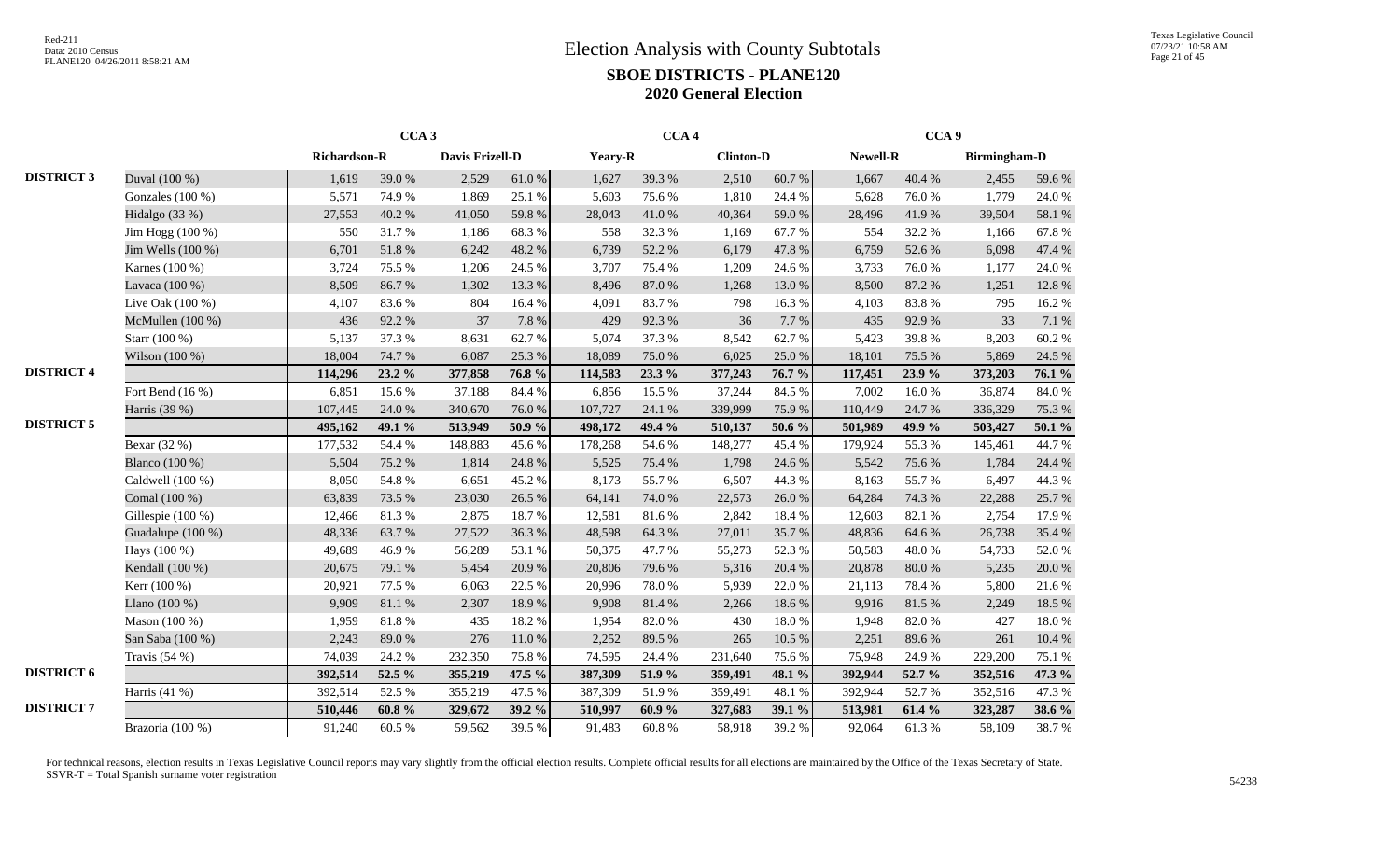|                   |                       |                | <b>PRESIDENT</b> |         |        |             |           |                 |           |                |           |          |        | <b>U.S. SEN</b> |        |            |         |
|-------------------|-----------------------|----------------|------------------|---------|--------|-------------|-----------|-----------------|-----------|----------------|-----------|----------|--------|-----------------|--------|------------|---------|
|                   |                       | <b>Biden-D</b> |                  | Trump-R |        | Jorgensen-L |           | Hawkins-G       |           | Write-In-W     |           | Cornyn-R |        | <b>Hegar-D</b>  |        | McKennon-L |         |
| <b>DISTRICT 7</b> | Chambers (100 %)      | 3,988          | 18.4%            | 17,353  | 80.2%  | 250         | 1.2%      | 50              | $0.2~\%$  | $\overline{2}$ | $0.0\,\%$ | 17,037   | 79.8%  | 3,779           | 17.7 % | 419        | 2.0%    |
|                   | Fort Bend $(84%)$     | 157,292        | 50.3%            | 150,620 | 48.2%  | 2,781       | 0.9%      | 898             | 0.3%      | 852            | 0.3%      | 153,854  | 50.8%  | 142,776         | 47.1 % | 4,639      | 1.5 %   |
|                   | Galveston (100 %)     | 58,842         | 37.9%            | 93,911  | 60.5 % | 1.913       | 1.2%      | 393             | 0.3%      | 269            | 0.2 %     | 94,317   | 61.5%  | 55,094          | 35.9%  | 3,003      | 2.0 %   |
|                   | Hardin (100 %)        | 3,474          | 12.6 %           | 23,858  | 86.3%  | 276         | 1.0%      | 27              | 0.1%      | $\overline{0}$ | $0.0\,\%$ | 23,516   | 85.9%  | 3,388           | 12.4 % | 393        | 1.4 %   |
|                   | Jasper (100 %)        | 2,954          | 18.9%            | 12,542  | 80.3%  | 105         | 0.7 %     | $7\phantom{.0}$ | 0.0 %     | 19             | 0.1%      | 12,312   | 80.0%  | 2,851           | 18.5 % | 180        | 1.2%    |
|                   | Jefferson $(100\%)$   | 46,073         | 48.6%            | 47,570  | 50.2%  | 897         | 0.9%      | 199             | $0.2 \%$  | 20             | $0.0\%$   | 46,928   | 50.5 % | 44,112          | 47.5 % | 1,418      | 1.5 %   |
|                   | Liberty $(100\%)$     | 5,785          | 19.7%            | 23,302  | 79.4 % | 218         | 0.7%      | 29              | 0.1%      | $\Omega$       | $0.0\%$   | 22,743   | 78.4 % | 5.662           | 19.5 % | 477        | 1.6%    |
|                   | Newton $(100\%)$      | 1,173          | 19.2 %           | 4,882   | 80.1%  | 34          | $0.6\,\%$ | .5              | $0.1~\%$  | $\overline{0}$ | $0.0\%$   | 4,784    | 79.5 % | 1,163           | 19.3%  | 47         | 0.8%    |
|                   | Orange (100 %)        | 6,357          | 17.7 %           | 29,186  | 81.1%  | 376         | $1.0\,\%$ | 51              | $0.1~\%$  | 24             | $0.1~\%$  | 28,720   | 80.5 % | 6,249           | 17.5 % | 572        | 1.6%    |
|                   | Sabine (100 %)        | 669            | 12.2 %           | 4,784   | 87.1 % | 27          | $0.5\%$   | $\tau$          | 0.1%      | $\overline{4}$ | $0.1~\%$  | 4,678    | 86.1%  | 688             | 12.7 % | 46         | $0.8\%$ |
|                   | San Augustine (100 %) | 980            | 24.5 %           | 3,007   | 75.1 % | 13          | 0.3%      | 2               | 0.0 %     | $\overline{0}$ | 0.0 %     | 2,898    | 74.7%  | 928             | 23.9 % | 39         | 1.0%    |
|                   | Tyler (100 %)         | 1,403          | 14.5 %           | 8,194   | 84.7%  | 52          | 0.5%      | 11              | 0.1%      | 13             | 0.1%      | 7,916    | 83.1 % | 1,400           | 14.7 % | 154        | 1.6 %   |
| <b>DISTRICT 8</b> |                       | 307,826        | 36.3%            | 526,425 | 62.2%  | 10,229      | $1.2 \%$  | 2,164           | $0.3\%$   | 290            | $0.0 \%$  | 529,160  | 63.3%  | 285,977         | 34.2 % | 16,164     | 1.9%    |
|                   | Brazos (100 %)        | 35,349         | 41.6%            | 47,526  | 55.9%  | 1,812       | 2.1%      | 253             | 0.3 %     | 118            | 0.1 %     | 49,342   | 58.6%  | 32,098          | 38.1%  | 2,243      | 2.7%    |
|                   | Grimes (100 %)        | 2,833          | 22.8%            | 9,432   | 76.0%  | 118         | 1.0%      | 30              | $0.2 \%$  |                | $0.0\%$   | 9,338    | 76.1 % | 2,678           | 21.8%  | 199        | 1.6%    |
|                   | Harris $(20\%)$       | 176,022        | 43.9%            | 219,337 | 54.7%  | 4,493       | 1.1%      | 1,185           | 0.3%      | 12             | $0.0\%$   | 220,500  | 55.8%  | 164,540         | 41.6%  | 7,608      | 1.9%    |
|                   | Houston (100 %)       | 2,314          | 24.5 %           | 7,060   | 74.7%  | 56          | $0.6\%$   | $7\phantom{.0}$ | 0.1%      | 11             | 0.1%      | 6,984    | 74.8%  | 2.230           | 23.9%  | 92         | 1.0%    |
|                   | Montgomery (100 %)    | 74,377         | 27.4 %           | 193,382 | 71.2%  | 3,166       | 1.2%      | 526             | $0.2~\%$  | 92             | $0.0\,\%$ | 194,528  | 72.4 % | 68,254          | 25.4 % | 4,844      | 1.8%    |
|                   | Polk (100 %)          | 5,387          | 22.3 %           | 18,573  | 76.8%  | 171         | 0.7%      | 50              | 0.2 %     | 5              | $0.0\%$   | 17,735   | 75.4 % | 5,237           | 22.3 % | 426        | 1.8%    |
|                   | San Jacinto $(100\%)$ | 2,337          | 18.5%            | 10,161  | 80.4%  | 101         | 0.8%      | 39              | 0.3 %     | 2              | 0.0 %     | 9,808    | 79.3 % | 2,268           | 18.3%  | 224        | 1.8%    |
|                   | Trinity (100 %)       | 1,323          | 19.1 %           | 5,579   | 80.4%  | 25          | 0.4%      | 11              | $0.2 \%$  | $\Omega$       | $0.0\%$   | 5,445    | 79.9%  | 1,258           | 18.5 % | 79         | 1.2%    |
|                   | Walker (100 %)        | 7,884          | 33.3 %           | 15,375  | 65.0%  | 287         | 1.2%      | 63              | $0.3\ \%$ | 49             | 0.2 %     | 15,480   | 65.9%  | 7,414           | 31.6%  | 449        | 1.9%    |
| <b>DISTRICT 9</b> |                       | 196,720        | 25.1 %           | 577,419 | 73.7 % | 7,281       | $0.9\%$   | 1,597           | $0.2 \%$  | 659            | $0.1\%$   | 573,933  | 73.9 % | 187,362         | 24.1 % | 11,555     | $1.5\%$ |
|                   | Anderson (100 %)      | 3,955          | 20.6%            | 15,110  | 78.6%  | 134         | 0.7%      | 22              | $0.1~\%$  | - 6            | $0.0\,\%$ | 14,943   | 78.4%  | 3,792           | 19.9%  | 249        | 1.3 %   |
|                   | Angelina (100 %)      | 9,143          | 26.4 %           | 25,076  | 72.4 % | 274         | 0.8%      | 75              | $0.2 \%$  | 67             | 0.2 %     | 24,962   | 72.7 % | 8,771           | 25.5 % | 461        | 1.3 %   |
|                   | Bowie (100 %)         | 10,692         | 28.0%            | 27,053  | 70.8%  | 297         | 0.8%      | 90              | 0.2%      | 62             | $0.2\%$   | 26,848   | 71.0%  | 10,344          | 27.4 % | 471        | 1.2%    |
|                   | Camp (100 %)          | 1,394          | 27.6 %           | 3,626   | 71.7%  | 31          | 0.6 %     | $7\phantom{.0}$ | 0.1%      | $\overline{0}$ | $0.0\,\%$ | 3,597    | 71.4 % | 1,359           | 27.0%  | 57         | 1.1 %   |
|                   | Cass (100 %)          | 2,795          | 20.1 %           | 11,033  | 79.2 % | 79          | 0.6 %     | 17              | 0.1%      | 3              | $0.0\%$   | 10,796   | 79.0%  | 2,672           | 19.5 % | 153        | 1.1%    |
|                   | Cherokee $(100\%)$    | 4,210          | 21.6%            | 15,101  | 77.4 % | 161         | 0.8%      | 36              | $0.2 \%$  | $\overline{0}$ | $0.0\%$   | 14,945   | 77.3 % | 4,058           | 21.0%  | 269        | 1.4 %   |
|                   | Delta (100 %)         | 403            | 15.5 %           | 2,162   | 83.4 % | 24          | 0.9%      | 3               | 0.1%      | $\theta$       | $0.0\%$   | 2,111    | 83.3%  | 370             | 14.6 % | 31         | 1.2%    |
|                   | Fannin (100 %)        | 2,655          | 17.7 %           | 12,171  | 81.1%  | 155         | $1.0\ \%$ | 23              | 0.2 %     | $\mathcal{R}$  | $0.0\,\%$ | 11,836   | 80.3%  | 2,559           | 17.4 % | 273        | 1.9%    |
|                   | Franklin (100 %)      | 804            | 16.1 %           | 4,161   | 83.1 % | 36          | 0.7 %     | 8               | $0.2 \%$  | $\Omega$       | $0.0\ \%$ | 4,114    | 83.2%  | 753             | 15.2 % | 63         | 1.3%    |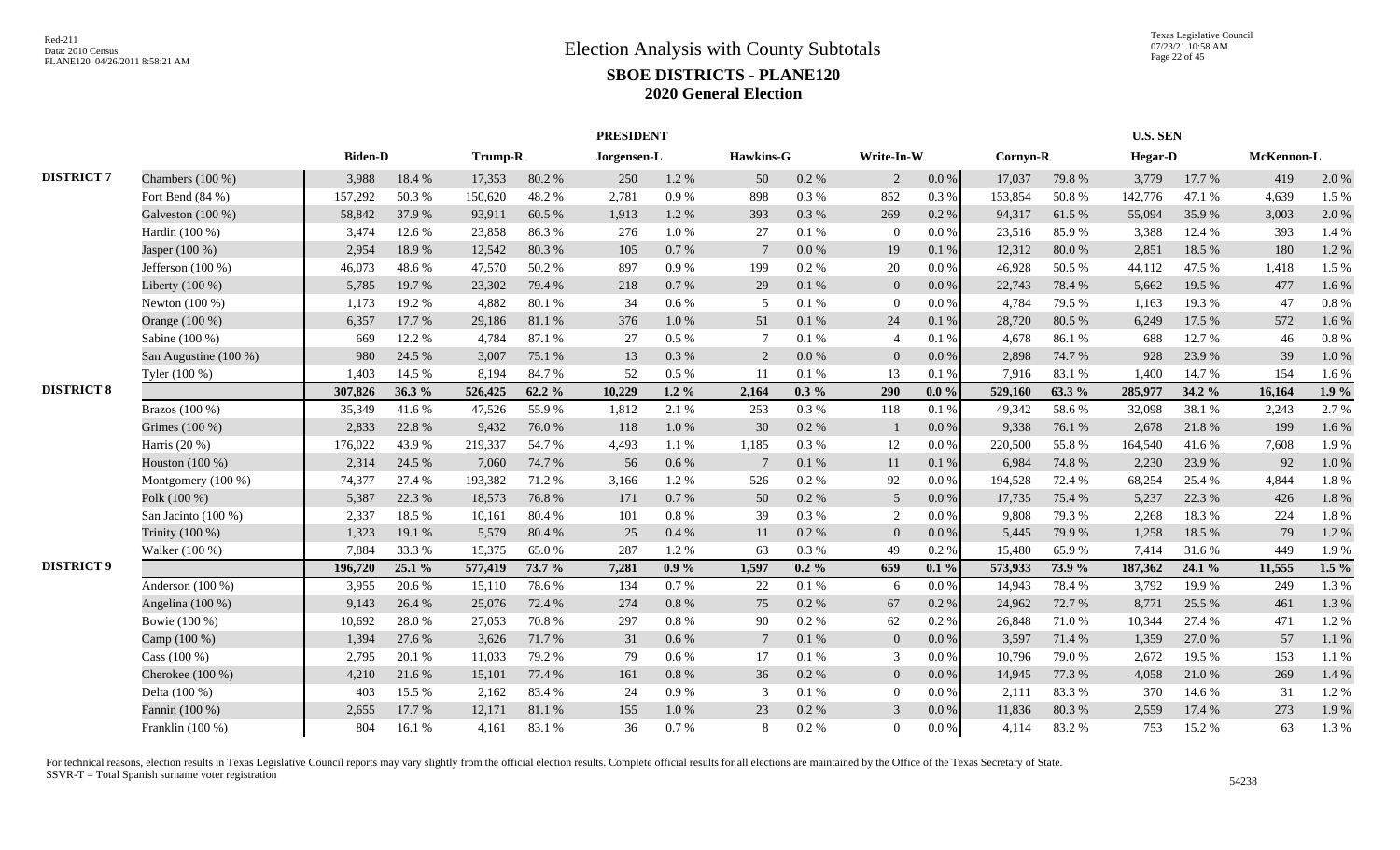|                   |                         |                  | <b>U.S. SEN</b> |                    |        |                 | <b>RR COMM1</b> |           |         |          |           |         |        | <b>SUP CT CHIEF</b> |        |        |       |
|-------------------|-------------------------|------------------|-----------------|--------------------|--------|-----------------|-----------------|-----------|---------|----------|-----------|---------|--------|---------------------|--------|--------|-------|
|                   |                         | <b>Collins-G</b> |                 | <b>Castaneda-D</b> |        | <b>Wright-R</b> |                 | Sterett-L |         | Gruene-G |           | Hecht-R |        | Meachum-D           |        | Ash-L  |       |
| <b>DISTRICT 7</b> | Chambers $(100\%)$      | 110              | 0.5 %           | 3,682              | 17.4 % | 16,908          | 80.0%           | 406       | 1.9%    | 145      | 0.7 %     | 16,878  | 79.7 % | 3,819               | 18.0%  | 469    | 2.2 % |
|                   | Fort Bend (84 %)        | 1,684            | 0.6 %           | 139,524            | 46.8%  | 150,841         | 50.6%           | 5,121     | 1.7%    | 2,771    | 0.9 %     | 150,612 | 50.4%  | 142,355             | 47.7%  | 5,596  | 1.9%  |
|                   | Galveston (100 %)       | 969              | 0.6 %           | 53,564             | 35.4 % | 92,535          | 61.1%           | 3,663     | 2.4 %   | 1,678    | $1.1\ \%$ | 92,676  | 61.1 % | 54,988              | 36.2%  | 4,102  | 2.7%  |
|                   | Hardin (100 %)          | 87               | 0.3%            | 3,081              | 11.3%  | 23,531          | 86.6%           | 446       | 1.6%    | 121      | 0.4%      | 23,246  | 85.6%  | 3,441               | 12.7 % | 480    | 1.8%  |
|                   | Jasper (100 %)          | 42               | 0.3%            | 2,659              | 17.4 % | 12,389          | $81.1\ \%$      | 186       | 1.2%    | 49       | 0.3%      | 12,029  | 79.7%  | 2,866               | 19.0%  | 206    | 1.4 % |
|                   | Jefferson $(100\%)$     | 464              | 0.5 %           | 42,960             | 47.0%  | 46,241          | 50.5 %          | 1,610     | 1.8%    | 688      | 0.8 %     | 45,409  | 49.5 % | 44,649              | 48.7%  | 1,708  | 1.9%  |
|                   | Liberty (100 %)         | 127              | 0.4%            | 5,561              | 19.3%  | 22,550          | 78.4%           | 507       | 1.8%    | 159      | 0.6%      | 22,514  | 78.3 % | 5,683               | 19.8%  | 550    | 1.9%  |
|                   | Newton $(100\%)$        | 23               | 0.4%            | 1,098              | 18.4 % | 4,804           | 80.4%           | 57        | 1.0%    | 13       | 0.2%      | 4,692   | 79.2 % | 1,152               | 19.4 % | 80     | 1.4 % |
|                   | Orange (100 %)          | 140              | 0.4%            | 5,878              | 16.6%  | 28,835          | 81.2%           | 621       | 1.7%    | 173      | 0.5 %     | 28,415  | 80.0%  | 6,427               | 18.1 % | 655    | 1.8%  |
|                   | Sabine (100 %)          | 23               | 0.4%            | 626                | 11.6 % | 4.705           | 87.0%           | 54        | 1.0%    | 21       | $0.4\%$   | 4,613   | 85.8%  | 700                 | 13.0 % | 64     | 1.2%  |
|                   | San Augustine $(100\%)$ | 12               | 0.3%            | 890                | 23.4 % | 2,859           | 75.2 %          | 36        | 0.9%    | 15       | 0.4%      | 2,798   | 73.7%  | 954                 | 25.1 % | 45     | 1.2%  |
|                   | Tyler (100 %)           | 53               | 0.6%            | 1.246              | 13.1 % | 8,106           | 85.2%           | 115       | 1.2%    | 44       | 0.5 %     | 7,911   | 83.6%  | 1,406               | 14.9 % | 145    | 1.5 % |
| <b>DISTRICT 8</b> |                         | 4,886            | $0.6\%$         | 278,795            | 33.8%  | 519,267         | 62.9%           | 19,006    | $2.3\%$ | 8,332    | $1.0 \%$  | 522,787 | 63.2 % | 283,795             | 34.3 % | 20,108 | 2.4%  |
|                   | Brazos $(100\%)$        | 462              | 0.5%            | 30,211             | 36.6%  | 48,423          | 58.7%           | 2,781     | 3.4 %   | 1,072    | 1.3 %     | 48,085  | 58.0%  | 31,916              | 38.5 % | 2,889  | 3.5 % |
|                   | Grimes (100 %)          | 60               | 0.5%            | 2,589              | 21.4 % | 9,202           | 76.1 %          | 213       | 1.8%    | 86       | 0.7%      | 9,154   | 75.7%  | 2,695               | 22.3 % | 247    | 2.0%  |
|                   | Harris (20 %)           | 2,770            | 0.7%            | 163,095            | 41.7%  | 214,771         | 54.9%           | 8,573     | 2.2 %   | 4,631    | 1.2%      | 217,760 | 55.6%  | 164,210             | 42.0%  | 9,466  | 2.4 % |
|                   | Houston (100 %)         | 28               | 0.3%            | 2,138              | 23.1 % | 6,972           | 75.3 %          | 108       | 1.2%    | 37       | 0.4%      | 6,867   | 74.5 % | 2,204               | 23.9%  | 152    | 1.6%  |
|                   | Montgomery (100 %)      | 1,208            | 0.4 %           | 65,370             | 24.7 % | 191,432         | 72.2 %          | 6,102     | 2.3 %   | 2,064    | 0.8 %     | 192,605 | 72.5 % | 66,881              | 25.2 % | 6,066  | 2.3 % |
|                   | Polk (100 %)            | 133              | 0.6 %           | 4,686              | 20.2 % | 18,038          | 77.6%           | 381       | 1.6%    | 133      | $0.6\,\%$ | 17,875  | 77.1 % | 4,940               | 21.3 % | 384    | 1.7%  |
|                   | San Jacinto (100 %)     | 63               | 0.5%            | 2,161              | 17.7 % | 9,781           | 79.9%           | 220       | 1.8%    | 76       | 0.6 %     | 9,781   | 79.9%  | 2,215               | 18.1 % | 243    | 2.0%  |
|                   | Trinity (100 %)         | 29               | 0.4%            | 1,207              | 17.9 % | 5,403           | 80.3%           | 90        | 1.3%    | 32       | 0.5 %     | 5,344   | 79.9%  | 1,227               | 18.4 % | 115    | 1.7%  |
|                   | Walker (100 %)          | 133              | 0.6 %           | 7,338              | 31.5%  | 15,245          | 65.4%           | 538       | 2.3 %   | 201      | 0.9%      | 15,316  | 65.5%  | 7,507               | 32.1 % | 546    | 2.3 % |
| <b>DISTRICT 9</b> |                         | 3,604            | $0.5\%$         | 179,469            | 23.3 % | 571,086         | 74.2 %          | 14,747    | 1.9%    | 4,679    | $0.6\%$   | 567,353 | 73.7 % | 187,917             | 24.4 % | 14,977 | 1.9%  |
|                   | Anderson $(100\%)$      | 88               | 0.5%            | 3,695              | 19.5 % | 14,818          | 78.3%           | 334       | 1.8%    | -84      | 0.4 %     | 14,725  | 78.2%  | 3,795               | 20.1 % | 320    | 1.7%  |
|                   | Angelina (100 %)        | 161              | 0.5%            | 8,426              | 24.6 % | 25,045          | 73.3 %          | 530       | 1.6 %   | 188      | $0.5\ \%$ | 24,651  | 72.1 % | 8,892               | 26.0%  | 655    | 1.9%  |
|                   | Bowie (100 %)           | 142              | 0.4%            | 9,927              | 26.4 % | 26,933          | 71.5 %          | 588       | 1.6 %   | 204      | $0.5\%$   | 26,560  | 70.5 % | 10,469              | 27.8%  | 637    | 1.7%  |
|                   | Camp (100 %)            | 22               | 0.4%            | 1,300              | 26.1%  | 3,592           | 72.1 %          | 68        | 1.4 %   | 19       | 0.4%      | 3,544   | 71.5 % | 1,343               | 27.1 % | 70     | 1.4 % |
|                   | Cass $(100\%)$          | 52               | 0.4%            | 2,533              | 18.7%  | 10.778          | 79.5 %          | 189       | 1.4 %   | 57       | 0.4%      | 10,681  | 78.8%  | 2.689               | 19.8%  | 185    | 1.4 % |
|                   | Cherokee (100 %)        | 59               | 0.3%            | 3,832              | 20.1 % | 14.839          | 77.7 %          | 330       | 1.7%    | 100      | 0.5 %     | 14,652  | 76.8%  | 4.079               | 21.4 % | 358    | 1.9%  |
|                   | Delta (100 %)           | 22               | 0.9%            | 367                | 14.8%  | 2,052           | 83.0%           | 45        | 1.8%    | 8        | 0.3%      | 2,052   | 83.1 % | 369                 | 15.0%  | 47     | 1.9%  |
|                   | Fannin (100 %)          | 80               | 0.5%            | 2,399              | 16.5 % | 11,723          | 80.7%           | 312       | 2.1 %   | 85       | $0.6\,\%$ | 11,709  | 80.4%  | 2,526               | 17.4 % | 322    | 2.2 % |
|                   | Franklin (100 %)        | 12               | 0.2 %           | 694                | 14.2 % | 4.095           | 83.9%           | 72        | 1.5%    | 20       | 0.4%      | 4,016   | 83.0%  | 761                 | 15.7 % | 62     | 1.3%  |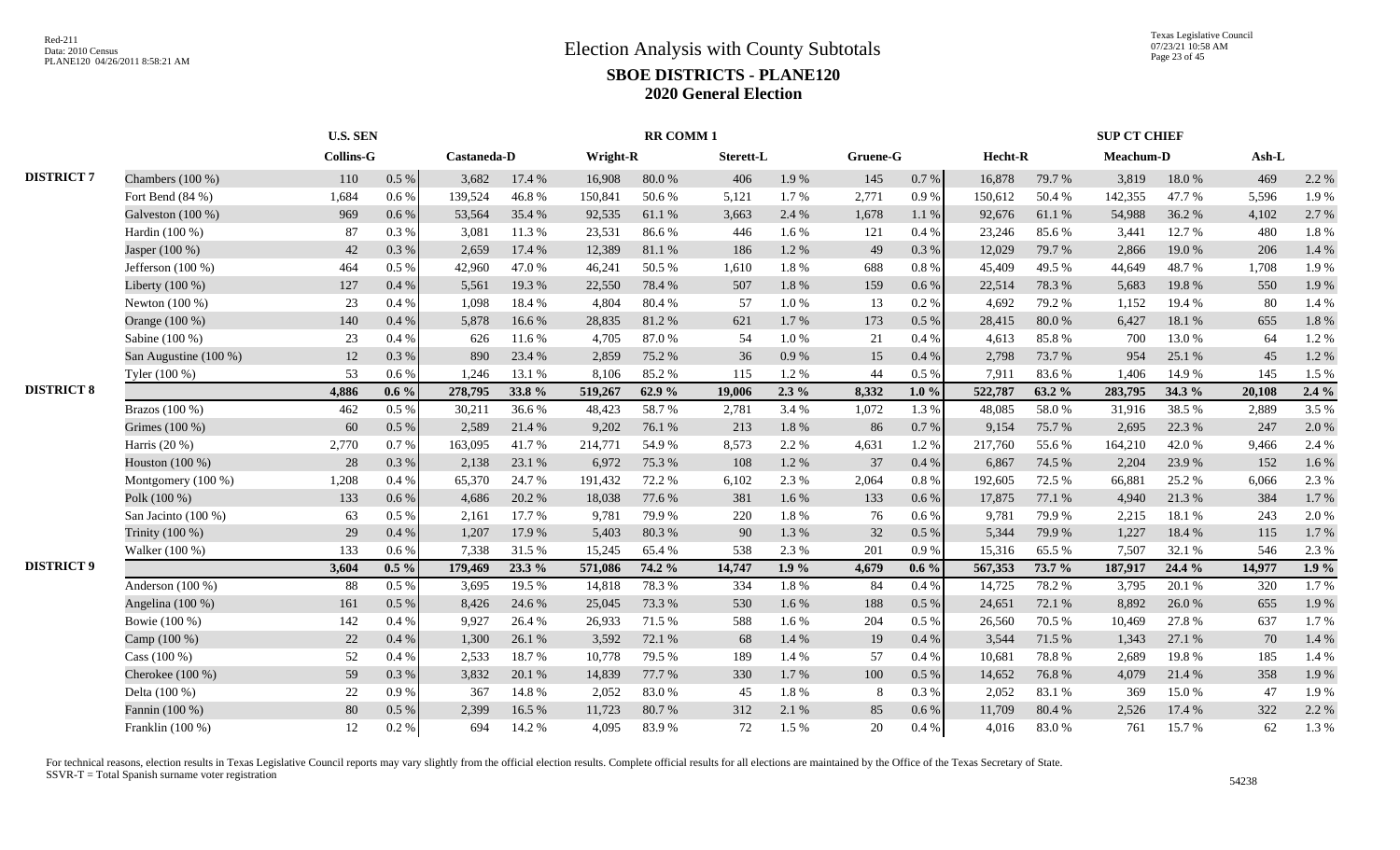|                   |                       |                | SUP CT 6 |                |        |               |        | SUP CT7          |           |            |        |                |        | SUP CT 8        |        |          |       |
|-------------------|-----------------------|----------------|----------|----------------|--------|---------------|--------|------------------|-----------|------------|--------|----------------|--------|-----------------|--------|----------|-------|
|                   |                       | <b>Bland-R</b> |          | <b>Cheng-D</b> |        | <b>Boyd-R</b> |        | <b>Strange-L</b> |           | Williams-D |        | <b>Busby-R</b> |        | <b>Triana-D</b> |        | Oxford-L |       |
| <b>DISTRICT 7</b> | Chambers $(100\%)$    | 17,334         | 82.1 %   | 3,790          | 17.9%  | 16,912        | 80.1 % | 447              | 2.1 %     | 3,749      | 17.8 % | 16,993         | 80.6%  | 3,637           | 17.3 % | 447      | 2.1 % |
|                   | Fort Bend (84 %)      | 154,110        | 52.0%    | 142,427        | 48.0%  | 150,038       | 50.5 % | 5,191            | 1.7%      | 141,767    | 47.7%  | 151,174        | 50.9%  | 139,678         | 47.1 % | 5,892    | 2.0%  |
|                   | Galveston (100 %)     | 96,068         | 63.6%    | 55,087         | 36.4 % | 92,606        | 61.3%  | 4,003            | 2.6 %     | 54,511     | 36.1%  | 92,999         | 61.6%  | 53,732          | 35.6%  | 4,145    | 2.7%  |
|                   | Hardin (100 %)        | 23,716         | 87.7%    | 3,326          | 12.3 % | 23,353        | 86.1%  | 451              | 1.7 %     | 3,328      | 12.3 % | 23,354         | 86.1%  | 3,195           | 11.8%  | 564      | 2.1%  |
|                   | Jasper (100 %)        | 12,312         | 81.6%    | 2,774          | 18.4%  | 12,145        | 80.1%  | 171              | 1.1 %     | 2,850      | 18.8%  | 12,239         | 80.2%  | 2,777           | 18.2%  | 236      | 1.5 % |
|                   | Jefferson $(100\%)$   | 47,005         | 51.3%    | 44,537         | 48.7%  | 45,815        | 49.9%  | 1,511            | 1.6%      | 44,399     | 48.4 % | 45,787         | 49.9%  | 43,878          | 47.8%  | 2,039    | 2.2 % |
|                   | Liberty (100 %)       | 23,013         | 80.5%    | 5,563          | 19.5 % | 22,448        | 78.5 % | 520              | $1.8\ \%$ | 5,614      | 19.6%  | 22,654         | 79.1 % | 5,417           | 18.9%  | 578      | 2.0%  |
|                   | Newton (100 %)        | 4,771          | 81.0%    | 1,118          | 19.0%  | 4,699         | 79.6%  | 57               | 1.0%      | 1,150      | 19.5 % | 4,768          | 80.2%  | 1,101           | 18.5%  | 74       | 1.2%  |
|                   | Orange (100 %)        | 29,216         | 82.4%    | 6,227          | 17.6 % | 28,607        | 80.6%  | 592              | 1.7%      | 6,276      | 17.7 % | 28,706         | 80.8%  | 6.092           | 17.2 % | 711      | 2.0%  |
|                   | Sabine (100 %)        | 4,665          | 87.8%    | 648            | 12.2 % | 4,650         | 86.8%  | 47               | 0.9%      | 658        | 12.3 % | 4,672          | 87.0%  | 639             | 11.9%  | 60       | 1.1%  |
|                   | San Augustine (100 %) | 2,870          | 75.7%    | 920            | 24.3 % | 3,073         | 79.4%  | 33               | 0.9%      | 765        | 19.8%  | 2,838          | 75.2 % | 891             | 23.6 % | 43       | 1.1 % |
|                   | Tyler (100 %)         | 8,105          | 86.0%    | 1,316          | 14.0 % | 7,975         | 84.4 % | 132              | 1.4 %     | 1,343      | 14.2 % | 8,022          | 84.7%  | 1,276           | 13.5 % | 169      | 1.8%  |
| <b>DISTRICT 8</b> |                       | 540,055        | 65.5 %   | 283,904        | 34.5 % | 522,588       | 63.4 % | 18,636           | $2.3\%$   | 282,894    | 34.3 % | 524,926        | 63.8%  | 278,791         | 33.9%  | 19,669   | 2.4%  |
|                   | Brazos (100 %)        | 50,301         | 61.0%    | 32,110         | 39.0%  | 48,269        | 58.6%  | 2,912            | 3.5 %     | 31,228     | 37.9%  | 48,177         | 58.7%  | 31,032          | 37.8%  | 2,927    | 3.6%  |
|                   | Grimes (100 %)        | 9,391          | 77.8%    | 2,681          | 22.2 % | 9,180         | 76.0%  | 232              | 1.9%      | 2,662      | 22.0 % | 9,201          | 76.4%  | 2,597           | 21.6%  | 247      | 2.1 % |
|                   | Harris $(20\%)$       | 225,783        | 57.8%    | 164,516        | 42.2 % | 217,360       | 55.7%  | 8,525            | 2.2%      | 164,288    | 42.1 % | 218,278        | 56.0%  | 162,376         | 41.7%  | 9,125    | 2.3 % |
|                   | Houston (100 %)       | 7,009          | 76.2%    | 2,195          | 23.8%  | 6,881         | 74.6%  | 108              | 1.2%      | 2,237      | 24.2 % | 6,944          | 75.2 % | 2,173           | 23.5 % | 119      | 1.3%  |
|                   | Montgomery (100 %)    | 198,046        | 74.8%    | 66,569         | 25.2 % | 192,526       | 72.7 % | 5,680            | 2.1 %     | 66,660     | 25.2 % | 193,782        | 73.1 % | 65,176          | 24.6 % | 5,980    | 2.3 % |
|                   | Polk (100 %)          | 18,263         | 79.0%    | 4,856          | 21.0%  | 17,841        | 77.2 % | 384              | 1.7%      | 4,897      | 21.2%  | 17,912         | 77.7 % | 4,740           | 20.6 % | 410      | 1.8%  |
|                   | San Jacinto (100 %)   | 10,029         | 82.0%    | 2,204          | 18.0%  | 9,793         | 80.2%  | 210              | 1.7%      | 2,204      | 18.1 % | 9,792          | 80.4%  | 2,137           | 17.6 % | 244      | 2.0%  |
|                   | Trinity (100 %)       | 5,464          | 81.8%    | 1,216          | 18.2%  | 5,369         | 80.3%  | 80               | 1.2%      | 1,234      | 18.5 % | 5,426          | 80.9%  | 1,181           | 17.6 % | 96       | 1.4%  |
|                   | Walker (100 %)        | 15,769         | 67.6%    | 7,557          | 32.4 % | 15,369        | 65.8%  | 505              | 2.2 %     | 7,484      | 32.0%  | 15,414         | 66.1%  | 7,379           | 31.7%  | 521      | 2.2 % |
| <b>DISTRICT 9</b> |                       | 581,676        | 75.7 %   | 186,228        | 24.3 % | 569,836       | 74.1 % | 13,942           | 1.8 $%$   | 185,027    | 24.1 % | 571,023        | 74.4 % | 181,336         | 23.6 % | 15,217   | 2.0%  |
|                   | Anderson (100 %)      | 15,046         | 80.0%    | 3,761          | 20.0 % | 14,837        | 78.7%  | 295              | 1.6 %     | 3,725      | 19.8%  | 14,842         | 78.6%  | 3,674           | 19.4 % | 377      | 2.0%  |
|                   | Angelina (100 %)      | 25,383         | 74.3 %   | 8,769          | 25.7 % | 24,978        | 73.1 % | 564              | 1.6 %     | 8,645      | 25.3 % | 24,963         | 73.1 % | 8,571           | 25.1 % | 608      | 1.8%  |
|                   | Bowie (100 %)         | 27,187         | 72.4 %   | 10,384         | 27.6%  | 26,775        | 71.0%  | 561              | 1.5 %     | 10,365     | 27.5 % | 26,846         | 71.5%  | 10,081          | 26.8%  | 640      | 1.7%  |
|                   | Camp (100 %)          | 3,611          | 73.1 %   | 1,327          | 26.9%  | 3,582         | 71.9%  | 62               | 1.2%      | 1,335      | 26.8%  | 3,563          | 72.1 % | 1,308           | 26.5 % | 71       | 1.4 % |
|                   | Cass $(100\%)$        | 10,863         | 80.4 %   | 2,646          | 19.6%  | 10,745        | 79.3%  | 175              | 1.3%      | 2,625      | 19.4 % | 10,754         | 79.5 % | 2,577           | 19.1 % | 194      | 1.4 % |
|                   | Cherokee (100 %)      | 15,052         | 79.0%    | 3,997          | 21.0%  | 14,745        | 77.5 % | 297              | 1.6%      | 3,995      | 21.0%  | 14,796         | 77.6%  | 3,915           | 20.5 % | 344      | 1.8%  |
|                   | Delta (100 %)         | 2,099          | 85.3%    | 362            | 14.7 % | 2,048         | 83.2%  | 38               | 1.5 %     | 375        | 15.2 % | 2,061          | 83.8%  | 356             | 14.5 % | 41       | 1.7%  |
|                   | Fannin (100 %)        | 12,007         | 82.9%    | 2,483          | 17.1 % | 11,727        | 80.9%  | 279              | 1.9%      | 2,494      | 17.2 % | 11,745         | 81.1%  | 2,404           | 16.6%  | 327      | 2.3 % |
|                   | Franklin (100 %)      | 4,108          | 85.0%    | 724            | 15.0%  | 4,068         | 83.3%  | 68               | 1.4 %     | 747        | 15.3 % | 4,047          | 83.6%  | 714             | 14.8%  | 78       | 1.6 % |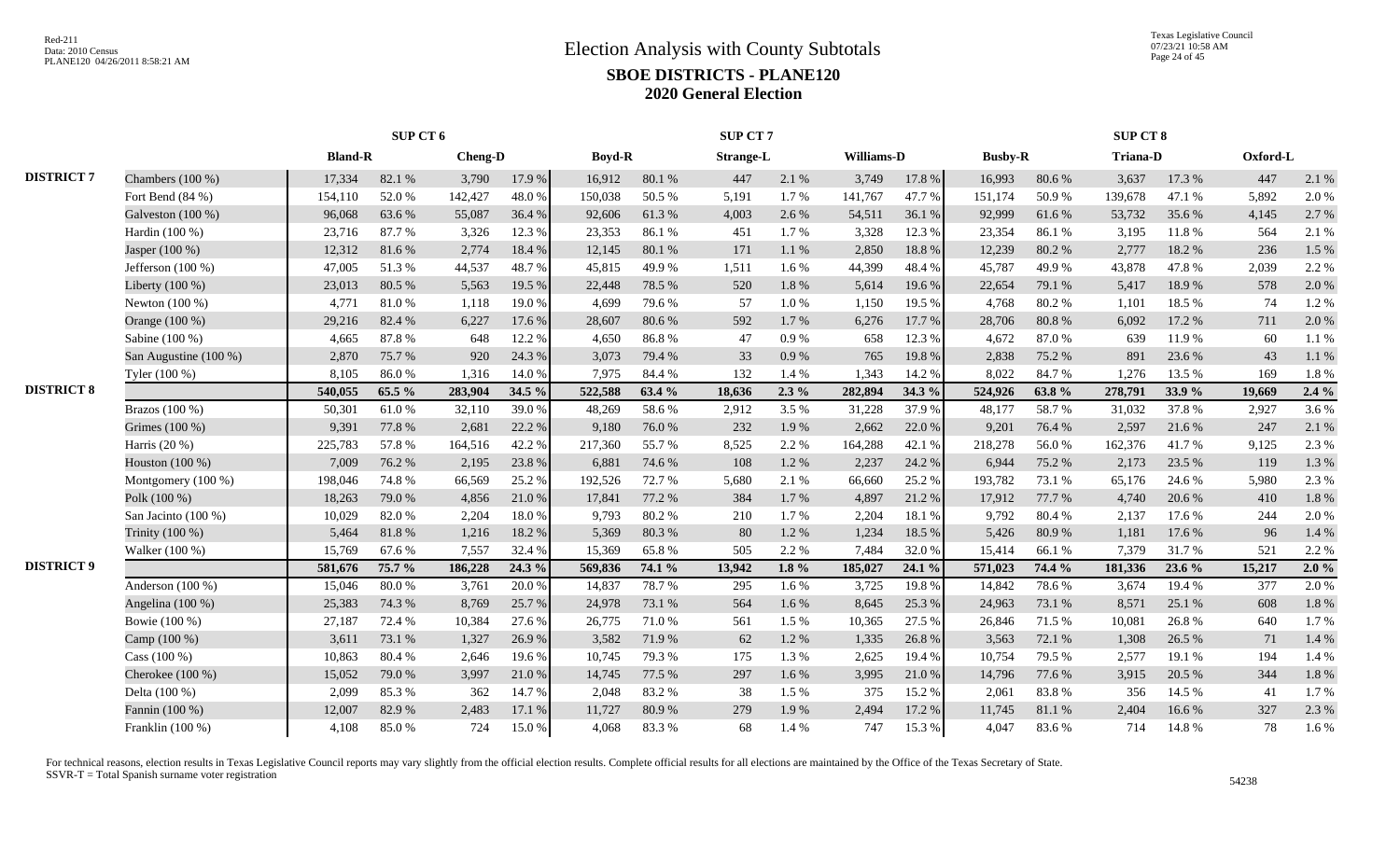|                   |                       |              | CCA <sub>3</sub> |                        |        |         | CCA <sub>4</sub> |                  |        |          | CCA <sub>9</sub> |                     |        |
|-------------------|-----------------------|--------------|------------------|------------------------|--------|---------|------------------|------------------|--------|----------|------------------|---------------------|--------|
|                   |                       | Richardson-R |                  | <b>Davis Frizell-D</b> |        | Yeary-R |                  | <b>Clinton-D</b> |        | Newell-R |                  | <b>Birmingham-D</b> |        |
| <b>DISTRICT 7</b> | Chambers (100 %)      | 17,197       | 81.7%            | 3,846                  | 18.3 % | 17,205  | 81.9%            | 3,795            | 18.1 % | 17,229   | 82.2%            | 3,722               | 17.8 % |
|                   | Fort Bend $(84%)$     | 152,986      | 51.7%            | 142,985                | 48.3%  | 153,031 | 51.7%            | 142,775          | 48.3%  | 154,312  | 52.4 %           | 140,345             | 47.6 % |
|                   | Galveston (100 %)     | 94,719       | 62.9%            | 55,868                 | 37.1 % | 94,985  | 63.2%            | 55,234           | 36.8%  | 95,386   | 63.6%            | 54,541              | 36.4 % |
|                   | Hardin (100 %)        | 23,624       | 87.3%            | 3,448                  | 12.7 % | 23,669  | 87.5 %           | 3,368            | 12.5 % | 23,725   | 87.6%            | 3,344               | 12.4 % |
|                   | Jasper (100 %)        | 12,224       | 81.2%            | 2,821                  | 18.8%  | 12,161  | 81.2%            | 2,811            | 18.8%  | 12,307   | 81.3%            | 2,831               | 18.7%  |
|                   | Jefferson (100 %)     | 46,414       | 50.9%            | 44,840                 | 49.1 % | 46,329  | 50.9%            | 44,748           | 49.1 % | 46,575   | 51.2%            | 44,423              | 48.8%  |
|                   | Liberty $(100\%)$     | 22,812       | 79.9 %           | 5,743                  | 20.1 % | 22,817  | 80.1%            | 5,652            | 19.9%  | 22,895   | 80.3%            | 5,609               | 19.7%  |
|                   | Newton $(100\%)$      | 4,754        | 80.3%            | 1,166                  | 19.7%  | 4,724   | 80.6%            | 1,138            | 19.4 % | 4,735    | 80.5%            | 1,148               | 19.5 % |
|                   | Orange (100 %)        | 28,889       | 81.8%            | 6,444                  | 18.2%  | 29,026  | 82.1%            | 6,330            | 17.9 % | 29,129   | 82.2%            | 6,292               | 17.8 % |
|                   | Sabine (100 %)        | 4,685        | 87.3%            | 680                    | 12.7 % | 4,680   | 87.4 %           | 676              | 12.6 % | 4,682    | 87.7%            | 659                 | 12.3 % |
|                   | San Augustine (100 %) | 2,842        | 75.5 %           | 923                    | 24.5 % | 2,836   | 75.3 %           | 928              | 24.7%  | 2,851    | 75.7%            | 917                 | 24.3 % |
|                   | Tyler (100 %)         | 8,060        | 85.7%            | 1,346                  | 14.3 % | 8,051   | $86.0\ \%$       | 1,310            | 14.0%  | 8,091    | 85.7%            | 1,347               | 14.3 % |
| <b>DISTRICT 8</b> |                       | 532,416      | 64.9 %           | 288,246                | 35.1 % | 533,235 | 65.1 %           | 286,226          | 34.9 % | 535,451  | 65.4 %           | 283,095             | 34.6 % |
|                   | Brazos (100 %)        | 49,401       | 60.2%            | 32,597                 | 39.8%  | 49,975  | 61.1%            | 31,763           | 38.9%  | 49,903   | 61.2%            | 31,659              | 38.8%  |
|                   | Grimes (100 %)        | 9,312        | 77.4 %           | 2,726                  | 22.6 % | 9,335   | 77.8 %           | 2,664            | 22.2 % | 9,330    | 77.8%            | 2,656               | 22.2 % |
|                   | Harris (20 %)         | 221,860      | 57.1 %           | 166,900                | 42.9%  | 221,725 | 57.1 %           | 166,780          | 42.9%  | 223,453  | 57.6%            | 164,440             | 42.4 % |
|                   | Houston (100 %)       | 6,962        | 75.6%            | 2,248                  | 24.4 % | 6,938   | 75.6%            | 2,241            | 24.4 % | 6,964    | 76.0%            | 2,196               | 24.0 % |
|                   | Montgomery (100 %)    | 195,934      | 74.4 %           | 67,555                 | 25.6%  | 196,088 | 74.6%            | 66,935           | 25.4 % | 196,662  | 74.8%            | 66,314              | 25.2 % |
|                   | Polk (100 %)          | 18,035       | 78.3 %           | 4,992                  | 21.7%  | 18,068  | 78.7%            | 4,898            | 21.3%  | 18,073   | 78.8%            | 4,860               | 21.2%  |
|                   | San Jacinto (100 %)   | 9,894        | 81.3%            | 2,273                  | 18.7%  | 9,944   | 81.9%            | 2,202            | 18.1%  | 9,921    | 81.8%            | 2,211               | 18.2%  |
|                   | Trinity (100 %)       | 5,415        | 81.0%            | 1,272                  | 19.0%  | 5,428   | 81.6%            | 1,222            | 18.4 % | 5,438    | 81.7%            | 1,219               | 18.3 % |
|                   | Walker (100 %)        | 15,603       | 67.0%            | 7,683                  | 33.0%  | 15,734  | 67.7%            | 7,521            | 32.3 % | 15,707   | 67.6%            | 7,540               | 32.4 % |
| <b>DISTRICT 9</b> |                       | 576,523      | 75.2 %           | 190,059                | 24.8 % | 578,129 | 75.5 %           | 187,433          | 24.5 % | 579,144  | 75.7 %           | 186,014             | 24.3 % |
|                   | Anderson $(100\%)$    | 14,969       | 79.4 %           | 3,884                  | 20.6 % | 14,985  | 79.7%            | 3,813            | 20.3 % | 15,001   | 79.9%            | 3,785               | 20.1 % |
|                   | Angelina (100 %)      | 25,228       | 73.9%            | 8,924                  | 26.1%  | 25,289  | 74.2 %           | 8,794            | 25.8%  | 25,308   | 74.3 %           | 8,734               | 25.7%  |
|                   | Bowie (100 %)         | 26,982       | 71.9%            | 10,557                 | 28.1 % | 27,104  | 72.2 %           | 10,444           | 27.8 % | 27,169   | 72.3 %           | 10,418              | 27.7 % |
|                   | Camp (100 %)          | 3,604        | 72.7 %           | 1,350                  | 27.3 % | 3,581   | 72.8%            | 1,341            | 27.2 % | 3,629    | 73.2 %           | 1,332               | 26.8%  |
|                   | Cass (100 %)          | 10,832       | 80.3%            | 2,662                  | 19.7%  | 10,837  | 80.2%            | 2,671            | 19.8%  | 10,828   | 80.2%            | 2,673               | 19.8%  |
|                   | Cherokee $(100\%)$    | 14,949       | 78.5 %           | 4,083                  | 21.5 % | 14,980  | 78.9%            | 4,007            | 21.1 % | 14,980   | 78.9%            | 4,014               | 21.1 % |
|                   | Delta (100 %)         | 2,082        | 84.9%            | 369                    | 15.1 % | 2,063   | 84.4 %           | 381              | 15.6 % | 2,069    | 84.5 %           | 380                 | 15.5 % |
|                   | Fannin (100 %)        | 11,901       | 82.3%            | 2,559                  | 17.7 % | 11,932  | 82.7%            | 2,503            | 17.3 % | 11,917   | 82.6 %           | 2,505               | 17.4 % |
|                   | Franklin (100 %)      | 4,057        | 84.5 %           | 745                    | 15.5 % | 4,066   | 84.5 %           | 745              | 15.5 % | 4,122    | 84.9%            | 732                 | 15.1 % |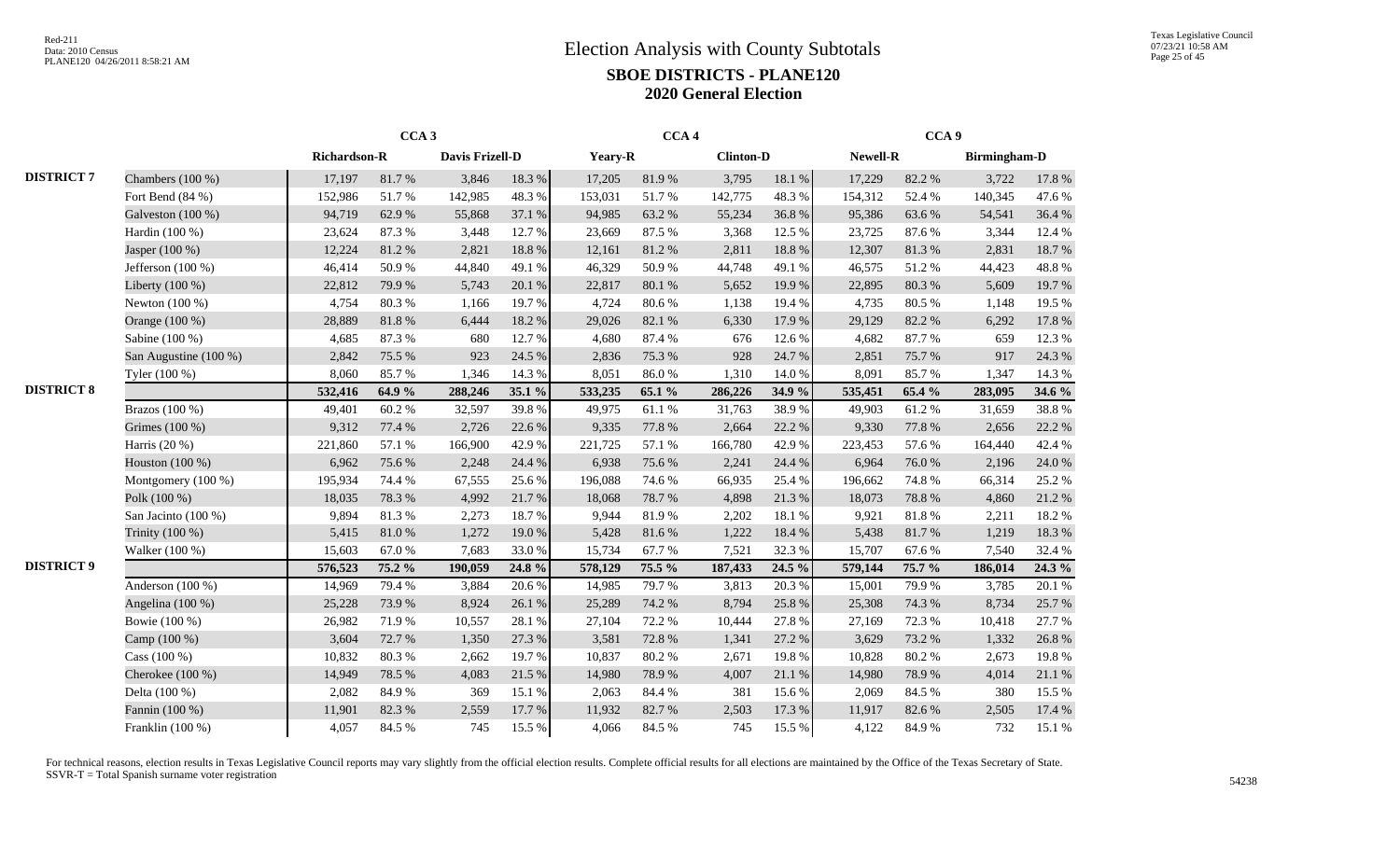|                    |                     |                |        | <b>PRESIDENT</b> |        |             |           |                  |          |                 |           |          |        | <b>U.S. SEN</b> |        |            |       |
|--------------------|---------------------|----------------|--------|------------------|--------|-------------|-----------|------------------|----------|-----------------|-----------|----------|--------|-----------------|--------|------------|-------|
|                    |                     | <b>Biden-D</b> |        | <b>Trump-R</b>   |        | Jorgensen-L |           | <b>Hawkins-G</b> |          | Write-In-W      |           | Cornyn-R |        | <b>Hegar-D</b>  |        | McKennon-L |       |
| <b>DISTRICT 9</b>  | Grayson (100 %)     | 14,506         | 24.3 % | 44,163           | 74.1 % | 634         | 1.1%      | 136              | 0.2 %    | 137             | 0.2 %     | 43,735   | 74.2 % | 13,938          | 23.6 % | 1,008      | 1.7%  |
|                    | Gregg (100 %)       | 14,796         | 30.8%  | 32,493           | 67.7%  | 551         | 1.1%      | 113              | 0.2%     | 29              | 0.1%      | 32,467   | 68.4%  | 14,025          | 29.5 % | 787        | 1.7%  |
|                    | Harrison (100 %)    | 7,900          | 26.6%  | 21,455           | 72.2 % | 294         | 1.0 %     | 42               | 0.1 %    | $7\phantom{.0}$ | $0.0\,\%$ | 21,221   | 72.3 % | 7,605           | 25.9%  | 440        | 1.5 % |
|                    | Henderson (100 %)   | 7,060          | 19.4 % | 28,911           | 79.5 % | 264         | 0.7 %     | 75               | 0.2 %    | 58              | 0.2 %     | 28,717   | 79.6%  | 6,672           | 18.5 % | 526        | 1.5 % |
|                    | Hopkins (100 %)     | 3,046          | 19.1 % | 12,719           | 79.8%  | 143         | 0.9%      | 31               | 0.2%     | 2               | 0.0 %     | 12,497   | 79.9%  | 2,833           | 18.1 % | 236        | 1.5 % |
|                    | Hunt $(100\%)$      | 8,906          | 23.1 % | 29,163           | 75.6 % | 434         | 1.1%      | 71               | $0.2\%$  | 23              | 0.1%      | 28,888   | 75.9%  | 8.319           | 21.9%  | 628        | 1.7%  |
|                    | Kaufman (100 %)     | 18,405         | 32.5 % | 37,624           | 66.4%  | 528         | 0.9%      | 146              | 0.3%     | $\overline{0}$  | $0.0\%$   | 37,649   | 66.7%  | 17,507          | 31.0%  | 961        | 1.7%  |
|                    | Lamar (100 %)       | 4,420          | 20.7%  | 16,698           | 78.3%  | 169         | $0.8~\%$  | 27               | 0.1%     | 24              | 0.1%      | 16,417   | 78.0%  | 4,264           | 20.3%  | 276        | 1.3%  |
|                    | Marion (100 %)      | 1,339          | 27.5 % | 3,470            | 71.3%  | 47          | 1.0%      | 8                | 0.2 %    | $\Omega$        | 0.0 %     | 3,380    | 71.0 % | 1,276           | 26.8%  | 85         | 1.8%  |
|                    | Morris (100 %)      | 1,664          | 30.0%  | 3,841            | 69.2%  | 36          | 0.6 %     | 10               | 0.2 %    | $\theta$        | 0.0 %     | 3,727    | 68.4 % | 1.634           | 30.0%  | 66         | 1.2%  |
|                    | Nacogdoches (100 %) | 9,000          | 33.6%  | 17,378           | 64.9%  | 302         | 1.1%      | 83               | 0.3%     | 22              | 0.1 %     | 17,370   | 65.6%  | 8,487           | 32.0%  | 476        | 1.8%  |
|                    | Panola (100 %)      | 2,057          | 18.0%  | 9,326            | 81.4%  | 57          | $0.5\%$   | 11               | 0.1%     |                 | 0.1%      | 9,145    | 80.9%  | 2,015           | 17.8%  | 109        | 1.0%  |
|                    | Rains (100 %)       | 842            | 13.9%  | 5,155            | 85.2%  | 43          | $0.7\,\%$ | 13               | 0.2 %    | $\overline{0}$  | $0.0\%$   | 5,060    | 85.0%  | 789             | 13.2 % | 81         | 1.4 % |
|                    | Red River $(100\%)$ | 1,246          | 21.4%  | 4,517            | 77.7 % | 36          | 0.6 %     | -7               | 0.1%     | 6               | 0.1%      | 4,452    | 77.7 % | 1,191           | 20.8%  | 58         | 1.0%  |
|                    | Rockwall (100 %)    | 16,412         | 30.4 % | 36,726           | 68.0%  | 611         | 1.1%      | 121              | $0.2~\%$ | 159             | 0.3%      | 37,584   | 69.9%  | 15,023          | 27.9%  | 895        | 1.7%  |
|                    | Rusk (100 %)        | 4,629          | 21.6%  | 16,534           | 77.3 % | 155         | 0.7 %     | 50               | 0.2 %    | 28              | 0.1%      | 16,367   | 77.3 % | 4,455           | 21.0%  | 277        | 1.3%  |
|                    | Shelby (100 %)      | 2,068          | 20.5 % | 7,975            | 79.1 % | 37          | 0.4%      | $\overline{4}$   | 0.0 %    | $\mathbf{3}$    | 0.0 %     | 7,868    | 78.7%  | 2,022           | 20.2 % | 75         | 0.8%  |
|                    | Smith (100 %)       | 29,615         | 29.6%  | 69,080           | 69.0%  | 1,126       | 1.1%      | 254              | $0.3\%$  | $\theta$        | $0.0\%$   | 69,574   | 69.7%  | 28,385          | 28.4 % | 1,484      | 1.5 % |
|                    | Titus (100 %)       | 2,856          | 27.1 % | 7,570            | 71.8%  | 94          | 0.9 %     | 19               | $0.2~\%$ | $\overline{2}$  | $0.0\,\%$ | 7,426    | 71.6 % | 2,748           | 26.5 % | 152        | 1.5 % |
|                    | Upshur (100 %)      | 2,877          | 15.2 % | 15,809           | 83.7%  | 179         | 0.9%      | 22               | 0.1%     | 5               | $0.0\,\%$ | 15,470   | 83.0%  | 2,804           | 15.0%  | 320        | 1.7%  |
|                    | Van Zandt $(100\%)$ | 3,516          | 13.5 % | 22,270           | 85.7%  | 175         | $0.7\%$   | 33               | 0.1%     | $\Omega$        | 0.0 %     | 22,010   | 85.4 % | 3,374           | 13.1 % | 282        | 1.1 % |
|                    | Wood (100 %)        | 3,509          | 15.4 % | 19,049           | 83.6%  | 175         | 0.8 %     | 40               | 0.2 %    | 6               | $0.0\%$   | 18,757   | 83.5%  | 3,318           | 14.8%  | 306        | 1.4 % |
| <b>DISTRICT 10</b> |                     | 440,594        | 48.7 % | 445,355          | 49.3 % | 13,065      | $1.4\%$   | 2,609            | $0.3\%$  | 2,462           | $0.3\%$   | 453,858  | 51.0%  | 413,566         | 46.5 % | 17,541     | 2.0%  |
|                    | Austin (100 %)      | 2,951          | 20.3%  | 11,447           | 78.7%  | 123         | $0.8\ \%$ | 33               | 0.2%     | $\overline{0}$  | $0.0\%$   | 11,454   | 79.1 % | 2,752           | 19.0%  | 215        | 1.5 % |
|                    | Bastrop (100 %)     | 15,474         | 42.1 % | 20,516           | 55.8%  | 531         | 1.4 %     | 128              | 0.3%     | 113             | 0.3%      | 20,468   | 56.1 % | 15,071          | 41.3%  | 757        | 2.1 % |
|                    | Bell (100 %)        | 57,014         | 44.7%  | 67,893           | 53.2 % | 1,980       | 1.6 %     | 440              | 0.3%     | 363             | 0.3%      | 68,934   | 54.4 % | 54,413          | 42.9%  | 2,725      | 2.1 % |
|                    | Burleson (100 %)    | 1,788          | 20.8%  | 6,743            | 78.3 % | 63          | 0.7%      | 15               | $0.2~\%$ | $\overline{0}$  | $0.0\%$   | 6,596    | 77.7 % | 1,709           | 20.1 % | 142        | 1.7%  |
|                    | Burnet (100 %)      | 5,639          | 22.8%  | 18,767           | 75.9%  | 268         | 1.1%      | 34               | 0.1%     | 9               | $0.0\,\%$ | 18,687   | 76.1 % | 5,323           | 21.7%  | 438        | 1.8%  |
|                    | Falls (100 %)       | 1,899          | 31.0%  | 4,177            | 68.1%  | 44          | 0.7 %     | 13               | 0.2 %    | $\overline{0}$  | 0.0 %     | 4,157    | 68.8%  | 1,787           | 29.6 % | 76         | 1.3%  |
|                    | Fayette $(100\%)$   | 2,650          | 20.4 % | 10,162           | 78.4 % | 83          | $0.6\%$   | 26               | $0.2\%$  | 39              | 0.3%      | 10,047   | 78.2%  | 2.623           | 20.4 % | 129        | 1.0%  |
|                    | Freestone (100 %)   | 1,635          | 18.8%  | 6,991            | 80.2%  | 67          | $0.8\ \%$ | 18               | $0.2~\%$ | 8               | $0.1\ \%$ | 6,838    | 79.9%  | 1,553           | 18.1 % | 116        | 1.4 % |
|                    | Lee $(100\%)$       | 1,750          | 21.6%  | 6,255            | 77.2 % | 65          | 0.8%      | 16               | 0.2 %    | 14              | $0.2~\%$  | 6,211    | 77.3 % | 1,689           | 21.0%  | 96         | 1.2%  |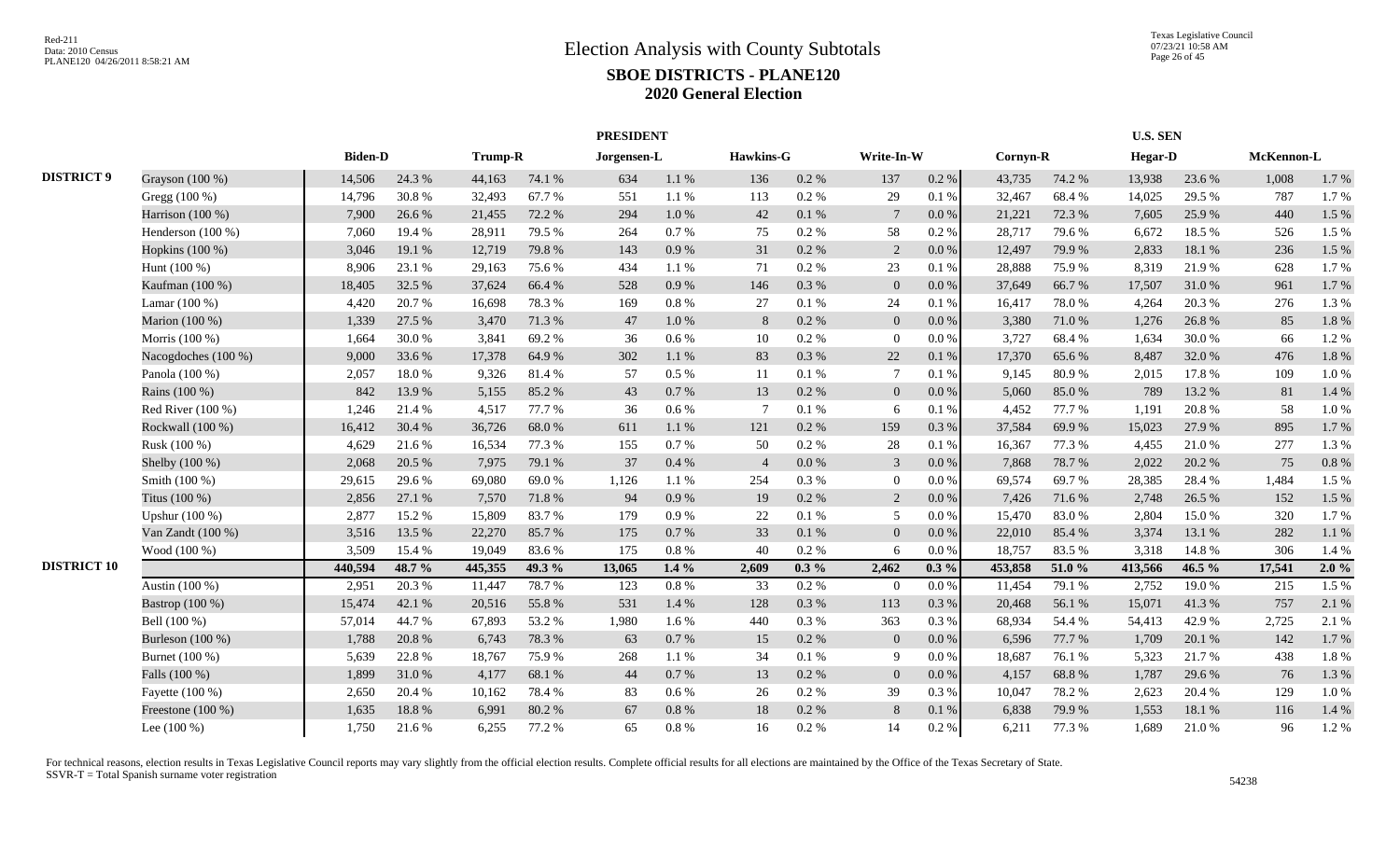|                    |                     | <b>U.S. SEN</b>  |           |             |        |          | <b>RR COMM1</b> |           |          |          |           |         |        | <b>SUP CT CHIEF</b> |        |         |       |
|--------------------|---------------------|------------------|-----------|-------------|--------|----------|-----------------|-----------|----------|----------|-----------|---------|--------|---------------------|--------|---------|-------|
|                    |                     | <b>Collins-G</b> |           | Castaneda-D |        | Wright-R |                 | Sterett-L |          | Gruene-G |           | Hecht-R |        | Meachum-D           |        | $Ash-L$ |       |
| <b>DISTRICT 9</b>  | Grayson (100 %)     | 293              | $0.5\ \%$ | 12,929      | 22.0%  | 44,102   | 75.2 %          | 1,247     | 2.1 %    | 376      | $0.6\,\%$ | 43,451  | 74.0%  | 14,064              | 24.0 % | 1,179   | 2.0%  |
|                    | Gregg (100 %)       | 204              | 0.4%      | 13,468      | 28.6%  | 32,245   | 68.6%           | 1,008     | 2.1 %    | 302      | 0.6 %     | 31,867  | 67.7%  | 14,093              | 30.0%  | 1,083   | 2.3 % |
|                    | Harrison (100 %)    | 100              | 0.3%      | 7,203       | 24.8%  | 21,128   | 72.7 %          | 538       | 1.9%     | 184      | 0.6 %     | 20,926  | 71.8%  | 7,645               | 26.2 % | 555     | 1.9%  |
|                    | Henderson (100 %)   | 180              | 0.5 %     | 6,389       | 17.8 % | 28,676   | 79.9%           | 652       | 1.8%     | 183      | 0.5 %     | 28,566  | 79.5 % | 6,719               | 18.7%  | 643     | 1.8%  |
|                    | Hopkins (100 %)     | 81               | $0.5\ \%$ | 2,748       | 17.7 % | 12,396   | 80.1%           | 254       | 1.6%     | 85       | 0.5 %     | 12,304  | 79.7%  | 2,865               | 18.6%  | 266     | 1.7%  |
|                    | Hunt (100 %)        | 223              | 0.6 %     | 8,030       | 21.5 % | 28,204   | 75.5 %          | 841       | 2.3 %    | 272      | 0.7%      | 28,390  | 75.9%  | 8,170               | 21.8%  | 839     | 2.2 % |
|                    | Kaufman (100 %)     | 352              | $0.6\%$   | 17,265      | 30.7%  | 37,295   | 66.3%           | 1,246     | 2.2 %    | 429      | $0.8\%$   | 37,370  | 66.4%  | 17,693              | 31.4 % | 1,249   | 2.2 % |
|                    | Lamar (100 %)       | 99               | 0.5 %     | 4,091       | 19.7%  | 16,190   | 78.0%           | 342       | 1.6%     | 132      | 0.6 %     | 16,056  | 77.8%  | 4,215               | 20.4 % | 361     | 1.7%  |
|                    | Marion (100 %)      | 17               | 0.4%      | 1,217       | 25.6 % | 3,409    | 71.8%           | 95        | 2.0%     | 24       | 0.5 %     | 3,345   | 70.8%  | 1,285               | 27.2 % | 96      | 2.0%  |
|                    | Morris (100 %)      | 21               | 0.4%      | 1,559       | 28.9%  | 3,736    | 69.2%           | 78        | 1.4 %    | 26       | 0.5 %     | 3,656   | 68.2%  | 1,618               | 30.2%  | 86      | 1.6%  |
|                    | Nacogdoches (100 %) | 163              | $0.6\%$   | 7,887       | 30.3%  | 17,189   | 66.1%           | 625       | 2.4 %    | 288      | 1.1%      | 17,014  | 65.3%  | 8,410               | 32.3 % | 644     | 2.5 % |
|                    | Panola (100 %)      | 30               | 0.3%      | 1,892       | 16.9%  | 9,152    | 81.6%           | 145       | 1.3%     | 28       | 0.2%      | 9,029   | 80.8%  | 2,007               | 18.0%  | 144     | 1.3%  |
|                    | Rains (100 %)       | 26               | 0.4%      | 761         | 12.9 % | 4,995    | 84.8%           | 103       | 1.7%     | 30       | 0.5 %     | 4,993   | 85.1 % | 784                 | 13.4 % | 91      | 1.6%  |
|                    | Red River $(100\%)$ | 31               | 0.5 %     | 1,159       | 20.5 % | 4,396    | 77.8%           | 69        | 1.2%     | 27       | $0.5\%$   | 4,374   | 77.4 % | 1,201               | 21.3 % | 76      | 1.3%  |
|                    | Rockwall (100 %)    | 299              | 0.6 %     | 14,711      | 27.5 % | 37,213   | 69.6%           | 1,193     | 2.2 %    | 386      | 0.7%      | 37,341  | 69.7%  | 15,006              | 28.0%  | 1,257   | 2.3 % |
|                    | Rusk (100 %)        | 78               | 0.4%      | 4,246       | 20.2 % | 16,376   | 77.8%           | 332       | 1.6%     | 104      | $0.5\%$   | 16,237  | 77.0%  | 4,528               | 21.5 % | 327     | 1.6 % |
|                    | Shelby (100 %)      | 27               | 0.3%      | 1,889       | 19.0%  | 7,921    | 79.9%           | 82        | 0.8%     | 27       | 0.3%      | 7,820   | 78.7%  | 1,993               | 20.1 % | 119     | 1.2%  |
|                    | Smith (100 %)       | 443              | 0.4%      | 27,303      | 27.5 % | 69,353   | 69.8%           | 2,072     | 2.1 %    | 637      | 0.6 %     | 69,064  | 69.4%  | 28,498              | 28.6%  | 1,976   | 2.0%  |
|                    | Titus (100 %)       | 50               | 0.5 %     | 2,653       | 25.9%  | 7,346    | 71.7 %          | 195       | 1.9%     | 56       | 0.5%      | 7,307   | 71.2 % | 2,740               | 26.7%  | 213     | 2.1 % |
|                    | Upshur (100 %)      | 55               | 0.3%      | 2,608       | 14.1 % | 15,455   | 83.6%           | 346       | 1.9%     | 79       | 0.4%      | 15,338  | 82.9%  | 2,810               | 15.2 % | 352     | 1.9%  |
|                    | Van Zandt (100 %)   | 107              | 0.4%      | 3,240       | 12.7 % | 21,812   | 85.3%           | 391       | 1.5 %    | 117      | 0.5%      | 21,785  | 85.4%  | 3,342               | 13.1 % | 374     | 1.5 % |
|                    | Wood (100 %)        | 87               | 0.4%      | 3,048       | 13.7%  | 18,622   | 83.8%           | 425       | 1.9%     | 122      | 0.5%      | 18,530  | 83.4%  | 3,308               | 14.9 % | 391     | 1.8%  |
| <b>DISTRICT 10</b> |                     | 4,947            | $0.6\%$   | 394,332     | 45.0 % | 445,487  | 50.8%           | 24,251    | $2.8 \%$ | 12,044   | $1.4\%$   | 440,136 | 50.6 % | 403,595             | 46.4 % | 25,620  | 2.9%  |
|                    | Austin (100 %)      | 57               | 0.4%      | 2,749       | 19.1 % | 11,347   | 78.7%           | 242       | 1.7%     | 82       | 0.6 %     | 11,413  | 79.1 % | 2,773               | 19.2 % | 244     | 1.7%  |
|                    | Bastrop (100 %)     | 208              | 0.6 %     | 14,606      | 40.4 % | 20,049   | 55.4 %          | 1,022     | 2.8 %    | 518      | 1.4 %     | 20,028  | 55.3%  | 15,007              | 41.4 % | 1,179   | 3.3 % |
|                    | Bell (100 %)        | 727              | 0.6 %     | 51,700      | 41.1%  | 69,261   | 55.1 %          | 3,302     | 2.6 %    | 1,529    | 1.2%      | 67,986  | 53.9%  | 54,319              | 43.1 % | 3,847   | 3.0%  |
|                    | Burleson (100 %)    | 42               | 0.5 %     | 1,678       | 20.0%  | 6,504    | 77.5 %          | 156       | 1.9%     | 54       | 0.6 %     | 6,486   | 77.5 % | 1,728               | 20.6 % | 155     | 1.9%  |
|                    | Burnet (100 %)      | 92               | 0.4%      | 5,079       | 20.9%  | 18,341   | 75.6%           | 637       | 2.6 %    | 191      | $0.8\%$   | 18,384  | 75.9%  | 5,224               | 21.6 % | 608     | 2.5 % |
|                    | Falls (100 %)       | 19               | 0.3%      | 1,725       | 29.1 % | 4,066    | 68.5%           | 98        | 1.7%     | 47       | 0.8 %     | 4,026   | 67.7%  | 1,830               | 30.8%  | 87      | 1.5 % |
|                    | Fayette (100 %)     | 45               | 0.4%      | 2,528       | 19.9%  | 9,948    | 78.1 %          | 193       | 1.5 %    | 62       | 0.5%      | 9,934   | 78.3%  | 2,574               | 20.3%  | 175     | 1.4 % |
|                    | Freestone (100 %)   | 50               | $0.6\,\%$ | 1,495       | 17.6 % | 6,808    | 80.3%           | 143       | 1.7%     | 36       | 0.4%      | 6,723   | 79.5 % | 1,585               | 18.8%  | 145     | 1.7%  |
|                    | Lee $(100\%)$       | 36               | 0.4 %     | 1,658       | 20.8%  | 6,124    | 76.8%           | 151       | 1.9%     | 40       | 0.5%      | 6,078   | 76.3%  | 1,718               | 21.6 % | 167     | 2.1 % |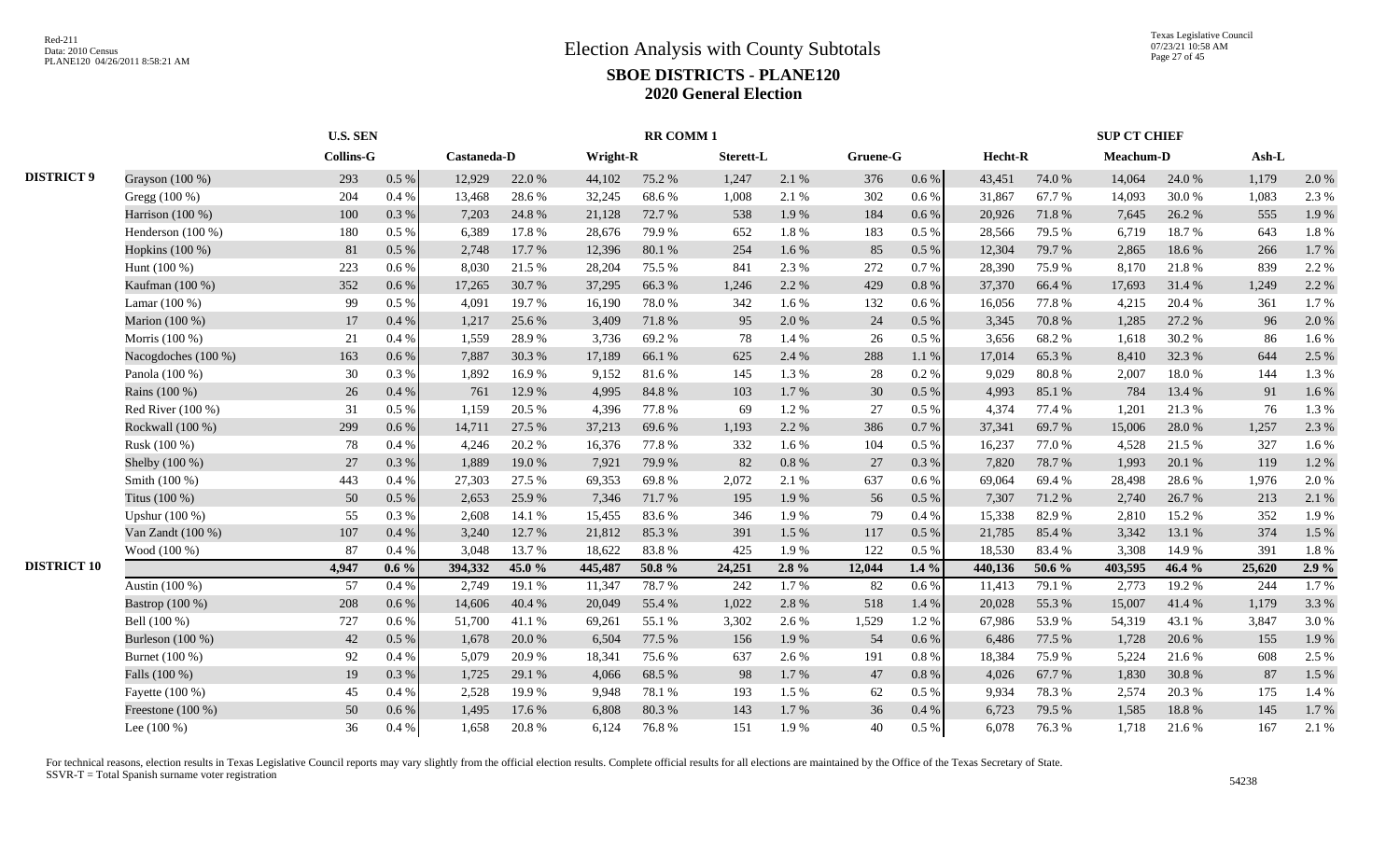|                    |                     |                | SUP CT 6 |         |        |               |        | SUP CT 7         |         |            |        |                |        | SUP CT 8        |        |          |       |
|--------------------|---------------------|----------------|----------|---------|--------|---------------|--------|------------------|---------|------------|--------|----------------|--------|-----------------|--------|----------|-------|
|                    |                     | <b>Bland-R</b> |          | Cheng-D |        | <b>Boyd-R</b> |        | <b>Strange-L</b> |         | Williams-D |        | <b>Busby-R</b> |        | <b>Triana-D</b> |        | Oxford-L |       |
| <b>DISTRICT 9</b>  | Grayson (100 %)     | 44,919         | 76.6%    | 13,719  | 23.4 % | 43,866        | 74.8%  | 1,147            | 2.0 %   | 13,634     | 23.2 % | 43,980         | 75.2 % | 13,240          | 22.6 % | 1,272    | 2.2 % |
|                    | Gregg (100 %)       | 32,916         | 70.1 %   | 14,042  | 29.9%  | 32,064        | 68.3%  | 1,037            | 2.2 %   | 13,858     | 29.5 % | 32,077         | 68.5%  | 13,671          | 29.2 % | 1,049    | 2.2 % |
|                    | Harrison (100 %)    | 21,427         | 74.0%    | 7,529   | 26.0%  | 20,789        | 72.1 % | 519              | 1.8%    | 7,512      | 26.1 % | 21,038         | 72.6 % | 7,385           | 25.5 % | 536      | 1.9%  |
|                    | Henderson $(100\%)$ | 29,173         | 81.5 %   | 6,619   | 18.5 % | 28,607        | 79.8%  | 615              | 1.7%    | 6,612      | 18.5 % | 28,752         | 80.3%  | 6,379           | 17.8%  | 666      | 1.9%  |
|                    | Hopkins (100 %)     | 12,590         | 81.7%    | 2,818   | 18.3 % | 12,315        | 80.0%  | 249              | 1.6%    | 2,828      | 18.4 % | 12,340         | 80.4%  | 2,737           | 17.8 % | 275      | 1.8%  |
|                    | Hunt (100 %)        | 29,052         | 78.2%    | 8,120   | 21.8%  | 28,166        | 76.0%  | 841              | 2.3 %   | 8,035      | 21.7 % | 28,280         | 76.5%  | 7,772           | 21.0%  | 938      | 2.5 % |
|                    | Kaufman (100 %)     | 38,468         | 68.5%    | 17,650  | 31.5%  | 37,552        | 66.8%  | 1,109            | 2.0%    | 17,539     | 31.2%  | 37,701         | 67.1 % | 17,278          | 30.8%  | 1,197    | 2.1 % |
|                    | Lamar $(100\%)$     | 16,443         | 79.7%    | 4,177   | 20.3 % | 16,180        | 78.1 % | 306              | 1.5 %   | 4,232      | 20.4 % | 16,036         | 78.3%  | 4,047           | 19.8%  | 390      | 1.9%  |
|                    | Marion (100 %)      | 3,446          | 73.1 %   | 1,267   | 26.9%  | 3,382         | 71.4%  | 84               | 1.8%    | 1,268      | 26.8%  | 3,391          | 71.7%  | 1,244           | 26.3%  | 93       | 2.0%  |
|                    | Morris (100 %)      | 3,738          | 69.8%    | 1,617   | 30.2 % | 3,708         | 68.9%  | 67               | 1.2%    | 1,607      | 29.9%  | 3,684          | 69.1%  | 1,569           | 29.4 % | 80       | 1.5 % |
|                    | Nacogdoches (100 %) | 17,590         | 67.6%    | 8,426   | 32.4 % | 17,135        | 65.9%  | 616              | 2.4 %   | 8,247      | 31.7%  | 17,097         | 65.9%  | 8,176           | 31.5 % | 684      | 2.6 % |
|                    | Panola (100 %)      | 9,145          | 82.5 %   | 1,944   | 17.5 % | 9,045         | 81.1%  | 141              | 1.3%    | 1,965      | 17.6 % | 9,083          | 81.3%  | 1,944           | 17.4 % | 144      | 1.3%  |
|                    | Rains (100 %)       | 5,085          | 86.6%    | 790     | 13.4 % | 4,987         | 85.1%  | 92               | 1.6%    | 782        | 13.3 % | 4,994          | 85.4%  | 753             | 12.9%  | 99       | 1.7%  |
|                    | Red River (100 %)   | 4,422          | 78.8%    | 1,193   | 21.2%  | 4,394         | 78.1 % | 59               | 1.0%    | 1,172      | 20.8%  | 4,377          | 78.0%  | 1,154           | 20.6%  | 81       | 1.4 % |
|                    | Rockwall (100 %)    | 38,430         | 71.9%    | 15,043  | 28.1 % | 37,533        | 70.1 % | 1,146            | 2.1 %   | 14,858     | 27.8%  | 37,534         | 70.3%  | 14,624          | 27.4 % | 1,262    | 2.4 % |
|                    | Rusk (100 %)        | 16,597         | 78.9%    | 4,449   | 21.1 % | 16,337        | 77.5 % | 288              | 1.4 %   | 4,456      | 21.1 % | 16,359         | 77.8%  | 4,381           | 20.8%  | 296      | 1.4 % |
|                    | Shelby (100 %)      | 7,891          | 80.5 %   | 1,913   | 19.5 % | 7,814         | 79.3%  | 71               | 0.7%    | 1,972      | 20.0%  | 7,859          | 79.6%  | 1,921           | 19.5 % | 96       | 1.0%  |
|                    | Smith (100 %)       | 70,896         | 71.4%    | 28,462  | 28.6%  | 69,325        | 69.7%  | 1,976            | 2.0%    | 28,157     | 28.3 % | 69,480         | 70.0%  | 27,837          | 28.0%  | 2,007    | 2.0%  |
|                    | Titus (100 %)       | 7.466          | 73.1 %   | 2,741   | 26.9%  | 7,332         | 71.6%  | 181              | 1.8%    | 2,733      | 26.7%  | 7,324          | 71.6%  | 2.695           | 26.4 % | 205      | 2.0%  |
|                    | Upshur (100 %)      | 15,683         | 84.9%    | 2,794   | 15.1 % | 15,423        | 83.3%  | 336              | 1.8%    | 2,761      | 14.9%  | 15,414         | 83.4 % | 2,698           | 14.6 % | 364      | 2.0%  |
|                    | Van Zandt (100 %)   | 21,990         | 87.1 %   | 3,246   | 12.9%  | 21,754        | 85.8%  | 349              | 1.4 %   | 3,266      | 12.9 % | 21,893         | 86.1%  | 3,140           | 12.4 % | 387      | 1.5 % |
|                    | Wood (100 %)        | 18,953         | 85.5%    | 3,216   | 14.5 % | 18,623        | 83.8%  | 374              | 1.7%    | 3,227      | 14.5 % | 18,713         | 84.2%  | 3,091           | 13.9%  | 416      | 1.9%  |
| <b>DISTRICT 10</b> |                     | 465,624        | 53.4 %   | 406,192 | 46.6 % | 445,811       | 51.2%  | 23,857           | $2.7\%$ | 401,689    | 46.1 % | 446,330        | 51.3 % | 398,043         | 45.7 % | 25,784   | 3.0%  |
|                    | Austin (100 %)      | 11,655         | 81.1%    | 2,725   | 18.9%  | 11,421        | 79.3 % | 248              | 1.7%    | 2,735      | 19.0%  | 11,508         | 79.9%  | 2,644           | 18.4%  | 247      | 1.7%  |
|                    | Bastrop (100 %)     | 20,929         | 58.3%    | 14,968  | 41.7%  | 20,255        | 56.0%  | 1,045            | 2.9 %   | 14,875     | 41.1 % | 20,184         | 56.0%  | 14,793          | 41.0%  | 1,095    | 3.0%  |
|                    | Bell (100 %)        | 71,138         | 56.5%    | 54,698  | 43.5 % | 68,398        | 54.3 % | 3,488            | 2.8%    | 54,016     | 42.9%  | 68,882         | 54.8%  | 53,239          | 42.3 % | 3,625    | 2.9%  |
|                    | Burleson $(100\%)$  | 6,620          | 79.8%    | 1,680   | 20.2 % | 6,498         | 78.1 % | 150              | 1.8%    | 1,673      | 20.1 % | 6,499          | 78.1 % | 1,667           | 20.0%  | 152      | 1.8%  |
|                    | Burnet (100 %)      | 19,084         | 78.9%    | 5,097   | 21.1%  | 18,555        | 76.6%  | 555              | 2.3 %   | 5,102      | 21.1%  | 18,545         | 76.8%  | 4,995           | 20.7%  | 616      | 2.6%  |
|                    | Falls (100 %)       | 4,114          | 69.6%    | 1,797   | 30.4 % | 4,045         | 68.3%  | 97               | $1.6\%$ | 1,780      | 30.1 % | 4,048          | 68.6%  | 1,754           | 29.7 % | 100      | 1.7%  |
|                    | Fayette (100 %)     | 10,197         | 80.7%    | 2,434   | 19.3%  | 10,000        | 79.0%  | 169              | 1.3%    | 2,487      | 19.7%  | 10,026         | 79.2 % | 2,449           | 19.3%  | 188      | 1.5 % |
|                    | Freestone $(100\%)$ | 6,870          | 81.5%    | 1,564   | 18.5 % | 6,712         | 79.6%  | 145              | 1.7%    | 1,580      | 18.7%  | 6,773          | 80.4%  | 1,504           | 17.8%  | 149      | 1.8%  |
|                    | Lee $(100\%)$       | 6,283          | 79.0%    | 1,669   | 21.0%  | 6,137         | 77.0 % | 149              | 1.9%    | 1,681      | 21.1%  | 6,141          | 77.2 % | 1,651           | 20.7%  | 166      | 2.1 % |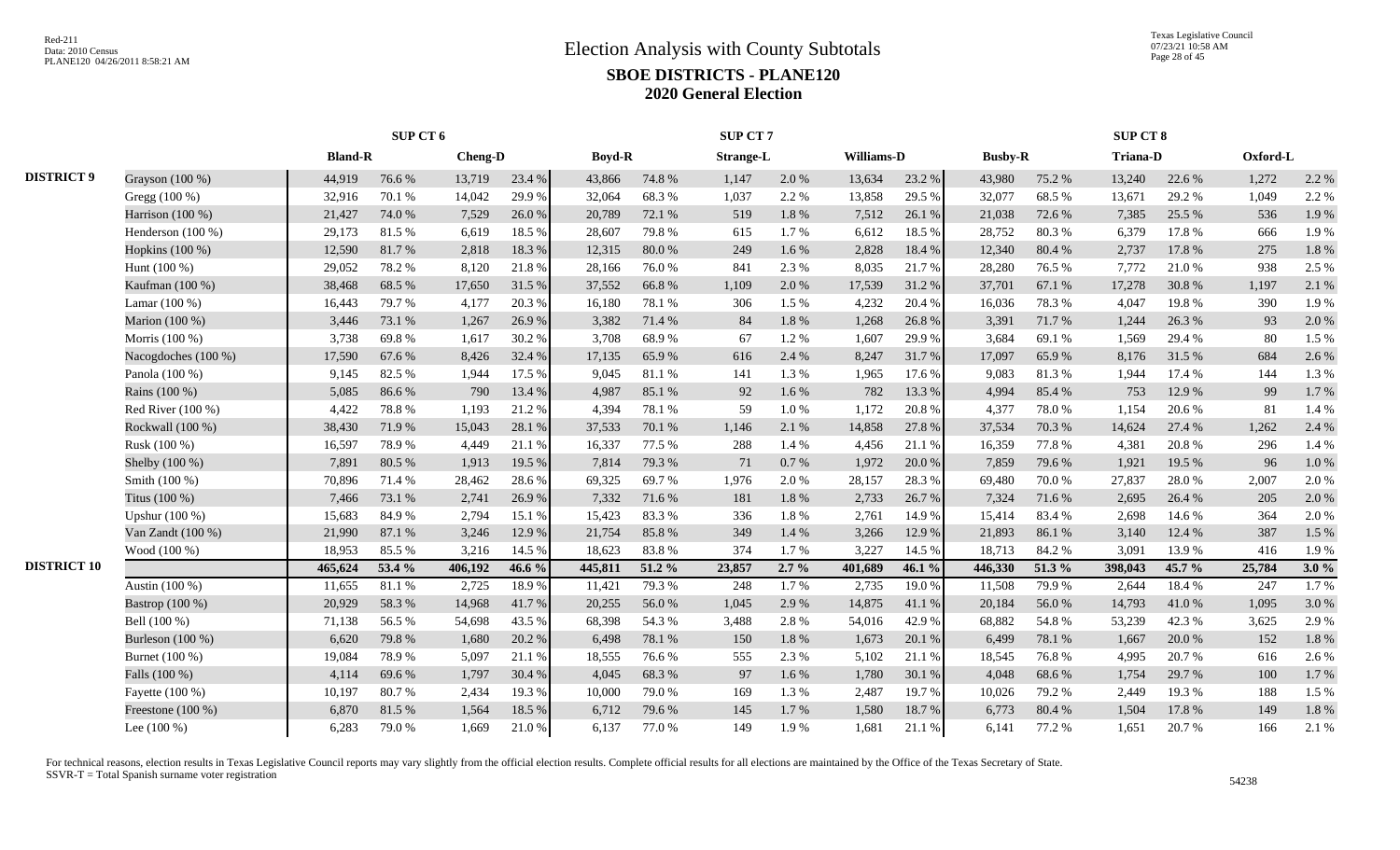|                    |                                  |                     | CCA <sub>3</sub> |                 |        |         | CCA <sub>4</sub> |                  |        |          | CCA <sub>9</sub> |                     |        |
|--------------------|----------------------------------|---------------------|------------------|-----------------|--------|---------|------------------|------------------|--------|----------|------------------|---------------------|--------|
|                    |                                  | <b>Richardson-R</b> |                  | Davis Frizell-D |        | Yeary-R |                  | <b>Clinton-D</b> |        | Newell-R |                  | <b>Birmingham-D</b> |        |
| <b>DISTRICT 9</b>  | Grayson (100 %)                  | 44,495              | 76.0%            | 14,057          | 24.0%  | 44,677  | 76.4%            | 13,776           | 23.6 % | 44,756   | 76.5 %           | 13,740              | 23.5 % |
|                    | Gregg (100 %)                    | 32,510              | 69.5 %           | 14,273          | 30.5 % | 32,615  | 69.8%            | 14,099           | 30.2%  | 32,708   | 70.1 %           | 13,935              | 29.9%  |
|                    | Harrison (100 %)                 | 21,256              | 73.6 %           | 7,634           | 26.4%  | 21,292  | 73.8%            | 7,540            | 26.2%  | 21,353   | 74.0%            | 7,502               | 26.0%  |
|                    | Henderson (100 %)                | 28,957              | 81.0%            | 6,809           | 19.0%  | 29,044  | 81.3%            | 6,694            | 18.7%  | 29,053   | 81.4%            | 6,623               | 18.6%  |
|                    | Hopkins (100 %)                  | 12,378              | 80.9%            | 2,916           | 19.1 % | 12,434  | 81.4%            | 2,847            | 18.6%  | 12,403   | 81.4%            | 2,836               | 18.6%  |
|                    | Hunt (100 %)                     | 28,511              | 77.6 %           | 8,234           | 22.4 % | 28,612  | 77.8 %           | 8,163            | 22.2 % | 28,596   | 78.2%            | 7,964               | 21.8%  |
|                    | Kaufman (100 %)                  | 38,162              | 68.0%            | 17,998          | 32.0%  | 38,367  | 68.3%            | 17,767           | 31.7%  | 38,354   | 68.4%            | 17,688              | 31.6%  |
|                    | Lamar $(100\%)$                  | 16,213              | 79.2 %           | 4,249           | 20.8%  | 16,260  | 79.6%            | 4,173            | 20.4 % | 16,377   | 79.6%            | 4,198               | 20.4%  |
|                    | Marion (100 %)                   | 3,424               | 72.7 %           | 1,289           | 27.3 % | 3,438   | 72.9%            | 1,278            | 27.1 % | 3,431    | 72.8 %           | 1,282               | 27.2 % |
|                    | Morris (100 %)                   | 3,700               | 69.5%            | 1,624           | 30.5 % | 3,688   | 69.4%            | 1,627            | 30.6%  | 3,744    | 69.9%            | 1,615               | 30.1 % |
|                    | Nacogdoches (100 %)              | 17,322              | 67.0%            | 8,522           | 33.0%  | 17,428  | 67.4 %           | 8,446            | 32.6%  | 17,420   | 67.7%            | 8,313               | 32.3 % |
|                    | Panola (100 %)                   | 9,128               | 81.7%            | 2,043           | 18.3%  | 9,135   | 82.1 %           | 1,991            | 17.9%  | 9,134    | 82.2%            | 1,981               | 17.8 % |
|                    | Rains (100 %)                    | 5,009               | 86.1%            | 808             | 13.9%  | 5,027   | 86.4%            | 794              | 13.6 % | 5,023    | 86.8%            | 766                 | 13.2 % |
|                    | Red River (100 %)                | 4,372               | 78.0%            | 1,233           | 22.0 % | 4,392   | 78.5 %           | 1,205            | 21.5 % | 4,391    | 78.6%            | 1,198               | 21.4 % |
|                    | Rockwall (100 %)                 | 38,044              | 71.2%            | 15,372          | 28.8%  | 38,237  | 71.7%            | 15,120           | 28.3 % | 38,372   | 71.9%            | 15,022              | 28.1 % |
|                    | Rusk (100 %)                     | 16,528              | 78.5%            | 4,537           | 21.5%  | 16,523  | 78.7%            | 4,483            | 21.3%  | 16,582   | 78.9%            | 4,428               | 21.1%  |
|                    | Shelby (100 %)                   | 7,874               | 79.7%            | 2,001           | 20.3 % | 7,858   | 79.7%            | 1,996            | 20.3 % | 7,849    | 80.2%            | 1,934               | 19.8 % |
|                    | Smith (100 %)                    | 70,303              | 70.8%            | 29,008          | 29.2 % | 70,471  | 71.2%            | 28,557           | 28.8 % | 70,697   | 71.3%            | 28,424              | 28.7 % |
|                    | Titus (100 %)                    | 7,402               | 72.6 %           | 2,798           | 27.4 % | 7,442   | 73.0%            | 2,751            | 27.0 % | 7,485    | 73.3 %           | 2,724               | 26.7%  |
|                    | Upshur (100 %)                   | 15,597              | 84.6%            | 2,841           | 15.4 % | 15,617  | 84.7%            | 2,823            | 15.3 % | 15,663   | 84.9%            | 2,782               | 15.1 % |
|                    | Van Zandt (100 %)                | 21,886              | 86.6%            | 3,383           | 13.4 % | 21,887  | 86.8%            | 3,336            | 13.2 % | 21,857   | 87.0 %           | 3,254               | 13.0%  |
|                    | Wood (100 %)                     | 18,848              | 85.1%            | 3,297           | 14.9%  | 18,848  | 85.2%            | 3,268            | 14.8 % | 18,873   | 85.4%            | 3,232               | 14.6 % |
| <b>DISTRICT 10</b> |                                  | 456,410             | 52.6 %           | 410,475         | 47.4 % | 458,106 | 53.0 %           | 406,790          | 47.0 % | 461,810  | 53.5 %           | 401,872             | 46.5 % |
|                    | Austin (100 %)                   | 11,567              | 80.5%            | 2,804           | 19.5 % | 11,557  | 80.7%            | 2,771            | 19.3%  | 11,608   | 81.0%            | 2,722               | 19.0%  |
|                    | Bastrop (100 %)                  | 20,690              | 57.4 %           | 15,365          | 42.6%  | 20,856  | 57.9%            | 15,194           | 42.1 % | 20,968   | 58.4 %           | 14,953              | 41.6%  |
|                    | Bell (100 %)                     | 70,167              | 55.9%            | 55,392          | 44.1 % | 70,668  | 56.3%            | 54,847           | 43.7%  | 70,908   | 56.5%            | 54,630              | 43.5 % |
|                    | Burleson (100 %)                 | 6,557               | 79.4 %           | 1,704           | 20.6%  | 6,570   | 79.4%            | 1,701            | 20.6 % | 6,578    | 79.6%            | 1,686               | 20.4 % |
|                    | Burnet (100 %)                   | 18,843              | 78.1 %           | 5,284           | 21.9%  | 18,957  | 78.6%            | 5,158            | 21.4%  | 18,940   | 78.7%            | 5,120               | 21.3%  |
|                    | Falls (100 %)<br>Fayette (100 %) | 4,082               | 69.2%            | 1,821           | 30.8%  | 4,085   | 69.4%            | 1,802            | 30.6%  | 4,096    | 69.6%            | 1,789               | 30.4 % |
|                    |                                  | 10,109              | 80.0%            | 2,533           | 20.0%  | 10,073  | 80.2%            | 2,484            | 19.8%  | 10,116   | 80.4%            | 2,459               | 19.6%  |
|                    | Freestone (100 %)                | 6,832               | 81.1 %           | 1,591           | 18.9%  | 6,839   | 81.4%            | 1,565            | 18.6%  | 6,816    | 81.4%            | 1,562               | 18.6 % |
|                    | Lee $(100\%)$                    | 6,215               | 78.2%            | 1,737           | 21.8%  | 6,238   | 78.6%            | 1,700            | 21.4 % | 6,265    | 78.9%            | 1,673               | 21.1%  |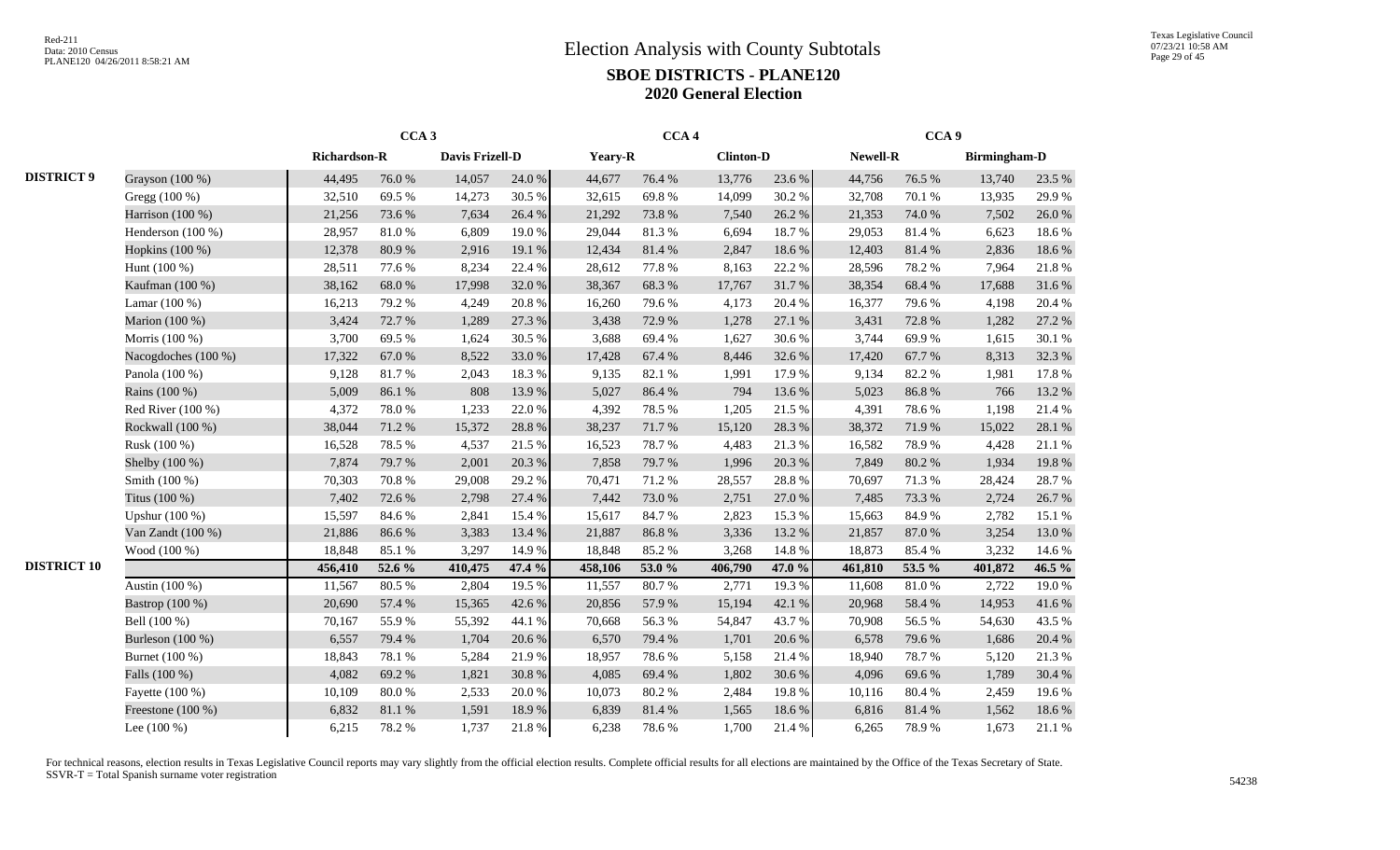|                    |                     |                |        |         |        | <b>PRESIDENT</b> |           |           |          |                |           |          |        | <b>U.S. SEN</b> |        |            |         |
|--------------------|---------------------|----------------|--------|---------|--------|------------------|-----------|-----------|----------|----------------|-----------|----------|--------|-----------------|--------|------------|---------|
|                    |                     | <b>Biden-D</b> |        | Trump-R |        | Jorgensen-L      |           | Hawkins-G |          | Write-In-W     |           | Cornyn-R |        | <b>Hegar-D</b>  |        | McKennon-L |         |
| <b>DISTRICT 10</b> | Leon $(100\%)$      | 1,072          | 12.3 % | 7,523   | 86.6%  | 57               | $0.7\,\%$ | 14        | 0.2 %    | 19             | $0.2~\%$  | 7,421    | 86.4%  | 1,028           | 12.0%  | 102        | 1.2%    |
|                    | Limestone $(100\%)$ | 2,213          | 24.3 % | 6,789   | 74.6 % | 66               | 0.7%      | 27        | 0.3 %    | $\overline{0}$ | $0.0\%$   | 6,656    | 74.2 % | 2,112           | 23.6 % | 122        | 1.4 %   |
|                    | Madison (100 %)     | 1,088          | 20.5 % | 4,169   | 78.7%  | 30               | 0.6 %     | 10        | 0.2 %    |                | 0.0 %     | 4,118    | 78.8%  | 1,030           | 19.7%  | 61         | 1.2%    |
|                    | Milam (100 %)       | 2,496          | 23.6 % | 7,984   | 75.5 % | 72               | 0.7%      | 24        | 0.2 %    | 2              | $0.0\%$   | 7,759    | 75.1 % | 2,382           | 23.1 % | 136        | 1.3%    |
|                    | Robertson (100 %)   | 2,374          | 29.3 % | 5,646   | 69.6%  | 66               | 0.8 %     | 13        | 0.2 %    | 11             | $0.1\ \%$ | 5,590    | 70.0%  | 2,244           | 28.1 % | 118        | 1.5 %   |
|                    | Travis $(46\%)$     | 185,817        | 64.9%  | 94,534  | 33.0%  | 4,215            | 1.5%      | 915       | 0.3%     | 959            | 0.3 %     | 100,521  | 35.7%  | 173,691         | 61.7%  | 5,629      | 2.0%    |
|                    | Waller (100 %)      | 8,164          | 36.0%  | 14,233  | 62.8%  | 201              | 0.9%      | 82        | 0.4 %    | $\overline{0}$ | $0.0\,\%$ | 14,189   | 63.3%  | 7,701           | 34.4 % | 394        | 1.8%    |
|                    | Washington (100 %)  | 4,261          | 24.4 % | 12,959  | 74.3 % | 178              | $1.0\,\%$ | 20        | 0.1 %    | 31             | 0.2 %     | 12,988   | 75.2 % | 4.017           | 23.2 % | 223        | 1.3%    |
|                    | Williamson (100 %)  | 142,309        | 49.5 % | 138,567 | 48.2%  | 4,956            | 1.7%      | 781       | 0.3%     | 893            | 0.3%      | 141,224  | 50.2%  | 132,441         | 47.1 % | 6,062      | 2.2 %   |
| <b>DISTRICT 11</b> |                     | 383,185        | 44.1 % | 472,594 | 54.3 % | 11,141           | $1.3\%$   | 2,527     | $0.3\%$  | 339            | $0.0\%$   | 488,527  | 56.5 % | 352,947         | 40.8%  | 17,138     | 2.0%    |
|                    | Dallas $(14%)$      | 80,652         | 58.9%  | 54,293  | 39.6%  | 1,620            | 1.2%      | 463       | 0.3%     | $\overline{0}$ | 0.0 %     | 58,658   | 42.9 % | 74,424          | 54.5 % | 2,481      | 1.8%    |
|                    | Parker (100 %)      | 13,017         | 17.1 % | 62,045  | 81.5%  | 880              | 1.2%      | 158       | 0.2 %    | 28             | 0.0 %     | 61,705   | 81.7%  | 11,919          | 15.8%  | 1,568      | 2.1 %   |
|                    | Tarrant (69 %)      | 289,516        | 44.1 % | 356,256 | 54.3 % | 8,641            | 1.3%      | 1,906     | 0.3%     | 311            | 0.0 %     | 368,164  | 56.4%  | 266,604         | 40.9%  | 13,089     | 2.0%    |
| <b>DISTRICT 12</b> |                     | 469,730        | 51.3 % | 429,676 | 47.0 % | 11,148           | $1.2\%$   | 2,687     | $0.3\%$  | 1,613          | $0.2 \%$  | 456,279  | 50.5 % | 425,571         | 47.1 % | 15,559     | $1.7\%$ |
|                    | Collin (100 %)      | 230,945        | 46.9%  | 252,318 | 51.3%  | 6,075            | 1.2%      | 1,246     | 0.3%     | 1,613          | 0.3%      | 263,074  | 54.7%  | 207,005         | 43.0%  | 8,495      | 1.8%    |
|                    | Dallas (39 %)       | 238,785        | 56.5%  | 177,358 | 42.0%  | 5,073            | 1.2%      | 1,441     | 0.3%     | $\Omega$       | 0.0 %     | 193,205  | 45.8%  | 218,566         | 51.8%  | 7,064      | 1.7%    |
| <b>DISTRICT 13</b> |                     | 401,190        | 74.7 % | 128,910 | 24.0 % | 4.669            | $0.9\%$   | 2,474     | $0.5\%$  | 93             | $0.0\%$   | 133,941  | 25.1 % | 383,417         | 72.0 % | 9,714      | $1.8\%$ |
|                    | Dallas (47 %)       | 279,139        | 77.7 % | 75,425  | 21.0%  | 2.942            | $0.8~\%$  | 1,763     | $0.5\%$  | $\Omega$       | 0.0 %     | 78,988   | 22.1 % | 267,613         | 75.0%  | 6,360      | 1.8%    |
|                    | Tarrant (31 %)      | 122,051        | 68.5%  | 53,485  | 30.0%  | 1,727            | 1.0%      | 711       | 0.4%     | 93             | 0.1%      | 54,953   | 31.2%  | 115,804         | 65.8%  | 3,354      | 1.9%    |
| <b>DISTRICT 14</b> |                     | 310,738        | 34.7 % | 570,422 | 63.7 % | 10.718           | $1.2\%$   | 2,174     | $0.2 \%$ | 864            | $0.1 \%$  | 577,531  | 65.3 % | 284,364         | 32.1 % | 17,151     | 1.9%    |
|                    | Bosque (100 %)      | 1,561          | 17.1 % | 7,469   | 81.7%  | 83               | 0.9%      | 13        | 0.1%     | 14             | 0.2 %     | 7,367    | 81.5%  | 1,490           | 16.5%  | 121        | 1.3%    |
|                    | Brown (100 %)       | 2,107          | 13.2 % | 13,698  | 85.8%  | 134              | 0.8%      | 24        | 0.2 %    | 6              | 0.0 %     | 13,482   | 85.6%  | 1,965           | 12.5 % | 250        | 1.6%    |
|                    | Comanche $(100\%)$  | 853            | 14.0 % | 5,177   | 85.1 % | 49               | 0.8%      | 5         | 0.1%     | $\overline{2}$ | 0.0 %     | 5,053    | 84.2 % | 831             | 13.8%  | 90         | 1.5 %   |
|                    | Coryell (100 %)     | 7,543          | 32.2 % | 15,359  | 65.6%  | 407              | 1.7%      | 76        | 0.3%     | 45             | 0.2 %     | 15,303   | 66.1%  | 7.096           | 30.7%  | 601        | 2.6 %   |
|                    | Denton $(100\%)$    | 188,695        | 45.1 % | 222,480 | 53.2%  | 5,421            | 1.3%      | 1,092     | 0.3%     | 276            | 0.1%      | 231,025  | 55.9%  | 170,984         | 41.4%  | 8,553      | 2.1 %   |
|                    | Eastland (100 %)    | 983            | 11.9%  | 7,237   | 87.3%  | 60               | $0.7\,\%$ | 12        | $0.1~\%$ |                | $0.0\,\%$ | 7,015    | 86.7%  | 910             | 11.3%  | 131        | 1.6%    |
|                    | Ellis $(100\%)$     | 27,565         | 32.2 % | 56,717  | 66.2%  | 954              | 1.1%      | 220       | 0.3 %    | 232            | $0.3~\%$  | 57,078   | 67.1 % | 25,780          | 30.3%  | 1,589      | 1.9%    |
|                    | Erath (100 %)       | 2,916          | 17.3 % | 13,684  | 81.1%  | 218              | 1.3%      | 35        | 0.2 %    | 24             | 0.1 %     | 13,564   | 81.2%  | 2,707           | 16.2%  | 335        | 2.0%    |
|                    | Hamilton (100 %)    | 639            | 14.6 % | 3,610   | 82.8%  | 52               | 1.2%      | 39        | 0.9 %    | 22             | $0.5\%$   | 3,570    | 83.7%  | 590             | 13.8%  | 63         | 1.5 %   |
|                    | Hill (100 %)        | 2,860          | 19.2%  | 11,926  | 79.9%  | 119              | $0.8\ \%$ | 26        | 0.2 %    | $\overline{0}$ | $0.0\,\%$ | 11,845   | 79.9%  | 2,688           | 18.1 % | 196        | 1.3 %   |
|                    | Hood (100 %)        | 5,701          | 17.4 % | 26,672  | 81.2%  | 319              | 1.0%      | 73        | 0.2 %    | 63             | $0.2~\%$  | 26,425   | 81.5%  | 5,282           | 16.3%  | 511        | 1.6%    |
|                    | Jack (100 %)        | 331            | 8.8%   | 3,418   | 90.4 % | 24               | 0.6 %     | 9         | 0.2 %    | $\Omega$       | $0.0\,\%$ | 3,322    | 89.8%  | 319             | 8.6%   | 41         | 1.1%    |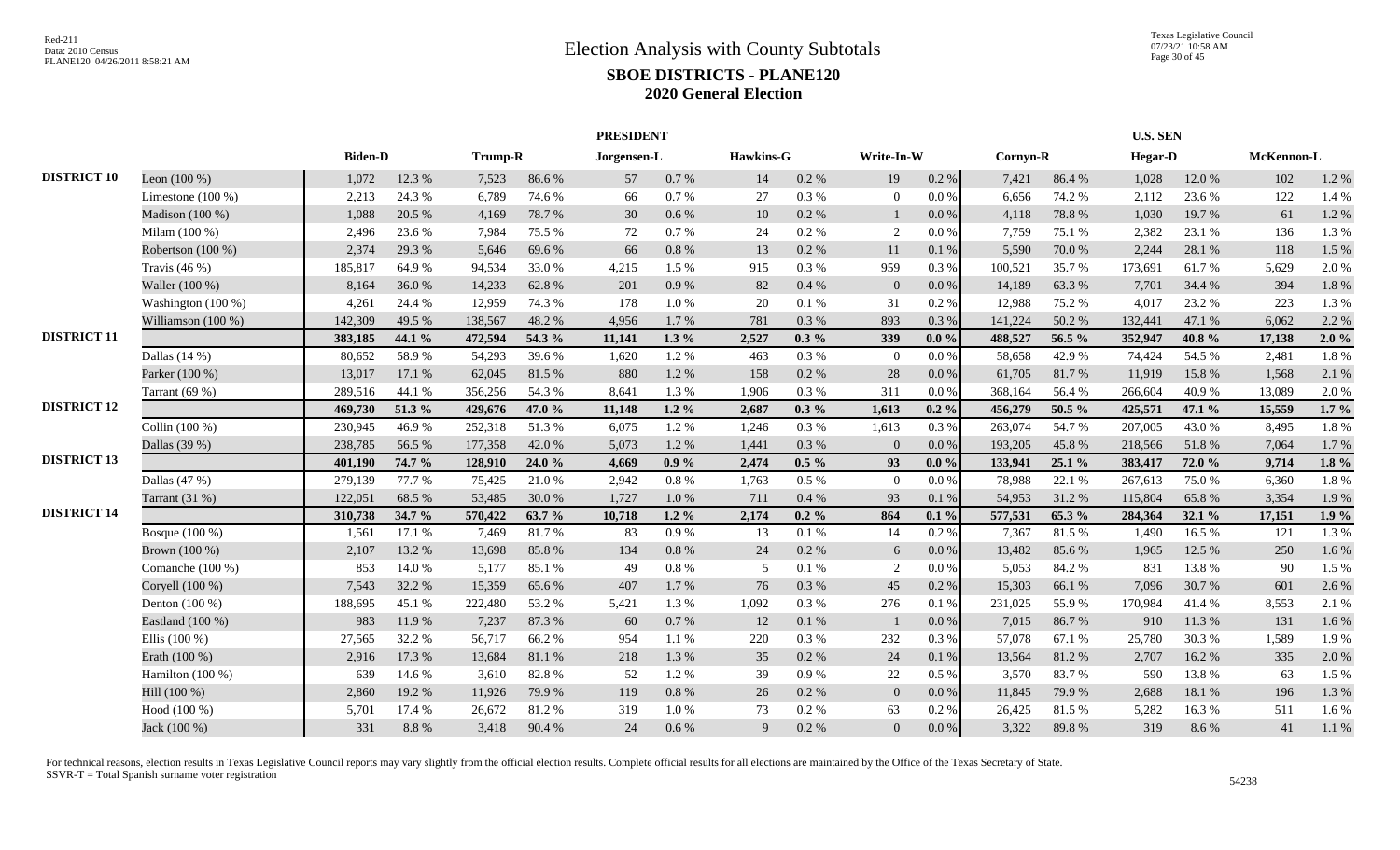|                    |                     |                  | <b>U.S. SEN</b> |             |        |          | <b>RR COMM1</b> |           |         |          |           |         |        | <b>SUP CT CHIEF</b> |        |        |         |
|--------------------|---------------------|------------------|-----------------|-------------|--------|----------|-----------------|-----------|---------|----------|-----------|---------|--------|---------------------|--------|--------|---------|
|                    |                     | <b>Collins-G</b> |                 | Castaneda-D |        | Wright-R |                 | Sterett-L |         | Gruene-G |           | Hecht-R |        | Meachum-D           |        | Ash-L  |         |
| <b>DISTRICT 10</b> | Leon $(100\%)$      | 41               | 0.5 %           | 973         | 11.4 % | 7,419    | 86.8%           | 129       | 1.5 %   | 24       | 0.3 %     | 7,361   | 86.3%  | 1,048               | 12.3 % | 116    | 1.4 %   |
|                    | Limestone $(100\%)$ | 77               | 0.9%            | 2,026       | 22.8%  | 6,676    | 75.1 %          | 140       | 1.6 %   | 46       | 0.5%      | 6,547   | 73.7 % | 2,178               | 24.5 % | 157    | 1.8%    |
|                    | Madison (100 %)     | 14               | 0.3%            | 1,008       | 19.4 % | 4,086    | 78.8%           | 65        | 1.3 %   | 29       | 0.6 %     | 4,029   | 77.9%  | 1,069               | 20.7%  | 77     | 1.5 %   |
|                    | Milam $(100\%)$     | 54               | $0.5\%$         | 2,244       | 22.0%  | 7,711    | 75.6 %          | 164       | $1.6\%$ | 86       | 0.8 %     | 7,589   | 74.6 % | 2,402               | 23.6 % | 183    | 1.8%    |
|                    | Robertson (100 %)   | 36               | $0.5\%$         | 2,194       | 27.7 % | 5,558    | 70.2%           | 124       | 1.6 %   | 40       | 0.5 %     | 5,483   | 69.5%  | 2,299               | 29.1 % | 110    | 1.4 %   |
|                    | Travis $(46\%)$     | 1,808            | $0.6\%$         | 165,947     | 60.2%  | 96,524   | 35.0%           | 8,180     | 3.0%    | 5,073    | 1.8%      | 97,058  | 35.2%  | 170,023             | 61.6%  | 8,729  | 3.2 %   |
|                    | Waller (100 %)      | 120              | 0.5%            | 7,532       | 34.0%  | 13.978   | 63.2%           | 441       | 2.0 %   | 171      | 0.8%      | 13,989  | 63.1 % | 7.699               | 34.7 % | 476    | 2.1%    |
|                    | Washington (100 %)  | 51               | 0.3%            | 3,940       | 23.1 % | 12,747   | 74.6%           | 286       | 1.7 %   | 108      | 0.6 %     | 12,796  | 75.2 % | 3,939               | 23.1 % | 288    | 1.7%    |
|                    | Williamson (100 %)  | 1,470            | 0.5 %           | 125,250     | 45.3%  | 138,340  | 50.1%           | 8,778     | 3.2%    | 3,908    | 1.4 %     | 134,226 | 49.8%  | 126,180             | 46.9%  | 8,877  | 3.3 %   |
| <b>DISTRICT 11</b> |                     | 5,730            | $0.7\%$         | 340,903     | 39.9 % | 483,572  | 56.6 %          | 21,094    | $2.5\%$ | 9,321    | $1.1\%$   | 481,069 | 56.2 % | 351,977             | 41.1 % | 22,476 | $2.6\%$ |
|                    | Dallas $(14%)$      | 1,030            | $0.8\%$         | 73,413      | 54.3 % | 56,633   | 41.9%           | 3,261     | 2.4 %   | 1,885    | 1.4 %     | 57,728  | 42.6%  | 74,167              | 54.7%  | 3,599  | 2.7 %   |
|                    | Parker (100 %)      | 325              | 0.4%            | 10,954      | 14.6 % | 61,552   | 82.2%           | 1,866     | 2.5 %   | 470      | $0.6\,\%$ | 61,170  | 81.8%  | 11,720              | 15.7%  | 1,915  | 2.6 %   |
|                    | Tarrant $(69%)$     | 4,375            | 0.7%            | 256,536     | 39.8%  | 365,387  | 56.7%           | 15,967    | 2.5 %   | 6,966    | 1.1 %     | 362,171 | 56.1 % | 266,090             | 41.2%  | 16,962 | 2.6 %   |
| <b>DISTRICT 12</b> |                     | 6,002            | $0.7\%$         | 416,386     | 46.8%  | 444,454  | 49.9 %          | 20,445    | $2.3\%$ | 9,229    | $1.0\%$   | 450,010 | 50.4 % | 421,160             | 47.2 % | 20,906 | $2.3\%$ |
|                    | Collin (100 %)      | 2,721            | $0.6\%$         | 199,598     | 42.2%  | 257,558  | 54.5 %          | 11,117    | 2.4 %   | 4,260    | 0.9%      | 258,084 | 54.6 % | 203,791             | 43.1 % | 11,058 | 2.3 %   |
|                    | Dallas (39 %)       | 3,281            | $0.8\%$         | 216,788     | 51.9%  | 186,896  | 44.7%           | 9,328     | 2.2 %   | 4,969    | 1.2%      | 191,926 | 45.8%  | 217,369             | 51.9%  | 9,848  | 2.3 %   |
| <b>DISTRICT 13</b> |                     | 5,726            | $1.1\%$         | 383,224     | 72.4 % | 128,318  | 24.2 %          | 10,350    | 2.0%    | 7,686    | $1.5\%$   | 128,408 | 24.2 % | 388,555             | 73.3 % | 13,037 | $2.5\%$ |
|                    | Dallas $(47%)$      | 3,971            | 1.1%            | 269,183     | 75.7%  | 74,262   | 20.9%           | 6,749     | 1.9%    | 5,306    | 1.5 %     | 75,328  | 21.2%  | 271,952             | 76.4%  | 8,609  | 2.4 %   |
|                    | Tarrant (31 %)      | 1,755            | 1.0%            | 114,041     | 65.5%  | 54,056   | 31.1 %          | 3,601     | 2.1 %   | 2,380    | 1.4 %     | 53,080  | 30.5 % | 116,603             | 67.0%  | 4,428  | 2.5 %   |
| <b>DISTRICT 14</b> |                     | 5,462            | $0.6\%$         | 270,490     | 31.1 % | 569,432  | 65.4 %          | 21,093    | $2.4\%$ | 9,616    | $1.1\%$   | 567,589 | 65.0%  | 284,671             | 32.6 % | 20,926 | 2.4%    |
|                    | Bosque (100 %)      | 60               | 0.7%            | 1,406       | 15.6%  | 7,368    | 82.0%           | 154       | 1.7%    | 57       | 0.6%      | 7,314   | 81.8%  | 1,458               | 16.3%  | 170    | 1.9%    |
|                    | Brown (100 %)       | 58               | 0.4%            | 1,876       | 12.0%  | 13,383   | 85.9%           | 254       | 1.6 %   | 74       | 0.5 %     | 13,204  | 85.1%  | 2,027               | 13.1 % | 284    | 1.8%    |
|                    | Comanche (100 %)    | 30               | 0.5 %           | 791         | 13.4 % | 4,989    | 84.4 %          | 108       | 1.8%    | 26       | 0.4 %     | 4,959   | 84.2%  | 832                 | 14.1 % | 102    | 1.7%    |
|                    | Coryell (100 %)     | 146              | 0.6 %           | 6,584       | 28.8%  | 15,299   | 66.9%           | 682       | 3.0%    | 297      | 1.3%      | 15,056  | 65.7%  | 7,108               | 31.0%  | 747    | 3.3 %   |
|                    | Denton (100 %)      | 2,627            | $0.6\%$         | 162,408     | 40.1 % | 225,632  | 55.8%           | 10,731    | 2.7 %   | 5,758    | 1.4 %     | 225,765 | 55.5 % | 170,958             | 42.0%  | 10,233 | 2.5 %   |
|                    | Eastland (100 %)    | 31               | 0.4%            | 803         | 10.0%  | 7,065    | 87.9%           | 125       | 1.6 %   | 41       | 0.5 %     | 6,890   | 86.3%  | 944                 | 11.8%  | 154    | 1.9%    |
|                    | Ellis $(100\%)$     | 585              | 0.7%            | 25,142      | 29.8%  | 56,551   | 67.0%           | 2,064     | 2.4 %   | 696      | $0.8 \%$  | 56,519  | 66.9%  | 25,944              | 30.7%  | 2,069  | 2.4 %   |
|                    | Erath (100 %)       | 102              | 0.6 %           | 2,558       | 15.4 % | 13,524   | 81.7%           | 366       | 2.2 %   | 111      | 0.7 %     | 13,408  | 81.0%  | 2,749               | 16.6%  | 395    | 2.4 %   |
|                    | Hamilton $(100\%)$  | 43               | 1.0%            | 574         | 13.6 % | 3.517    | 83.2%           | 79        | 1.9%    | 58       | 1.4 %     | 3,479   | 84.0%  | 586                 | 14.1 % | 77     | 1.9%    |
|                    | Hill (100 %)        | 98               | 0.7%            | 2,558       | 17.4 % | 11,804   | 80.3%           | 230       | 1.6 %   | 114      | 0.8%      | 11,761  | 80.1%  | 2.681               | 18.3%  | 238    | 1.6%    |
|                    | Hood (100 %)        | 189              | 0.6 %           | 5,102       | 15.9%  | 26,127   | 81.5%           | 656       | 2.0 %   | 187      | $0.6\,\%$ | 26,096  | 81.3%  | 5,345               | 16.7%  | 642    | 2.0%    |
|                    | Jack (100 %)        | 17               | $0.5\%$         | 300         | 8.2%   | 3,305    | 90.2%           | 46        | 1.3 %   | 15       | 0.4%      | 3,285   | 90.1 % | 309                 | 8.5 %  | 53     | 1.5 %   |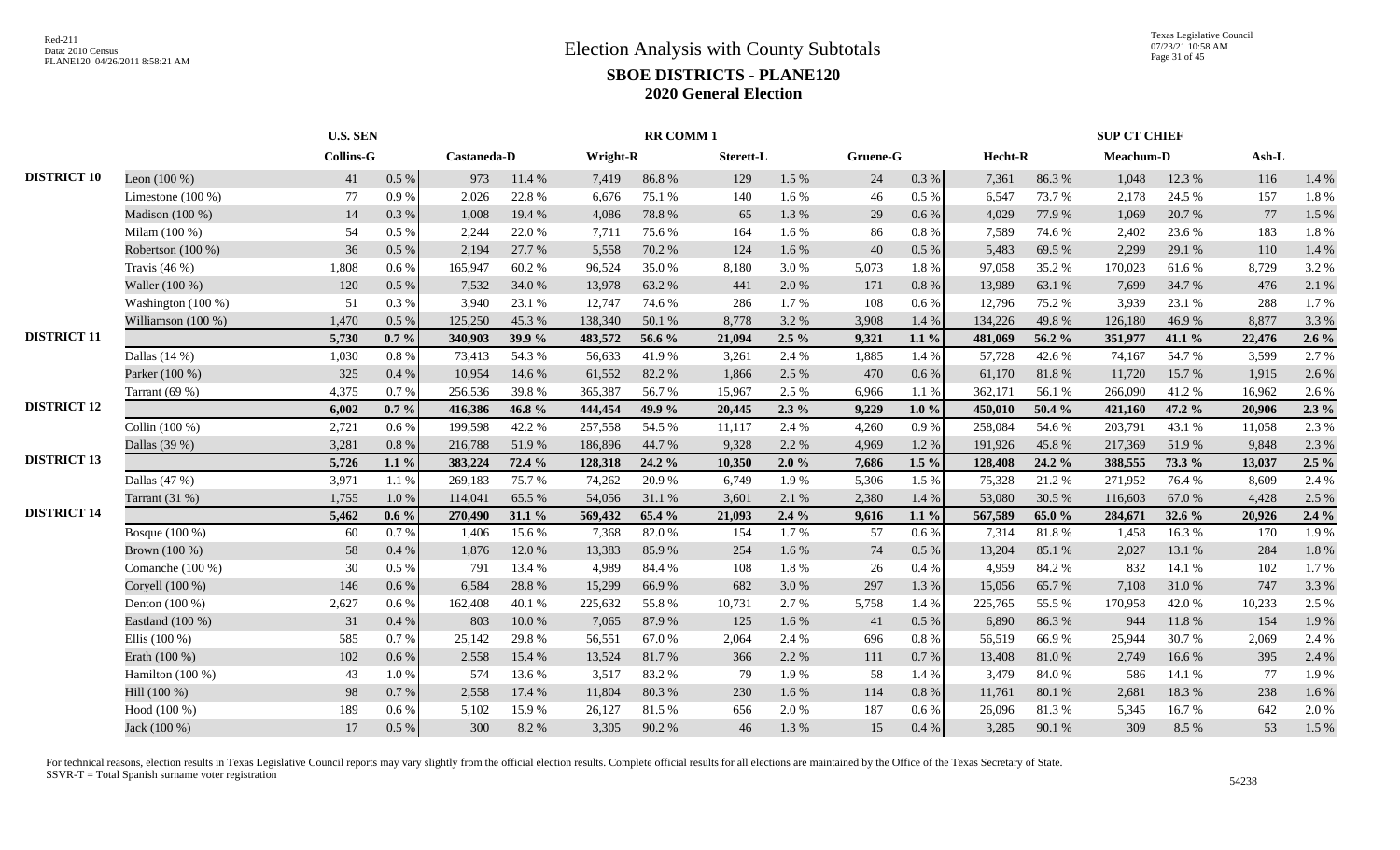|                    |                     |                | SUP CT 6 |                |        |               |        | SUP CT 7         |         |            |        |                |            | SUP CT 8        |        |          |         |
|--------------------|---------------------|----------------|----------|----------------|--------|---------------|--------|------------------|---------|------------|--------|----------------|------------|-----------------|--------|----------|---------|
|                    |                     | <b>Bland-R</b> |          | <b>Cheng-D</b> |        | <b>Boyd-R</b> |        | <b>Strange-L</b> |         | Williams-D |        | <b>Busby-R</b> |            | <b>Triana-D</b> |        | Oxford-L |         |
| <b>DISTRICT 10</b> | Leon $(100\%)$      | 7,496          | 88.4%    | 986            | 11.6 % | 7,389         | 86.9%  | 98               | 1.2 %   | 1,017      | 12.0%  | 7,393          | 86.9%      | 986             | 11.6 % | 129      | 1.5 %   |
|                    | Limestone $(100\%)$ | 6,728          | 75.8%    | 2,150          | 24.2 % | 6.601         | 74.3 % | 139              | 1.6%    | 2,149      | 24.2 % | 6,659          | 74.9%      | 2,076           | 23.4 % | 150      | 1.7%    |
|                    | Madison (100 %)     | 4,146          | 79.9%    | 1,041          | 20.1 % | 4.065         | 78.5 % | 63               | 1.2%    | 1,051      | 20.3 % | 4,082          | 79.0 %     | 1.013           | 19.6 % | 75       | 1.5 %   |
|                    | Milam (100 %)       | 7,844          | 77.2 %   | 2,317          | 22.8%  | 7,649         | 75.3 % | 180              | 1.8%    | 2,323      | 22.9%  | 7,655          | 75.8%      | 2,254           | 22.3 % | 196      | 1.9%    |
|                    | Robertson (100 %)   | 5,596          | 71.5 %   | 2,227          | 28.5 % | 5,522         | 69.9%  | 107              | 1.4 %   | 2,272      | 28.8 % | 5,557          | 70.1 %     | 2,230           | 28.1 % | 137      | 1.7%    |
|                    | Travis $(46\%)$     | 103,413        | 37.7 %   | 170,770        | 62.3%  | 97,492        | 35.6%  | 7,884            | 2.9%    | 168,242    | 61.5%  | 96,682         | 35.4 %     | 167,681         | 61.4%  | 8,774    | 3.2%    |
|                    | Waller (100 %)      | 14,428         | 65.2%    | 7,685          | 34.8%  | 14,007        | 63.3%  | 424              | 1.9 %   | 7,683      | 34.7 % | 14,082         | 63.9%      | 7,519           | 34.1 % | 450      | 2.0%    |
|                    | Washington (100 %)  | 13,075         | 77.2 %   | 3,870          | 22.8%  | 12,771        | 75.1 % | 278              | 1.6 %   | 3,949      | 23.2 % | 12,886         | 75.7%      | 3,853           | 22.6 % | 293      | 1.7%    |
|                    | Williamson (100 %)  | 146,008        | 53.2%    | 128,514        | 46.8%  | 138,294       | 50.5 % | 8,638            | 3.2 %   | 127,074    | 46.4%  | 138,728        | 50.7%      | 125,735         | 45.9%  | 9,242    | 3.4 %   |
| <b>DISTRICT 11</b> |                     | 497,613        | 58.4 %   | 354,503        | 41.6 % | 480,978       | 56.5 % | 21,827           | $2.6\%$ | 348,920    | 41.0%  | 482,229        | 56.8%      | 344,392         | 40.5 % | 23,031   | $2.7\%$ |
|                    | Dallas $(14%)$      | 59,826         | 44.3 %   | 75,247         | 55.7%  | 57,414        | 42.5 % | 3,315            | 2.5 %   | 74,255     | 55.0%  | 57,595         | 42.8%      | 73,516          | 54.6 % | 3,532    | 2.6%    |
|                    | Parker (100 %)      | 62,890         | 84.4 %   | 11,617         | 15.6%  | 61,329        | 82.3%  | 1,793            | 2.4 %   | 11,415     | 15.3 % | 61,362         | 82.5 %     | 11,084          | 14.9 % | 1,908    | 2.6%    |
|                    | Tarrant $(69%)$     | 374,897        | 58.3%    | 267,639        | 41.7%  | 362,235       | 56.4%  | 16,719           | 2.6 %   | 263,250    | 41.0%  | 363,272        | 56.7%      | 259,792         | 40.6%  | 17,591   | 2.7%    |
| <b>DISTRICT 12</b> |                     | 462,040        | 52.3 %   | 421,622        | 47.7 % | 449,008       | 50.6 % | 19,487           | $2.2\%$ | 418,838    | 47.2 % | 450,392        | 50.8%      | 413,955         | 46.7%  | 21,735   | $2.5\%$ |
|                    | Collin (100 %)      | 263,840        | 56.6%    | 202,226        | 43.4 % | 258,216       | 54.9%  | 9,919            | 2.1 %   | 201,948    | 43.0%  | 259,014        | 55.1 %     | 199,185         | 42.4 % | 11,624   | 2.5 %   |
|                    | Dallas (39 %)       | 198,200        | 47.5 %   | 219,396        | 52.5 % | 190,792       | 45.7%  | 9,568            | 2.3 %   | 216,890    | 52.0%  | 191,378        | 46.0%      | 214,770         | 51.6%  | 10,111   | 2.4 %   |
| <b>DISTRICT 13</b> |                     | 135,725        | 25.7 %   | 393,173        | 74.3 % | 128,577       | 24.3 % | 11,548           | $2.2\%$ | 388,593    | 73.5 % | 128,268        | 24.3 %     | 387,019         | 73.4 % | 11,839   | $2.2\%$ |
|                    | Dallas $(47%)$      | 79,922         | 22.5 %   | 275,392        | 77.5 % | 75,310        | 21.2%  | 7,437            | 2.1 %   | 272,533    | 76.7%  | 75,067         | 21.2%      | 271,451         | 76.6%  | 7,683    | 2.2 %   |
|                    | Tarrant (31 %)      | 55,803         | 32.1 %   | 117,781        | 67.9%  | 53,267        | 30.7%  | 4,111            | 2.4 %   | 116,060    | 66.9%  | 53,201         | 30.8%      | 115,568         | 66.8%  | 4,156    | 2.4 %   |
| <b>DISTRICT 14</b> |                     | 584,896        | 67.5 %   | 281,895        | 32.5 % | 568,039       | 65.4 % | 20,113           | $2.3\%$ | 279,883    | 32.2 % | 569,995        | 65.7 %     | 274,594         | 31.7 % | 22,368   | $2.6\%$ |
|                    | Bosque (100 %)      | 7,478          | 83.9%    | 1,434          | 16.1 % | 7.341         | 82.4%  | 128              | 1.4 %   | 1,438      | 16.1 % | 7,387          | 82.6%      | 1,378           | 15.4 % | 173      | 1.9%    |
|                    | Brown (100 %)       | 13,549         | 87.5 %   | 1,936          | 12.5 % | 13,286        | 85.8%  | 255              | 1.6 %   | 1,947      | 12.6 % | 13,299         | 85.8%      | 1,915           | 12.4 % | 289      | 1.9%    |
|                    | Comanche (100 %)    | 5,076          | 86.5%    | 790            | 13.5 % | 4,998         | 85.0%  | 96               | 1.6 %   | 786        | 13.4 % | 4,999          | 85.0%      | 762             | 13.0%  | 122      | 2.1 %   |
|                    | Coryell (100 %)     | 15,668         | 68.7%    | 7,136          | 31.3%  | 15,095        | 66.1%  | 696              | 3.0%    | 7,031      | 30.8%  | 15,152         | 66.6%      | 6,865           | 30.2%  | 748      | 3.3 %   |
|                    | Denton $(100\%)$    | 233,137        | 57.9%    | 169,397        | 42.1 % | 224,803       | 55.7%  | 10,409           | 2.6%    | 168,064    | 41.7%  | 225,867        | 56.1 %     | 165,206         | 41.0%  | 11,501   | 2.9%    |
|                    | Eastland (100 %)    | 7,029          | 88.6%    | 900            | 11.4 % | 6,897         | 86.9%  | 137              | 1.7%    | 900        | 11.3 % | 6,891          | 87.1 %     | 874             | 11.0%  | 145      | 1.8%    |
|                    | Ellis $(100\%)$     | 58,305         | 69.2%    | 25,911         | 30.8%  | 56,678        | 67.3%  | 1,950            | 2.3 %   | 25,616     | 30.4 % | 56,811         | 67.5 %     | 25,191          | 30.0%  | 2,106    | 2.5 %   |
|                    | Erath (100 %)       | 13,778         | 83.6%    | 2,697          | 16.4%  | 13,460        | 81.5%  | 365              | 2.2 %   | 2,697      | 16.3%  | 13,478         | $81.8\ \%$ | 2,575           | 15.6 % | 415      | 2.5 %   |
|                    | Hamilton $(100\%)$  | 3,567          | 86.7%    | 549            | 13.3 % | 3,492         | 84.8%  | 70               | 1.7%    | 558        | 13.5 % | 3,525          | 85.0%      | 530             | 12.8%  | 90       | 2.2 %   |
|                    | Hill (100 %)        | 11,958         | 82.0%    | 2,631          | 18.0%  | 11,749        | 80.2%  | 224              | 1.5 %   | 2,681      | 18.3%  | 11,862         | 81.0%      | 2,552           | 17.4 % | 238      | 1.6%    |
|                    | Hood (100 %)        | 26,695         | 83.7%    | 5,202          | 16.3%  | 26,180        | 82.0%  | 588              | 1.8%    | 5,177      | 16.2%  | 26,197         | 82.1 %     | 5,028           | 15.8%  | 691      | 2.2 %   |
|                    | Jack (100 %)        | 3,349          | 91.7%    | 302            | 8.3%   | 3,270         | 90.4%  | 46               | 1.3%    | 301        | 8.3%   | 3,294          | 90.4 %     | 288             | 7.9%   | 62       | 1.7%    |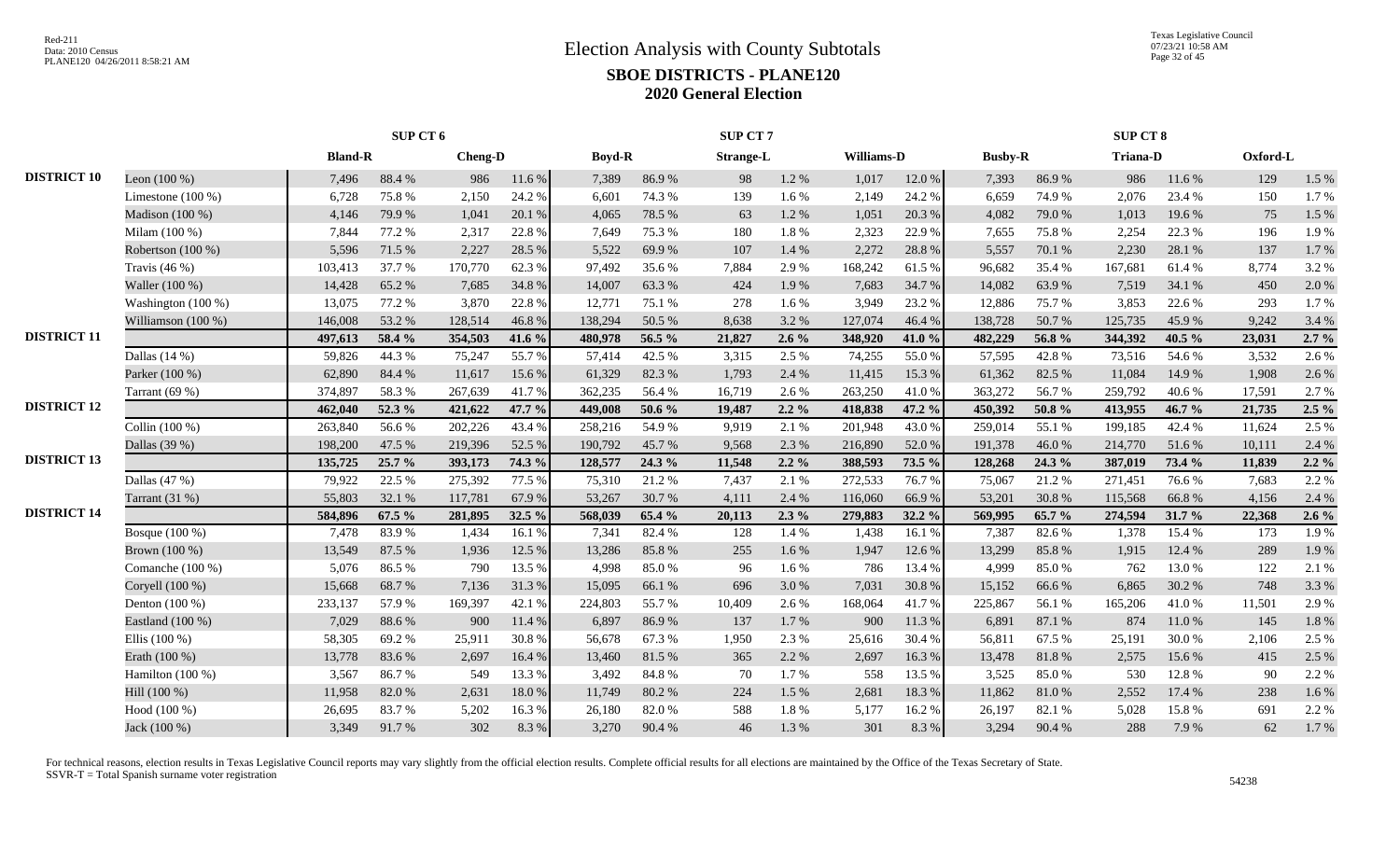|                    |                      |                     | CCA <sub>3</sub> |                 |        |         | CCA <sub>4</sub> |                  |            |                 | CCA <sub>9</sub> |                     |           |
|--------------------|----------------------|---------------------|------------------|-----------------|--------|---------|------------------|------------------|------------|-----------------|------------------|---------------------|-----------|
|                    |                      | <b>Richardson-R</b> |                  | Davis Frizell-D |        | Yeary-R |                  | <b>Clinton-D</b> |            | <b>Newell-R</b> |                  | <b>Birmingham-D</b> |           |
| <b>DISTRICT 10</b> | Leon $(100\%)$       | 7,463               | 87.8%            | 1,038           | 12.2 % | 7,476   | $88.0\ \%$       | 1,019            | $12.0\ \%$ | 7,464           | 88.0%            | 1,014               | 12.0%     |
|                    | Limestone $(100\%)$  | 6,690               | 75.4 %           | 2,184           | 24.6 % | 6,694   | 75.5 %           | 2,168            | 24.5 %     | 6,707           | 75.9%            | 2,134               | 24.1 %    |
|                    | Madison (100 %)      | 4,105               | 79.3%            | 1,073           | 20.7%  | 4,103   | 79.5 %           | 1,059            | 20.5 %     | 4,115           | 79.8%            | 1,044               | 20.2 %    |
|                    | Milam (100 %)        | 7,748               | 76.6%            | 2,371           | 23.4 % | 7,756   | 76.8%            | 2,339            | 23.2 %     | 7,743           | 76.9%            | 2,324               | 23.1 %    |
|                    | Robertson (100 %)    | 5,587               | 70.9%            | 2,294           | 29.1 % | 5,543   | $71.0\,\%$       | 2,268            | 29.0%      | 5,584           | 71.5 %           | 2,229               | 28.5 %    |
|                    | Travis $(46\%)$      | 99,904              | 36.9%            | 170,894         | 63.1 % | 100,472 | 37.1 %           | 170,271          | 62.9%      | 101,725         | 37.7 %           | 168,157             | 62.3%     |
|                    | Waller (100 %)       | 14,235              | 64.5 %           | 7,847           | 35.5 % | 14,286  | 65.0%            | 7,707            | 35.0%      | 14,351          | 65.3%            | 7,617               | 34.7%     |
|                    | Washington $(100\%)$ | 12,965              | 76.5 %           | 3,978           | 23.5 % | 12,806  | 76.4%            | 3,949            | 23.6 %     | 12,920          | 76.9%            | 3,871               | 23.1 %    |
|                    | Williamson (100 %)   | 142,651             | 52.2 %           | 130,565         | 47.8%  | 143,127 | 52.6%            | 128,788          | 47.4 %     | 144,906         | 53.3 %           | 126,888             | 46.7%     |
| <b>DISTRICT 11</b> |                      | 489,943             | 57.7 %           | 358,553         | 42.3 % | 493,020 | 58.2 %           | 353,614          | 41.8%      | 495,042         | 58.6 %           | 349,907             | 41.4 %    |
|                    | Dallas $(14%)$       | 58,631              | 43.6 %           | 75,901          | 56.4%  | 58,919  | 43.9%            | 75,287           | 56.1 %     | 59,424          | 44.3 %           | 74,652              | 55.7%     |
|                    | Parker (100 %)       | 62,349              | 83.9%            | 11,929          | 16.1 % | 62,498  | 84.3 %           | 11,654           | 15.7 %     | 62,600          | 84.5 %           | 11,471              | 15.5 %    |
|                    | Tarrant $(69%)$      | 368,963             | 57.7 %           | 270,723         | 42.3 % | 371,603 | 58.2%            | 266,673          | 41.8%      | 373,018         | 58.6%            | 263,784             | 41.4%     |
| <b>DISTRICT 12</b> |                      | 455,707             | 51.7 %           | 426,582         | 48.3 % | 457,765 | 51.9%            | 423,911          | 48.1 %     | 460,532         | 52.4 %           | 418,915             | 47.6 %    |
|                    | Collin (100 %)       | 261,827             | 56.1 %           | 204,614         | 43.9%  | 263,134 | 56.4 %           | 203,622          | 43.6%      | 264,434         | 56.8%            | 200,757             | 43.2%     |
|                    | Dallas (39 %)        | 193,880             | 46.6 %           | 221,968         | 53.4 % | 194,631 | 46.9%            | 220,289          | 53.1 %     | 196,098         | 47.3 %           | 218,158             | 52.7%     |
| <b>DISTRICT 13</b> |                      | 131,537             | 24.9 %           | 395,817         | 75.1 % | 133,201 | 25.3 %           | 392,956          | 74.7 %     | 134,754         | 25.7 %           | 390,208             | 74.3 %    |
|                    | Dallas $(47%)$       | 77,268              | 21.8%            | 277,214         | 78.2%  | 78,259  | 22.1 %           | 275,507          | 77.9 %     | 79,387          | 22.5 %           | 273,656             | 77.5 %    |
|                    | Tarrant $(31 \%)$    | 54,269              | 31.4 %           | 118,603         | 68.6%  | 54,942  | 31.9%            | 117,449          | 68.1 %     | 55,367          | 32.2 %           | 116,552             | 67.8%     |
| <b>DISTRICT 14</b> |                      | 575,844             | 66.7%            | 287,731         | 33.3 % | 579,349 | 67.2 %           | 282,564          | 32.8%      | 581,922         | 67.6 %           | 279,228             | 32.4 %    |
|                    | Bosque (100 %)       | 7,404               | 83.2%            | 1,492           | 16.8%  | 7,283   | 83.3%            | 1,464            | 16.7%      | 7,385           | 83.7%            | 1,437               | 16.3%     |
|                    | Brown (100 %)        | 13,468              | 87.0%            | 2,004           | 13.0%  | 13,493  | 87.3 %           | 1,968            | 12.7 %     | 13,500          | 87.3 %           | 1,964               | 12.7 %    |
|                    | Comanche (100 %)     | 5,052               | 86.1%            | 816             | 13.9%  | 5,055   | 86.3%            | 800              | 13.7 %     | 5,042           | 86.1%            | 811                 | 13.9%     |
|                    | Coryell (100 %)      | 15,504              | 68.1 %           | 7,266           | 31.9%  | 15,593  | 68.6%            | 7,121            | 31.4 %     | 15,569          | 68.7%            | 7,083               | 31.3%     |
|                    | Denton (100 %)       | 228,789             | 57.1 %           | 172,127         | 42.9%  | 230,289 | 57.6%            | 169,284          | 42.4 %     | 232,118         | 58.1 %           | 167,093             | 41.9%     |
|                    | Eastland (100 %)     | 6,980               | 88.1 %           | 946             | 11.9 % | 7,013   | 88.5%            | 907              | 11.5 %     | 6,969           | 88.5%            | 906                 | 11.5 %    |
|                    | Ellis $(100\%)$      | 57,436              | 68.4%            | 26,571          | 31.6%  | 57,852  | 69.0%            | 25,988           | 31.0%      | 58,005          | 69.2%            | 25,834              | 30.8%     |
|                    | Erath (100 %)        | 13,642              | 82.8%            | 2,837           | 17.2 % | 13,716  | 83.4%            | 2,722            | 16.6%      | 13,760          | 83.7%            | 2,671               | 16.3%     |
|                    | Hamilton (100 %)     | 3,519               | 85.9%            | 580             | 14.1 % | 3,469   | 86.2%            | 554              | 13.8%      | 3,503           | 86.2%            | 560                 | 13.8%     |
|                    | Hill (100 %)         | 11,150              | 81.0%            | 2,608           | 19.0%  | 11,955  | $81.8\ \%$       | 2,657            | 18.2%      | 11,943          | 82.0%            | 2,627               | $18.0~\%$ |
|                    | Hood (100 %)         | 26,450              | 83.0%            | 5,418           | 17.0%  | 26,571  | 83.5%            | 5,260            | 16.5 %     | 26,569          | 83.6%            | 5,208               | $16.4~\%$ |
|                    | Jack (100 %)         | 3,319               | 91.6%            | 306             | 8.4 %  | 3,330   | 91.5 %           | 309              | 8.5 %      | 3,307           | 91.6%            | 303                 | $8.4\ \%$ |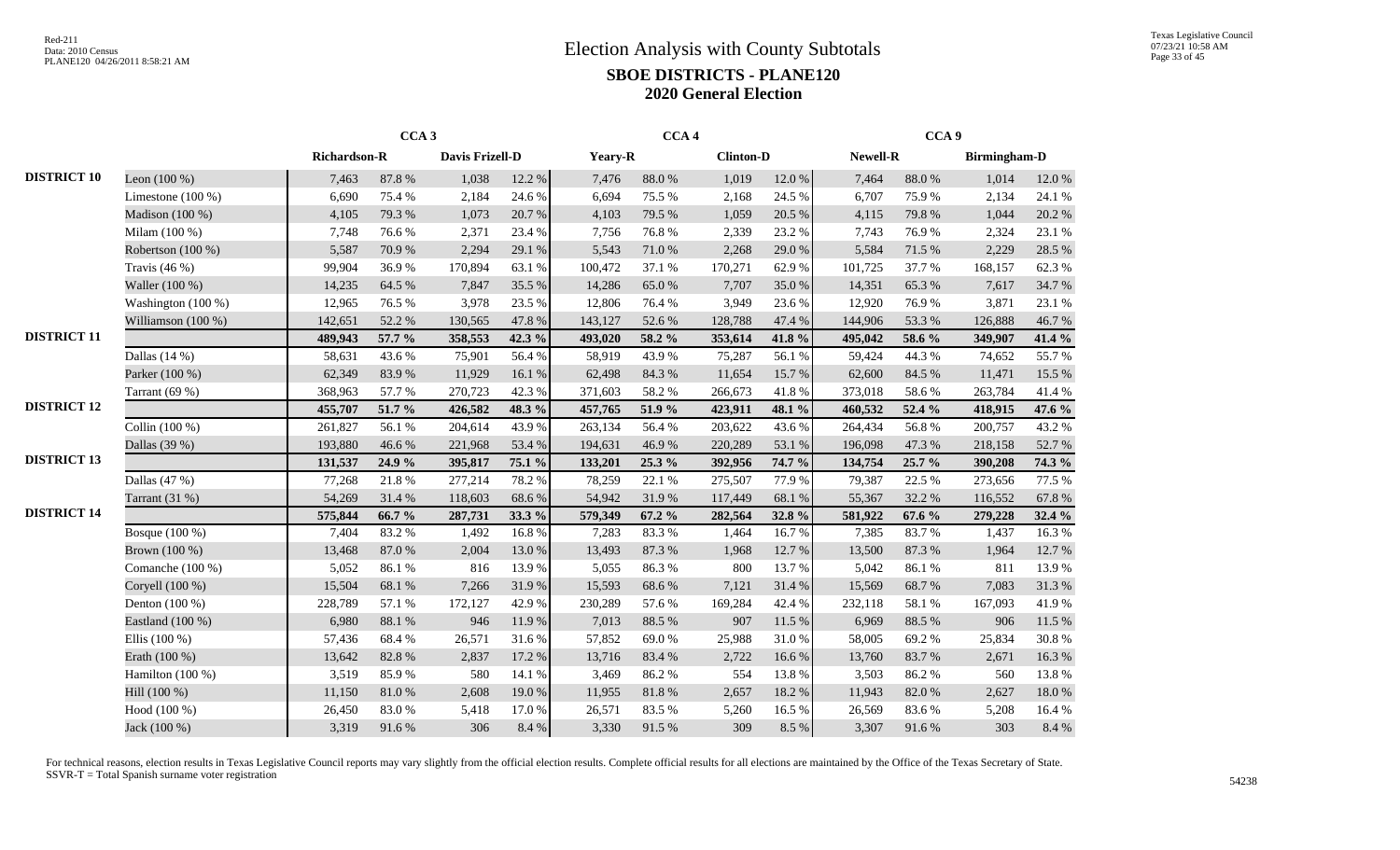|                    |                       |                |           |                |        | <b>PRESIDENT</b> |           |                |           |                |           |          |        | <b>U.S. SEN</b> |        |                 |       |
|--------------------|-----------------------|----------------|-----------|----------------|--------|------------------|-----------|----------------|-----------|----------------|-----------|----------|--------|-----------------|--------|-----------------|-------|
|                    |                       | <b>Biden-D</b> |           | <b>Trump-R</b> |        | Jorgensen-L      |           | Hawkins-G      |           | Write-In-W     |           | Cornyn-R |        | <b>Hegar-D</b>  |        | McKennon-L      |       |
| <b>DISTRICT 14</b> | Johnson (100 %)       | 16,464         | 22.9%     | 54,628         | 75.9%  | 771              | 1.1%      | 142            | $0.2~\%$  | 14             | $0.0\,\%$ | 54,403   | 76.1 % | 15,474          | 21.7%  | 1,217           | 1.7%  |
|                    | Lampasas $(100\%)$    | 2,144          | 20.6 %    | 8,086          | 77.8 % | 145              | 1.4 %     | 24             | $0.2~\%$  | $\overline{0}$ | $0.0\,\%$ | 8,102    | 78.4 % | 1,978           | 19.1 % | 189             | 1.8%  |
|                    | McLennan $(100\%)$    | 36,688         | 37.5 %    | 59,543         | 60.8%  | 1,297            | 1.3%      | 243            | $0.2~\%$  | 101            | 0.1%      | 60,036   | 62.5 % | 33,439          | 34.8%  | 2,015           | 2.1 % |
|                    | Mills (100 %)         | 271            | $10.8~\%$ | 2,217          | 88.5 % | 15               | $0.6\%$   | 2              | $0.1\ \%$ | $\overline{0}$ | 0.0 %     | 2,196    | 88.3%  | 252             | 10.1 % | 30              | 1.2 % |
|                    | Navarro (100 %)       | 5,101          | 26.6%     | 13,800         | 72.1 % | 167              | 0.9%      | 53             | 0.3 %     | 30             | $0.2~\%$  | 13,701   | 72.3 % | 4,821           | 25.4 % | 315             | 1.7%  |
|                    | Palo Pinto (100 %)    | 2,178          | 17.4 %    | 10,179         | 81.5%  | 101              | $0.8\ \%$ | 27             | $0.2~\%$  | 8              | 0.1%      | 9,999    | 81.1 % | 2,028           | 16.5 % | 231             | 1.9%  |
|                    | Somervell (100 %)     | 768            | 15.5 %    | 4,105          | 82.8%  | 56               | 1.1%      | 10             | $0.2~\%$  | 18             | 0.4%      | 4,103    | 83.4%  | 712             | 14.5 % | 78              | 1.6%  |
|                    | Stephens (100 %)      | 397            | 10.4 %    | 3,385          | 89.0%  | 16               | 0.4%      | 2              | 0.1 %     | 5              | $0.1\ \%$ | 3,312    | 88.7%  | 374             | 10.0%  | 32              | 0.9 % |
|                    | Wise (100 %)          | 4,973          | 15.4 %    | 27,032         | 83.5%  | 310              | 1.0%      | 47             | $0.1\ \%$ | $\mathcal{R}$  | 0.0 %     | 26,630   | 83.2%  | 4,644           | 14.5 % | 563             | 1.8%  |
| <b>DISTRICT 15</b> |                       | 150,843        | 22.9%     | 498,932        | 75.6 % | 7,879            | 1.2 $%$   | 1,512          | $0.2 \%$  | 370            | $0.1\%$   | 496,210  | 76.2 % | 139,153         | 21.4 % | 12,772          | 2.0%  |
|                    | Andrews $(100\%)$     | 849            | 14.5 %    | 4,937          | 84.3%  | 60               | $1.0\%$   | 10             | 0.2 %     | $\theta$       | 0.0 %     | 4,888    | 84.4 % | 779             | 13.4 % | 107             | 1.8%  |
|                    | Archer (100 %)        | 446            | 9.3%      | 4,300          | 89.7%  | 45               | 0.9%      | $\overline{4}$ | 0.1 %     |                | 0.0 %     | 4,178    | 88.4 % | 467             | 9.9%   | 65              | 1.4 % |
|                    | Armstrong $(100\%)$   | 75             | 6.7%      | 1,035          | 93.1 % | $\mathcal{L}$    | 0.2 %     | $\overline{0}$ | 0.0 %     | $\overline{0}$ | 0.0 %     | 1,025    | 92.7%  | 64              | 5.8%   | 12              | 1.1%  |
|                    | Bailey (100 %)        | 409            | 22.0%     | 1,434          | 77.1 % | 14               | $0.8\ \%$ | 2              | 0.1 %     |                | 0.1%      | 1,400    | 76.8%  | 383             | 21.0%  | 28              | 1.5 % |
|                    | Baylor (100 %)        | 183            | 10.8%     | 1,494          | 87.8%  | 22               | 1.3%      | $\overline{1}$ | 0.1%      | 2              | 0.1%      | 1,462    | 87.1 % | 177             | 10.5 % | 30              | 1.8%  |
|                    | Borden (100 %)        | 16             | 3.8%      | 397            | 95.4%  | 2                | $0.5\%$   |                | 0.2 %     | $\overline{0}$ | 0.0 %     | 390      | 94.9%  | 18              | 4.4 %  |                 | 0.2 % |
|                    | Briscoe $(100\%)$     | 78             | 10.8%     | 639            | 88.1 % |                  | $1.0\%$   |                | 0.1%      | $\overline{0}$ | 0.0 %     | 625      | 87.4 % | 79              | 11.0%  | 6               | 0.8%  |
|                    | Callahan (100 %)      | 734            | 10.7%     | 6,012          | 88.0%  | 71               | 1.0%      | 15             | 0.2 %     | $\overline{0}$ | 0.0 %     | 5,892    | 87.7%  | 680             | 10.1 % | 106             | 1.6%  |
|                    | Carson $(100\%)$      | 297            | 9.5%      | 2,779          | 89.2%  | 37               | 1.2%      | 3              | 0.1%      | $\Omega$       | $0.0\%$   | 2,756    | 88.6%  | 286             | 9.2%   | 63              | 2.0%  |
|                    | Castro (100 %)        | 466            | 22.4 %    | 1,602          | 76.9%  | $\mathbf{Q}$     | $0.4\%$   | 6              | 0.3%      | $\Omega$       | 0.0 %     | 1,572    | 77.0 % | 432             | 21.2 % | 24              | 1.2%  |
|                    | Childress $(100\%)$   | 310            | 13.6%     | 1,943          | 85.1 % | 18               | $0.8 \%$  | 8              | 0.4%      | $\overline{4}$ | 0.2%      | 1,936    | 85.7%  | 283             | 12.5 % | 29              | 1.3%  |
|                    | Clay (100 %)          | 614            | 10.7%     | 5,069          | 88.1%  | 46               | $0.8\ \%$ | 12             | 0.2 %     | 11             | 0.2%      | 4,958    | 87.2%  | 632             | 11.1 % | 69              | 1.2%  |
|                    | Cochran $(100\%)$     | 177            | 17.7 %    | 809            | 80.9%  | -11              | 1.1%      | 3              | 0.3%      | $\overline{0}$ | 0.0 %     | 765      | 78.2 % | 183             | 18.7%  | 22              | 2.2 % |
|                    | Coke (100 %)          | 178            | 10.0 %    | 1,586          | 89.2%  | 10               | 0.6 %     | 5              | 0.3 %     | $\overline{0}$ | $0.0\%$   | 1,557    | 88.8%  | 171             | 9.7%   | 23              | 1.3%  |
|                    | Coleman (100 %)       | 451            | 10.9%     | 3,641          | 88.2%  | 23               | 0.6 %     | 9              | 0.2 %     | 5              | 0.1%      | 3,586    | 88.2%  | 426             | 10.5 % | 37              | 0.9%  |
|                    | Collingsworth (100 %) | 155            | 12.7%     | 1,048          | 86.0%  | 12               | $1.0\,\%$ | $\mathbf{1}$   | $0.1\ \%$ | 2              | 0.2 %     | 1,032    | 86.6%  | 145             | 12.2 % | $10\,$          | 0.8%  |
|                    | Cooke (100 %)         | 3,210          | 16.9%     | 15,596         | 82.1 % | 156              | $0.8\ \%$ | 26             | 0.1%      | 8              | $0.0\ \%$ | 15,516   | 82.2%  | 2,999           | 15.9%  | 277             | 1.5 % |
|                    | Cottle (100 %)        | 113            | 17.1 %    | 540            | 81.6%  | 6                | 0.9%      | 3              | $0.5\%$   | $\overline{0}$ | 0.0 %     | 534      | 81.4%  | 110             | 16.8%  | $7\phantom{.0}$ | 1.1%  |
|                    | Crosby (100 %)        | 527            | 27.0%     | 1,396          | 71.5 % | 22               | 1.1%      | 8              | 0.4%      | $\overline{0}$ | $0.0\,\%$ | 1,356    | 72.1 % | 486             | 25.8%  | 25              | 1.3%  |
|                    | Dallam (100 %)        | 197            | 12.2 %    | 1,389          | 86.3%  | 18               | $1.1\ \%$ | 5 <sup>5</sup> | 0.3%      | $\overline{0}$ | 0.0 %     | 1,369    | 85.8%  | 200             | 12.5 % | 21              | 1.3 % |
|                    | Dawson (100 %)        | 803            | 21.3%     | 2,932          | 77.9%  | 25               | 0.7 %     | 5              | 0.1%      | $\Omega$       | 0.0 %     | 2,811    | 77.7 % | 732             | 20.2 % | 59              | 1.6%  |
|                    | Deaf Smith (100 %)    | 1,263          | 27.4 %    | 3,293          | 71.5 % | 35               | $0.8\ \%$ | 17             | 0.4%      | $\Omega$       | $0.0\,\%$ | 3,272    | 72.2 % | 1,150           | 25.4 % | 73              | 1.6%  |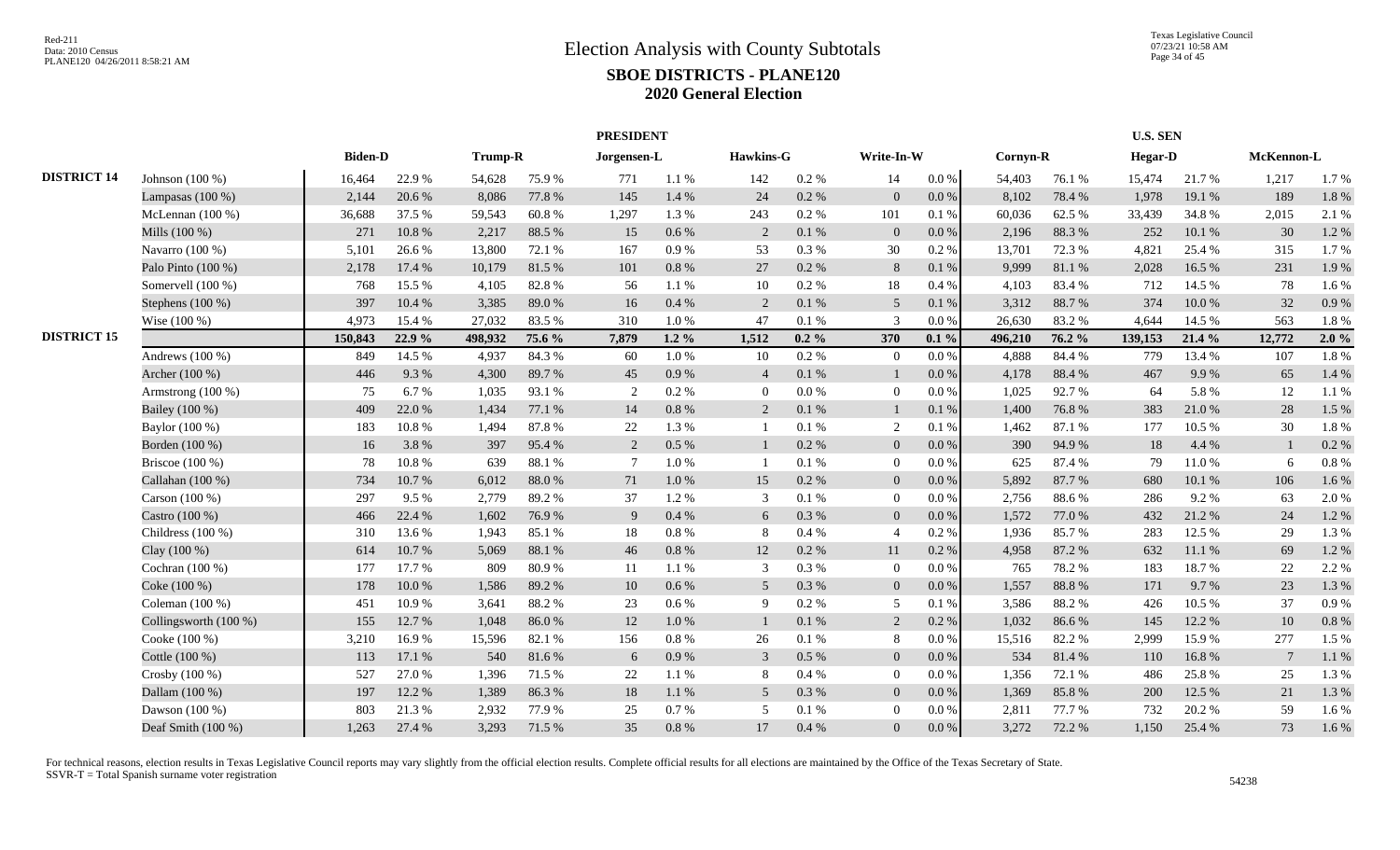|                    |                       |                  | <b>U.S. SEN</b> |             |        |          | <b>RR COMM1</b> |                |          |                 |           |         |        | <b>SUP CT CHIEF</b> |        |                |         |
|--------------------|-----------------------|------------------|-----------------|-------------|--------|----------|-----------------|----------------|----------|-----------------|-----------|---------|--------|---------------------|--------|----------------|---------|
|                    |                       | <b>Collins-G</b> |                 | Castaneda-D |        | Wright-R |                 | Sterett-L      |          | Gruene-G        |           | Hecht-R |        | Meachum-D           |        | $Ash-L$        |         |
| <b>DISTRICT 14</b> | Johnson $(100\%)$     | 369              | $0.5\%$         | 14,780      | 20.9%  | 53,764   | 76.0%           | 1,642          | 2.3 %    | 551             | $0.8 \%$  | 53,627  | 75.9%  | 15,386              | 21.8%  | 1,603          | 2.3 %   |
|                    | Lampasas $(100\%)$    | 61               | $0.6\%$         | 1,845       | 17.9 % | 8,125    | 79.0%           | 225            | 2.2 %    | 93              | 0.9%      | 8,062   | 78.3%  | 1,986               | 19.3%  | 252            | 2.4 %   |
|                    | McLennan $(100\%)$    | 636              | 0.7%            | 31,537      | 33.5 % | 59,273   | 62.9%           | 2,307          | 2.4 %    | 1,083           | 1.1 %     | 58,780  | 62.1 % | 33,503              | 35.4%  | 2,378          | 2.5 %   |
|                    | Mills (100 %)         | 9                | 0.4%            | 224         | 9.1 %  | 2,172    | 88.7%           | 36             | 1.5 %    | 17              | 0.7 %     | 2,161   | 88.2%  | 259                 | 10.6%  | 31             | 1.3 %   |
|                    | Navarro (100 %)       | 125              | 0.7%            | 4,719       | 25.0%  | 13,713   | 72.5 %          | 373            | 2.0%     | 100             | $0.5\%$   | 13,656  | 72.3 % | 4,859               | 25.7%  | 375            | 2.0%    |
|                    | Palo Pinto (100 %)    | 70               | $0.6\%$         | 1,971       | 16.1 % | 9.945    | 81.5%           | 222            | 1.8%     | 68              | 0.6 %     | 9,898   | 81.2%  | 2,034               | 16.7%  | 256            | 2.1 %   |
|                    | Somervell (100 %)     | 27               | 0.5 %           | 674         | 13.8%  | 4.087    | 83.5 %          | 101            | 2.1 %    | 31              | $0.6\%$   | 4,072   | 83.2%  | 722                 | 14.8%  | 100            | 2.0 %   |
|                    | Stephens (100 %)      | 17               | 0.5%            | 341         | 9.2%   | 3,313    | 89.4%           | 38             | 1.0%     | 13              | 0.4%      | 3,243   | 88.2%  | 379                 | 10.3%  | 55             | 1.5 %   |
|                    | Wise (100 %)          | 162              | $0.5\%$         | 4.297       | 13.6 % | 26,476   | 83.6 %          | 654            | 2.1 %    | 226             | 0.7%      | 26,354  | 83.2%  | 4.602               | 14.5 % | 712            | 2.2 %   |
| <b>DISTRICT 15</b> |                       | 3,262            | $0.5\%$         | 133,255     | 20.7%  | 491,276  | 76.3 %          | 14,365         | $2.2\%$  | 5,027           | $0.8 \%$  | 486,926 | 75.5 % | 142,211             | 22.1 % | 15,432         | $2.4\%$ |
|                    | Andrews $(100\%)$     | 20               | 0.3%            | 806         | 14.0%  | 4,834    | 83.8%           | 97             | 1.7%     | 33              | 0.6 %     | 4,796   | 83.2%  | 828                 | 14.4 % | 140            | 2.4 %   |
|                    | Archer (100 %)        | 14               | 0.3%            | 399         | 8.6%   | 4,159    | 89.5 %          | 66             | 1.4 %    | 22              | 0.5 %     | 4,125   | 88.8%  | 436                 | 9.4 %  | 82             | 1.8%    |
|                    | Armstrong (100 %)     | 5                | 0.5 %           | 61          | 5.6%   | 1,016    | 93.1 %          | 9              | $0.8~\%$ | 5               | 0.5%      | 1,011   | 92.9%  | 67                  | 6.2%   | 10             | 0.9%    |
|                    | Bailey (100 %)        | 11               | $0.6\%$         | 372         | 20.6%  | 1,378    | 76.4%           | 43             | 2.4 %    | 10              | 0.6 %     | 1,370   | 76.6%  | 383                 | 21.4%  | 36             | 2.0 %   |
|                    | Baylor (100 %)        | 9                | 0.5%            | 155         | 9.4%   | 1,463    | 88.3%           | 30             | 1.8%     | 8               | $0.5\%$   | 1,441   | 86.3%  | 191                 | 11.4 % | 37             | 2.2 %   |
|                    | Borden (100 %)        | 2                | 0.5%            | 17          | 4.2 %  | 381      | 94.8%           | $\overline{4}$ | 1.0%     | $\overline{0}$  | $0.0\,\%$ | 380     | 94.8%  | 17                  | 4.2 %  | $\overline{4}$ | 1.0%    |
|                    | Briscoe $(100\%)$     | 5                | 0.7%            | 73          | 10.2%  | 635      | 88.7%           | $\overline{7}$ | 1.0%     |                 | 0.1%      | 626     | 87.6%  | 82                  | 11.5 % | $\overline{7}$ | 1.0%    |
|                    | Callahan (100 %)      | 41               | 0.6%            | 583         | 8.8%   | 5.911    | 88.8%           | 118            | 1.8%     | 44              | 0.7%      | 5,816   | 87.6%  | 678                 | 10.2%  | 147            | 2.2 %   |
|                    | Carson (100 %)        | 5                | 0.2 %           | 264         | 8.5 %  | 2,730    | 88.4%           | 78             | 2.5 %    | 17              | 0.6 %     | 2,716   | 87.8%  | 310                 | 10.0%  | 66             | 2.1 %   |
|                    | Castro (100 %)        | 13               | 0.6%            | 435         | 21.8%  | 1,534    | 76.7%           | 25             | 1.3%     | 5 <sup>5</sup>  | 0.3%      | 1,522   | 76.4%  | 442                 | 22.2 % | 28             | 1.4 %   |
|                    | Childress $(100\%)$   | 11               | 0.5 %           | 275         | 12.3 % | 1,924    | 85.8%           | 31             | 1.4 %    | 12              | 0.5 %     | 1,907   | 84.9%  | 313                 | 13.9%  | 26             | 1.2%    |
|                    | Clay (100 %)          | 27               | $0.5\%$         | 560         | 9.9%   | 4,971    | 88.0%           | 92             | 1.6%     | 26              | $0.5\%$   | 4,915   | 87.0%  | 637                 | 11.3%  | 98             | 1.7%    |
|                    | Cochran $(100\%)$     | 8                | 0.8%            | 190         | 19.5 % | 752      | 77.4 %          | 26             | 2.7%     | $\overline{4}$  | 0.4%      | 750     | 76.8%  | 184                 | 18.9%  | 42             | 4.3 %   |
|                    | Coke (100 %)          | $\mathfrak{Z}$   | 0.2 %           | 142         | 8.3%   | 1,543    | 89.9%           | 24             | 1.4 %    | 8               | $0.5\%$   | 1,517   | 88.4%  | 170                 | 9.9%   | 29             | 1.7%    |
|                    | Coleman (100 %)       | 16               | 0.4%            | 406         | 10.0%  | 3,599    | 88.7%           | 42             | 1.0%     | 11              | 0.3%      | 3,543   | 87.7%  | 438                 | 10.8%  | 61             | 1.5 %   |
|                    | Collingsworth (100 %) | $\overline{4}$   | 0.3%            | 139         | 12.0 % | 1,003    | 86.7%           | 10             | 0.9%     | $5\overline{)}$ | 0.4%      | 984     | 85.4%  | 155                 | 13.5 % | 13             | 1.1 %   |
|                    | Cooke (100 %)         | 85               | 0.5 %           | 2,846       | 15.2 % | 15,444   | 82.5 %          | 336            | 1.8%     | 103             | 0.5%      | 15,445  | 82.4 % | 2,936               | 15.7 % | 363            | 1.9%    |
|                    | Cottle (100 %)        | 5                | 0.8%            | 111         | 17.0%  | 529      | 81.1%           | 7              | 1.1%     | 5 <sup>5</sup>  | 0.8 %     | 522     | 81.2%  | 112                 | 17.4 % | 9              | 1.4 %   |
|                    | Crosby $(100\%)$      | 14               | 0.7%            | 476         | 25.5 % | 1.342    | 72.0 %          | 31             | 1.7%     | 15              | $0.8\%$   | 1,327   | 71.3%  | 500                 | 26.9%  | 33             | 1.8%    |
|                    | Dallam (100 %)        | $\mathfrak{S}$   | 0.3%            | 192         | 12.1 % | 1,365    | 86.1%           | 24             | 1.5 %    | 5 <sup>5</sup>  | 0.3%      | 1,354   | 85.4%  | 198                 | 12.5 % | 34             | 2.1 %   |
|                    | Dawson $(100\%)$      | 14               | 0.4 %           | 732         | 20.7%  | 2,713    | 76.9%           | 64             | 1.8%     | 20              | $0.6\,\%$ | 2,685   | 76.1 % | 760                 | 21.5 % | 82             | 2.3 %   |
|                    | Deaf Smith (100 %)    | 36               | 0.8%            | 1,238       | 27.5 % | 3,160    | 70.1 %          | 84             | 1.9%     | 27              | $0.6\%$   | 3,192   | 70.8%  | 1,232               | 27.3 % | 82             | 1.8%    |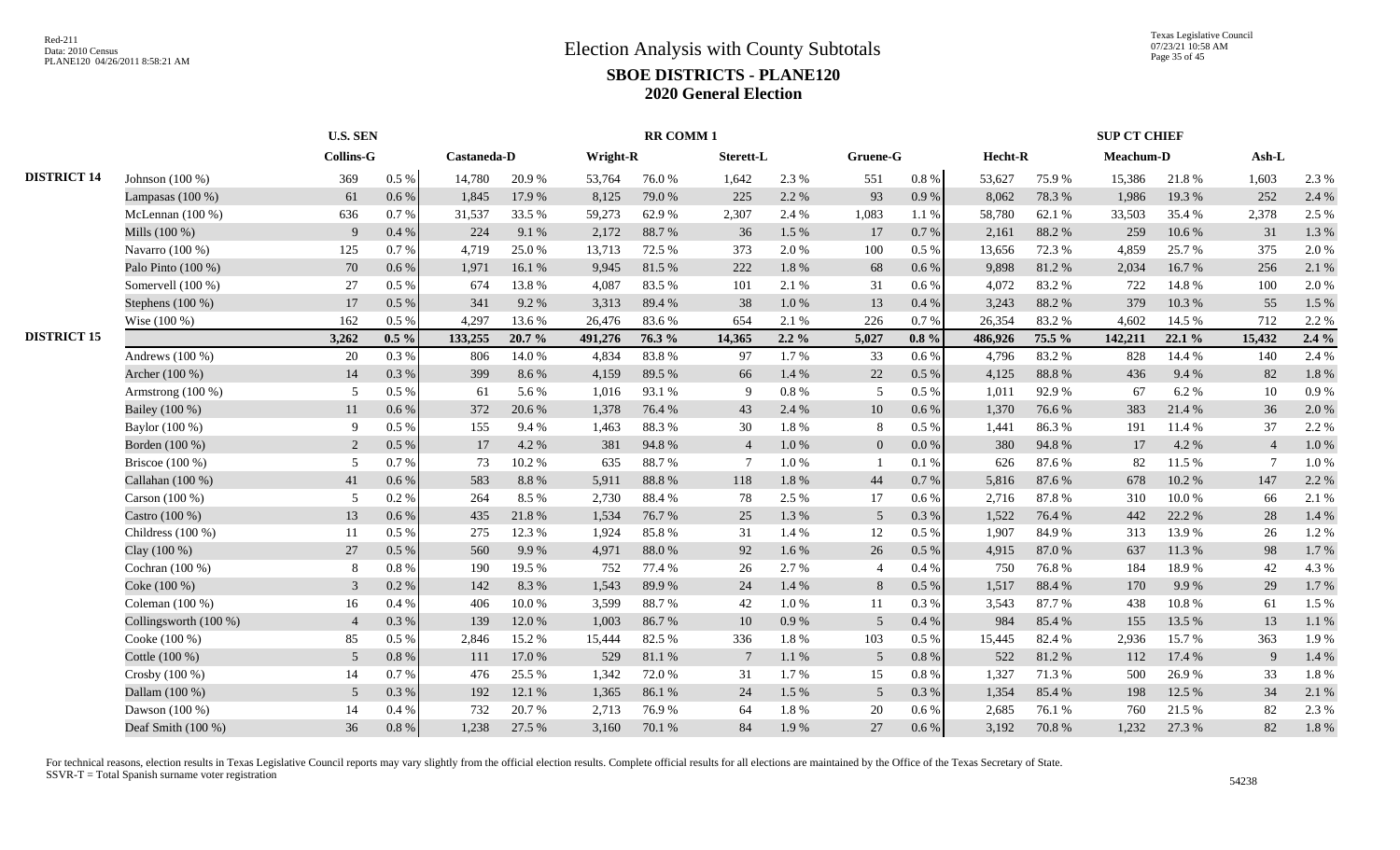|                    |                       |                | SUP CT 6 |                |        |               |        | SUP CT 7         |           |            |        |                |        | SUP CT 8        |        |          |         |
|--------------------|-----------------------|----------------|----------|----------------|--------|---------------|--------|------------------|-----------|------------|--------|----------------|--------|-----------------|--------|----------|---------|
|                    |                       | <b>Bland-R</b> |          | <b>Cheng-D</b> |        | <b>Boyd-R</b> |        | <b>Strange-L</b> |           | Williams-D |        | <b>Busby-R</b> |        | <b>Triana-D</b> |        | Oxford-L |         |
| <b>DISTRICT 14</b> | Johnson $(100\%)$     | 55,073         | 78.4%    | 15,190         | 21.6%  | 53,644        | 76.2%  | 1,462            | 2.1 %     | 15,268     | 21.7%  | 53,982         | 76.6%  | 14,777          | 21.0%  | 1,755    | 2.5 %   |
|                    | Lampasas $(100\%)$    | 8,294          | 80.7%    | 1,979          | 19.3%  | 8,071         | 78.5 % | 247              | 2.4 %     | 1,961      | 19.1 % | 8,131          | 79.1 % | 1,888           | 18.4%  | 259      | 2.5 %   |
|                    | McLennan $(100\%)$    | 61,136         | 64.9%    | 33,097         | 35.1 % | 59,512        | 63.0%  | 2,066            | 2.2 %     | 32,826     | 34.8%  | 59,537         | 63.2%  | 32,458          | 34.4 % | 2,236    | 2.4 %   |
|                    | Mills (100 %)         | 2,191          | 89.9%    | 246            | 10.1%  | 2,161         | 88.7%  | 25               | $1.0\ \%$ | 249        | 10.2%  | 2,164          | 88.8 % | 234             | 9.6%   | 38       | 1.6%    |
|                    | Navarro $(100\%)$     | 14,019         | 74.3 %   | 4,846          | 25.7%  | 13,714        | 72.7 % | 334              | 1.8%      | 4,822      | 25.6 % | 13,732         | 72.8%  | 4,758           | 25.2 % | 366      | 1.9%    |
|                    | Palo Pinto (100 %)    | 10,155         | 83.4%    | 2,016          | 16.6%  | 9,913         | 81.5%  | 225              | 1.8 %     | 2,029      | 16.7%  | 9,941          | 81.8%  | 1,951           | 16.1%  | 258      | 2.1 %   |
|                    | Somervell (100 %)     | 4,171          | 85.3%    | 716            | 14.7%  | 4.097         | 83.8%  | 86               | 1.8%      | 705        | 14.4 % | 4,106          | 84.1 % | 684             | 14.0%  | 93       | 1.9%    |
|                    | Stephens (100 %)      | 3,311          | 90.4%    | 351            | 9.6 %  | 3,280         | 88.9%  | 40               | 1.1%      | 368        | 10.0%  | 3,287          | 89.2%  | 343             | 9.3%   | 57       | 1.5 %   |
|                    | Wise $(100\%)$        | 26,957         | 85.5%    | 4,569          | 14.5 % | 26,398        | 83.7%  | 664              | 2.1 %     | 4,459      | 14.1 % | 26,353         | 83.9%  | 4,337           | 13.8%  | 726      | 2.3 %   |
| <b>DISTRICT 15</b> |                       | 502,845        | 78.3%    | 139,310        | 21.7 % | 490,211       | 76.3 % | 14,306           | $2.2\%$   | 138,243    | 21.5 % | 490,329        | 76.4 % | 135,886         | 21.2%  | 15,452   | $2.4\%$ |
|                    | Andrews $(100\%)$     | 4,957          | 86.1%    | 801            | 13.9%  | 4.840         | 84.1 % | 111              | 1.9%      | 807        | 14.0%  | 4,801          | 83.4%  | 827             | 14.4 % | 127      | 2.2 %   |
|                    | Archer (100 %)        | 4,210          | 91.1%    | 413            | 8.9%   | 4,130         | 89.0%  | 65               | 1.4 %     | 447        | 9.6%   | 4,156          | 89.9%  | 401             | 8.7%   | 66       | 1.4 %   |
|                    | Armstrong $(100\%)$   | 1,024          | 94.0%    | 65             | 6.0%   | 1,014         | 92.9%  | 10               | 0.9%      | 67         | 6.1%   | 1,013          | 92.9%  | 64              | 5.9%   | 14       | 1.3%    |
|                    | Bailey (100 %)        | 1,400          | 78.6%    | 382            | 21.4%  | 1,378         | 77.2 % | 31               | 1.7%      | 375        | 21.0%  | 1,367          | 76.5 % | 381             | 21.3%  | 39       | 2.2 %   |
|                    | Baylor (100 %)        | 1,484          | 89.3%    | 177            | 10.7%  | 1,461         | 87.8%  | 33               | 2.0%      | 170        | 10.2%  | 1,467          | 88.2%  | 165             | 9.9%   | 32       | 1.9%    |
|                    | Borden (100 %)        | 391            | 96.8%    | 13             | 3.2 %  | 380           | 94.8%  | 3                | 0.7%      | 18         | 4.5 %  | 385            | 95.8%  | 15              | 3.7%   | 2        | 0.5 %   |
|                    | Briscoe $(100\%)$     | 643            | 89.6%    | 75             | 10.4%  | 635           | 89.1 % | 10               | 1.4 %     | 68         | 9.5%   | 634            | 88.9%  | 73              | 10.2%  | 6        | 0.8%    |
|                    | Callahan (100 %)      | 5,988          | 90.4%    | 637            | 9.6%   | 5,860         | 88.4%  | 122              | 1.8 %     | 646        | 9.7%   | 5,852          | 88.6%  | 618             | 9.4%   | 138      | 2.1 %   |
|                    | Carson (100 %)        | 2,796          | 90.5%    | 293            | 9.5%   | 2,716         | 88.0%  | 75               | 2.4 %     | 294        | 9.5%   | 2,744          | 88.9%  | 279             | 9.0%   | 65       | 2.1 %   |
|                    | Castro (100 %)        | 1,548          | 78.1 %   | 433            | 21.9%  | 1,527         | 76.8%  | 29               | 1.5 %     | 432        | 21.7%  | 1,516          | 76.5%  | 443             | 22.4 % | 23       | 1.2%    |
|                    | Childress $(100\%)$   | 1,964          | 87.4 %   | 283            | 12.6 % | 1.936         | 86.4%  | 20               | 0.9%      | 286        | 12.8%  | 1,943          | 86.6%  | 276             | 12.3 % | 25       | 1.1%    |
|                    | Clay $(100\%)$        | 5,049          | 89.6%    | 584            | 10.4 % | 4,953         | 87.8%  | 74               | 1.3%      | 617        | 10.9%  | 4,975          | 88.3%  | 570             | 10.1 % | 90       | 1.6%    |
|                    | Cochran $(100\%)$     | 790            | 81.4%    | 180            | 18.6%  | 766           | 78.6%  | 28               | 2.9%      | 181        | 18.6%  | 767            | 78.7%  | 184             | 18.9%  | 23       | 2.4 %   |
|                    | Coke (100 %)          | 1,559          | 91.1%    | 153            | 8.9%   | 1,531         | 89.3%  | 20               | 1.2%      | 163        | 9.5 %  | 1,536          | 89.9%  | 148             | 8.7%   | 25       | 1.5 %   |
|                    | Coleman (100 %)       | 3,631          | 89.8%    | 414            | 10.2%  | 3,579         | 88.4%  | 48               | 1.2%      | 421        | 10.4 % | 3,584          | 88.9%  | 402             | 10.0 % | 47       | 1.2%    |
|                    | Collingsworth (100 %) | 998            | 88.6%    | 128            | 11.4 % | 982           | 86.1%  | 14               | 1.2%      | 144        | 12.6 % | 995            | 87.0%  | 136             | 11.9%  | 13       | 1.1%    |
|                    | Cooke (100 %)         | 15,750         | 84.2%    | 2,951          | 15.8%  | 15,462        | 82.6%  | 350              | 1.9%      | 2,915      | 15.6%  | 15,477         | 82.8%  | 2,814           | 15.1 % | 394      | 2.1 %   |
|                    | Cottle (100 %)        | 539            | 82.9%    | 111            | 17.1 % | 535           | 81.8%  | 5                | 0.8 %     | 114        | 17.4 % | 527            | 81.2%  | 108             | 16.6%  | 14       | 2.2 %   |
|                    | Crosby (100 %)        | 1,366          | 73.9%    | 483            | 26.1%  | 1,346         | 72.6%  | 28               | 1.5 %     | 480        | 25.9%  | 1,342          | 72.4 % | 480             | 25.9%  | 31       | 1.7%    |
|                    | Dallam (100 %)        | 1,397          | 88.2%    | 187            | 11.8%  | 1,370         | 86.4%  | 26               | 1.6 %     | 190        | 12.0%  | 1,364          | 86.0%  | 202             | 12.7 % | 20       | 1.3%    |
|                    | Dawson (100 %)        | 2,792          | 79.7%    | 712            | 20.3%  | 2,728         | 77.8%  | 44               | 1.3%      | 734        | 20.9%  | 2,702          | 77.1 % | 740             | 21.1 % | 62       | 1.8%    |
|                    | Deaf Smith (100 %)    | 3,289          | 73.3 %   | 1,198          | 26.7%  | 3,227         | 71.7%  | 89               | 2.0 %     | 1,185      | 26.3 % | 3,180          | 70.9%  | 1,211           | 27.0 % | 94       | 2.1 %   |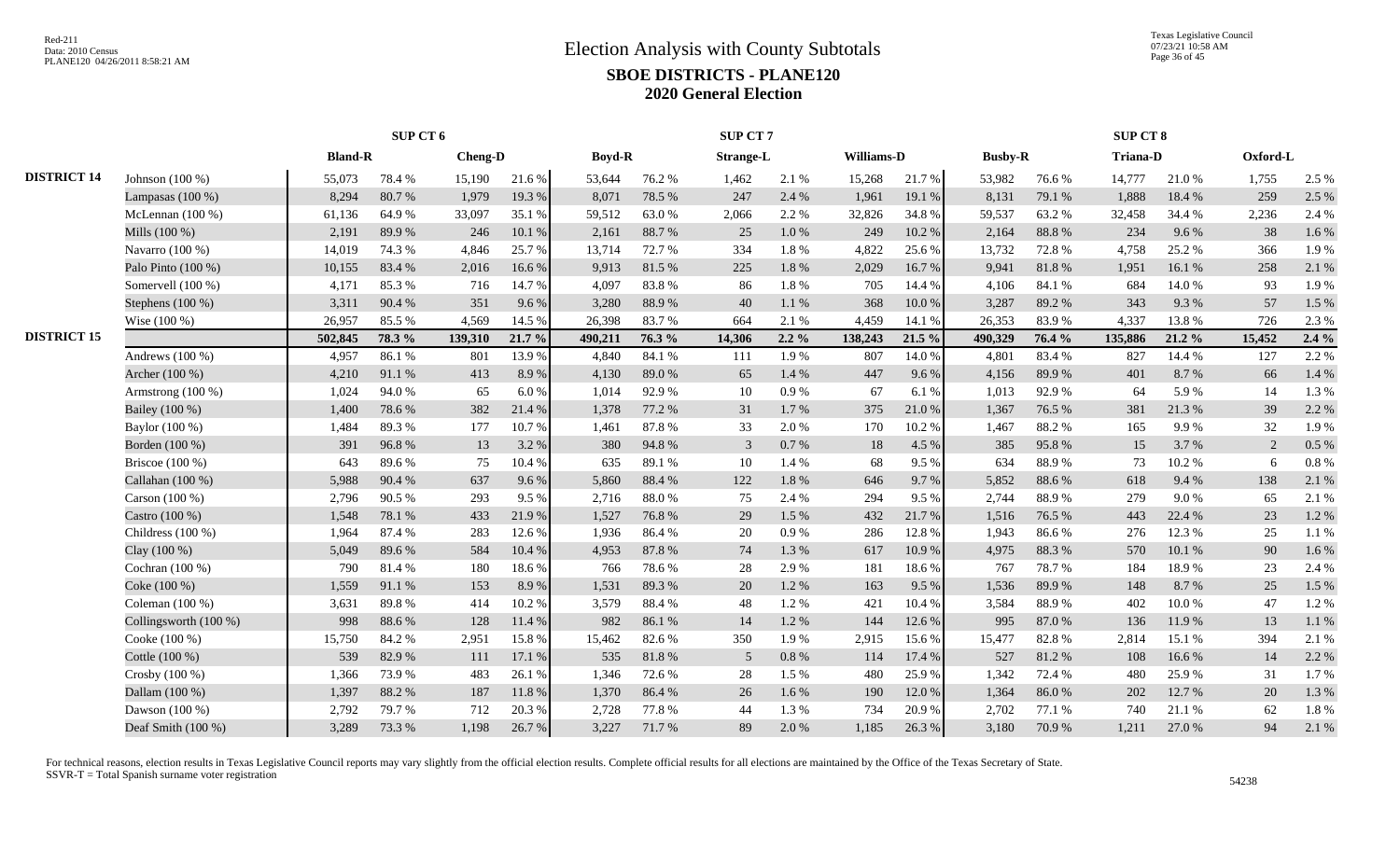|                    |                       | CCA <sub>3</sub>    |            |                 |        |         | CCA <sub>4</sub> |                  |        |          | CCA <sub>9</sub> |                     |           |
|--------------------|-----------------------|---------------------|------------|-----------------|--------|---------|------------------|------------------|--------|----------|------------------|---------------------|-----------|
|                    |                       | <b>Richardson-R</b> |            | Davis Frizell-D |        | Yeary-R |                  | <b>Clinton-D</b> |        | Newell-R |                  | <b>Birmingham-D</b> |           |
| <b>DISTRICT 14</b> | Johnson (100 %)       | 54,535              | 77.6%      | 15,784          | 22.4 % | 54,650  | 78.0%            | 15,451           | 22.0%  | 54,862   | 78.3%            | 15,193              | 21.7%     |
|                    | Lampasas $(100\%)$    | 8,212               | 80.0%      | 2,047           | 20.0%  | 8,280   | $80.8~\%$        | 1,971            | 19.2%  | 8,263    | 80.7%            | 1,982               | 19.3%     |
|                    | McLennan (100 %)      | 60,140              | 64.0%      | 33,842          | 36.0%  | 60,447  | 64.5 %           | 33,286           | 35.5 % | 60,709   | 64.9%            | 32,863              | 35.1 %    |
|                    | Mills (100 %)         | 2,174               | 89.4%      | 258             | 10.6%  | 2,173   | 89.5 %           | 255              | 10.5 % | 2,176    | 89.5%            | 254                 | 10.5 %    |
|                    | Navarro (100 %)       | 13,859              | 73.6%      | 4,966           | 26.4%  | 13,919  | 74.0 %           | 4,882            | 26.0%  | 13,969   | 74.3 %           | 4,833               | 25.7%     |
|                    | Palo Pinto (100 %)    | 10,073              | 83.0%      | 2,063           | 17.0 % | 10,080  | 83.2%            | 2,038            | 16.8%  | 10,070   | 83.2%            | 2,030               | 16.8%     |
|                    | Somervell (100 %)     | 4,140               | 84.8 %     | 744             | 15.2%  | 4,142   | 85.0%            | 732              | 15.0%  | 4,136    | 84.9%            | 734                 | 15.1 %    |
|                    | Stephens (100 %)      | 3,302               | 90.1 %     | 364             | 9.9%   | 3,260   | 90.2%            | 355              | 9.8%   | 3,281    | 90.3%            | 351                 | 9.7%      |
|                    | Wise (100 %)          | 26,696              | 85.1%      | 4,692           | 14.9%  | 26,779  | 85.4%            | 4,560            | 14.6 % | 26,786   | 85.6%            | 4,491               | 14.4 %    |
| <b>DISTRICT 15</b> |                       | 497,286             | 77.6 %     | 143,631         | 22.4 % | 499,006 | 78.1 %           | 139,913          | 21.9 % | 500,077  | 78.3%            | 138,332             | 21.7 %    |
|                    | Andrews $(100\%)$     | 4,893               | 85.0%      | 865             | 15.0%  | 4,908   | 85.6%            | 828              | 14.4 % | 4,923    | 85.7%            | 822                 | 14.3 %    |
|                    | Archer (100 %)        | 4,175               | 90.5 %     | 438             | 9.5%   | 4,191   | 91.0%            | 416              | 9.0 %  | 4,206    | 91.3%            | 400                 | $8.7\ \%$ |
|                    | Armstrong $(100\%)$   | 1,016               | 93.5%      | 71              | 6.5 %  | 1,015   | 93.5%            | 70               | 6.5%   | 1,016    | 93.8%            | 67                  | 6.2%      |
|                    | Bailey (100 %)        | 1,396               | 78.2 %     | 389             | 21.8%  | 1,399   | 78.3%            | 387              | 21.7%  | 1,403    | 79.1 %           | 370                 | 20.9%     |
|                    | Baylor (100 %)        | 1,480               | 89.0%      | 183             | 11.0%  | 1,479   | 89.5%            | 174              | 10.5 % | 1,483    | 89.5%            | 174                 | 10.5 %    |
|                    | Borden (100 %)        | 385                 | 95.5%      | 18              | 4.5 %  | 378     | 95.0%            | 20               | 5.0 %  | 385      | 96.0%            | 16                  | 4.0%      |
|                    | Briscoe (100 %)       | 635                 | 89.3%      | 76              | 10.7%  | 638     | 89.5%            | 75               | 10.5 % | 638      | 89.6%            | 74                  | 10.4%     |
|                    | Callahan (100 %)      | 5,921               | 89.6%      | 686             | 10.4 % | 5,929   | 89.9%            | 667              | 10.1 % | 5,931    | 89.9%            | 664                 | 10.1 %    |
|                    | Carson $(100\%)$      | 2,778               | 90.0%      | 307             | 10.0%  | 2,795   | 90.6%            | 290              | 9.4 %  | 2,779    | 90.2%            | 301                 | 9.8%      |
|                    | Castro (100 %)        | 1,535               | 77.7 %     | 440             | 22.3 % | 1,533   | 77.7 %           | 441              | 22.3 % | 1,550    | 78.8%            | 417                 | 21.2%     |
|                    | Childress $(100\%)$   | 1,942               | 86.7%      | 299             | 13.3 % | 1,946   | 87.0%            | 290              | 13.0%  | 1,952    | 87.0%            | 291                 | 13.0 %    |
|                    | Clay $(100\%)$        | 4,994               | 88.6%      | 640             | 11.4 % | 5,019   | 89.1 %           | 615              | 10.9%  | 5,022    | 89.3%            | 602                 | 10.7%     |
|                    | Cochran (100 %)       | 784                 | 80.7%      | 188             | 19.3%  | 790     | 81.3%            | 182              | 18.7%  | 791      | 81.5%            | 179                 | 18.5 %    |
|                    | Coke (100 %)          | 1,541               | 90.5 %     | 161             | 9.5 %  | 1,543   | 91.1%            | 151              | 8.9%   | 1,542    | 91.1%            | 150                 | 8.9%      |
|                    | Coleman $(100\%)$     | 3,613               | 89.5%      | 423             | 10.5%  | 3,614   | 89.8%            | 412              | 10.2%  | 3,598    | 89.6%            | 417                 | 10.4 %    |
|                    | Collingsworth (100 %) | 1,013               | 87.9%      | 140             | 12.1 % | 1,002   | 88.2%            | 134              | 11.8%  | 998      | 87.5 %           | 142                 | 12.5 %    |
|                    | Cooke (100 %)         | 15,639              | 83.7%      | 3,053           | 16.3%  | 15,668  | 84.1 %           | 2,965            | 15.9%  | 15,684   | 84.1 %           | 2,960               | 15.9%     |
|                    | Cottle (100 %)        | 534                 | $81.8\ \%$ | 119             | 18.2%  | 533     | 81.9%            | 118              | 18.1 % | 535      | 82.7%            | 112                 | 17.3 %    |
|                    | Crosby (100 %)        | 1,349               | 73.1 %     | 496             | 26.9%  | 1,355   | 73.8%            | 482              | 26.2%  | 1,362    | 74.0%            | 479                 | 26.0%     |
|                    | Dallam (100 %)        | 1,392               | 87.6 %     | 197             | 12.4 % | 1,383   | 87.4 %           | 200              | 12.6 % | 1,381    | 87.5 %           | 198                 | 12.5 %    |
|                    | Dawson (100 %)        | 2,749               | 78.8%      | 740             | 21.2%  | 2,747   | 79.1 %           | 728              | 20.9%  | 2,759    | 79.5 %           | 713                 | 20.5 %    |
|                    | Deaf Smith (100 %)    | 3,250               | 72.7 %     | 1,223           | 27.3 % | 3,276   | 73.3 %           | 1,194            | 26.7%  | 3,284    | 73.6%            | 1,179               | 26.4 %    |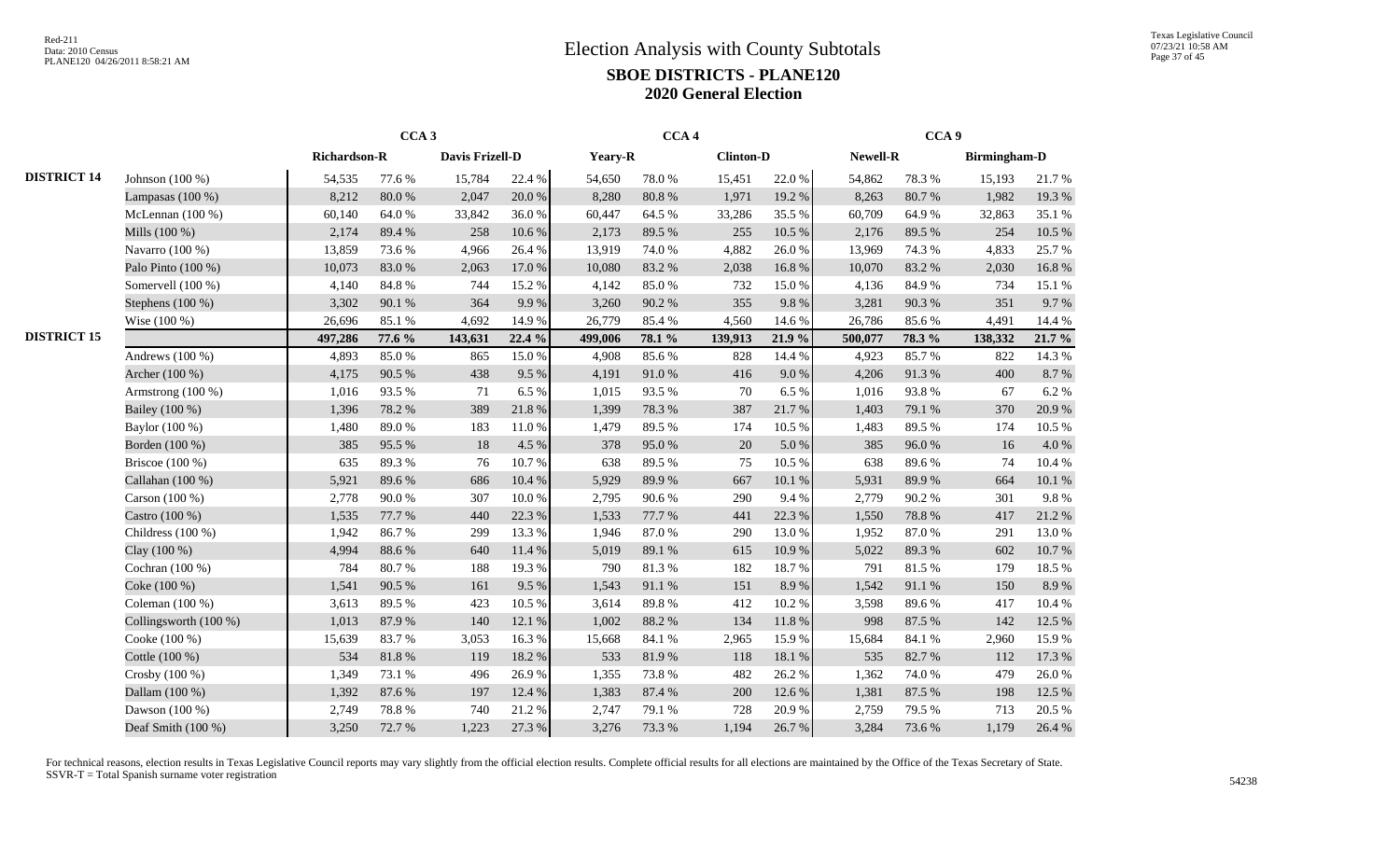|                    |                    |                |        |         |        | <b>PRESIDENT</b> |           |                |           |                          |           |          |        | <b>U.S. SEN</b>          |        |                 |       |
|--------------------|--------------------|----------------|--------|---------|--------|------------------|-----------|----------------|-----------|--------------------------|-----------|----------|--------|--------------------------|--------|-----------------|-------|
|                    |                    | <b>Biden-D</b> |        | Trump-R |        | Jorgensen-L      |           | Hawkins-G      |           | Write-In-W               |           | Cornyn-R |        | <b>Hegar-D</b>           |        | McKennon-L      |       |
| <b>DISTRICT 15</b> | Dickens (100 %)    | 130            | 13.2 % | 853     | 86.3%  | 3                | 0.3 %     | $\overline{2}$ | $0.2 \%$  | $\overline{0}$           | $0.0\,\%$ | 808      | 84.3%  | 133                      | 13.9%  | 13              | 1.4 % |
|                    | Donley (100 %)     | 198            | 12.0%  | 1,438   | 87.3%  | 11               | $0.7~\%$  | $\mathbf{1}$   | 0.1 %     | $\overline{0}$           | $0.0\,\%$ | 1,418    | 87.3%  | 181                      | 11.1%  | 22              | 1.4 % |
|                    | Fisher (100 %)     | 352            | 19.3%  | 1,448   | 79.3 % | 21               | 1.2%      | 5              | $0.3\ \%$ | $\overline{0}$           | $0.0\,\%$ | 1,418    | 78.6%  | 351                      | 19.5 % | 28              | 1.6%  |
|                    | Floyd (100 %)      | 438            | 21.5 % | 1,584   | 77.6 % | 15               | $0.7\%$   | 2              | 0.1 %     |                          | 0.0 %     | 1,554    | 78.1 % | 397                      | 19.9%  | 29              | 1.5 % |
|                    | Foard (100 %)      | 99             | 18.0%  | 445     | 80.8%  | 6                | 1.1%      | $\mathbf{1}$   | 0.2 %     | $\overline{0}$           | $0.0\%$   | 404      | 77.8%  | 107                      | 20.6%  | $\tau$          | 1.3%  |
|                    | Gaines (100 %)     | 576            | 9.6%   | 5,355   | 89.3%  | 54               | 0.9 %     | 10             | 0.2 %     | $\overline{1}$           | 0.0 %     | 5,118    | 88.9%  | 548                      | 9.5 %  | 76              | 1.3%  |
|                    | Garza (100 %)      | 231            | 14.0%  | 1,413   | 85.5 % | 5                | 0.3 %     | $\overline{4}$ | 0.2 %     | $\overline{0}$           | 0.0 %     | 1,374    | 85.0%  | 225                      | 13.9%  | 11              | 0.7%  |
|                    | Gray (100 %)       | 829            | 10.7%  | 6,840   | 87.9%  | 97               | 1.2 %     | 16             | $0.2~\%$  | $\overline{0}$           | $0.0\,\%$ | 6,705    | 87.2%  | 774                      | 10.1%  | 167             | 2.2 % |
|                    | Hale (100 %)       | 2,279          | 23.8%  | 7,177   | 74.9%  | 97               | $1.0\ \%$ | 31             | 0.3 %     | 2                        | $0.0\%$   | 6,999    | 74.6 % | 2,155                    | 23.0%  | 155             | 1.7%  |
|                    | Hall (100 %)       | 168            | 14.4 % | 995     | 85.1 % | $\overline{4}$   | 0.3 %     | $\mathbf{1}$   | 0.1%      | $\mathbf{1}$             | 0.1%      | 967      | 84.8%  | 156                      | 13.7%  | $7\phantom{.0}$ | 0.6 % |
|                    | Hansford $(100\%)$ | 166            | 8.1%   | 1,848   | 90.3%  | 27               | 1.3%      | 3              | 0.1%      | $\overline{2}$           | 0.1%      | 1,838    | 90.9%  | 158                      | 7.8%   | 21              | 1.0%  |
|                    | Hardeman (100 %)   | 241            | 15.3%  | 1,330   | 84.2 % | -9               | $0.6\%$   | $\overline{0}$ | 0.0 %     | $\overline{0}$           | 0.0 %     | 1,313    | 84.4 % | 232                      | 14.9%  | 9               | 0.6 % |
|                    | Hartley $(100\%)$  | 195            | 9.4%   | 1,868   | 89.9%  | -14              | 0.7 %     | -1             | $0.0\%$   | $\overline{0}$           | 0.0 %     | 1,859    | 89.7%  | 176                      | 8.5%   | 27              | 1.3%  |
|                    | Haskell (100 %)    | 353            | 15.9%  | 1,840   | 83.1 % | 15               | 0.7 %     | 6              | 0.3%      | $\overline{0}$           | $0.0\%$   | 1,808    | 82.8%  | 347                      | 15.9%  | 15              | 0.7%  |
|                    | Hemphill $(100\%)$ | 206            | 12.0 % | 1,486   | 86.4%  | 25               | 1.5 %     | 3              | 0.2 %     | $\Omega$                 | 0.0 %     | 1,465    | 86.5%  | 197                      | 11.6 % | 22              | 1.3%  |
|                    | Hockley (100 %)    | 1,482          | 18.3%  | 6,536   | 80.7%  | 61               | 0.8%      | 16             | $0.2 \%$  | 7                        | 0.1%      | 6,449    | 80.8%  | 1,384                    | 17.3 % | 124             | 1.6%  |
|                    | Howard $(100\%)$   | 2,069          | 20.2 % | 8,054   | 78.7%  | 89               | 0.9%      | 28             | 0.3%      | $\overline{0}$           | $0.0\%$   | 7,840    | 78.2%  | 1,954                    | 19.5 % | 193             | 1.9%  |
|                    | Hutchinson (100 %) | 965            | 11.0 % | 7,681   | 87.4 % | 115              | 1.3%      | 10             | 0.1 %     | 14                       | 0.2%      | 7,575    | 87.2 % | 900                      | 10.4 % | 178             | 2.0%  |
|                    | Jones (100 %)      | 999            | 14.8%  | 5,660   | 83.9%  | 63               | 0.9%      | 19             | 0.3 %     | -6                       | 0.1%      | 5,546    | 83.8%  | 967                      | 14.6 % | 81              | 1.2%  |
|                    | Kent (100 %)       | 47             | 10.2 % | 408     | 88.9%  |                  | $0.2\%$   | 3              | 0.7%      | $\Omega$                 | 0.0 %     | 386      | 86.7%  | 53                       | 11.9 % | $\overline{4}$  | 0.9%  |
|                    | King (100 %)       | 8              | 5.0%   | 151     | 95.0%  | $\Omega$         | $0.0\,\%$ | $\overline{0}$ | $0.0\%$   | $\Omega$                 | 0.0 %     | 149      | 96.8%  | $\overline{\phantom{1}}$ | 3.2%   | $\theta$        | 0.0 % |
|                    | Knox (100 %)       | 265            | 18.2%  | 1,180   | 81.0%  | $\overline{7}$   | $0.5\%$   | $\overline{4}$ | 0.3%      | $\overline{0}$           | $0.0\%$   | 1,147    | 80.2%  | 263                      | 18.4%  | 15              | 1.0%  |
|                    | Lamb $(100\%)$     | 840            | 19.0%  | 3,521   | 79.7 % | 40               | 0.9%      | $\tau$         | 0.2 %     | 10                       | 0.2%      | 3,469    | 79.4 % | 802                      | 18.4%  | 75              | 1.7%  |
|                    | Lipscomb $(100\%)$ | 131            | 9.7%   | 1,205   | 89.1 % | 17               | 1.3 %     | $\overline{0}$ | 0.0 %     | $\overline{0}$           | 0.0 %     | 1,181    | 89.2%  | 117                      | 8.8%   | 25              | 1.9%  |
|                    | Lubbock $(100\%)$  | 40,017         | 33.1 % | 78,861  | 65.3%  | 1,617            | 1.3%      | 276            | $0.2~\%$  | 46                       | $0.0\%$   | 79,459   | 66.5%  | 36,319                   | 30.4%  | 3,018           | 2.5 % |
|                    | Lynn $(100\%)$     | 429            | 18.7%  | 1,853   | 80.7%  | 10               | 0.4%      | 2              | 0.1 %     |                          | 0.0 %     | 1,817    | 80.3%  | 412                      | 18.2%  | 25              | 1.1%  |
|                    | Martin (100 %)     | 288            | 13.3 % | 1,857   | 86.0%  | 13               | $0.6\,\%$ | 2              | $0.1~\%$  | $\overline{0}$           | $0.0\,\%$ | 1,811    | 85.7%  | 263                      | 12.5 % | 27              | 1.3%  |
|                    | Midland (100 %)    | 12,329         | 20.9%  | 45,624  | 77.5 % | 777              | 1.3%      | 126            | $0.2 \%$  | $\mathbf{0}$             | $0.0\,\%$ | 45,733   | 78.1 % | 11,417                   | 19.5 % | 1,162           | 2.0%  |
|                    | Mitchell (100 %)   | 397            | 15.4 % | 2,170   | 84.1 % | -11              | 0.4 %     | - 1            | $0.0\ \%$ | $\overline{\phantom{0}}$ | 0.0 %     | 2,129    | 83.8%  | 359                      | 14.1 % | 40              | 1.6%  |
|                    | Montague (100 %)   | 1,097          | 11.2 % | 8,615   | 87.6%  | 78               | $0.8 \%$  | 24             | $0.2~\%$  | 18                       | 0.2 %     | 8,526    | 87.4 % | 1,051                    | 10.8%  | 135             | 1.4%  |
|                    | Moore (100 %)      | 1,062          | 19.3%  | 4,359   | 79.1 % | 66               | 1.2%      | 21             | 0.4 %     | $\Omega$                 | $0.0\,\%$ | 4,314    | 79.2 % | 999                      | 18.3%  | 102             | 1.9%  |
|                    | Motley (100 %)     | 46             | 7.1 %  | 604     | 92.6%  | $\overline{2}$   | 0.3 %     | $\overline{0}$ | $0.0\,\%$ | $\Omega$                 | $0.0\,\%$ | 591      | 92.6 % | 44                       | 6.9%   | 3               | 0.5 % |
|                    |                    |                |        |         |        |                  |           |                |           |                          |           |          |        |                          |        |                 |       |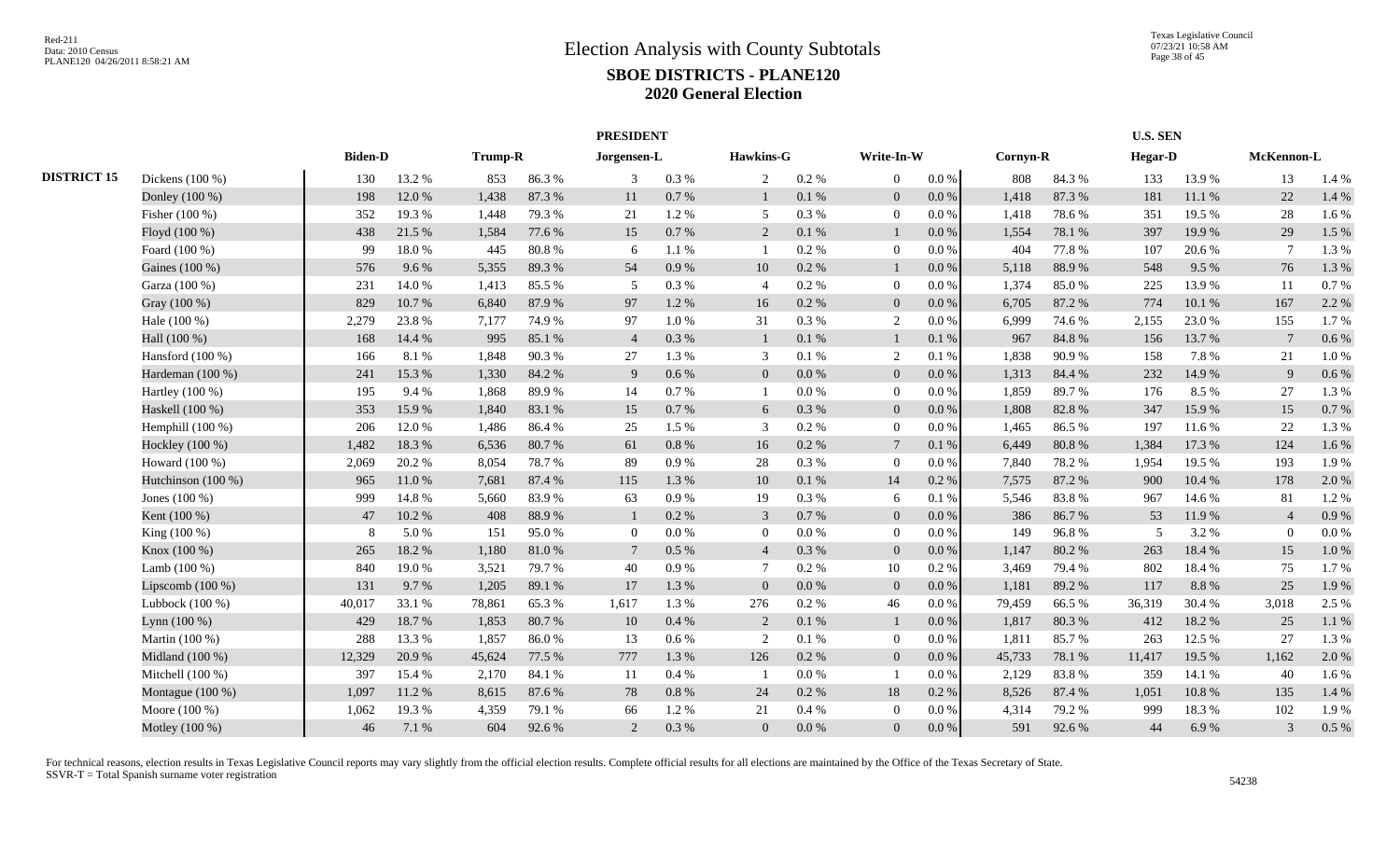|                    |                    | <b>U.S. SEN</b>  |           |                |            |          | <b>RR COMM1</b> |                |           |                          |           |         |        | <b>SUP CT CHIEF</b> |        |         |         |
|--------------------|--------------------|------------------|-----------|----------------|------------|----------|-----------------|----------------|-----------|--------------------------|-----------|---------|--------|---------------------|--------|---------|---------|
|                    |                    | <b>Collins-G</b> |           | Castaneda-D    |            | Wright-R |                 | Sterett-L      |           | Gruene-G                 |           | Hecht-R |        | Meachum-D           |        | $Ash-L$ |         |
| <b>DISTRICT 15</b> | Dickens (100 %)    | $\overline{4}$   | $0.4~\%$  | 128            | 13.4 %     | 814      | 85.3%           | 8              | $0.8 \%$  | 4                        | 0.4 %     | 809     | 84.4 % | 141                 | 14.7 % | 8       | $0.8\%$ |
|                    | Donley (100 %)     | $\overline{4}$   | 0.2 %     | 160            | $10.0\ \%$ | 1,407    | 87.9%           | 25             | 1.6 %     | 9                        | 0.6 %     | 1,392   | 86.8%  | 181                 | 11.3 % | 31      | 1.9%    |
|                    | Fisher (100 %)     | -7               | 0.4%      | 337            | 18.8 %     | 1,406    | 78.5 %          | 40             | 2.2 %     | 8                        | 0.4%      | 1,392   | 77.9%  | 366                 | 20.5 % | 30      | 1.7%    |
|                    | Floyd (100 %)      | 10               | 0.5 %     | 386            | 19.6%      | 1,544    | 78.4%           | 32             | 1.6 %     | 8                        | 0.4%      | 1,517   | 77.6 % | 403                 | 20.6 % | 35      | 1.8 %   |
|                    | Foard (100 %)      |                  | 0.2%      | 91             | 18.1%      | 408      | 81.3%           | 3              | 0.6 %     | $\overline{0}$           | 0.0 %     | 396     | 79.2 % | 101                 | 20.2 % | 3       | $0.6\%$ |
|                    | Gaines (100 %)     | 18               | 0.3%      | 534            | 9.4 %      | 5,053    | 88.8%           | 82             | 1.4 %     | 23                       | 0.4%      | 5,013   | 88.2%  | 566                 | 10.0%  | 103     | 1.8%    |
|                    | Garza (100 %)      |                  | 0.4%      | 207            | 13.0%      | 1,363    | 85.4%           | 23             | 1.4 %     | 3                        | 0.2%      | 1,347   | 84.6%  | 225                 | 14.1 % | 20      | 1.3%    |
|                    | Gray (100 %)       | 42               | 0.5 %     | 734            | 9.6%       | 6,679    | 87.8%           | 161            | 2.1 %     | 37                       | 0.5%      | 6,624   | 87.0%  | 828                 | 10.9%  | 166     | 2.2 %   |
|                    | Hale (100 %)       | 67               | 0.7%      | 2,112          | 22.7 %     | 6,966    | 74.8%           | 163            | 1.8%      | 72                       | 0.8%      | 6,906   | 74.2 % | 2,212               | 23.8%  | 186     | 2.0 %   |
|                    | Hall (100 %)       | 10               | 0.9%      | 150            | 13.4 %     | 945      | 84.7%           | 12             | 1.1%      | 9                        | 0.8 %     | 916     | 82.2%  | 181                 | 16.2%  | 17      | 1.5 %   |
|                    | Hansford $(100\%)$ | 5                | 0.2%      | 154            | 7.7 %      | 1,804    | 90.5 %          | 31             | 1.6 %     | 5                        | 0.3%      | 1,810   | 91.0%  | 152                 | 7.6 %  | 27      | 1.4 %   |
|                    | Hardeman (100 %)   |                  | 0.1%      | 216            | 14.1 %     | 1,291    | 84.4 %          | 18             | 1.2%      | $5\overline{)}$          | 0.3%      | 1,272   | 83.8%  | 232                 | 15.3 % | 14      | 0.9%    |
|                    | Hartley (100 %)    | 10               | 0.5%      | 166            | 8.1%       | 1,847    | 89.6%           | 41             | 2.0%      | $\overline{7}$           | 0.3%      | 1,848   | 89.4%  | 184                 | 8.9%   | 36      | 1.7%    |
|                    | Haskell (100 %)    | 13               | 0.6 %     | 340            | 15.8 %     | 1,784    | 82.8%           | 23             | $1.1~\%$  | $7\phantom{.0}$          | 0.3 %     | 1,744   | 81.6%  | 366                 | 17.1 % | 28      | 1.3%    |
|                    | Hemphill (100 %)   | 9                | 0.5 %     | 196            | 11.7%      | 1,441    | 86.3%           | 26             | 1.6 %     | -7                       | 0.4%      | 1,434   | 86.3%  | 194                 | 11.7%  | 34      | 2.0%    |
|                    | Hockley (100 %)    | $28\,$           | 0.4 %     | 1,368          | 17.2 %     | 6,387    | 80.5 %          | 135            | 1.7%      | 44                       | 0.6 %     | 6,272   | 79.8%  | 1,434               | 18.2%  | 155     | 2.0%    |
|                    | Howard (100 %)     | 44               | 0.4 %     | 1,958          | 19.7%      | 7,734    | 78.0%           | 168            | 1.7%      | 54                       | 0.5 %     | 7,658   | 77.3 % | 2,030               | 20.5 % | 216     | 2.2 %   |
|                    | Hutchinson (100 %) | 36               | 0.4%      | 873            | 10.1%      | 7,563    | 87.2%           | 195            | 2.2 %     | 38                       | 0.4%      | 7,482   | 86.3%  | 997                 | 11.5 % | 188     | 2.2 %   |
|                    | Jones (100 %)      | $27\,$           | 0.4%      | 927            | 14.1 %     | 5,518    | 83.7%           | 117            | 1.8%      | 32                       | 0.5%      | 5,468   | 83.1 % | 1,009               | 15.3 % | 105     | 1.6%    |
|                    | Kent (100 %)       | 2                | 0.4%      | 45             | 10.3 %     | 386      | 88.5%           | $\overline{4}$ | 0.9%      |                          | 0.2 %     | 384     | 87.5 % | 49                  | 11.2 % | 6       | 1.4 %   |
|                    | King (100 %)       | $\mathbf{0}$     | 0.0 %     | $\overline{4}$ | 2.6 %      | 146      | 96.7%           | $\mathbf{1}$   | 0.7%      | $\Omega$                 | 0.0 %     | 145     | 96.7%  | $\overline{4}$      | 2.7 %  |         | 0.7%    |
|                    | Knox (100 %)       | $\overline{5}$   | 0.3%      | 234            | 16.6%      | 1.144    | 81.3%           | 17             | 1.2%      | 13                       | 0.9%      | 1,122   | 80.6%  | 252                 | 18.1%  | 18      | 1.3%    |
|                    | Lamb $(100\%)$     | $22\,$           | $0.5\%$   | 812            | 18.7%      | 3,434    | 79.0%           | 81             | 1.9%      | 19                       | 0.4 %     | 3,419   | 79.1 % | 814                 | 18.8%  | 88      | 2.0 %   |
|                    | Lipscomb $(100\%)$ |                  | 0.1 %     | 136            | 10.4 %     | 1,145    | 87.6%           | 26             | 2.0 %     | $\overline{0}$           | $0.0\ \%$ | 1,159   | 88.9%  | 120                 | 9.2 %  | 25      | 1.9%    |
|                    | Lubbock (100 %)    | 702              | 0.6 %     | 34,501         | 29.3%      | 78,576   | 66.8%           | 3,268          | 2.8%      | 1,276                    | 1.1 %     | 77,747  | 65.9%  | 36,852              | 31.2%  | 3,418   | 2.9%    |
|                    | Lynn $(100\%)$     | 10               | 0.4%      | 404            | 18.1 %     | 1,793    | 80.2%           | 32             | 1.4 %     | 8                        | 0.4%      | 1,773   | 79.5 % | 424                 | 19.0 % | 34      | 1.5 %   |
|                    | Martin (100 %)     | 11               | 0.5 %     | 272            | 13.0%      | 1,783    | 85.0%           | 29             | 1.4 %     | 13                       | 0.6 %     | 1,781   | 85.3%  | 278                 | 13.3 % | 30      | 1.4 %   |
|                    | Midland (100 %)    | 216              | 0.4 %     | 11,341         | 19.5 %     | 45,293   | 77.8 %          | 1,281          | 2.2 %     | 309                      | 0.5 %     | 44,914  | 77.1 % | 11,884              | 20.4 % | 1,427   | 2.5 %   |
|                    | Mitchell (100 %)   | 12               | 0.5 %     | 373            | 14.7%      | 2,116    | 83.6%           | 40             | $1.6\,\%$ | $\overline{\phantom{a}}$ | 0.0 %     | 2,078   | 82.6%  | 386                 | 15.3%  | 53      | 2.1 %   |
|                    | Montague (100 %)   | 47               | 0.5 %     | 943            | 9.7%       | 8,583    | 88.2%           | 155            | 1.6 %     | 49                       | 0.5 %     | 8,487   | 87.2%  | 1,093               | 11.2 % | 152     | 1.6%    |
|                    | Moore (100 %)      | 32               | $0.6\,\%$ | 1,053          | 19.4 %     | 4,249    | 78.3%           | 93             | 1.7%      | 35                       | 0.6 %     | 4,250   | 78.3%  | 1,064               | 19.6%  | 116     | 2.1 %   |
|                    | Motley (100 %)     | $\overline{0}$   | $0.0\ \%$ | 39             | 6.1%       | 589      | 92.2%           | 9              | 1.4 %     | 2                        | $0.3~\%$  | 587     | 92.0%  | 45                  | 7.1 %  | 6       | 0.9%    |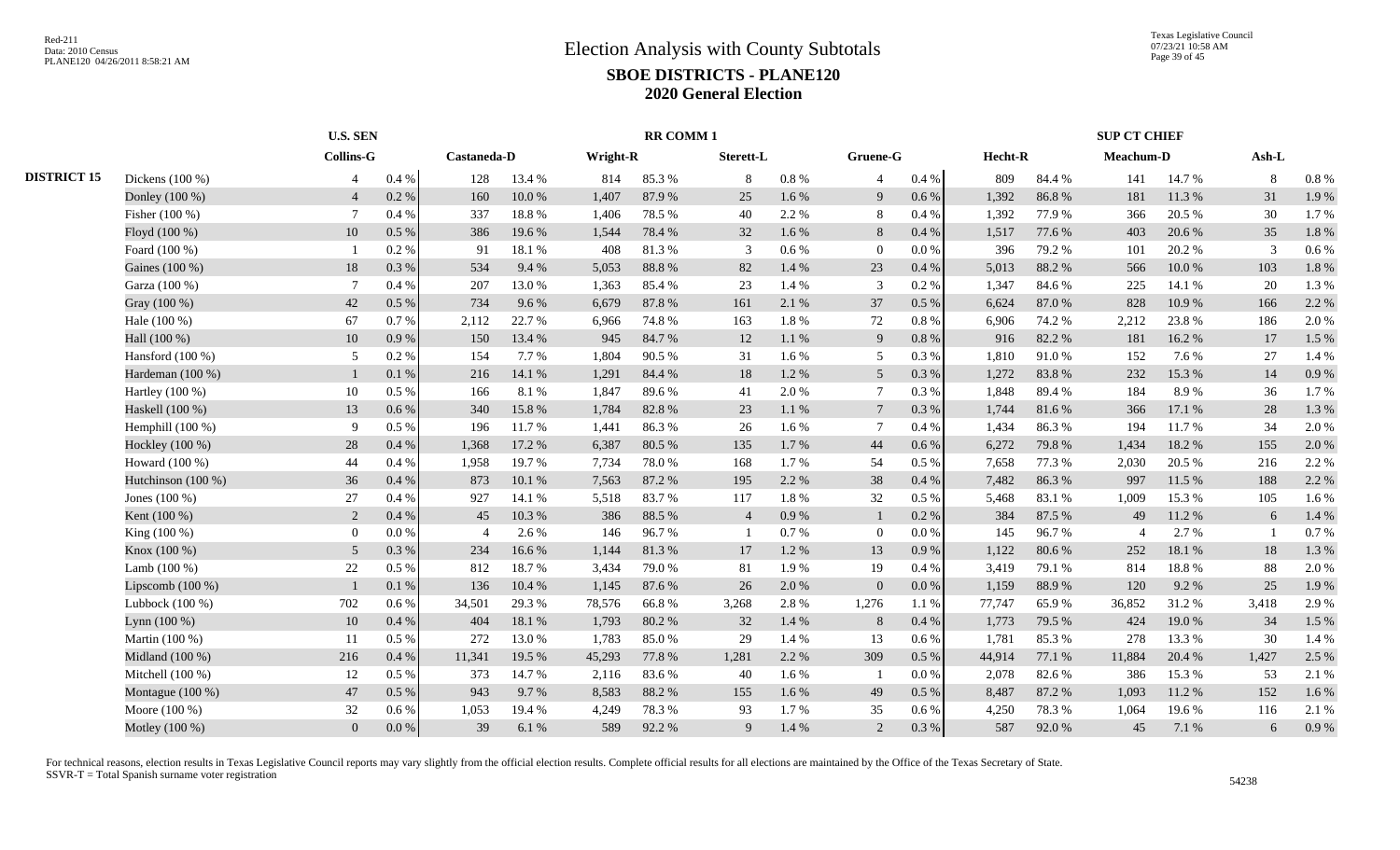|                    |                    | SUP CT 6       |        |                |        |               |            | SUP CT 7         |           |            |        |                |        | SUP CT 8        |            |          |       |
|--------------------|--------------------|----------------|--------|----------------|--------|---------------|------------|------------------|-----------|------------|--------|----------------|--------|-----------------|------------|----------|-------|
|                    |                    | <b>Bland-R</b> |        | <b>Cheng-D</b> |        | <b>Boyd-R</b> |            | <b>Strange-L</b> |           | Williams-D |        | <b>Busby-R</b> |        | <b>Triana-D</b> |            | Oxford-L |       |
| <b>DISTRICT 15</b> | Dickens (100 %)    | 826            | 86.3%  | 131            | 13.7%  | 815           | 85.1%      | 10               | $1.0\ \%$ | 133        | 13.9%  | 810            | 84.7%  | 133             | 13.9%      | 13       | 1.4 % |
|                    | Donley (100 %)     | 1,401          | 88.6%  | 180            | 11.4 % | 1.396         | 87.6%      | 26               | 1.6 %     | 172        | 10.8%  | 1,405          | 88.0%  | 166             | 10.4 %     | 26       | 1.6%  |
|                    | Fisher (100 %)     | 1,431          | 80.1%  | 355            | 19.9%  | 1.395         | 78.3%      | 31               | 1.7%      | 356        | 20.0%  | 1,414          | 79.2 % | 345             | 19.3 %     | 27       | 1.5 % |
|                    | Floyd (100 %)      | 1,565          | 80.1%  | 389            | 19.9%  | 1,535         | 78.8%      | 27               | 1.4 %     | 386        | 19.8%  | 1,520          | 78.3%  | 392             | 20.2 %     | 30       | 1.5 % |
|                    | Foard (100 %)      | 405            | 81.7%  | 91             | 18.3%  | 405           | 81.2%      | $\overline{4}$   | 0.8%      | 90         | 18.0%  | 402            | 81.2%  | 90              | 18.2%      | 3        | 0.6%  |
|                    | Gaines (100 %)     | 5,124          | 90.5 % | 535            | 9.5%   | 5,023         | 88.8%      | 91               | 1.6 %     | 543        | 9.6%   | 5,024          | 88.9%  | 535             | 9.5%       | 92       | 1.6 % |
|                    | Garza (100 %)      | 1,355          | 86.0%  | 221            | 14.0%  | 1.352         | 85.4%      | 18               | 1.1 %     | 213        | 13.5 % | 1,356          | 85.4%  | 213             | 13.4 %     | 18       | 1.1 % |
|                    | Gray (100 %)       | 6,820          | 89.6%  | 795            | 10.4 % | 6,672         | 87.7%      | 162              | 2.1 %     | 775        | 10.2%  | 6,673          | 87.8%  | 764             | 10.1 %     | 160      | 2.1 % |
|                    | Hale (100 %)       | 7,150          | 77.0%  | 2,141          | 23.0%  | 7,008         | 75.4 %     | 158              | 1.7%      | 2,123      | 22.9%  | 6,970          | 75.4%  | 2,111           | 22.8%      | 168      | 1.8%  |
|                    | Hall (100 %)       | 939            | 85.3%  | 162            | 14.7%  | 927           | 84.3%      | 12               | 1.1%      | 161        | 14.6 % | 921            | 84.2%  | 157             | 14.4 %     | 16       | 1.5 % |
|                    | Hansford $(100\%)$ | 1,845          | 92.9%  | 140            | 7.1 %  | 1.809         | 91.5 %     | 25               | 1.3 %     | 143        | 7.2 %  | 1,813          | 91.3%  | 145             | 7.3 %      | 28       | 1.4 % |
|                    | Hardeman (100 %)   | 1,311          | 86.5%  | 205            | 13.5 % | 1,294         | 85.1 %     | 17               | $1.1\ \%$ | 209        | 13.8%  | 1,299          | 85.3%  | 208             | 13.7%      | 16       | 1.1%  |
|                    | Hartley $(100\%)$  | 1,894          | 91.9%  | 168            | 8.1%   | 1,858         | $90.0%$    | 27               | 1.3%      | 180        | 8.7%   | 1,854          | 89.9%  | 174             | 8.4 %      | 35       | 1.7%  |
|                    | Haskell (100 %)    | 1,791          | 84.0%  | 342            | 16.0%  | 1,750         | $81.8\ \%$ | 22               | $1.0\ \%$ | 368        | 17.2 % | 1,770          | 82.4 % | 343             | 16.0%      | 35       | 1.6%  |
|                    | Hemphill $(100\%)$ | 1,474          | 89.2%  | 178            | 10.8%  | 1,449         | 87.1 %     | 25               | 1.5 %     | 189        | 11.4 % | 1,462          | 87.9%  | 168             | 10.1%      | 33       | 2.0%  |
|                    | Hockley (100 %)    | 6,458          | 82.4 % | 1,378          | 17.6 % | 6.362         | 80.9%      | 116              | 1.5 %     | 1,390      | 17.7 % | 6,360          | 80.5 % | 1.378           | 17.5 %     | 158      | 2.0%  |
|                    | Howard (100 %)     | 7,836          | 79.7%  | 2,002          | 20.3 % | 7.669         | 77.9 %     | 211              | 2.1 %     | 1,963      | 19.9%  | 7,642          | 77.8%  | 1.943           | 19.8%      | 235      | 2.4 % |
|                    | Hutchinson (100 %) | 7,726          | 89.1%  | 947            | 10.9%  | 7,572         | 87.3%      | 179              | 2.1 %     | 924        | 10.7%  | 7,574          | 87.4%  | 908             | 10.5 %     | 186      | 2.1 % |
|                    | Jones $(100\%)$    | 5,607          | 85.6%  | 944            | 14.4 % | 5,491         | 83.7%      | 100              | 1.5 %     | 973        | 14.8%  | 5,500          | 83.9%  | 934             | 14.2 %     | 125      | 1.9%  |
|                    | Kent (100 %)       | 386            | 89.8%  | 44             | 10.2%  | 375           | 87.8%      | 5                | 1.2%      | 47         | 11.0%  | 382            | 89.3%  | 43              | $10.0\ \%$ | 3        | 0.7%  |
|                    | King (100 %)       | 144            | 96.6%  | 5              | 3.4 %  | 144           | 96.0%      | $\Omega$         | 0.0 %     | 6          | 4.0%   | 145            | 96.7%  | $\mathcal{R}$   | 2.0%       | 2        | 1.3%  |
|                    | Knox (100 %)       | 1,145          | 82.7%  | 239            | 17.3 % | 1,121         | 80.9%      | 17               | 1.2%      | 247        | 17.8 % | 1,138          | 81.9%  | 230             | 16.6%      | 21       | 1.5 % |
|                    | Lamb (100 %)       | 3,526          | 81.6%  | 797            | 18.4 % | 3,463         | 79.9%      | 67               | 1.5 %     | 804        | 18.6%  | 3,452          | 79.5 % | 804             | 18.5 %     | 86       | 2.0%  |
|                    | Lipscomb $(100\%)$ | 1,181          | 90.8%  | 119            | 9.2%   | 1,167         | 89.6%      | 25               | 1.9%      | 110        | 8.4%   | 1,163          | 89.4%  | 112             | 8.6%       | 26       | 2.0%  |
|                    | Lubbock $(100\%)$  | 80,975         | 68.9%  | 36,498         | 31.1 % | 78,167        | 66.5%      | 3,243            | 2.8%      | 36,140     | 30.7%  | 78,279         | 66.8%  | 35,333          | 30.2 %     | 3,533    | 3.0%  |
|                    | Lynn $(100\%)$     | 1,823          | 82.3%  | 393            | 17.7 % | 1,798         | 80.6%      | 21               | 0.9%      | 411        | 18.4%  | 1,800          | 80.8%  | 397             | 17.8 %     | 30       | 1.3%  |
|                    | Martin (100 %)     | 1,808          | 86.6%  | 279            | 13.4 % | 1,782         | 85.7%      | 24               | 1.2%      | 274        | 13.2 % | 1,776          | 85.4%  | 271             | 13.0%      | 33       | 1.6%  |
|                    | Midland (100 %)    | 46,185         | 79.9%  | 11,651         | 20.1 % | 44,936        | 77.7 %     | 1,375            | 2.4 %     | 11,548     | 20.0%  | 44,928         | 77.7 % | 11,465          | 19.8%      | 1,434    | 2.5 % |
|                    | Mitchell $(100\%)$ | 2,137          | 85.9%  | 352            | 14.1 % | 2,095         | 83.9%      | 39               | 1.6 %     | 364        | 14.6 % | 2,088          | 83.4 % | 373             | 14.9 %     | 44       | 1.8%  |
|                    | Montague (100 %)   | 8,664          | 89.2%  | 1,053          | 10.8%  | 8.525         | 87.7%      | 134              | 1.4 %     | 1,064      | 10.9%  | 8,557          | 87.9%  | 1.002           | 10.3%      | 171      | 1.8%  |
|                    | Moore (100 %)      | 4,393          | 80.9%  | 1,039          | 19.1 % | 4,293         | 79.2 %     | 98               | 1.8 %     | 1,030      | 19.0%  | 4,286          | 78.9%  | 1,051           | 19.4 %     | 94       | 1.7%  |
|                    | Motley (100 %)     | 592            | 93.5%  | 41             | 6.5 %  | 589           | 92.5 %     | 5                | $0.8\ \%$ | 43         | 6.8%   | 589            | 92.8%  | 41              | 6.5%       | 5        | 0.8 % |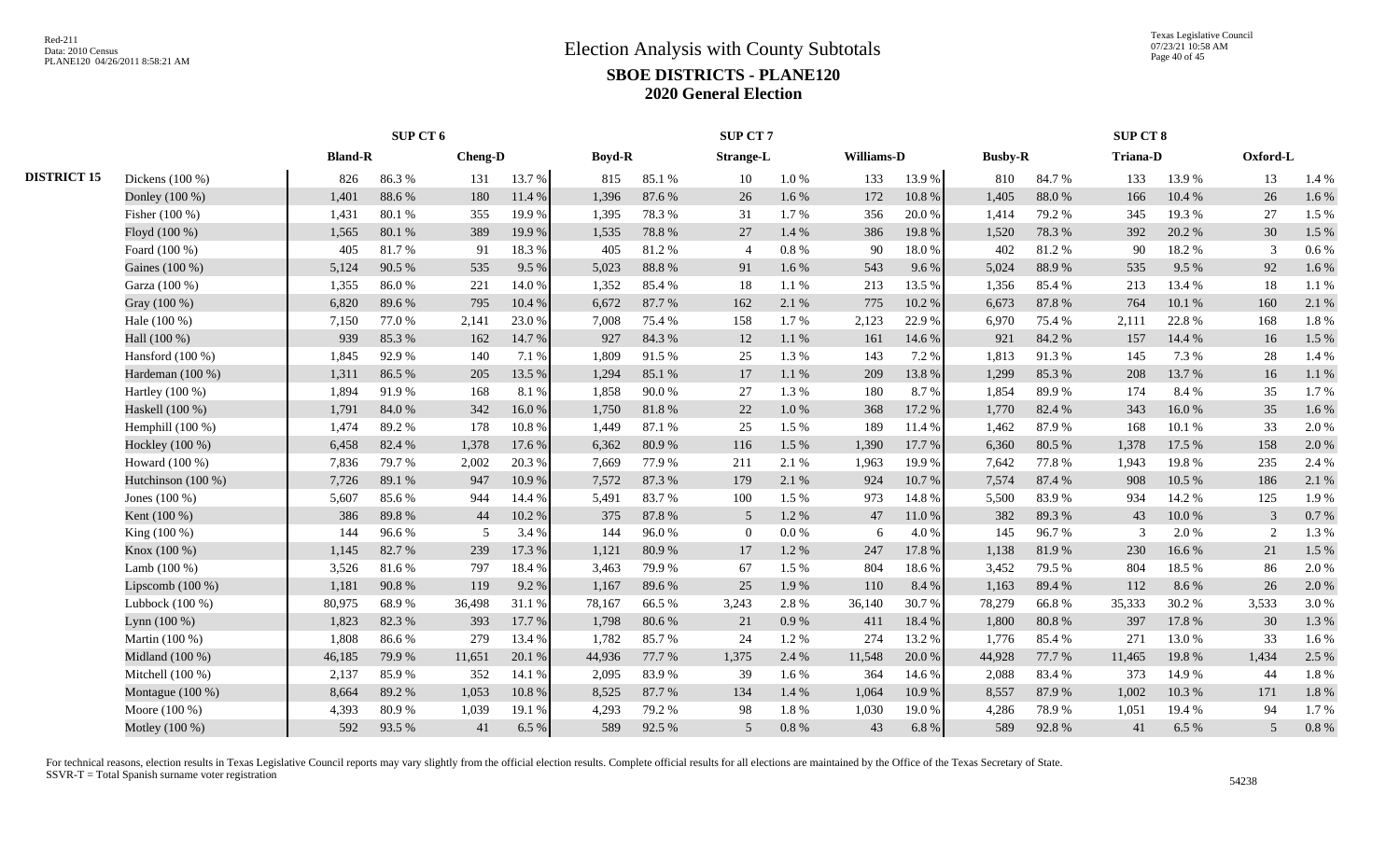|                    |                    | CCA <sub>3</sub>    |        |                 |        | CCA <sub>4</sub> |        |                  |           | CCA <sub>9</sub> |        |                     |        |
|--------------------|--------------------|---------------------|--------|-----------------|--------|------------------|--------|------------------|-----------|------------------|--------|---------------------|--------|
|                    |                    | <b>Richardson-R</b> |        | Davis Frizell-D |        | Yeary-R          |        | <b>Clinton-D</b> |           | Newell-R         |        | <b>Birmingham-D</b> |        |
| <b>DISTRICT 15</b> | Dickens (100 %)    | 817                 | 85.5%  | 138             | 14.5 % | 819              | 85.9%  | 134              | 14.1 %    | 817              | 86.0%  | 133                 | 14.0 % |
|                    | Donley (100 %)     | 1,418               | 88.9%  | 177             | 11.1 % | 1,410            | 88.7%  | 179              | 11.3 %    | 1,411            | 89.1%  | 172                 | 10.9%  |
|                    | Fisher (100 %)     | 1,422               | 79.6%  | 364             | 20.4 % | 1,414            | 79.6%  | 363              | 20.4 %    | 1,414            | 79.5 % | 364                 | 20.5 % |
|                    | Floyd (100 %)      | 1,535               | 78.8 % | 412             | 21.2%  | 1,547            | 79.5 % | 399              | 20.5 %    | 1,538            | 79.7%  | 391                 | 20.3 % |
|                    | Foard (100 %)      | 393                 | 80.5%  | 95              | 19.5 % | 397              | 80.7%  | 95               | 19.3%     | 399              | 80.9%  | 94                  | 19.1 % |
|                    | Gaines (100 %)     | 5,104               | 90.1 % | 558             | 9.9%   | 5,092            | 90.4 % | 542              | 9.6%      | 5,098            | 90.7%  | 525                 | 9.3%   |
|                    | Garza (100 %)      | 1,362               | 85.8%  | 225             | 14.2 % | 1,359            | 85.9%  | 223              | 14.1 %    | 1,351            | 86.1%  | 219                 | 13.9%  |
|                    | Gray (100 %)       | 6,779               | 89.2%  | 819             | 10.8%  | 6,789            | 89.5%  | 796              | 10.5 %    | 6,798            | 89.7%  | 779                 | 10.3%  |
|                    | Hale (100 %)       | 7,064               | 76.2%  | 2,210           | 23.8%  | 7,107            | 76.8%  | 2,143            | 23.2 %    | 7,051            | 76.6%  | 2,155               | 23.4 % |
|                    | Hall (100 %)       | 933                 | 85.1 % | 163             | 14.9%  | 931              | 84.9%  | 166              | 15.1 %    | 929              | 85.2%  | 162                 | 14.8%  |
|                    | Hansford (100 %)   | 1,825               | 92.5 % | 149             | 7.5 %  | 1,823            | 92.8%  | 141              | 7.2 %     | 1,834            | 93.1 % | 136                 | 6.9%   |
|                    | Hardeman (100 %)   | 1,302               | 85.6%  | 219             | 14.4 % | 1,298            | 85.7%  | 216              | 14.3 %    | 1,301            | 85.8%  | 216                 | 14.2 % |
|                    | Hartley (100 %)    | 1,869               | 91.0%  | 185             | 9.0%   | 1,876            | 91.4%  | 177              | 8.6%      | 1,877            | 91.3%  | 178                 | 8.7%   |
|                    | Haskell (100 %)    | 1,757               | 82.7%  | 368             | 17.3 % | 1,629            | 81.7%  | 365              | 18.3 %    | 1,746            | 82.8%  | 363                 | 17.2 % |
|                    | Hemphill (100 %)   | 1,456               | 88.5%  | 190             | 11.5 % | 1,448            | 88.6%  | 186              | 11.4 %    | 1,453            | 89.2%  | 176                 | 10.8%  |
|                    | Hockley (100 %)    | 6,437               | 81.8%  | 1,437           | 18.2%  | 6,372            | 82.3%  | 1,367            | 17.7 %    | 6,432            | 82.6%  | 1,355               | 17.4 % |
|                    | Howard (100 %)     | 7,792               | 79.4 % | 2,022           | 20.6%  | 7,793            | 79.6%  | 2,003            | 20.4 %    | 7,822            | 80.1%  | 1,940               | 19.9%  |
|                    | Hutchinson (100 %) | 7,704               | 88.8 % | 970             | 11.2%  | 7,716            | 89.2%  | 938              | $10.8~\%$ | 7,735            | 89.4%  | 921                 | 10.6 % |
|                    | Jones $(100\%)$    | 5,561               | 84.8 % | 995             | 15.2%  | 5,564            | 85.2%  | 969              | 14.8%     | 5,552            | 85.1%  | 974                 | 14.9 % |
|                    | Kent (100 %)       | 383                 | 89.7%  | 44              | 10.3%  | 384              | 89.5 % | 45               | 10.5 %    | 376              | 88.5 % | 49                  | 11.5 % |
|                    | King (100 %)       | 144                 | 96.6%  | 5               | 3.4 %  | 145              | 98.0%  | 3                | 2.0%      | 143              | 97.9%  | 3                   | 2.1 %  |
|                    | Knox (100 %)       | 1,131               | 81.8%  | 251             | 18.2%  | 1,122            | 83.0%  | 230              | 17.0 %    | 1,131            | 82.5 % | 240                 | 17.5 % |
|                    | Lamb $(100\%)$     | 3,488               | 80.9%  | 826             | 19.1 % | 3,487            | 81.5%  | 790              | 18.5 %    | 3,508            | 81.5%  | 796                 | 18.5 % |
|                    | Lipscomb $(100\%)$ | 1,174               | 90.8 % | 119             | 9.2%   | 1,179            | 91.3%  | 113              | 8.7%      | 1,180            | 91.3%  | 113                 | 8.7%   |
|                    | Lubbock (100 %)    | 79,730              | 68.1 % | 37,303          | 31.9%  | 80,176           | 68.7%  | 36,482           | 31.3%     | 80,336           | 69.0%  | 36,117              | 31.0%  |
|                    | Lynn $(100\%)$     | 1,824               | 81.8 % | 407             | 18.2%  | 1,825            | 82.1 % | 399              | 17.9%     | 1,817            | 82.1 % | 397                 | 17.9%  |
|                    | Martin (100 %)     | 1,793               | 86.4%  | 283             | 13.6%  | 1,789            | 86.3%  | 285              | 13.7%     | 1,803            | 86.9%  | 271                 | 13.1 % |
|                    | Midland (100 %)    | 45,755              | 79.2 % | 12,031          | 20.8%  | 45,916           | 79.6%  | 11,773           | 20.4 %    | 46,081           | 79.9%  | 11,581              | 20.1 % |
|                    | Mitchell (100 %)   | 2,122               | 84.7%  | 383             | 15.3 % | 2,125            | 85.1%  | 372              | 14.9%     | 2,122            | 85.1%  | 371                 | 14.9%  |
|                    | Montague (100 %)   | 8,642               | 88.8%  | 1,086           | 11.2%  | 8,639            | 89.0%  | 1,070            | 11.0%     | 8,645            | 89.1 % | 1,058               | 10.9%  |
|                    | Moore (100 %)      | 4,347               | 80.1 % | 1,079           | 19.9%  | 4,363            | 80.6%  | 1,049            | 19.4 %    | 4,389            | 81.1%  | 1,026               | 18.9%  |
|                    | Motley (100 %)     | 592                 | 93.1 % | 44              | 6.9%   | 590              | 93.2%  | 43               | 6.8%      | 589              | 93.0%  | 44                  | 7.0 %  |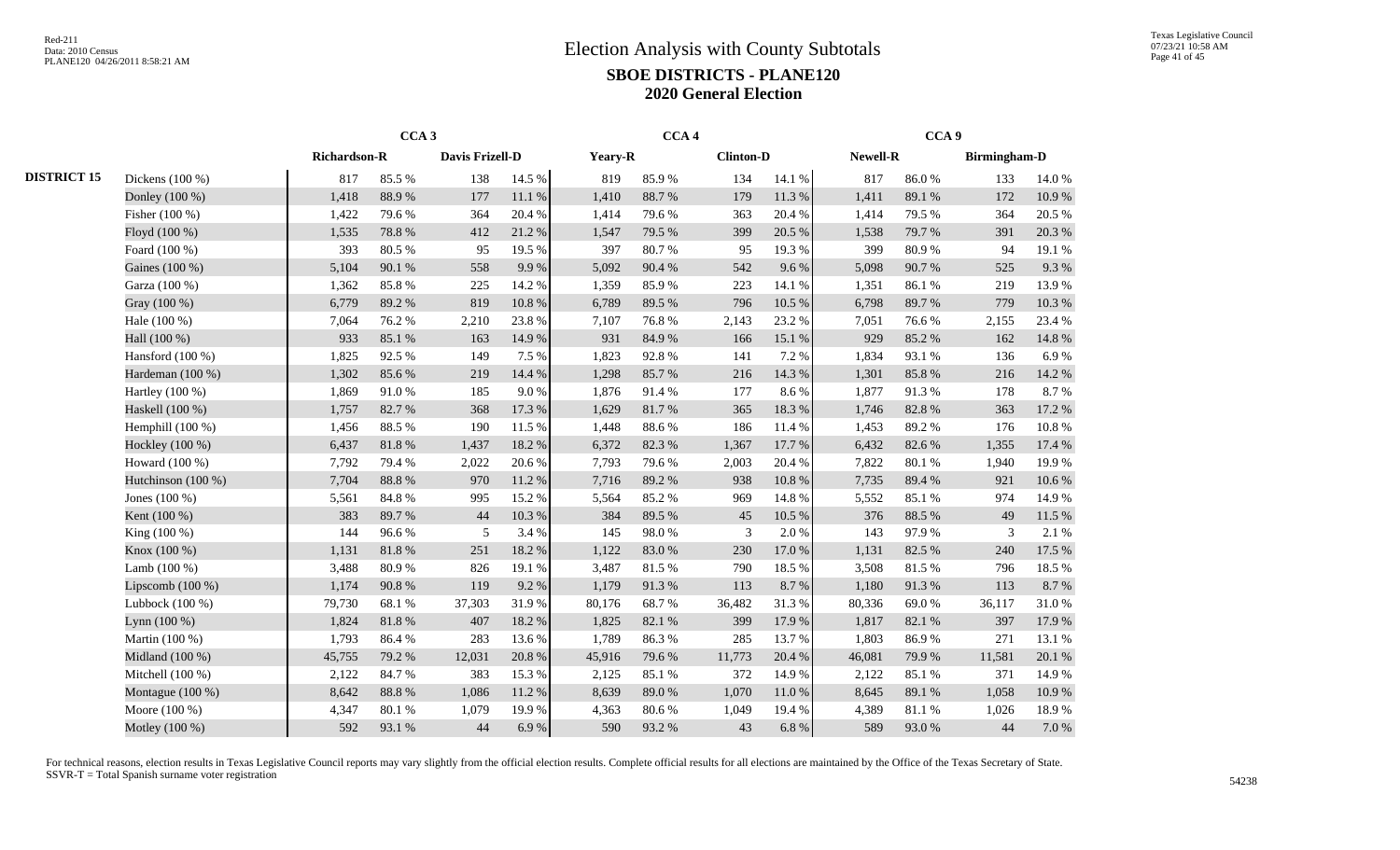|                    |                        |                | <b>PRESIDENT</b> |                |        |             |         |                  |          |                |           |          |        | <b>U.S. SEN</b> |        |            |       |
|--------------------|------------------------|----------------|------------------|----------------|--------|-------------|---------|------------------|----------|----------------|-----------|----------|--------|-----------------|--------|------------|-------|
|                    |                        | <b>Biden-D</b> |                  | <b>Trump-R</b> |        | Jorgensen-L |         | <b>Hawkins-G</b> |          | Write-In-W     |           | Cornyn-R |        | <b>Hegar-D</b>  |        | McKennon-L |       |
| <b>DISTRICT 15</b> | Nolan (100 %)          | 1,162          | 21.7 %           | 4,131          | 77.0%  | 53          | 1.0%    | 10               | 0.2 %    | 11             | 0.2 %     | 4,102    | 77.7 % | 1,077           | 20.4 % | 84         | 1.6%  |
|                    | Ochiltree (100 %)      | 302            | 9.6%             | 2,812          | 89.0%  | 37          | 1.2%    | 3                | 0.1%     | 5              | 0.2 %     | 2,783    | 89.6%  | 278             | 9.0%   | 36         | 1.2 % |
|                    | Oldham $(100\%)$       | 81             | 8.0%             | 917            | 90.7%  | 10          | 1.0%    |                  | 0.1%     |                | $0.2\%$   | 908      | 91.2%  | 74              | 7.4 %  | 9          | 0.9%  |
|                    | Parmer (100 %)         | 488            | 18.4 %           | 2,135          | 80.6%  | 23          | 0.9%    | $\overline{4}$   | 0.2 %    | $\overline{0}$ | $0.0\%$   | 2,132    | 81.2%  | 454             | 17.3 % | 28         | 1.1 % |
|                    | Potter $(100\%)$       | 9,921          | 29.8%            | 22,820         | 68.5 % | 454         | 1.4 %   | 126              | $0.4\%$  | 16             | $0.0\%$   | 22,683   | 69.1 % | 9.168           | 27.9 % | 738        | 2.2 % |
|                    | Randall (100 %)        | 12,802         | 19.8%            | 50,796         | 78.5 % | 910         | 1.4 %   | 129              | 0.2 %    | 37             | 0.1%      | 51,116   | 79.5 % | 11,618          | 18.1 % | 1,348      | 2.1 % |
|                    | Roberts (100 %)        | 17             | 3.1 %            | 529            | 96.2%  |             | 0.7%    | $\Omega$         | $0.0\%$  | $\theta$       | 0.0 %     | 526      | 96.5%  | 15              | 2.8%   |            | 0.7%  |
|                    | Runnels (100 %)        | 552            | 12.5 %           | 3,807          | 86.3%  | 39          | 0.9%    | 11               | 0.2 %    | $\overline{0}$ | 0.0 %     | 3,722    | 86.0%  | 515             | 11.9 % | 66         | 1.5 % |
|                    | Scurry $(100\%)$       | 818            | 13.9%            | 4,983          | 84.9%  | 53          | 0.9%    | 15               | 0.3%     | $\overline{0}$ | 0.0 %     | 4,870    | 84.0%  | 805             | 13.9%  | 89         | 1.5 % |
|                    | Shackelford (100 %)    | 130            | 8.0%             | 1,484          | 91.1 % | 11          | 0.7%    | $\overline{4}$   | 0.2 %    | $\overline{0}$ | 0.0 %     | 1,475    | 91.8%  | 115             | 7.2 %  | 14         | 0.9%  |
|                    | Sherman $(100\%)$      | 91             | 9.2%             | 885            | 89.3%  | 9           | 0.9%    | -5               | 0.5%     |                | 0.1%      | 888      | 90.2%  | 88              | 8.9%   |            | 0.7%  |
|                    | Sterling $(100\%)$     | 51             | 8.0%             | 584            | 91.4 % |             | 0.2 %   | $\mathfrak{Z}$   | $0.5\%$  | $\overline{0}$ | 0.0 %     | 567      | 91.3%  | 47              | 7.6 %  | 2          | 0.3%  |
|                    | Stonewall $(100\%)$    | 116            | 15.8%            | 615            | 83.6 % |             | 0.5%    |                  | 0.1%     | $\theta$       | 0.0 %     | 586      | 82.1 % | 122             | 17.1 % | 3          | 0.4%  |
|                    | Swisher $(100\%)$      | 478            | 20.3 %           | 1,845          | 78.3 % | 22          | 0.9%    | 10               | 0.4%     |                | $0.0\,\%$ | 1,795    | 77.4 % | 464             | 20.0%  | 44         | 1.9%  |
|                    | Taylor (100 %)         | 14,588         | 26.4 %           | 39,547         | 71.6 % | 827         | 1.5 %   | 150              | 0.3 %    | 121            | 0.2 %     | 39,887   | 73.2 % | 13,074          | 24.0 % | 1,209      | 2.2 % |
|                    | Terry (100 %)          | 757            | 21.0%            | 2,812          | 77.9 % | 33          | 0.9%    | 10               | 0.3%     | $\overline{0}$ | $0.0\,\%$ | 2,731    | 77.5 % | 714             | 20.3 % | 63         | 1.8%  |
|                    | Throckmorton $(100\%)$ | 82             | $9.2\%$          | 806            | 90.2%  | 5           | $0.6\%$ |                  | 0.1%     | $\overline{0}$ | 0.0 %     | 788      | 90.2%  | 76              | 8.7%   |            | 0.8%  |
|                    | Tom Green $(100\%)$    | 12,185         | 27.0%            | 32,258         | 71.5 % | 541         | 1.2%    | 96               | $0.2 \%$ | 16             | $0.0\,\%$ | 32,274   | 72.2 % | 11,329          | 25.3 % | 876        | 2.0%  |
|                    | Wheeler $(100\%)$      | 168            | 7.2 %            | 2,159          | 92.4 % |             | 0.3 %   | 3                | 0.1%     | $\Omega$       | $0.0\%$   | 2,079    | 91.1 % | 165             | 7.2 %  | 26         | 1.1 % |
|                    | Wichita $(100\%)$      | 13,161         | 28.6%            | 32,069         | 69.7%  | 675         | 1.5 %   | 125              | 0.3%     | 10             | $0.0\,\%$ | 31,626   | 69.8%  | 12,399          | 27.4 % | 997        | 2.2 % |
|                    | Wilbarger $(100\%)$    | 956            | 21.1 %           | 3,524          | 77.9 % | 33          | 0.7%    | 11               | 0.2%     | $\Omega$       | $0.0\%$   | 3,473    | 78.6%  | 874             | 19.8%  | 54         | 1.2%  |
|                    | Yoakum (100 %)         | 420            | 15.9%            | 2,174          | 82.5 % | 31          | 1.2%    | 6                | 0.2 %    | 5              | 0.2 %     | 2,153    | 82.8%  | 387             | 14.9 % | 38         | 1.5 % |
|                    | Young (100 %)          | 1,034          | 12.6 %           | 7,110          | 86.3%  | 76          | 0.9%    | 18               | $0.2\%$  |                | 0.0 %     | 6.996    | 86.3%  | 967             | 11.9 % | 120        | 1.5 % |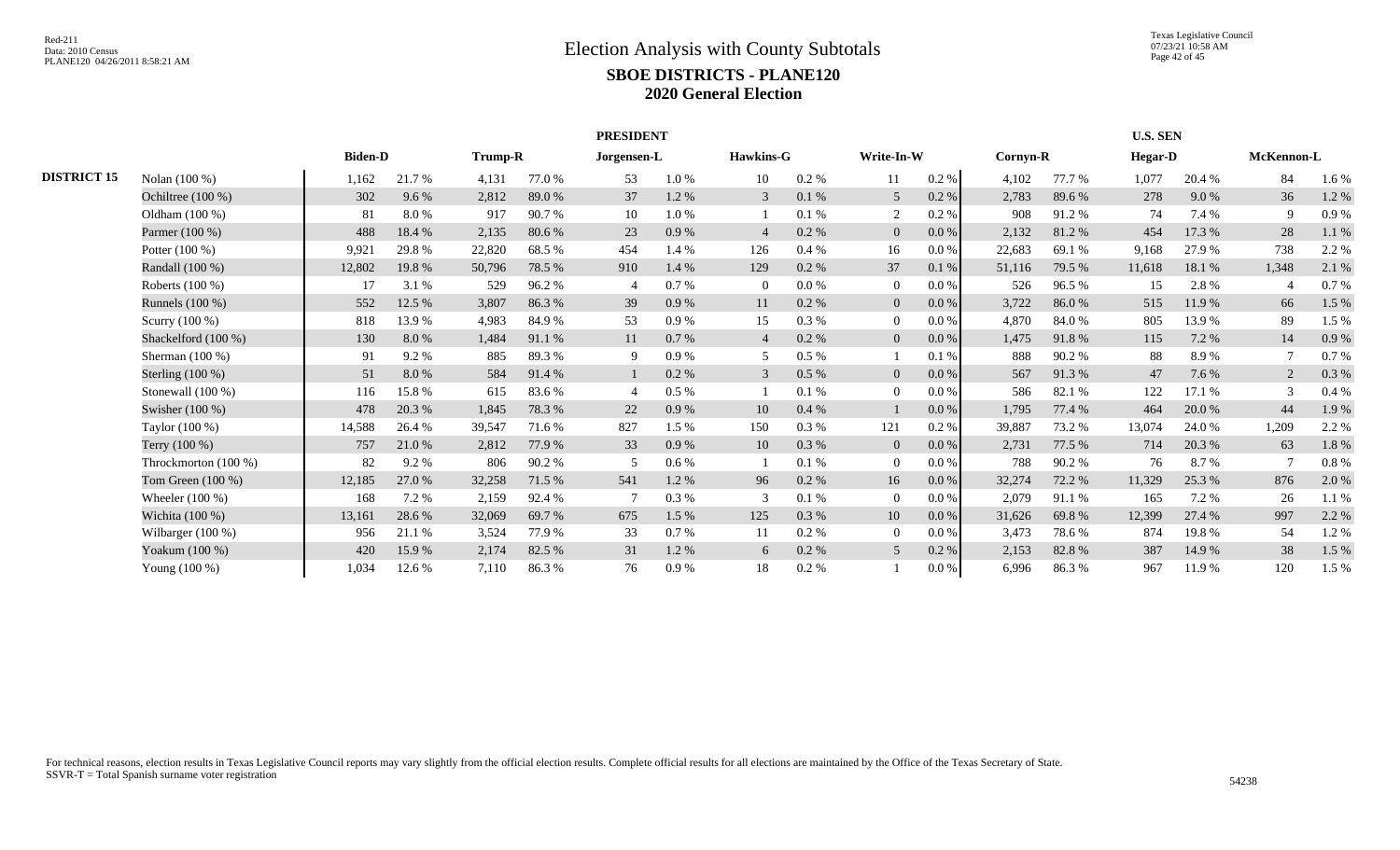|                    |                      |                  | <b>U.S. SEN</b><br><b>RR COMM 1</b> |             |        |          |        |                |       |          |           |         |        | <b>SUP CT CHIEF</b> |        |       |       |
|--------------------|----------------------|------------------|-------------------------------------|-------------|--------|----------|--------|----------------|-------|----------|-----------|---------|--------|---------------------|--------|-------|-------|
|                    |                      | <b>Collins-G</b> |                                     | Castaneda-D |        | Wright-R |        | Sterett-L      |       | Gruene-G |           | Hecht-R |        | <b>Meachum-D</b>    |        | Ash-L |       |
| <b>DISTRICT 15</b> | Nolan (100 %)        | 18               | 0.3%                                | 1,080       | 20.5 % | 4,052    | 77.1 % | 95             | 1.8%  | 29       | $0.6\%$   | 4,011   | 77.0 % | 1,107               | 21.2%  | 93    | 1.8%  |
|                    | Ochiltree (100 %)    | 8                | 0.3%                                | 298         | 9.7 %  | 2,728    | 88.7%  | 38             | 1.2%  | 10       | 0.3 %     | 2,710   | 88.9%  | 289                 | 9.5%   | 48    | 1.6%  |
|                    | Oldham (100 %)       | .5               | $0.5\%$                             | 70          | 7.1 %  | 896      | 90.7%  | 17             | 1.7%  | 5        | 0.5%      | 892     | 90.7%  | 75                  | 7.6 %  | 16    | 1.6 % |
|                    | Parmer (100 %)       | 13               | $0.5\ \%$                           | 458         | 17.5 % | 2,104    | 80.5 % | 39             | 1.5 % | 13       | 0.5%      | 2,089   | 80.4 % | 466                 | 17.9 % | 44    | 1.7 % |
|                    | Potter $(100\%)$     | 247              | 0.8%                                | 8,923       | 27.5 % | 22,315   | 68.8%  | 840            | 2.6 % | 358      | 1.1%      | 22,234  | 68.3%  | 9,377               | 28.8%  | 928   | 2.9 % |
|                    | Randall (100 %)      | 234              | 0.4%                                | 11,083      | 17.4 % | 50,537   | 79.3 % | 1,606          | 2.5 % | 500      | 0.8%      | 50,226  | 78.7%  | 12,021              | 18.8%  | 1,609 | 2.5 % |
|                    | Roberts (100 %)      |                  | 0.0 %                               | 19          | 3.5 %  | 519      | 95.9%  | 2              | 0.4%  |          | 0.2 %     | 515     | 95.7%  | 15                  | 2.8%   | -8    | 1.5 % |
|                    | Runnels (100 %)      | 25               | 0.6 %                               | 482         | 11.2 % | 3,717    | 86.7%  | 65             | 1.5 % | 23       | $0.5\ \%$ | 3,667   | 85.5 % | 549                 | 12.8%  | 72    | 1.7 % |
|                    | Scurry (100 %)       | 32               | 0.6%                                | 756         | 13.1 % | 4,894    | 84.6 % | 106            | 1.8%  | 26       | 0.4%      | 4,827   | 83.5 % | 828                 | 14.3 % | 124   | 2.1 % |
|                    | Shackelford (100 %)  | 3                | 0.2 %                               | 96          | 6.0%   | 1,468    | 92.2 % | 22             | 1.4 % | 6        | 0.4%      | 1,458   | 91.6%  | 120                 | 7.5 %  | 14    | 0.9%  |
|                    | Sherman $(100\%)$    |                  | 0.2 %                               | 83          | 8.5 %  | 878      | 89.8%  | 12             | 1.2%  | 5        | 0.5%      | 863     | 88.7%  | 95                  | 9.8%   | 15    | 1.5 % |
|                    | Sterling $(100\%)$   | 5                | 0.8 %                               | 49          | 8.0%   | 560      | 91.1 % | $\overline{4}$ | 0.7%  | 2        | 0.3%      | 560     | 91.5 % | 46                  | 7.5 %  | 6     | 1.0%  |
|                    | Stonewall (100 %)    | $\mathcal{R}$    | 0.4%                                | 111         | 15.8%  | 582      | 83.0%  | 6              | 0.9%  | 2        | 0.3%      | 565     | 81.6%  | 117                 | 16.9%  | 10    | 1.4 % |
|                    | Swisher $(100\%)$    | 15               | 0.6%                                | 459         | 20.0 % | 1,786    | 77.9 % | 35             | 1.5 % | 14       | 0.6%      | 1,758   | 76.6%  | 493                 | 21.5 % | 43    | 1.9%  |
|                    | Taylor (100 %)       | 309              | $0.6\%$                             | 12,177      | 22.7 % | 39.504   | 73.7 % | 1,397          | 2.6 % | 546      | 1.0%      | 39,062  | 72.6 % | 13,247              | 24.6 % | 1,524 | 2.8%  |
|                    | Terry (100 %)        | 16               | $0.5\%$                             | 739         | 21.2%  | 2,673    | 76.6%  | 53             | 1.5 % | 26       | 0.7%      | 2,633   | 76.5 % | 749                 | 21.8%  | 58    | 1.7%  |
|                    | Throckmorton (100 %) | $\mathcal{R}$    | 0.3%                                | 64          | 7.5 %  | 778      | 91.2%  | 10             | 1.2%  |          | 0.1%      | 769     | 90.4 % | 71                  | 8.3%   | 11    | 1.3%  |
|                    | Tom Green (100 %)    | 233              | 0.5%                                | 11,009      | 24.9 % | 31,752   | 71.9%  | 997            | 2.3 % | 382      | 0.9%      | 31,619  | 71.4 % | 11,514              | 26.0%  | 1,140 | 2.6 % |
|                    | Wheeler $(100\%)$    | 11               | 0.5%                                | 155         | 6.9%   | 2,055    | 91.5 % | 29             | 1.3 % | 8        | 0.4%      | 2,035   | 90.8%  | 175                 | 7.8%   | 30    | 1.3%  |
|                    | Wichita (100 %)      | 259              | 0.6 %                               | 11,351      | 25.6 % | 31,373   | 70.7 % | 1,178          | 2.7 % | 496      | 1.1 %     | 30,971  | 69.5 % | 12,393              | 27.8 % | 1,183 | 2.7 % |
|                    | Wilbarger (100 %)    | 18               | 0.4%                                | 842         | 19.3 % | 3,419    | 78.5 % | 59             | 1.4 % | 38       | 0.9%      | 3,343   | 77.2 % | 925                 | 21.3%  | 65    | 1.5 % |
|                    | Yoakum (100 %)       | 21               | $0.8\ \%$                           | 415         | 16.0%  | 2,125    | 82.1 % | 36             | 1.4 % | 13       | 0.5%      | 2,111   | 81.7%  | 428                 | 16.6%  | 44    | 1.7 % |
|                    | Young (100 %)        | 26               | 0.3 %                               | 870         | 10.8%  | 6,984    | 87.0%  | 132            | 1.6 % | 39       | 0.5%      | 6,918   | 86.1%  | 975                 | 12.1 % | 142   | 1.8%  |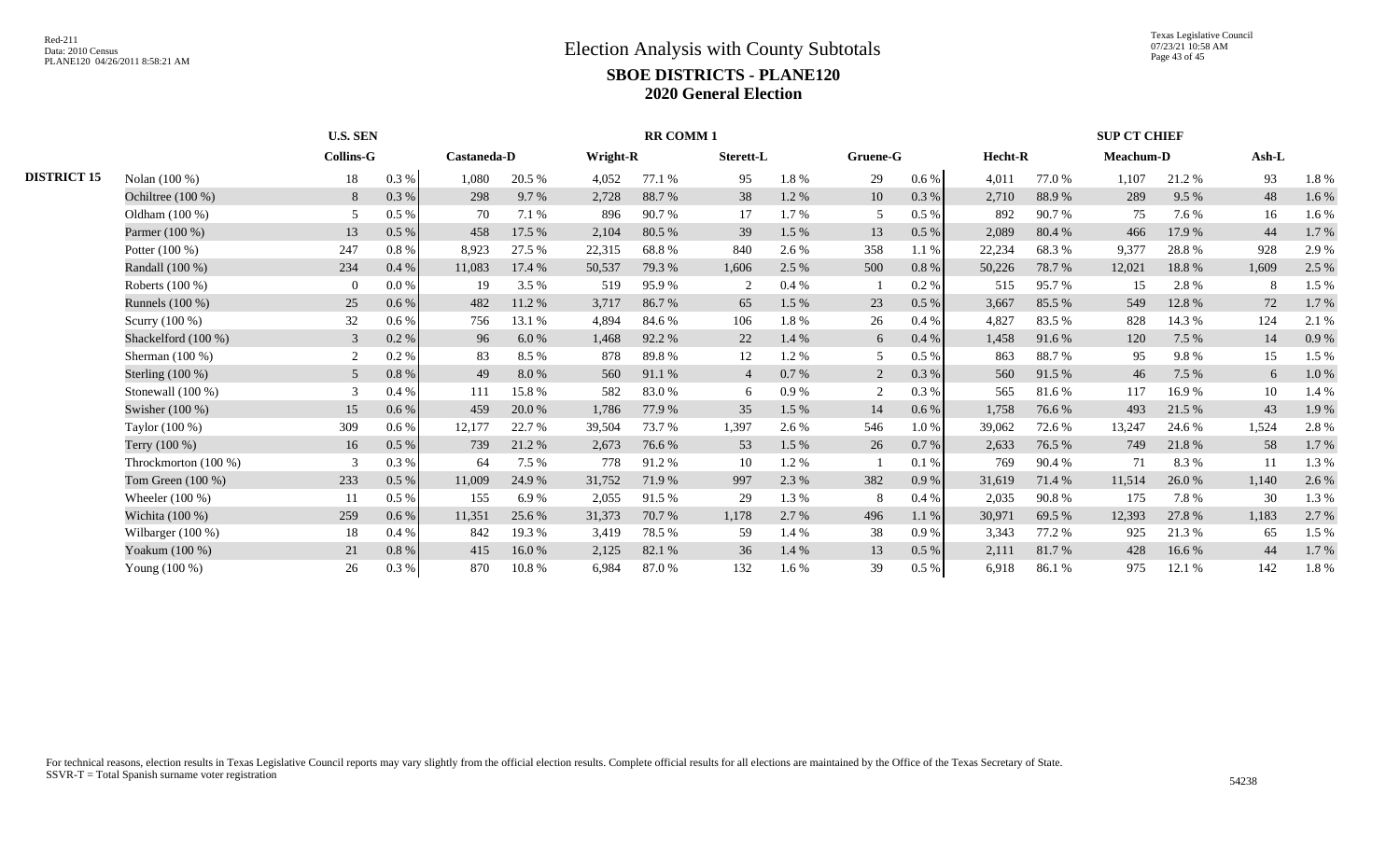Texas Legislative Council 07/23/21 10:58 AM Page 44 of 45

|                    |                      |                | SUP CT 6 |                |           |               |        | <b>SUP CT 7</b>  |         |            |        |                |        | SUP CT 8        |        |                |       |
|--------------------|----------------------|----------------|----------|----------------|-----------|---------------|--------|------------------|---------|------------|--------|----------------|--------|-----------------|--------|----------------|-------|
|                    |                      | <b>Bland-R</b> |          | <b>Cheng-D</b> |           | <b>Boyd-R</b> |        | <b>Strange-L</b> |         | Williams-D |        | <b>Busby-R</b> |        | <b>Triana-D</b> |        | Oxford-L       |       |
| <b>DISTRICT 15</b> | Nolan (100 %)        | 4,118          | 79.2 %   | 1,082          | 20.8%     | 4,014         | 76.9%  | 95               | 1.8%    | 1,113      | 21.3 % | 4,060          | 77.6 % | 1,074           | 20.5 % | 96             | 1.8%  |
|                    | Ochiltree $(100\%)$  | 2,767          | 91.1 %   | 270            | 8.9%      | 2,701         | 89.2%  | 44               | 1.5 %   | 284        | 9.4 %  | 2,740          | 89.6%  | 279             | 9.1 %  | 39             | 1.3 % |
|                    | Oldham $(100\%)$     | 906            | 92.3%    | 76             | 7.7 %     | 902           | 91.7%  | 10               | 1.0%    | 72         | 7.3 %  | 898            | 91.1 % | 77              | 7.8%   | 11             | 1.1 % |
|                    | Parmer (100 %)       | 2,147          | 82.7%    | 450            | 17.3 %    | 2,128         | 81.6%  | 26               | 1.0%    | 454        | 17.4 % | 2,114          | 81.2%  | 458             | 17.6 % | 31             | 1.2%  |
|                    | Potter $(100\%)$     | 23,037         | 71.0%    | 9,411          | 29.0%     | 22,349        | 68.9%  | 885              | 2.7 %   | 9,183      | 28.3%  | 22,370         | 69.2%  | 9.094           | 28.1 % | 861            | 2.7 % |
|                    | Randall (100 %)      | 51,952         | 81.6%    | 11,741         | 18.4 %    | 50,653        | 79.5 % | 1,542            | 2.4 %   | 11,551     | 18.1 % | 50,628         | 79.6 % | 11,371          | 17.9 % | 1,628          | 2.6 % |
|                    | Roberts (100 %)      | 522            | 97.2%    | 15             | 2.8%      | 514           | 95.9%  |                  | 1.3%    | 15         | 2.8%   | 507            | 94.9%  | 15              | 2.8%   | 12             | 2.2 % |
|                    | Runnels (100 %)      | 3,754          | 88.0%    | 514            | 12.0%     | 3,687         | 86.3%  | 66               | 1.5 %   | 518        | 12.1 % | 3,690          | 86.7%  | 498             | 11.7 % | 68             | 1.6%  |
|                    | Scurry (100 %)       | 4,967          | 86.1%    | 805            | 13.9%     | 4,860         | 84.1 % | 103              | 1.8%    | 816        | 14.1 % | 4,864          | 84.2%  | 803             | 13.9%  | 110            | 1.9%  |
|                    | Shackelford (100 %)  | 1,475          | 93.2%    | 108            | 6.8%      | 1,466         | 92.2%  | 11               | 0.7%    | 113        | 7.1 %  | 1,466          | 92.4%  | 105             | 6.6 %  | 15             | 0.9%  |
|                    | Sherman $(100\%)$    | 892            | 91.6%    | 82             | 8.4%      | 879           | 90.2%  | -9               | 0.9%    | 87         | 8.9%   | 885            | 90.7%  | 81              | 8.3%   | 10             | 1.0%  |
|                    | Sterling $(100\%)$   | 562            | 92.0%    | 49             | $8.0\ \%$ | 559           | 91.0%  |                  | 0.7%    | 51         | 8.3%   | 555            | 91.1 % | 50              | 8.2%   | $\overline{4}$ | 0.7%  |
|                    | Stonewall $(100\%)$  | 562            | 82.9%    | 116            | 17.1 %    | 562           | 82.0%  |                  | 1.0%    | 116        | 16.9%  | 564            | 82.2%  | 115             | 16.8%  |                | 1.0%  |
|                    | Swisher (100 %)      | 1,818          | 79.5 %   | 468            | $20.5~\%$ | 1,780         | 77.8%  | 40               | 1.7%    | 467        | 20.4 % | 1,784          | 78.4 % | 452             | 19.9 % | 40             | 1.8%  |
|                    | Taylor (100 %)       | 40,602         | 75.7 %   | 13,044         | 24.3 %    | 39,360        | 73.4 % | 1,451            | 2.7 %   | 12,817     | 23.9%  | 39,323         | 73.5 % | 12,575          | 23.5 % | 1,584          | 3.0%  |
|                    | Terry $(100\%)$      | 2,716          | 79.3 %   | 707            | 20.7%     | 2,653         | 77.0 % | 52               | 1.5 %   | 739        | 21.5 % | 2,688          | 77.5 % | 721             | 20.8%  | 58             | 1.7%  |
|                    | Throckmorton (100 %) | 780            | 91.7%    | 71             | 8.3%      | 777           | 91.1%  | -5               | $0.6\%$ | 71         | 8.3%   | 772            | 90.8%  | 67              | 7.9%   | 11             | 1.3 % |
|                    | Tom Green $(100\%)$  | 32,676         | 74.2 %   | 11,359         | 25.8 %    | 31,901        | 72.2 % | 1,084            | 2.5 %   | 11,183     | 25.3 % | 31,794         | 72.1 % | 11,115          | 25.2 % | 1,178          | 2.7 % |
|                    | Wheeler $(100\%)$    | 2,082          | 92.6 %   | 166            | 7.4 %     | 2,045         | 91.3%  | 28               | 1.3%    | 166        | 7.4 %  | 2,047          | 91.6 % | 158             | 7.1 %  | 29             | 1.3%  |
|                    | Wichita (100 %)      | 32,301         | 72.8%    | 12,078         | 27.2 %    | 31,352        | 70.5 % | 1,041            | 2.3 %   | 12,083     | 27.2 % | 31,427         | 70.7 % | 11,866          | 26.7 % | 1,160          | 2.6 % |
|                    | Wilbarger (100 %)    | 3,445          | 79.6%    | 881            | 20.4 %    | 3,391         | 78.2 % | 65               | 1.5 %   | 882        | 20.3 % | 3,407          | 78.7%  | 862             | 19.9%  | 60             | 1.4 % |
|                    | Yoakum (100 %)       | 2,188          | 84.6 %   | 397            | 15.4 %    | 2,133         | 82.5 % | 46               | 1.8%    | 407        | 15.7%  | 2,119          | 82.1 % | 409             | 15.8%  | 53             | 2.1 % |
|                    | Young (100 %)        | 7,094          | 88.4%    | 933            | 11.6 %    | 6,952         | 86.8%  | 136              | 1.7%    | 922        | 11.5 % | 6,948          | 87.2%  | 872             | 10.9%  | 151            | 1.9%  |
|                    |                      |                |          |                |           |               |        |                  |         |            |        |                |        |                 |        |                |       |